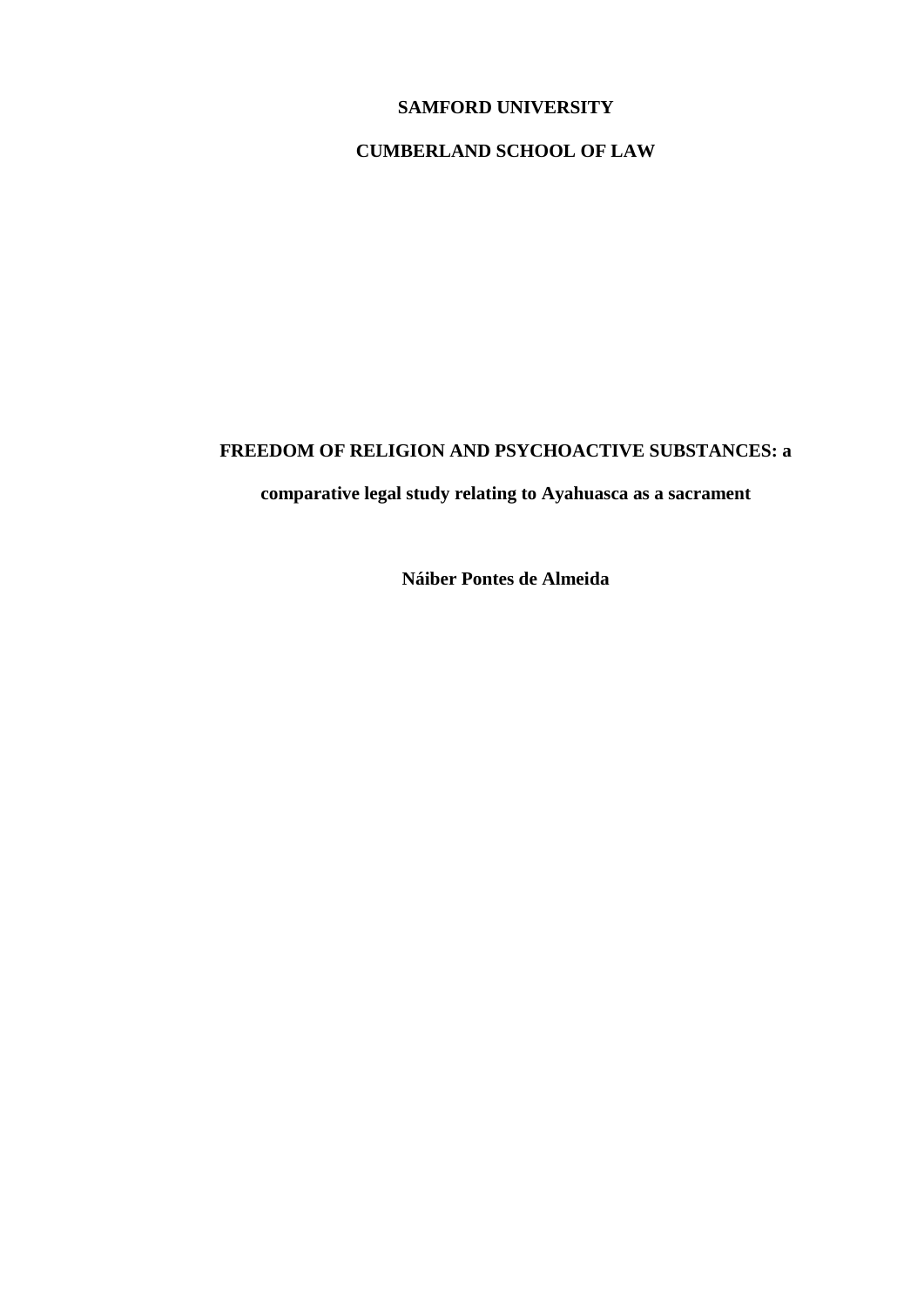**(2018)**

**Final thesis**

**Master of Comparative Law (M.C.L.)**

**Professor Michael D. Floyd**

**Cumberland School of Law/Samford University, AL.**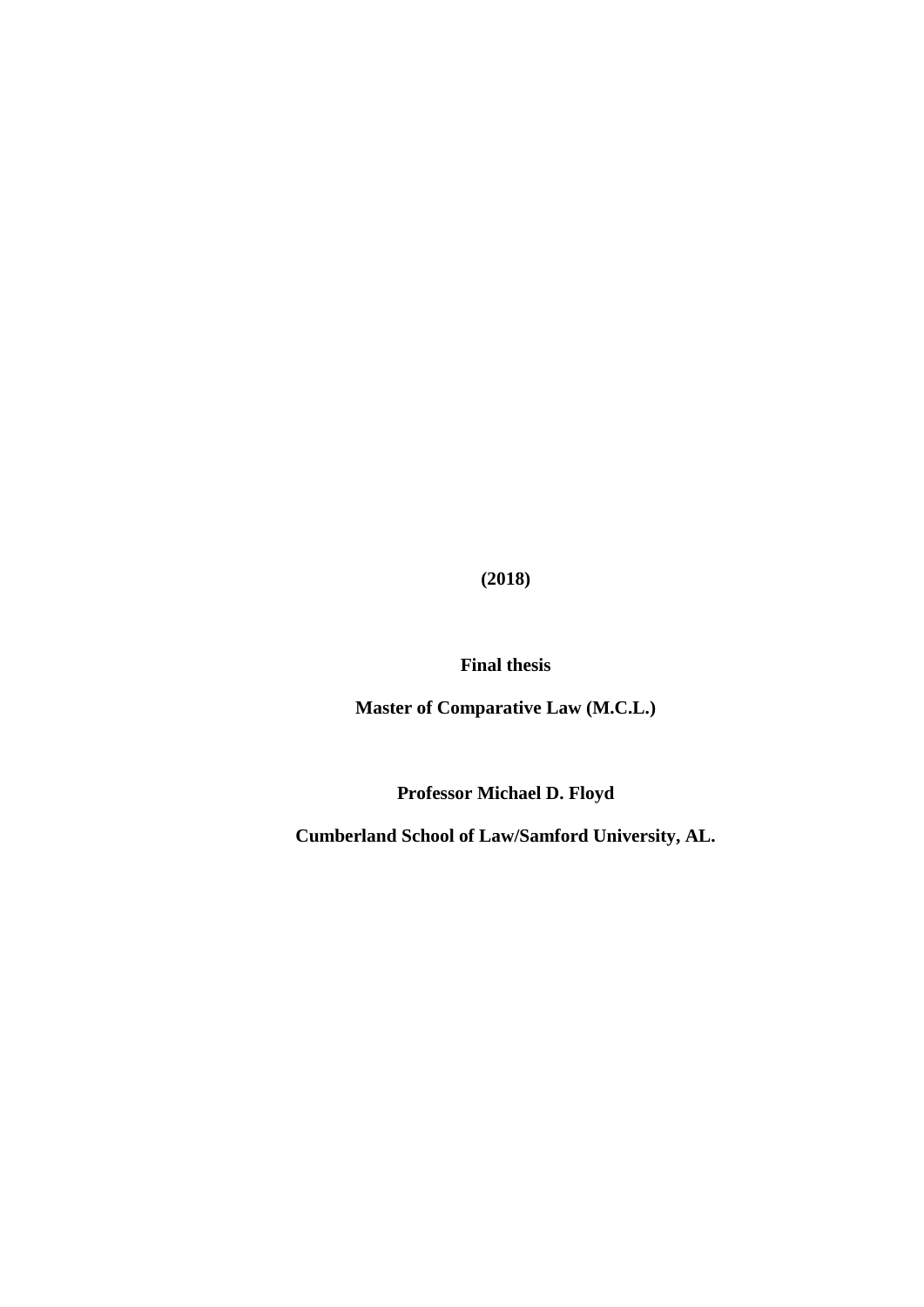#### **Acknowledgements**

To my beloved wife Nilza, who encouraged and supported me to finish this thesis, always comprehensive about the time I could not be present with her.

To my kids Náiber Dias and Ágatha, joy of my heart and soul. I am grateful to Jair Facundes, dear friend and counselor, who helped me to find the right course, suggesting articles and books to read and ever available with an honest feedback, enriching this work. I am thankful to Tadeo Feijão, who helped to review this work. My gratitude to Tribunal Regional Federal da 1ª Região [Brazilian Federal Justice] for giving me support to develop the research necessary to write this thesis.

I am also grateful to Cumberland School of Law, Professor Michael Floyd and Jessica Wolinsky. Professor Floyd was always welcome and open mind, giving me the proper support and encouragement to develop and finish this thesis. Jessica Wolinsky did a tremendous job reviewing my final draft, providing a detailed job which improved the quality of the writing.

And finally, my special thanks goes to UDV, in the name of its scientific commission, who give me access to essential information necessary to finish this work.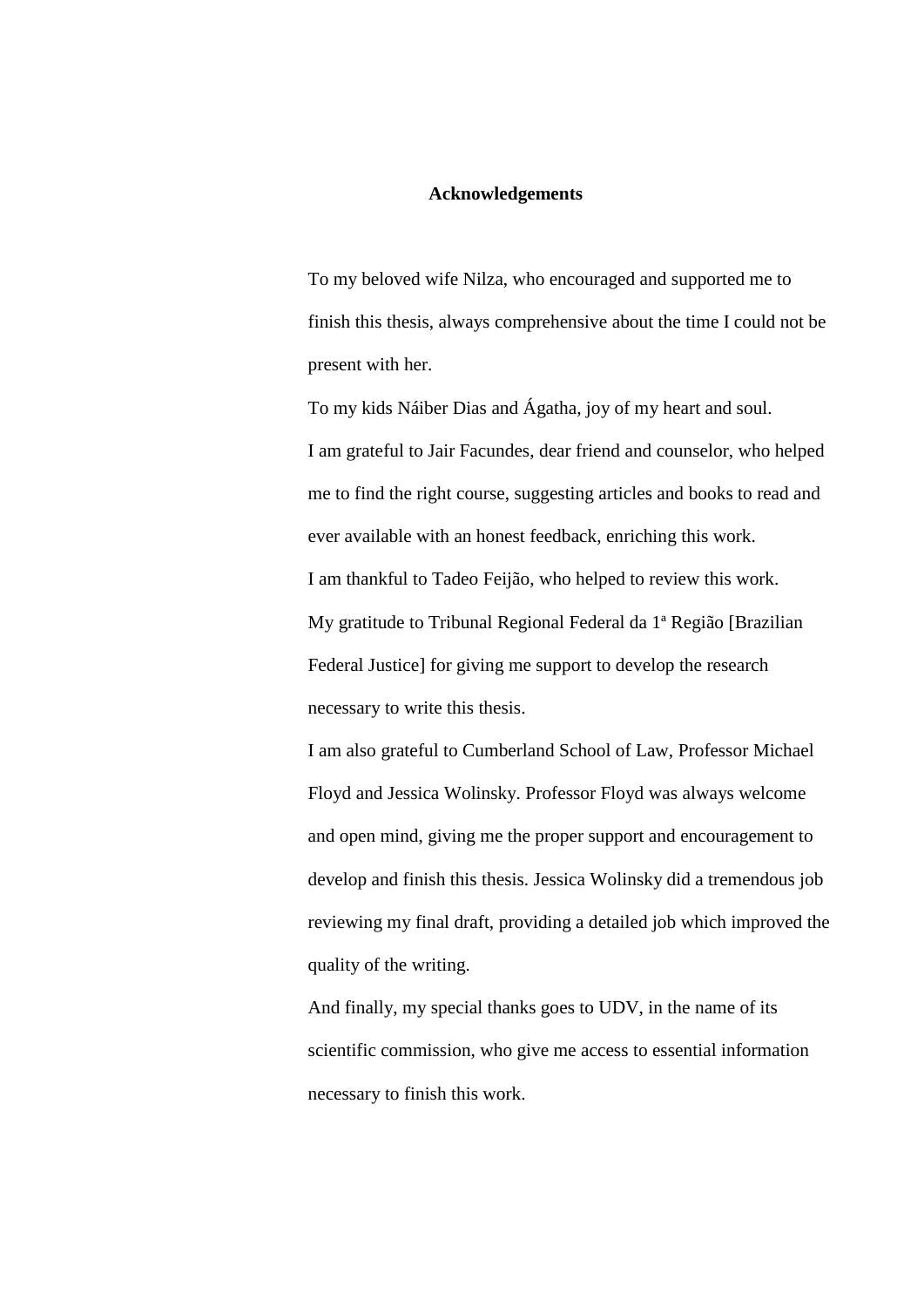# **TABLE OF CONTENTS**

| II. PSYCHOACTIVE SUBSTANCES AND AYAHUASCA  10                |
|--------------------------------------------------------------|
|                                                              |
|                                                              |
|                                                              |
|                                                              |
|                                                              |
|                                                              |
|                                                              |
|                                                              |
|                                                              |
|                                                              |
|                                                              |
| 1. The Rising of Ayahuasca Religions in an Urban Context  28 |
|                                                              |
|                                                              |
| 1. History of Religious Freedom and the Formation            |
|                                                              |
|                                                              |
|                                                              |
|                                                              |
|                                                              |
|                                                              |
| V. INTERNATIONAL TREATIES AND THE INCB REPORTS  55           |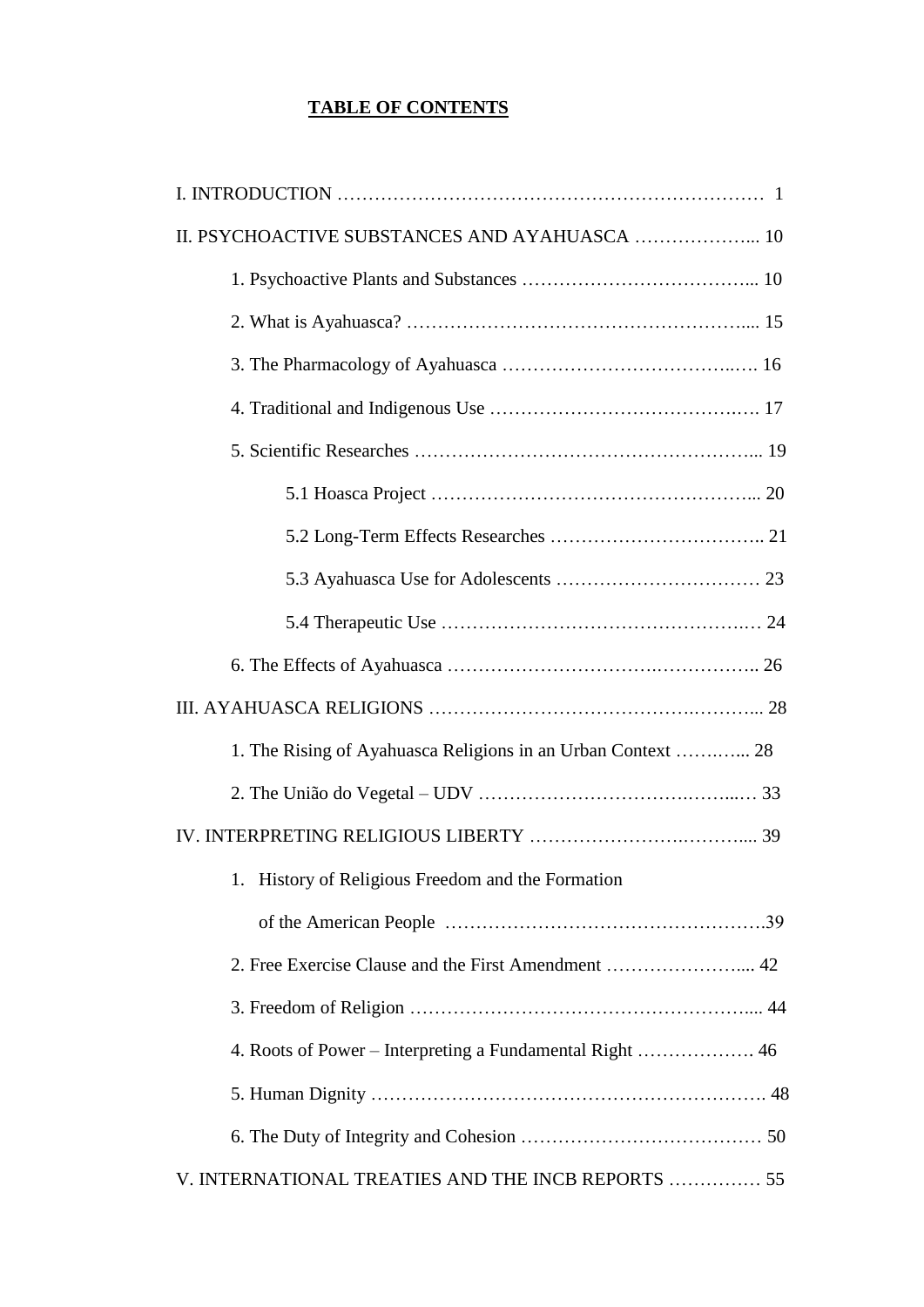| VI. U.S. SUPREME COURT'S HISTORICAL THINKING    |  |
|-------------------------------------------------|--|
|                                                 |  |
| VII. BRAZILIAN LEGAL AND HISTORICAL ASPECTS  83 |  |
|                                                 |  |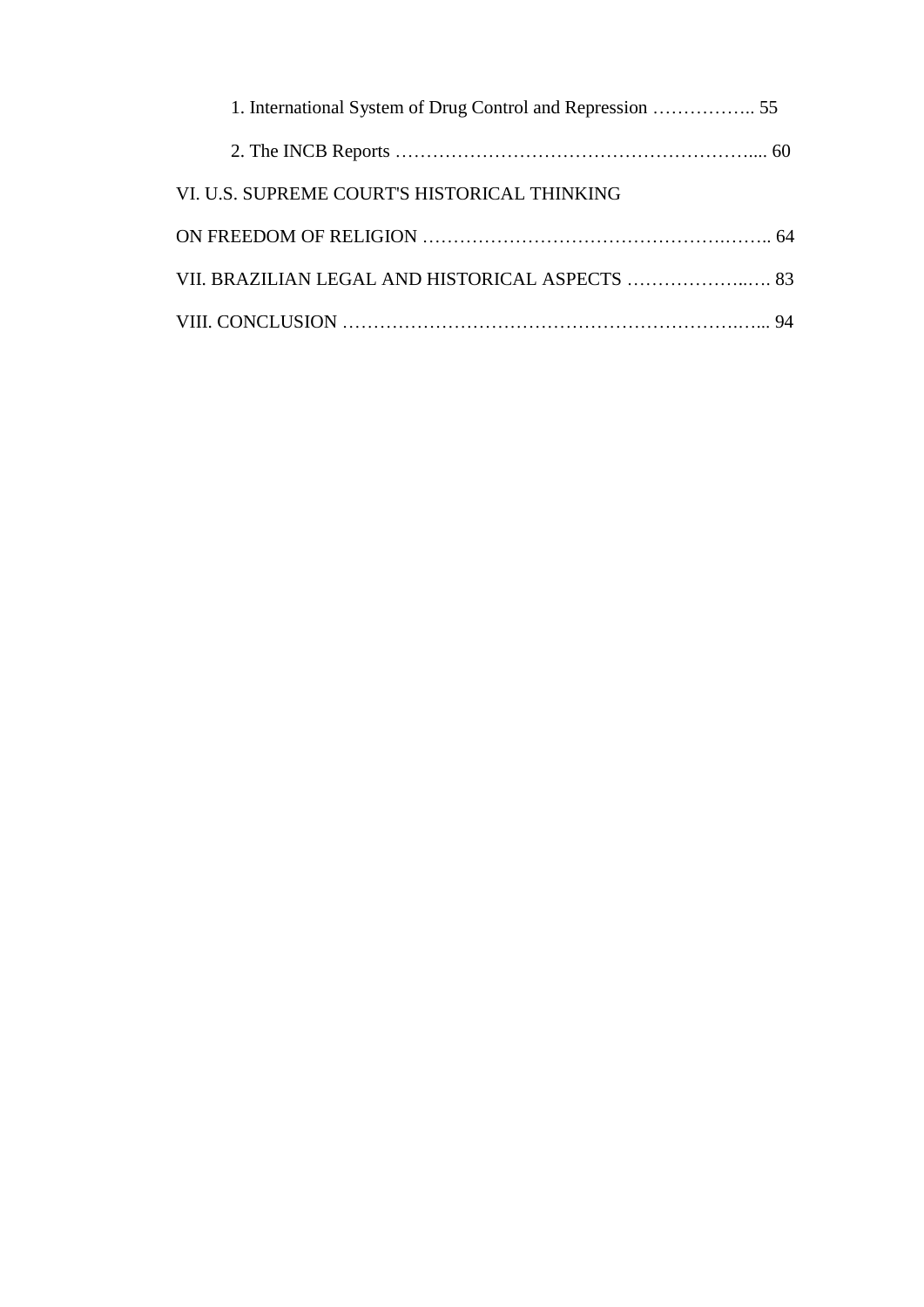#### **SECTION I**

#### **I. INTRODUCTION**

In 1999, the FBI and U.S. Customs and Border Protection [CBP] started a coordinated action against an American branch of an almost unknown Brazilian religion, União do Vegetal [UDV], in order to apprehend a shipment of Ayahuasca [Hoasca],<sup>1</sup> a brew used in religious ceremonies containing a psychoactive substance [DMT] regulated under the Controlled Substances Act (CSA). <sup>2</sup> This event was the beginning of a legal dispute which would take years to resolve. In 2006, however, the U.S. Supreme Court<sup>3</sup> established an historical precedent concerning freedom of religion under the Religious Freedom Restoration Act of 1993 (RFRA).<sup>4</sup>

During the last decade, people have been arrested, prosecuted, or precluded from exercising their faith in the sacramental use of Ayahuasca. In general, government officials, judges, and prosecutors do not have accurate information about what Ayahuasca is, besides its chemical composition. The legal status of Ayahuasca is still under scrutiny, both internationally and on a national level. Legal treatment may vary depending upon the country and the purpose for its use: religious, traditional/indigenous ritual, alternative therapies, personal growth, or other particular uses.<sup>5</sup>

This thesis focuses specifically on the religious use of Ayahuasca, with the rise of a new religiosity in urban areas and its legal treatment nationally and internationally under the fundamental right freedom of religion.

1 Jeffrey Bronfman, *A Luta Pela Liberdade Religiosa da União do Vegetal nos Estados Unidos: um Caso Histórico, in* HOASCA: CIÊNCIA, SOCIEDADE E MEIO AMBIENTE 205, 206 (Joaze Bernardino-Costa Ed., 2011). *See also* Jeffrey Bronfman, *The Extraordinary Case of the United States versus the União do Vegetal Church, in* VISIONARY PLANT CONSCIOUSNESS: THE SHAMANIC TEACHING OF THE PLANT WORLD 170 (J. P. Harpignies ed., 2007).

<sup>2</sup> 21 U.S.C.S. § 812(c) (1970).

<sup>3</sup> Gonzales v. O Centro Espirita Beneficente Uniao do Vegetal, 546 U.S. 418 (2006).

<sup>4</sup> 42 U.S.C.S. § 2000bb et seq. (1993).

<sup>5</sup> Constanza Sánchez and José Carlos Bouso, *Ayahuasca: From the Amazon to the Global Village*, DRUG POLICY BRIEFING 43, 14 (2015).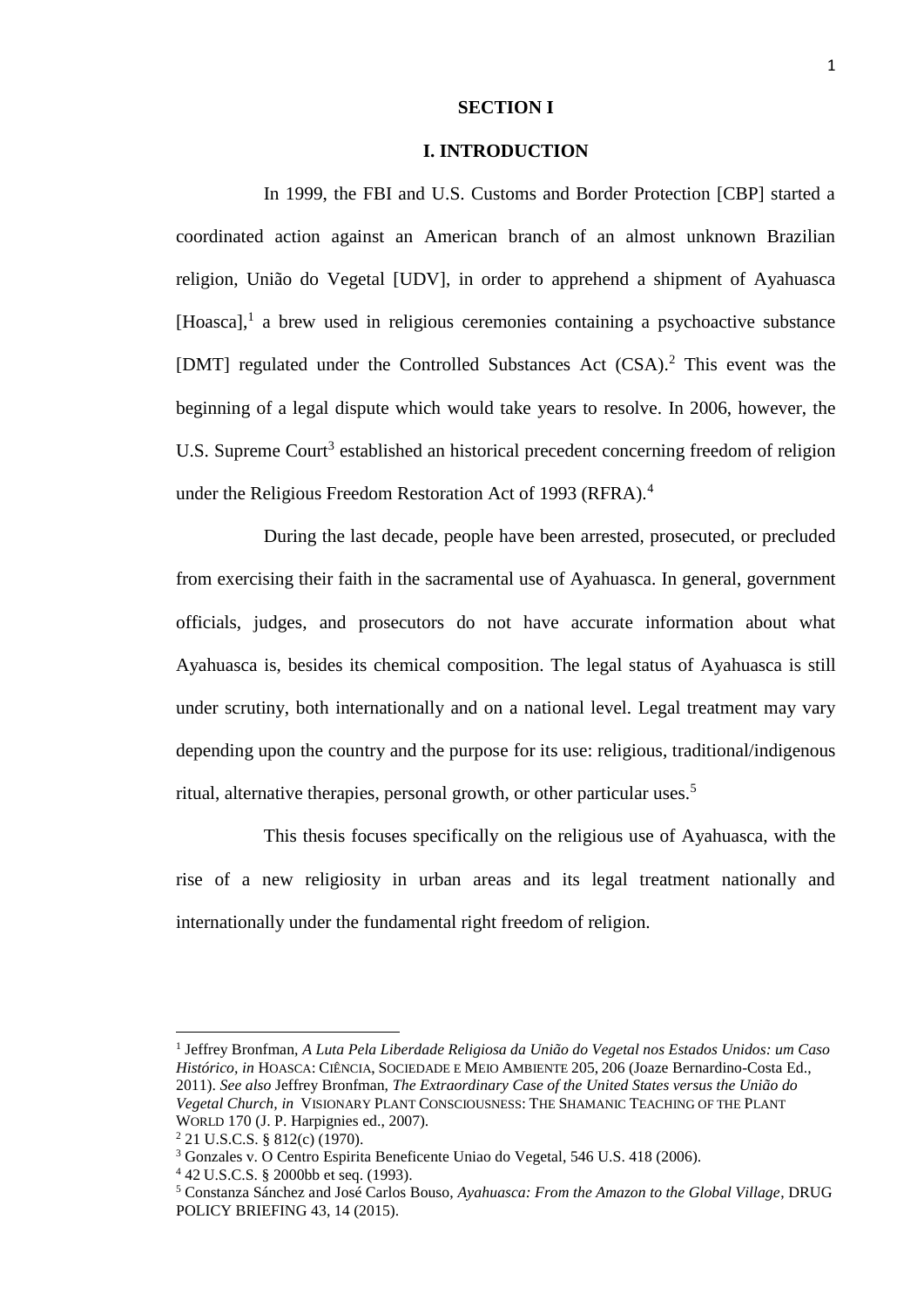In 1948, representatives from most countries assembled in the United Nations. The Universal Declaration of Human Rights (UDHR),<sup>6</sup> a landmark in human history, proclaimed recognition of the inherent dignity<sup>7</sup> of human beings encompassed fundamental freedoms of thought, conscience and religion,<sup>8</sup> rights which forged nations where battles were fought to secure the liberty to choose which religion to practice.<sup>9</sup>

Freedom of religion is a fundamental principle that stands in the U.S. Constitution,<sup>10</sup> the European Convention on Human Rights,<sup>11</sup> Brazil's Constitution<sup>12</sup>, as well as in most of the political constitutions all over the globe.<sup>13</sup> Nevertheless, one can disagree widely about its range, meaning and its application to solve cases, specially the hard ones involving the free exercise clause. There is not a formula to answer those issues and we still disagree about the proper way the government should treat religious claims.<sup>14</sup> Should they be treated differently from nonreligious claims?

To answer this question, "the crucial issue then becomes whether legislatures or courts should create privileged exceptions that are based directly on a person's religious convictions or rest on some other standard, such as 'conscience,' that

l

<sup>10</sup> U.S. Const. amend. I ("Congress shall make no law respecting an establishment of religion, or prohibiting the free exercise thereof; or abridging the freedom of speech, or of the press; or the right of the people peaceably to assemble, and to petition the Government for a redress of grievances."). <sup>11</sup> *Convention for the Protection of Human Rights and Fundamental Freedoms*, Nov. 4, 1950, 213 U.N.T.S. 222 (ARTICLE 9 Freedom of thought, conscience and religion

<sup>6</sup> G.A. Res. 217 (III) A, Universal Declaration of Human Rights (Dec. 10, 1948).

<sup>7</sup> *Id.* at Preamble.

<sup>8</sup> *Id.* at Article 18 (Everyone has the right to freedom of thought, conscience and religion; this right includes freedom to change his religion or belief, and freedom, either alone or in community with others and in public or private, to manifest his religion or belief in teaching, practice, worship and observance). <sup>9</sup> RONALD DOWRKIN, RELIGION WITHOUT GOD 107 (2013).

<sup>1.</sup> Everyone has the right to freedom of thought, conscience and religion; this right includes freedom to change his religion or belief and freedom, either alone or in community with others and in public or private, to manifest his religion or belief, in worship, teaching, practice and observance.

<sup>2.</sup> Freedom to manifest one's religion or beliefs shall be subject only to such limitations as are prescribed by law and are necessary in a democratic society in the interests of public safety, for the protection of public order, health or morals, or for the protection of the rights and freedoms of others.).

<sup>&</sup>lt;sup>12</sup> Constituição Federal [C.F.] [Constitution], art. 5, VI (Braz.) ("freedom of conscience and of belief is inviolable, the free exercise of religious cults being ensured and, under the terms of the law, the protection of places of worship and their rites being guaranteed.").

<sup>&</sup>lt;sup>13</sup> DOWRKIN, *supra* note 9, at 105.

<sup>&</sup>lt;sup>14</sup> KENT GREENAWALT, RELIGION AND THE CONSTITUTION 1 (Princeton University Press eds., 2006).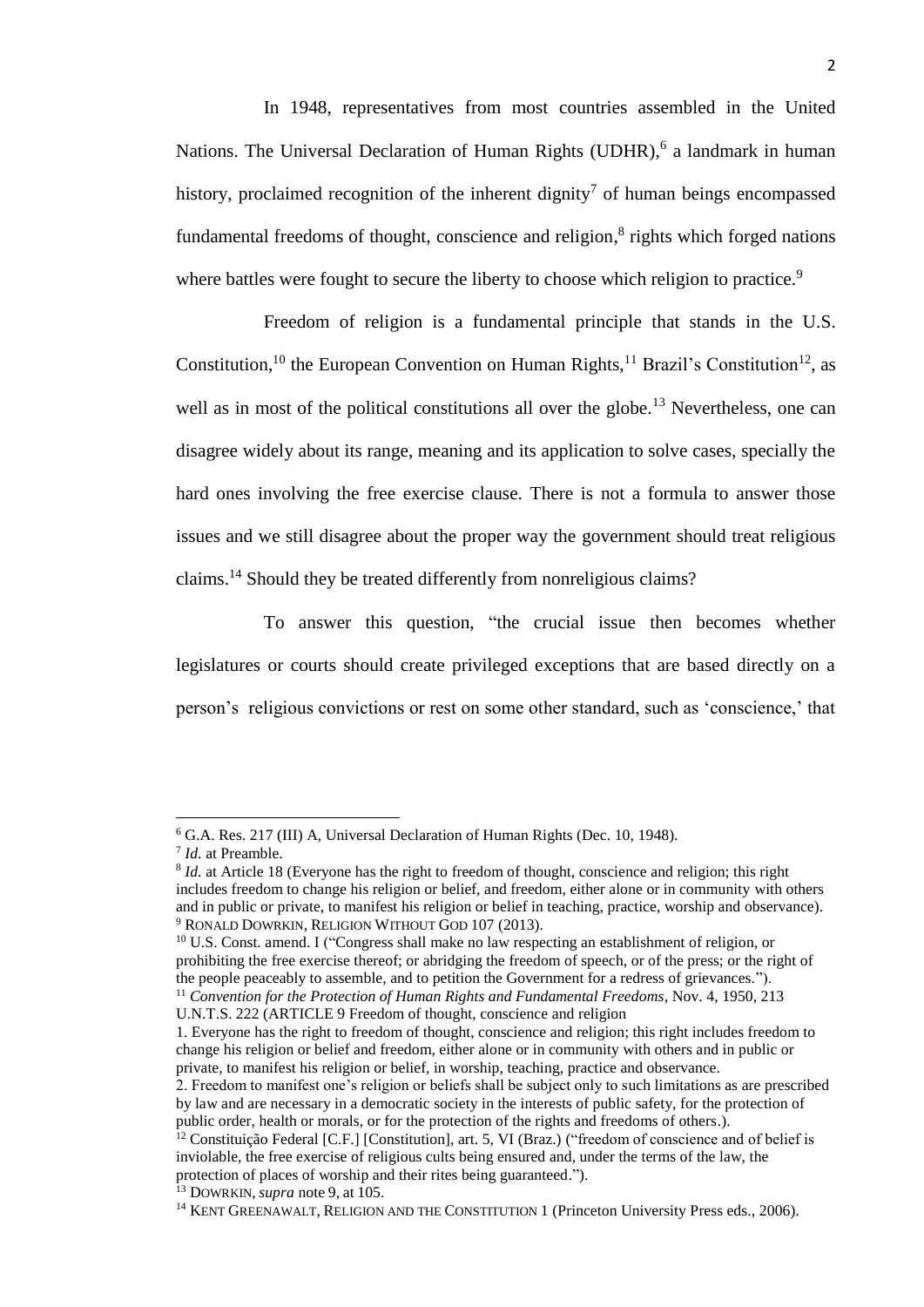includes religious convictions but does not distinguish between them and similar nonreligious convictions."<sup>15</sup>

Should the government allow the religious use of a sacrament that has a hallucinogenic substance, like peyote (mescaline) or Ayahuasca (DMT)?<sup>16</sup>

Are people really free to engage in religious practices and to choose freely their own beliefs, no matter how different those practices and beliefs are? Which way is more conducive to promote harmony in our society? The one that promotes personal autonomy to allow people to make their choices? Or relinquishing the personal in favor of government choices?<sup>17</sup>

As a premise, government [including the judiciary branch] must assess whether someone's beliefs are fundamental elements of a sincere religion or, on the other hand, a mere way of life.<sup>18</sup>

Constitutional clauses like the free exercise clause are general and vague rules that usually need "bridges," when a court is called to assess a case, that link the general rule to specific results.<sup>19</sup>

The U.S. Supreme Court has established the strict scrutiny test to address cases that potentially harm a fundamental right, as a standard demanding the government demonstrate the compelling interest they wish to achieve, which harms someone's fundamental right, cannot be achieved through less intrusive means. Under this compelling interest standard, the burden of the proof lies on the government's shoulders. It must pass this constitutional test in order to be validated under strict scrutiny of the court. $20$ 

<sup>15</sup> *Id.* at 2.

<sup>16</sup> *Id.*

<sup>17</sup> *Id.* at 3.

<sup>18</sup> United States v. Meyers, 906 F. Supp. 1494 (D. Wyo. 1995).

<sup>19</sup> GREENAWALT, *supra* note 14, at 15.

<sup>20</sup> *Id.* at 30.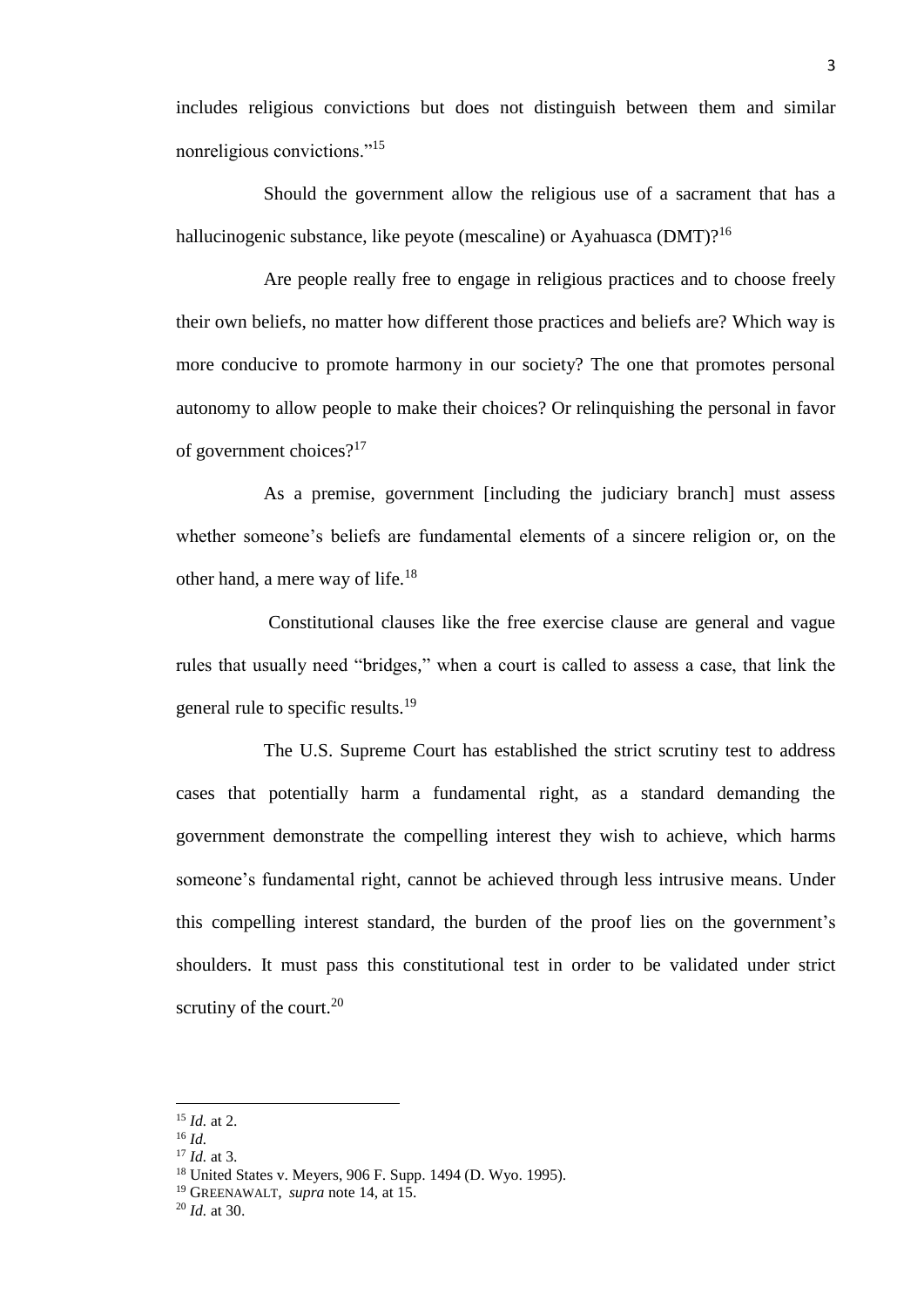This thesis explores various areas of knowledge involving fundamental questions related to the use in religious rituals of a substance  $(Ayahuasca)^{21}$  that contains an alkaloid [DMT] listed in international treaty, the UN 1971 Convention on Psychotropic Substances<sup>22</sup> and national statutes in USA and Brazil<sup>23</sup> as a prohibited psychoactive substance.<sup>24</sup>

The scope of the fundamental right of freedom of religion is examined through personal autonomy, private and public health, the right of children and adolescents, and the right of parents and/or guardians to decide what is better for the family institution.<sup>25</sup>

It is also studied what consequences, or their absence thereof, in the international sphere, the sacramental use of Ayahuasca by several religions, including União do Vegetal [UDV],<sup>26</sup> could have. The commitment nations like the USA and Brazil have assumed to repress the use of psychoactive substances proscribed in international treaties.<sup>27</sup>

Religious freedom, the mother of all freedoms,<sup>28</sup> stimulated the emergence of constitutionalism,<sup>29</sup> and is expressly provided in various international treaties and conventions, as well as in the constitutions of most countries.

<sup>21</sup> *See* more about Ayahuasca in Chapter II.

<sup>22</sup> United Nations Convention on Psychotropic Substances, Feb. 21, 1971, 1019 U.N.T.S. 175.

<sup>&</sup>lt;sup>23</sup> The DMT is included in the list  $F2$  - Psychotropic Substances, Portaria SVS / MS 344, dated May 12, 1988 and later updates, which lists substances banned in Brazil for criminal repression.

<sup>24</sup> *See* Federal Controlled Substances Act. 21 U.S.C. §§ 811-812 (1970). *See also* Lei 11.343, de 23 de Agosto de 2006, DIÁRIO OFICIAL DA UNIÃO [D.O.U.] de 24.8.2006 (Braz.).

<sup>25</sup> Jair Araújo Facundes, PLURALISMO, DIREITO E AYAHUASCA: AUTODETERMINAÇÃO E LEGITIMAÇÃO DO PODER NO MUNDO DESENCANTADO 14 (Instituto Brasiliense de Direito Público – IDP, 2013), http://dspace.idp.edu.br:8080/xmlui/handle/123456789/1224

<sup>&</sup>lt;sup>26</sup> See more about UDV in Section III.

<sup>27</sup> FACUNDES, *supra* note 25*.*

<sup>28</sup> John Jr. Witte, *Law, Religion, and Human Rights*, 28 COLUM. HUM. RTS. L. REV. 1, 12 (1996).

<sup>29</sup> NICOLA MATTEUCI, ORGANIZACIÓN DEL PODER Y LIBERTAD. HISTORIA DEL CONSTITUCIONALISMO MODERNO 43, 60 (Editorial Trotta, 1998). *See also* JOHN RAWLS, O LIBERALISMO POLÍTICO 544, 545 (Álvaro de Vita & Luís Carlos Borges trans., Ática ed., 2011).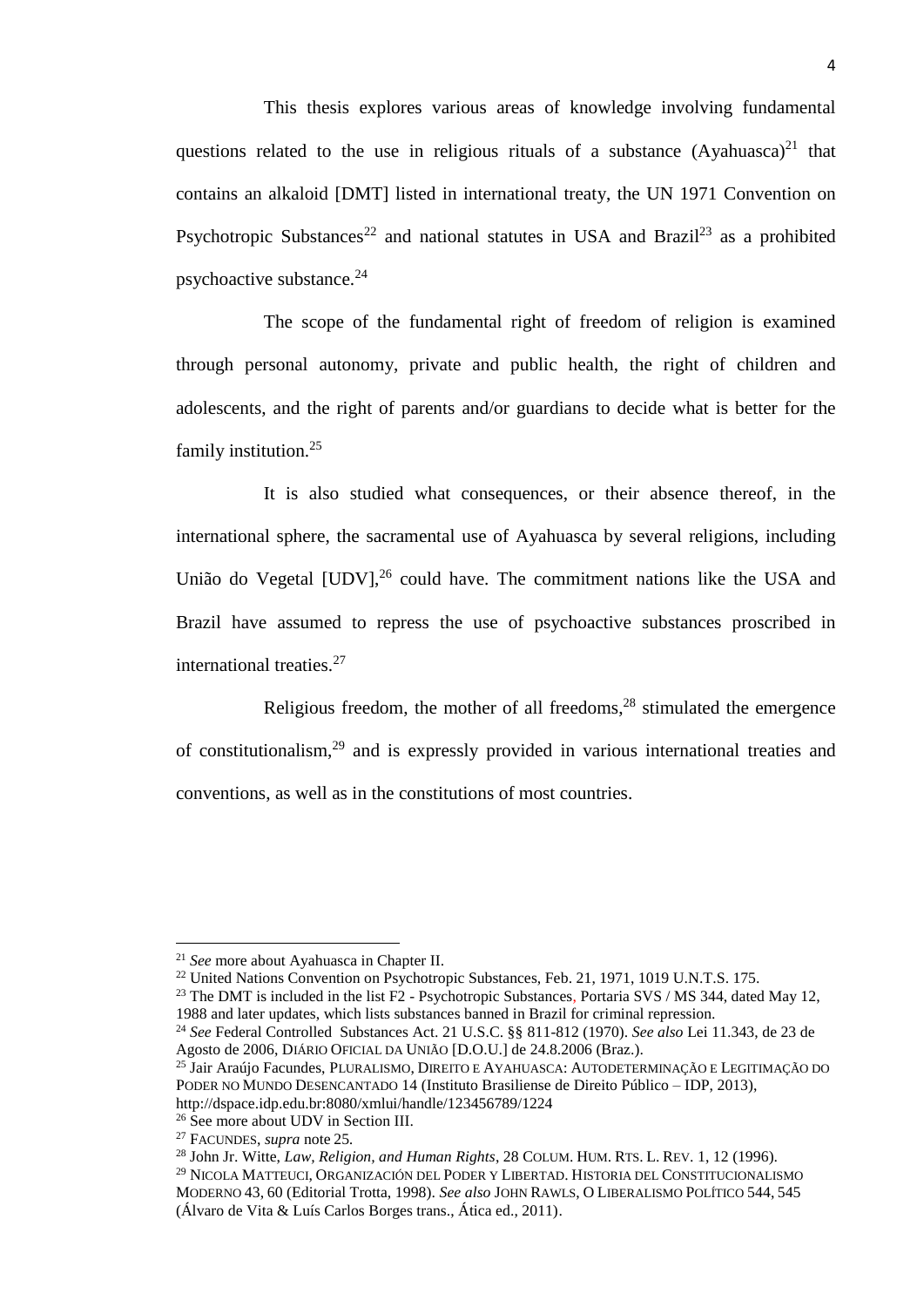Nevertheless, its exercise could be limited to the observance of public security, aiming the protection of public order, health or morality, and the rights and freedoms of other people.<sup>30</sup>

But what is the concept or reach of an open texture legal expression like public order, health, or morality? What moral rules are being addressed? Is there a single, universal moral rule, or is the morality in question the concept of right or wrong of the dominant group or class of a particular community at a given time?

And in constitutions where the free exercise of religion does not provide expressly the possibility to limit this fundamental right in order to secure values like public security, such as the Brazilian constitution, is it lawful to limit the exercise of this fundamental liberty based on protection of public order, health or morality?

Those are questions to be answered when this right is protected, either by the executive branch, when licensing and supervising the exercise of several religions; the legislative branch, when establishing the rules, exemptions and restrictions also; or the judiciary branch, saying whether a restriction imposed on an exercise of religion must cede because the government could not demonstrate a compelling interest in harming someone's free exercise of religion.

Created as a Christian nation, the United States of America now encompasses all sorts of religions and creeds, from Christendom mainstream religions to almost unknown denominations originating far from those lands. These total over 1,000 religious denominations in this plural landscape, where more than two-thirds of the American populations are affiliated. $31$ 

Over the years, the U.S. Supreme Court has been sewing this intricate fabric so valued by the American people, making use of constitutional tests, [which are far

<sup>&</sup>lt;sup>30</sup> Convention for the Protection of Human Rights and Fundamental Freedoms, Nov. 4, 1950, 213 U.N.T.S. 222, Art. 9 (2).

<sup>31</sup> JOHN WITTE, JR., RELIGION AND THE AMERICAN CONSTITUTIONAL EXPERIMENT 3 (Westview Press eds., 2nd ed. 2005).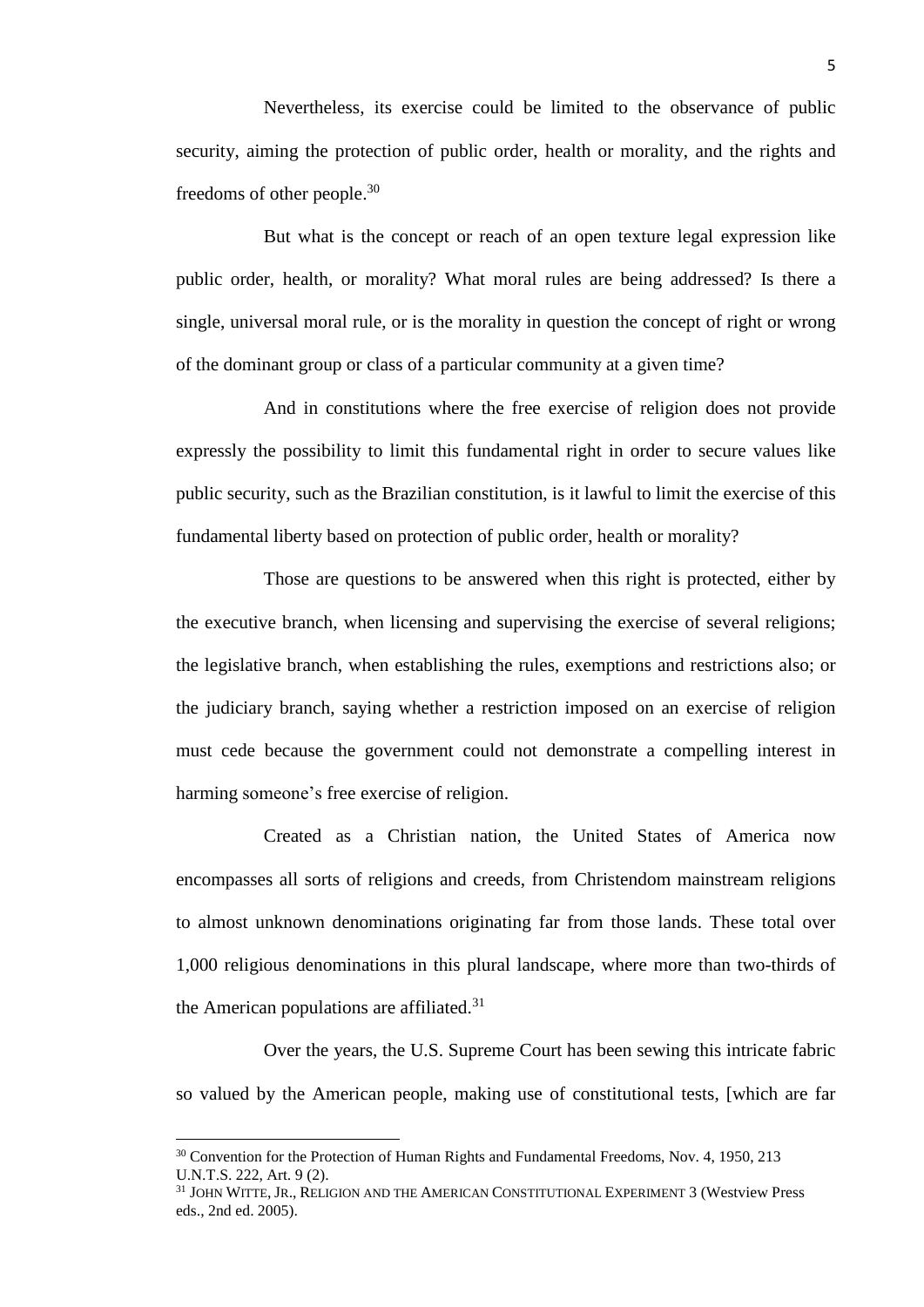from unanimous or even of majority acceptance]. They sometimes have held against religious minorities like Jews, Muslims, and Native Americans, setting the boundaries of the first Amendment to the U.S. Constitution.<sup>32</sup>

In Gonzales v. O Centro Espirita Beneficente Uniao do Vegetal.<sup>33</sup> the U.S. Supreme Court had to set the modern boundaries of the Free Exercise Clause under the Religious Freedom Restoration Act of 1993 (RFRA).<sup>34</sup> The statute provided by Congress (RFRA) raised a sensitive issue: what is religion under the law? Which limits should the executive, legislative and the judiciary branches observe in order to avoid invading the First Amendment rights? What is dogmatic to each faith? And what is a sincere religious practice?

To provide an answer, we must analyze the case law throughout the history of the American nation, through the eyes of the U.S. Supreme Court precedents and the compelling interest test,  $35$  as well as the statute provided by the legislative branch (RFRA).

This examination will consist of a comparative study with the Brazilian Constitution, laws, and decisions<sup>36</sup> specifically involving the legal use of this psychoactive brew in religious ceremonies. Brazil plays a major role in Ayahuasca international scenario. It is the crib of those religions which use Ayahuasca as sacrament, being the nation where there is the largest number of people following Ayahuasca religions. Besides, Brazil occupies a leading position concerning the legal regulation of the sacramental use of Ayahuasca.

 $\overline{\phantom{a}}$ <sup>32</sup> *Id.*

<sup>33</sup> 546 U.S. 418.

<sup>34</sup> 42 U.S.C.S. § 2000bb.

<sup>35</sup> Braunfeld v. Brown, 366 U.S. 599 (1961); Sherbert v. Verner, 374 U.S. 398 (1963); People v. Woody, 394 P.2d 813 (1964); Leary v. United States, 395 U.S. 6 (1969); ); Employment Div., Dept. of Human Resources of Oregon v. Smith, 485 U.S. 660, 670 (1988) (Smith I); Commonwealth v. Nissenbaum, 536 N.E.2d 592 (1989); Employment Div. v. Smith, 494 U.S. 872 (1990).

<sup>&</sup>lt;sup>36</sup> The religious use of Ayahuasca in Brazil started to be regulated in 1985 by a series of decisions which had been taken by the executive branch, resulting later in Congress enacting Law 11.343, in 2006 [article 2]. *See also* Lei 11.343, de 23 de Agosto de 2006, DIÁRIO OFICIAL DA UNIÃO [D.O.U.] de 24.8.2006 (Braz.).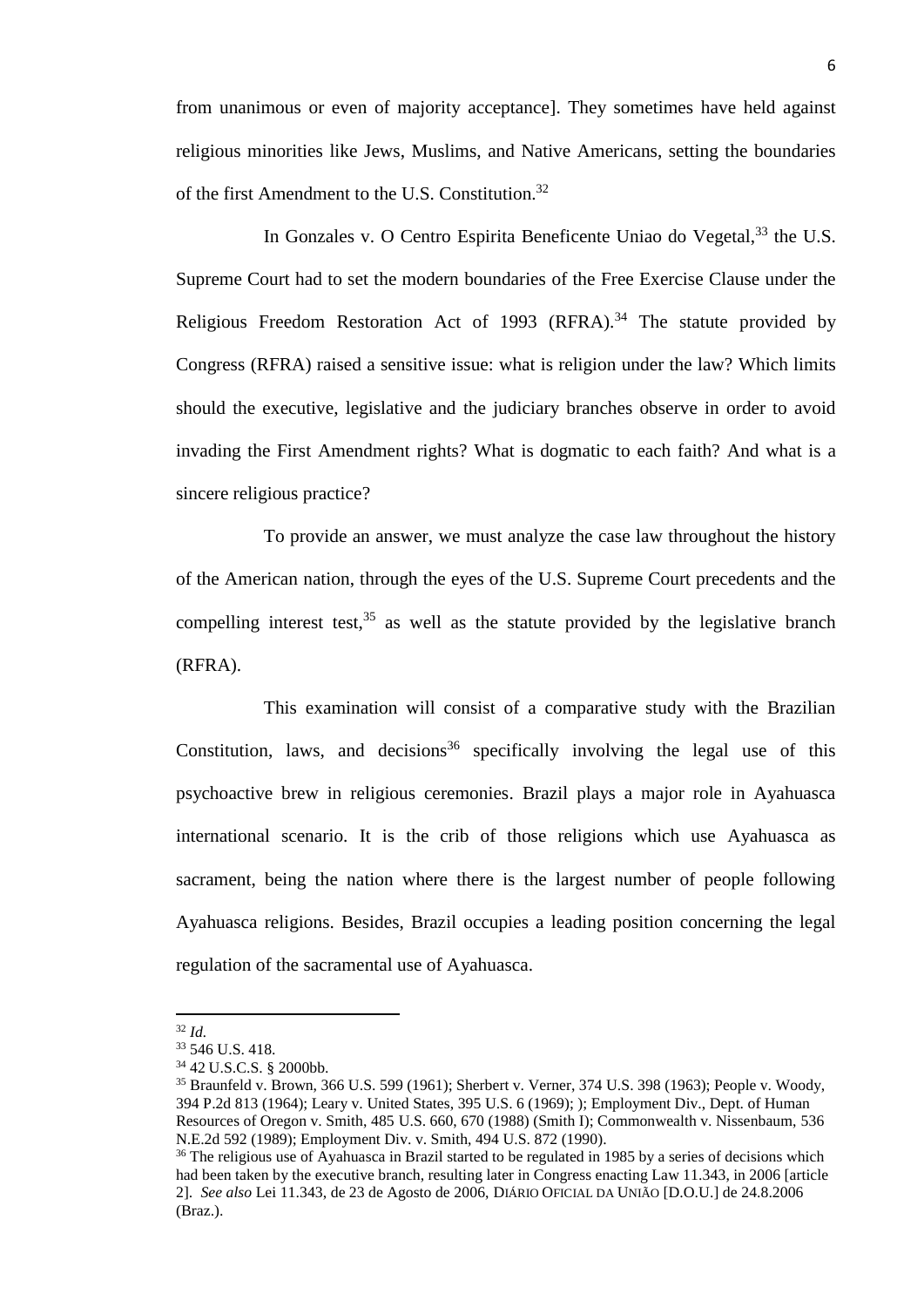In Section II it is presented the religious use of psychoactive plants throughout history up to present time. The concept of hallucination is discussed, in contrast with the use of Ayahuasca as an entheogen - a vehicle which promotes a bond that generates the divine within, enabling to reach an altered state of consciousness. The pharmacology and effects of Ayahuasca, as well as scientific research, are presented to demonstrate that a safe, religious use of this brew is possible and real in UDV experience. It is presented, also, recent studies showing the enormous therapeutic potential of Ayahuasca.

Section III explores the rise of this religious phenomenon, presenting the historical and doctrinal aspects of the four main religious which work with Ayahuasca as a sacrament: Alto Santo, Barquinha, UDV, and Santo Daime. The União do Vegetal – UDV, being the religion responsible for the legal object of this thesis, is presented more deeply. UDV doctrine, fundamentals and beneficent work is showed, pointing out the legal and social recognition achieved in Brazil.

Section IV deals with the difficulties of interpreting the fundamental right to religious liberty. The importance of freedom of religion in the formation of the American nation is presented, bringing to light the thought of some of the Founding Fathers. After the Bill of Rights in the United States [1st amendment to US Constitution] and the Declaration of the Rights of Man and of the Citizen (1789) in France, religious freedom was incorporated in several international documents and the constitutions of different countries. This shaped a new order built on civil liberties as a "mother of many other rights."<sup>37</sup>

The roots of power are discussed in such a way as to understand the best path in interpreting constitutional clauses and how to solve hard cases. Human dignity is

<sup>37</sup> WITTES, *supra* note 28*.*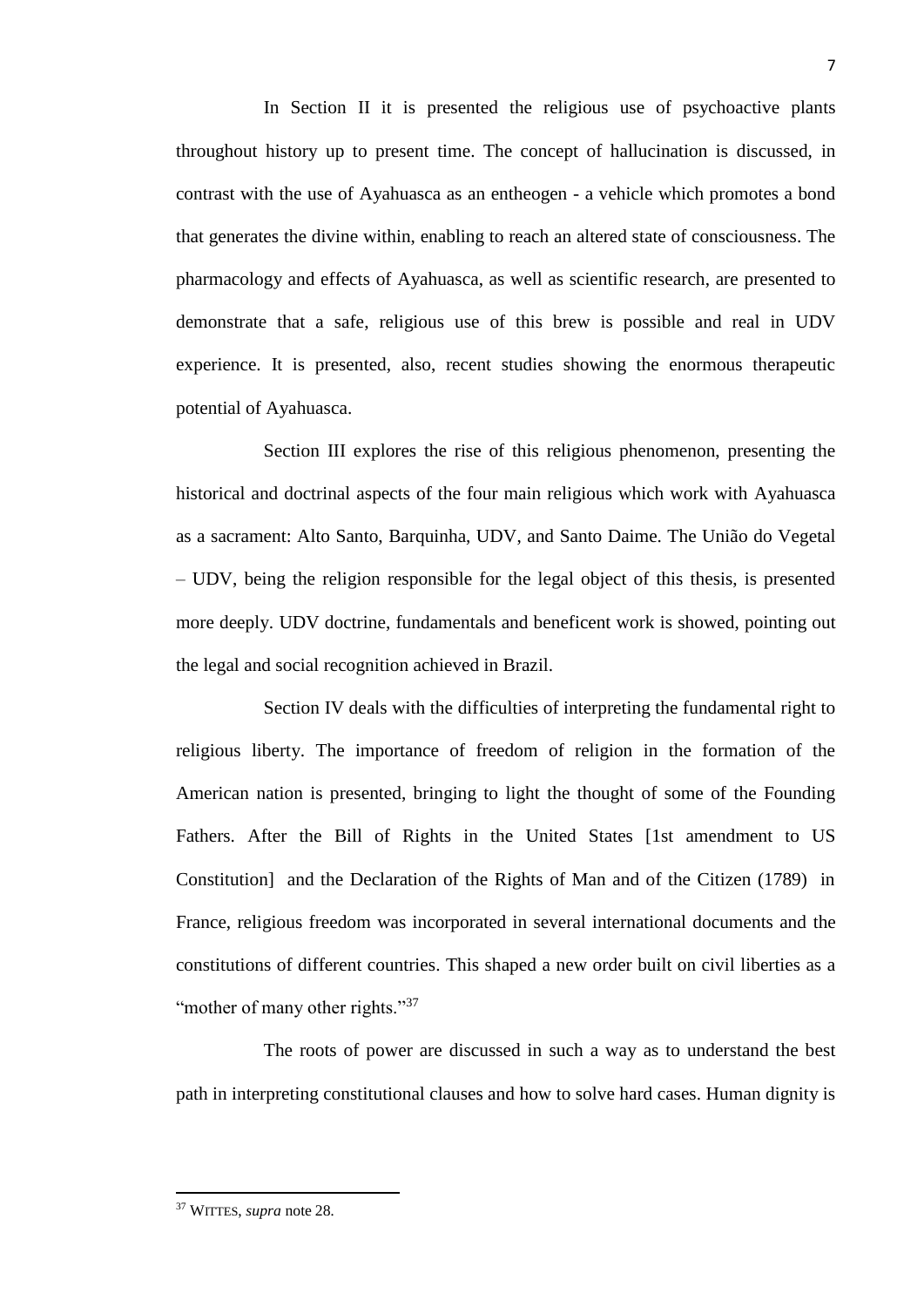presented as an ethical standard, an interpretative vector in order to reach government decisions that promote respect to autonomy and self-determination of the human being.

To address a legal problem the interpreter of the Constitution should search beyond what is written, throughout other branches of knowledge, such as moral and political philosophy, psychology, economy and other important values to get a proper answer. The answer must be argumentatively constructed, able to foment values of integrity and cohesion, promoting justice through a harmonic constitutional solution. However, values of human dignity, respect of legal precedents and the justice of the case are the boundaries to be observed.

In Section V international treaties on psychotropic substances and its interpretation throughout international organizations and its consequences to the legal and political status of several countries are discussed.

Section VI presents the U.S. Supreme Court's historical thinking on freedom of religion. The strict scrutiny test is analyzed when applied in matters of religion. It shows how the U.S. Supreme Court had been applying it to those issues until the paradigmatic case Employment Div. v. Smith, $38$  which changed the precedent when the Court did not acknowledge the violation of the Free Exercise Clause in an unemployment compensation case where the employees were fired due to the religious use of peyote. The U.S. Supreme Court stated that a general law not intended to target a specific religion was constitutional, regardless of whether it indirectly harmed someone's free exercise of religion.

It is demonstrated how a judicial decision, which does not promote the values of integrity and cohesion, could harm the individual's liberties and how the civil society, through Congress, responded to such aggression by enacting the Religious

<sup>38</sup> 494 U.S. 872 (U.S. 1990).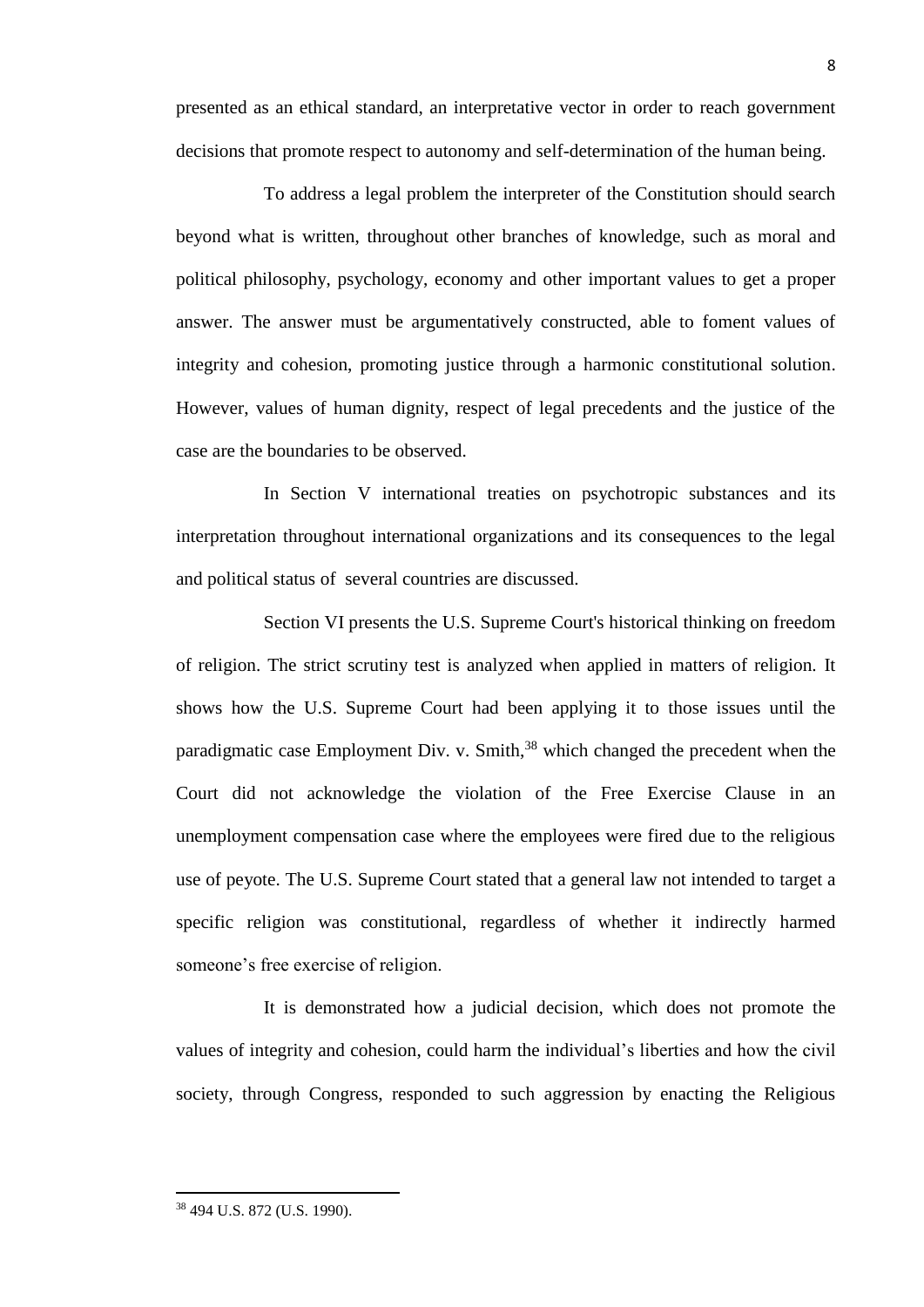Freedom Restoration Act of 1993 (RFRA).<sup>39</sup> This act set the proper grounds to reestablish the respect for minorities' rights in applying the First Amendment, resulting in the positive outcome when the U.S. Supreme Court decided the case Gonzales v. O Centro Espirita Beneficente Uniao do Vegetal. <sup>40</sup> This case is one of the most important precedents set in freedom of religion by the U.S. Supreme Court.

Section VII studies the Brazilian experience resolving the legal status of Ayahuasca in a religious context through a multidisciplinary dimension, where the medical, sociological and anthropological aspects of the religious use of the tea had to be considered.

<sup>39</sup> 42 U.S.C.S. § 2000bb.

<sup>40</sup> 546 U.S. 418.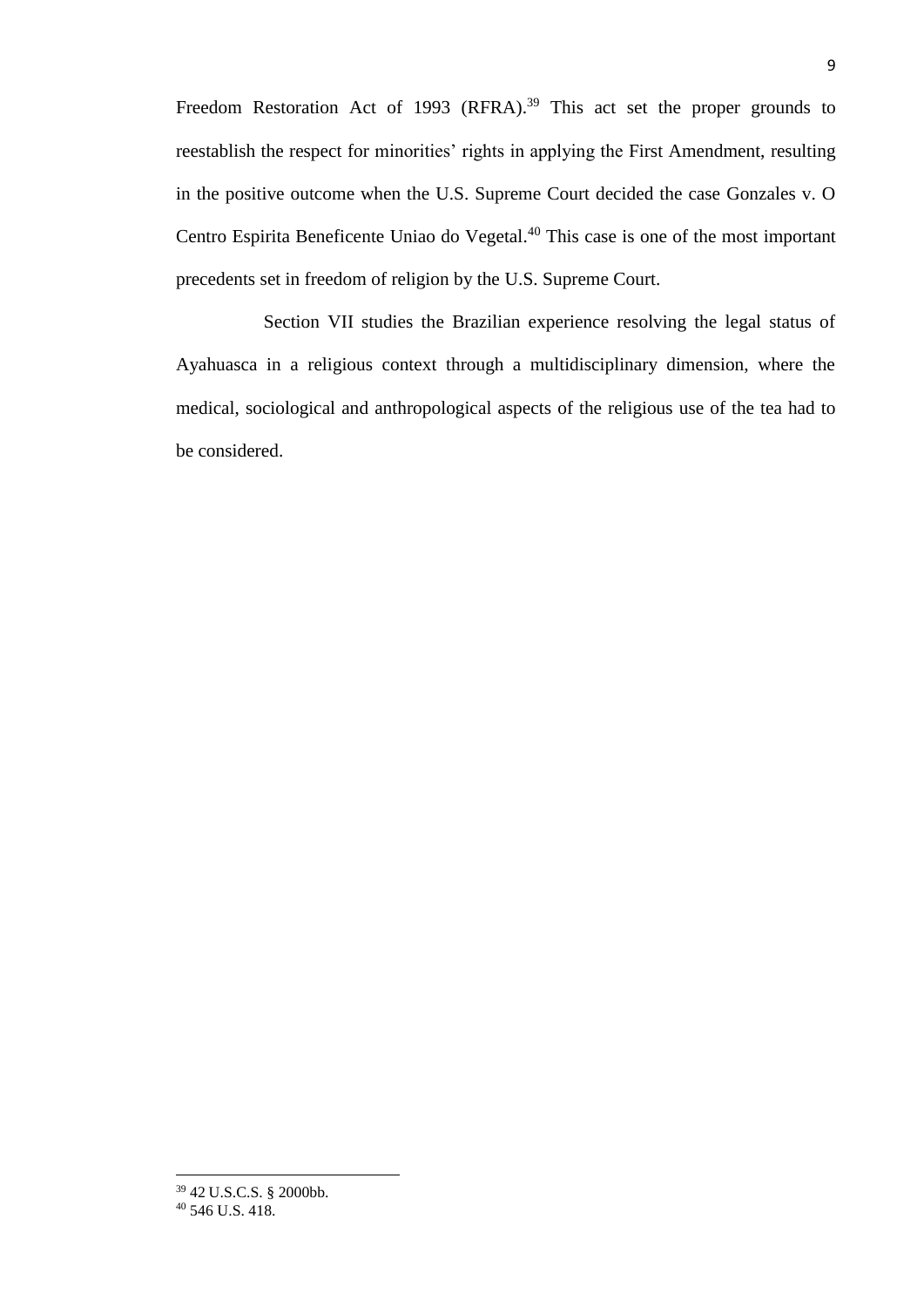### **SECTION II**

## **PSYCHOACTIVE SUBSTANCES AND AYAHUASCA**

#### **1. PSYCHOACTIVE PLANTS AND SUBSTANCES**

The use of psychoactive plants, whether in a primitive or sophisticated and so called modern society, has played an important role in human culture. These plants have been used since immemorial times, probably when man started to gather plants for food. $41$ 

It is been used for therapeutic, nourishment, and religious purposes. Linking mankind and its god(s), these plants have and continue to serve as a sacred mediator all over the globe in different cultures and backgrounds.<sup>42</sup>

> [E]very day most people in most cultures, whether Amazonian Indians or western Europeans, ingest the products of one or more psychoactive plants. Even Mormons, who claim that they do not use "drugs", have a psychoactive stimulant: Mormon tea (*Ephedra nevadensis)*, which contains the very potent alkaloid ephedrine, the model substances for amphetamine.<sup>43</sup>

When someone drinks a simple cup of coffee, he probably does not know that he is drinking a psychoactive beverage, which contains a stimulant (caffeine) that was venerated as a plant of the gods by Sufis and is still a sacred drink in Islam, used during religious rites.<sup>44</sup>

In a technical context, a drug is every single substance able to modify or explore the physiological system or pathological state, which is used with or without intent to benefit the recipient organism.<sup>45</sup> Therefore, even psychoactive substances, which have not been proved to harm organisms, are classified as drugs, only because of their effects on the physiological system.

<sup>&</sup>lt;sup>41</sup> RICHARD EVANS SCHULTES, HALLUCINOGENIC PLANTS foreword (1976).

<sup>42</sup> *Id.* at 7, 9.

<sup>43</sup> CHRISTIAN RATSCH, THE ENCYCLOPEDIA OF PSYCHOACTIVE PLANTS: ETHNOPHARMACOLOGY AND ITS APPLICATIONS 9 (2005).

<sup>44</sup> *Id.* at 9, 175.

<sup>45</sup> SEIZI OGA ET AL., FUNDAMENTOS DE TOXICOLOGIA 5 (3rd ed. 2008).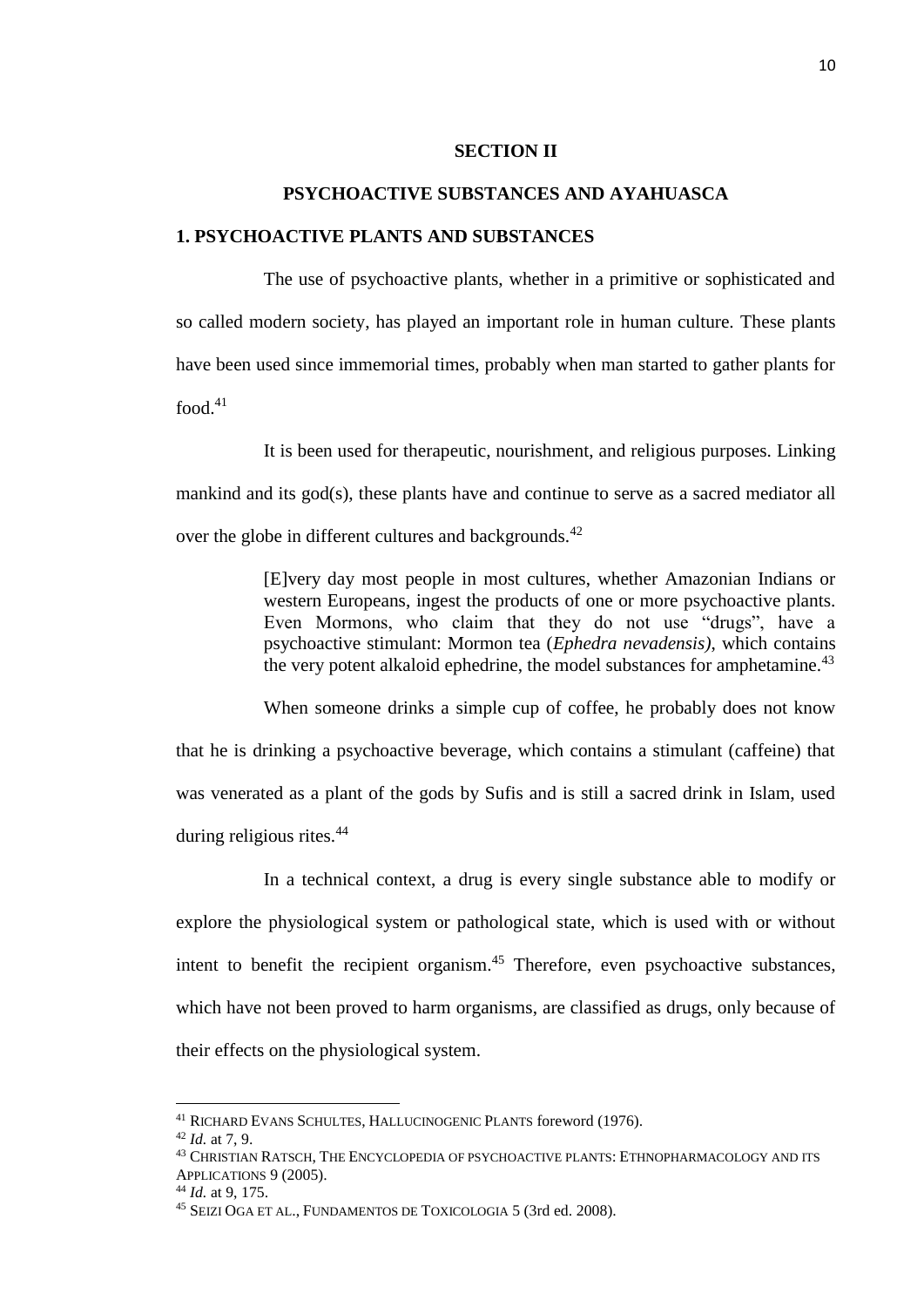The ritual use of psychoactive plants is vast. Traditionally, these plants are used by Indians for divination, prophecy, and medicine.<sup>46</sup> Other uses include rites of passage, purification, initiation into secret societies and their cults, mystery cults, meditation, and vision quests.<sup>47</sup> In our modern society, psychoactive plants are also used to achieve an altered state of consciousness, through a mystic or religious experience:<sup>48</sup>

> [A] psychedelic experience is a journey to new realms of consciousness. The scope and content of the experience is limitless, but its characteristic features are the transcendence of verbal concepts, of space-time dimensions, and of the ego or identity. Such experiences of enlarged consciousness can occur in a variety of ways: sensory deprivation, yoga exercises, disciplined meditation, religious or aesthetic ecstasies, or spontaneously. Most recently they have become available to anyone through the ingestion of psychedelic drugs such as LSD, psilocybin, mescaline, DMT, etc….

> Of course, the drug does not produce the transcendent experience. It merely acts as a chemical key – it opens the mind, frees the nervous system of its ordinary patterns and structures. The nature of the experience depends almost entirely on set and setting. Set denotes the preparation of the individual, including his personality structure and his mood at the time. Setting is physical – the weather, the room's atmosphere; social – feelings of persons present towards one another; and cultural – prevailing views as to what is real. $49$

Scientific definitions of psychoactive plants are classified pharmacologically into three groups:

1) stimulants (coffee, tea, cacao, guaraná, mate, ephedra, khat and coca) –

substances that stimulate the mind, but do not effect any changes in perception;

2) sedatives, hypnotics, and narcotics (passion fruit, poppy, opium, valerian and hops) – calmatives, sleep-inducing, anxiety-reducing, anesthetizing substances; and

3) hallucinogens. The last category includes all substances that produce clear alterations in perception, sensations of space and time and emotional

<sup>46</sup> *Id.* at 9.

<sup>47</sup> RATSCH, *supra* note 43, at 12.

<sup>48</sup> *Id.* at 10.

<sup>49</sup> TIMOTHY LEARY ET AL., THE PSYCHEDELIC EXPERIENCE: MANUAL BASED ON THE TIBETAN BOOK OF THE DEAD 11 (Carol Publishing Group ed., 1997) (1964).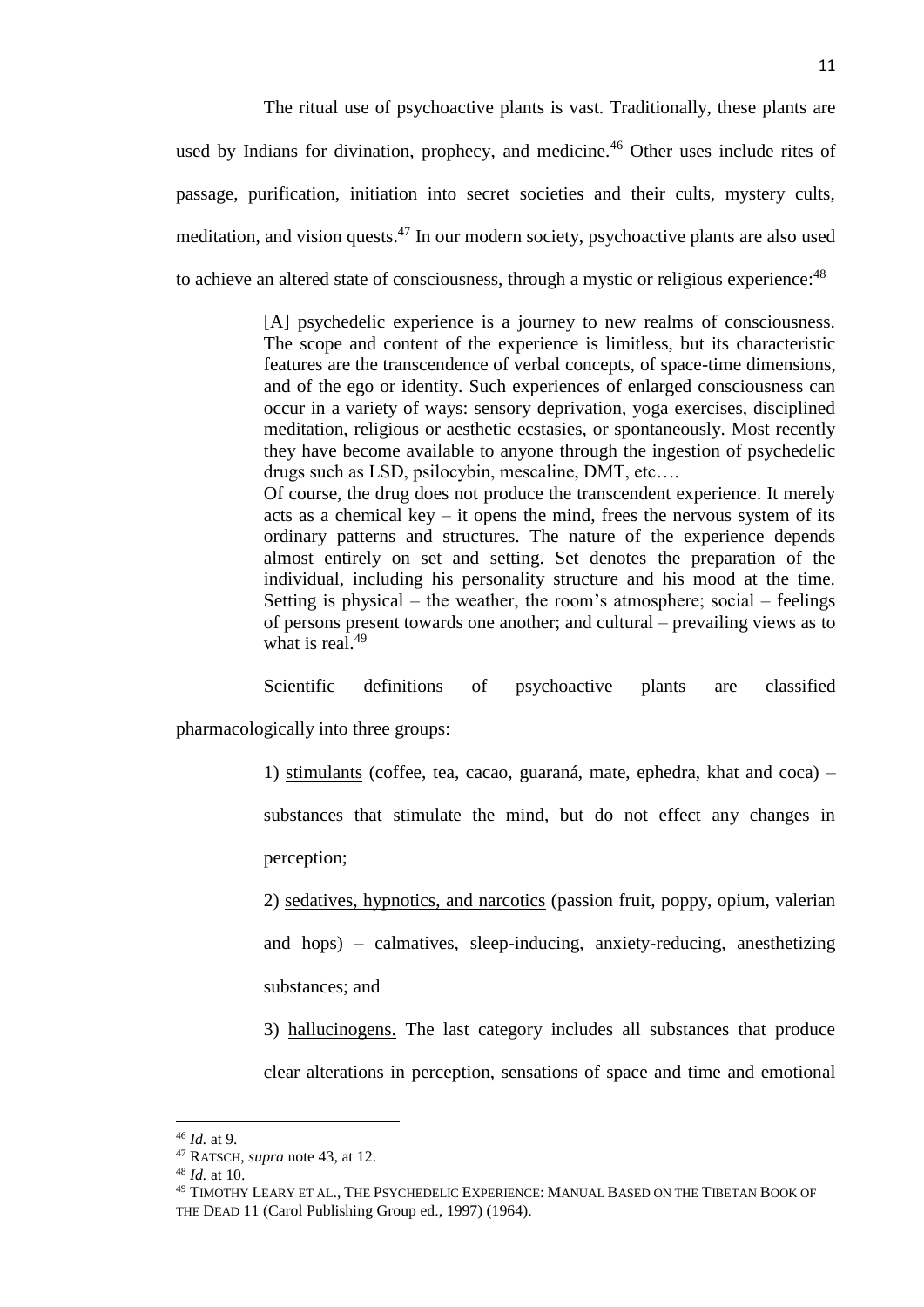states. In this way, a hallucinogen is a substance that generates hallucinations.<sup>50</sup>

But what is a hallucination? Early sixteenth century people would define as a wandering mind.<sup>51</sup> Up to present days, we still lack a precise definition of the word "hallucination", especially because it has been difficult to trace a clear line that sets apart hallucinations, misperceptions and illusions.

Oliver Sacks helps to draw it more clearly, [Quoting William James in his 1890 Principles of Psychology], *a hallucination is a strictly sensational form of consciousness, as good and true a sensation as if there were a real object there. The object happens to be not there, that is all*.<sup>52</sup> As a general rule, hallucination can be defined as a perception of something/someone that is not there physically.<sup>53</sup> The word hallucination involves such a complex sensory and perceptual phenomenon that there are even dictionaries covering only this subject. $54$ 

In general, people usually associate the term hallucination with a psychopathological condition, which is not proper for several types of experiences. The huge category pharmacologically classified as hallucinogenic plants encompass also plants that literally promotes a bound that generates the divine within, inducing a spiritual experience.

As a result, several publications prefer to use the terms psychoactive, psychedelic, entheogen or visionary substance.<sup>55</sup> I will use the term entheogen herein to refer to the substance that promotes an altered state of consciousness in a religious context.

<sup>50</sup> RATSCH, *supra* note 43, at 10.

<sup>&</sup>lt;sup>51</sup> OLIVER SACKS, HALLUCINATIONS, at IX (First Vintage Books ed. 2013).

<sup>52</sup> *Id.* 

<sup>53</sup> *Id.*

<sup>54</sup> *See* JAN DIRK BLOM, A DICTIONARY OF HALLUCINATIONS (2010th Ed.) and HALLUCINATIONS: A 3-IN-1 MEDICAL REFERENCE MEDICAL DICTIONARY, BIBLIOGRAPHY & ANNOTATED RESEARCH GUIDE (2004). <sup>55</sup> RATSCH, *supra* note 43, at 10.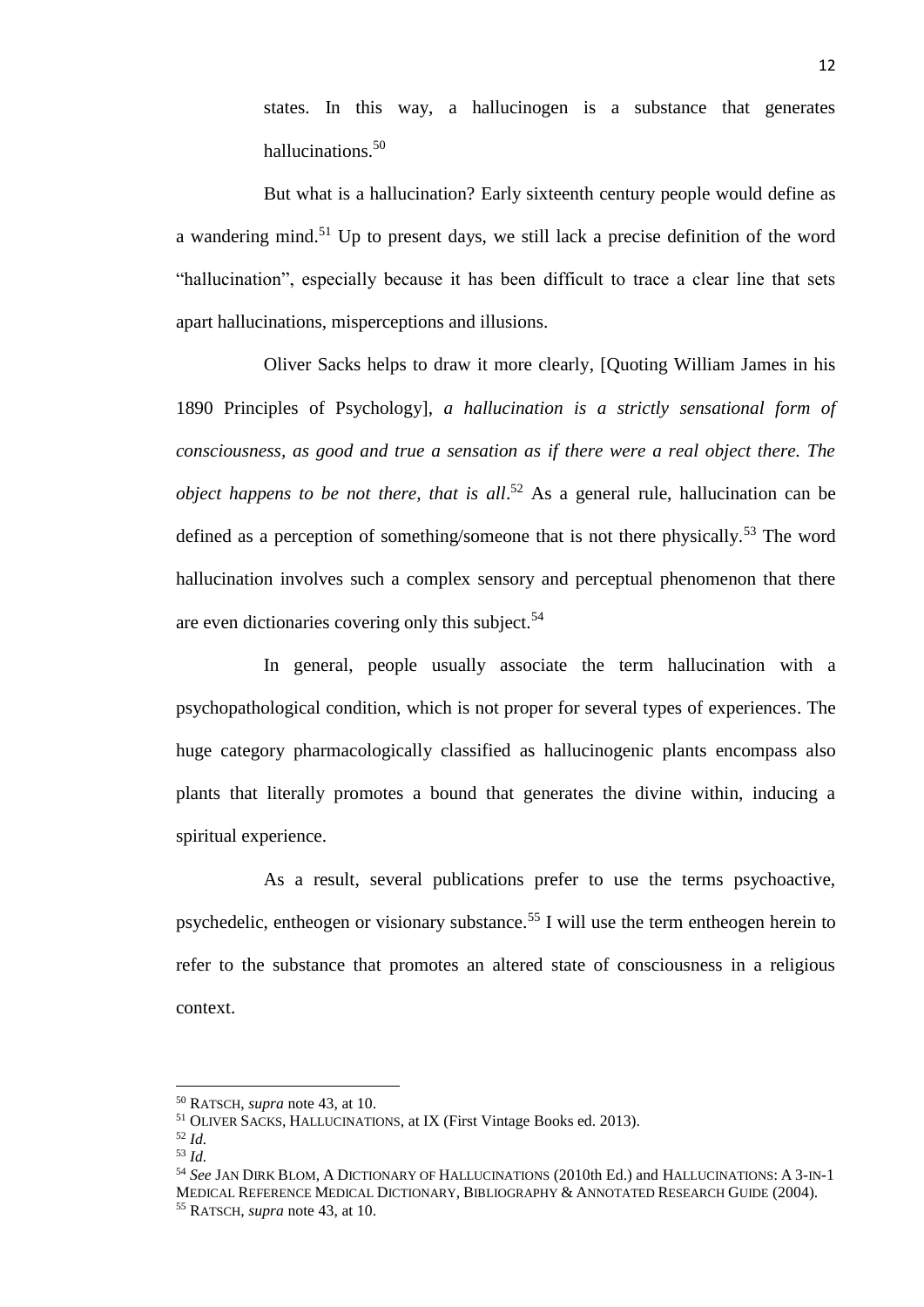But what motivates someone to drink a tea containing an entheogenic substance in a religious ritual? In a word: transcendence! As human beings living a limited life, we need to sense the beyond, the limitless, in a search for the meaning of life, a proper understanding of the fundamental questions: why are we here? Where did we come from? And to where will we go?

> [E]very culture has found such chemical means of transcendence, and at some point the use of such intoxicants becomes institutionalized at a magical or sacramental level.<sup>56</sup> The sacramental use of psychoactive plant substances has a long history and continues to the present day in various shamanic and religious rites around the world.<sup>57</sup>

The Ayahuasca tea, as an entheogen, is a vehicle that literally promotes a bond that "generates the divine within"<sup>58</sup>, inducing a spiritual experience. The motivation to drink this entheogenic tea may vary.

> [P]ersonality studies have found that people who use Ayahuasca do so for reasons that are related to personal development, the search for psychological wellbeing, and adapting better to their environment. Indeed, these studies reported that Ayahuasca users are people perfectly adapted and integrated in their social, working, and familiar environments and that Ayahuasca is used as a tool for personal and spiritual improvement – findings that are similar to those observed among people who practice meditation or other techniques for personal development and wellbeing.<sup>59</sup>

> Sacred plants, also called plants of power, have been used in religious

context by several different cultures around the world for thousands of years.<sup>60</sup> They

have been used as a sacrament, not for recreational purpose.  $61$ 

 $\overline{a}$ <sup>56</sup> "The notion of 'sacrament' has been used by several researchers of the religious use of psychoactive substances. The term has an explicit relationship with practices and concepts of Christianity, especially the Holy Communion of the Roman Catholic Church, the largest religion in Brazil. It is also consistent with the idea of a structured and ritualized use of 'sacred' substances, ideologically deserving legal protection, as opposed to the profane and unregulated use of 'drugs'." BEATRIZ CAIUBY LABATE ET AL., BRAZILIAN AYAHUASCA RELIGIONS IN PERSPECTIVE 13, http://neip.info/novo/wp-

content/uploads/2015/04/labate\_macrae\_goulart\_bar\_perspectives\_equinox.pdf.

<sup>57</sup> Oliver Sacks, *Altered States: Self-Experiments in Chemistry,* THE NEW YORKER, Aug. 27, 2012, at 40. <sup>58</sup> RATSCH, *supra* note 43, at 10.

<sup>59</sup> José Carlos Bouso et al., *Ayahuasca Technical Report 2017,* ResearchGate 9-10 (2017),

https://www.researchgate.net/publication/319155936\_Ayahuasca\_Technical\_Report\_2017. <sup>60</sup> Jeffrey Bronfman, *The Extraordinary Case of the United States versus the União do Vegetal Church, in* 

VISIONARY PLANT CONSCIOUSNESS: THE SHAMANIC TEACHING OF THE PLANT WORLD 172 (J. P. Harpignies ed., 2007).

<sup>61</sup> RATSCH, *supra* note 43, at 10.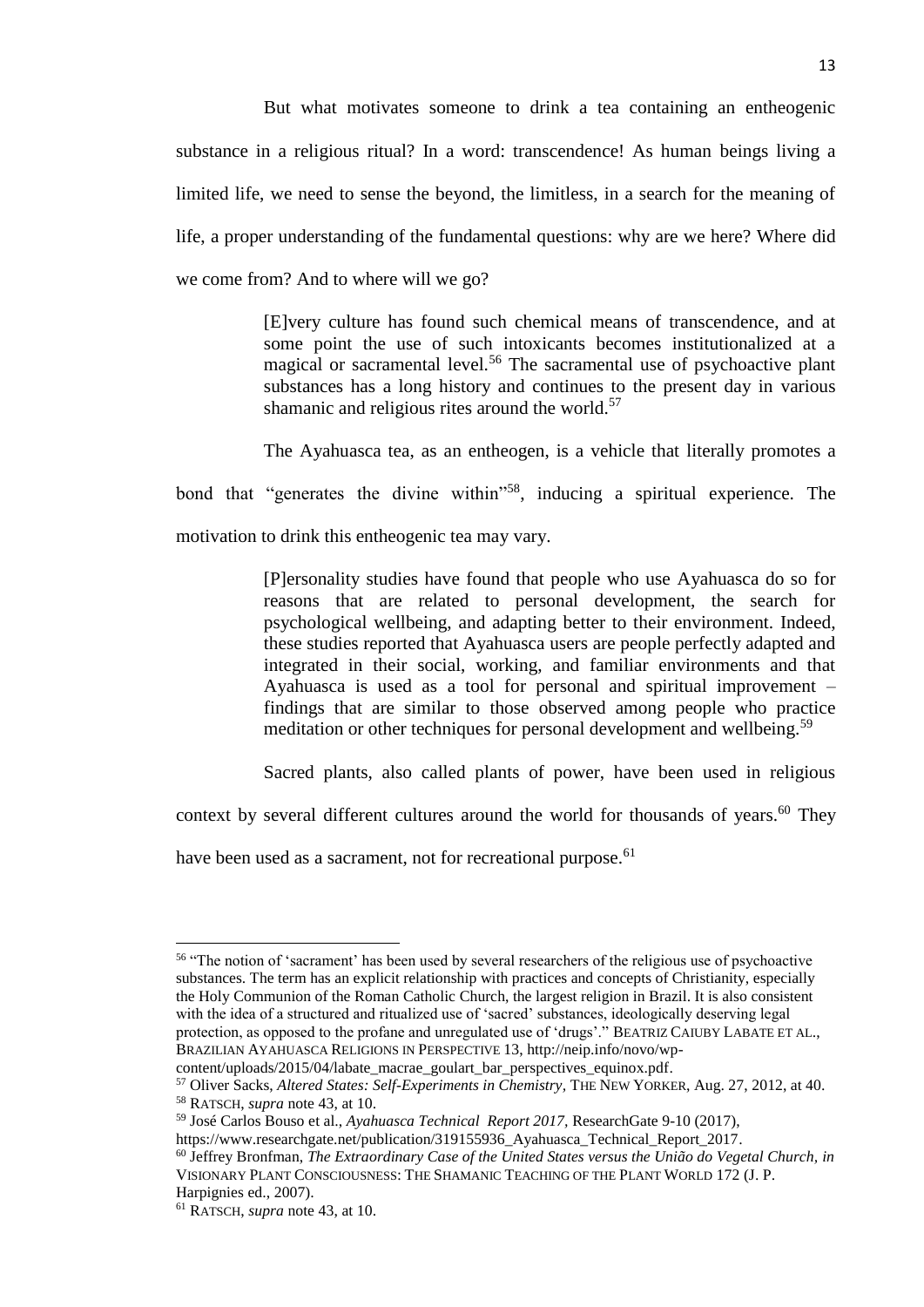[T]hey are sacred because within them dwell plant spirits, plant gods .…that are esteemed as the teachers, mothers, ambassadors, and doctores (physicians) of other realities….They also can bring spiritual awakening to healthy people and make possible mystical experiences….They are used not to escape from reality but to recognize true reality.<sup>62</sup>

The use of psychoactive plants in the Americas by Indians has aroused a sentiment of fear from the Europeans since they came to colonize the New World. Shamans were labeled as "magicians" and their gods were demonized as false gods, while their sacred drinks were called "witches" brews. $63$  A report from 1620, written by D. Pedro Nabarrete de Isla, gives an idea of the cultural persecution against native religious practices during the Mexican Inquisition:

> [A]s for the introduction of the use of a plant or root named peyote…for the purpose of uncovering thievery, divinations about other occurrences, and prophesizing future events, this is a superstition which is to be condemned because it is directed against the purity and integrity of our sacred Catholic faith. This is certain, for neither this named plant nor any other possesses the power or intrinsic property of being able to bring about the alleged effects, nor can anything produce the mental images, fantasies or hallucinations that are the basis of the mentioned divinations. In the latter, the influences and workings of the devil, the real cause of this vice, are clear, who first makes use of the innate gullibility of the Indians and their idolatrous tendencies and then strikes down many other people who do not sufficiently fear God and do not possess enough faith.<sup>64</sup>

> In America, the Native American Church has been using peyote, a cactus

that grows in some parts of Texas and Mexico containing mescaline, a psychoactive substance, since the early 1900s. Although it has been an indigenous tradition for many centuries.<sup>65</sup>

 $\overline{\phantom{a}}$ <sup>62</sup> *Id.*

<sup>63</sup> *Id.* at 16.

<sup>64</sup> *Id.*

<sup>65</sup> BRONFMAN, *supra* note 60, at 173.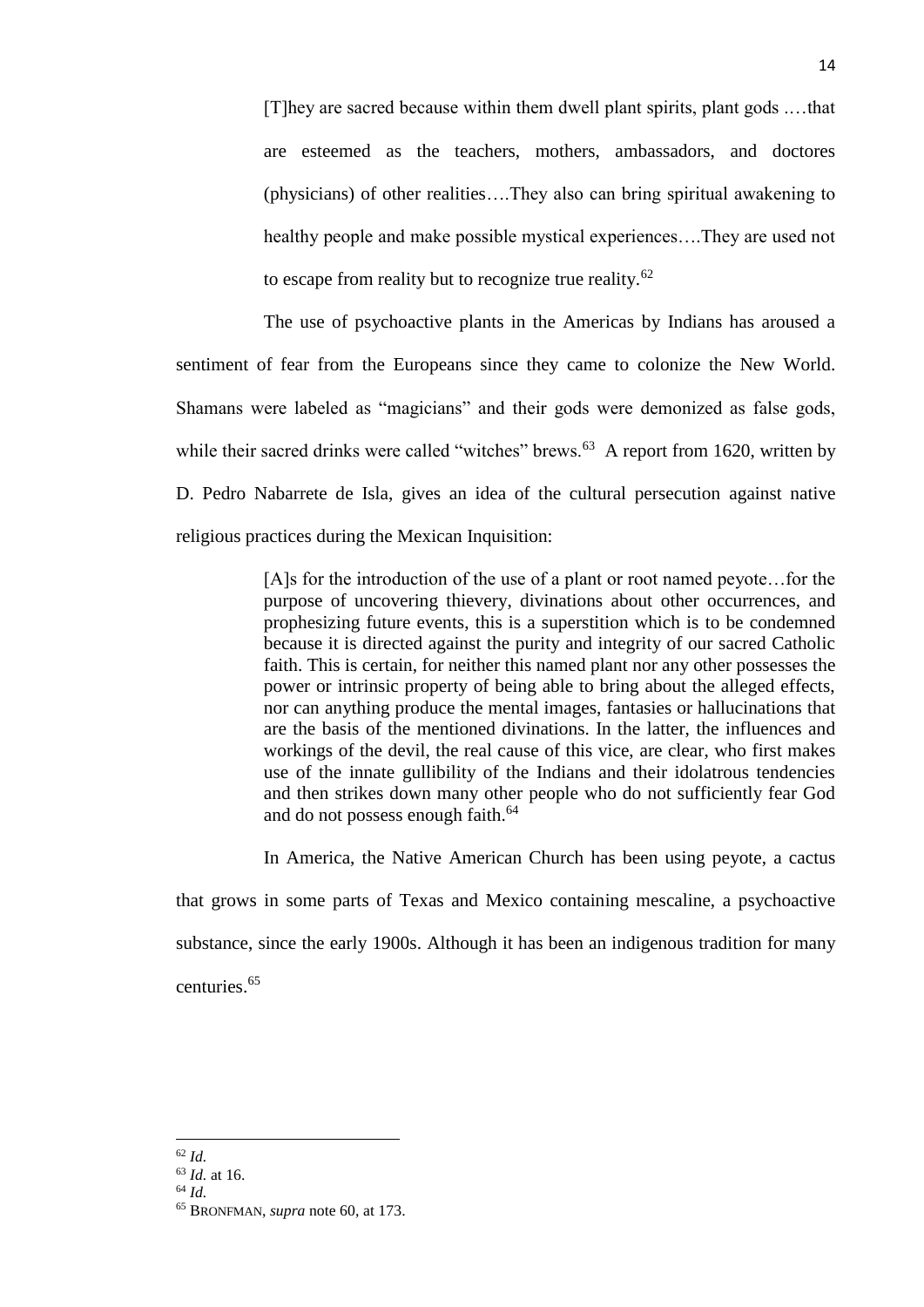## **2. WHAT IS AYAHUASCA?**

Ayahuasca is a Qhechua<sup>66</sup> word used to designate the liana *Banisteriopsis* caapi, a sacred plant native to the Amazon and Orinoco<sup>67</sup> river basins.<sup>68</sup> This also denominates a beverage with psychotropic properties, meaning vine of the soul, vine of the spirits.<sup>69</sup>

The beverage is a brew made from the decoction of the vine *Banisteriopsis caapi<sup>70</sup>* and the leaves of the bush *Psychotria viridis<sup>71</sup>* (chacruna). This combination is currently the most common,<sup>72</sup> although there are ethnographic studies indicating more than 5,000 different recipes of Ayahuasca, a result of the admixture of more than 100 different plants to a base of *B. caapi* vine.<sup>73</sup> There are also preparations using other *Banisteriopsis* species, like *B. martiniana, B. muricata, B. longialata* and *B. lutea,*  instead of *B. caapi.<sup>74</sup>*

The União do Vegetal (UDV) and the main other Brazilian churches that have Ayahuasca as a sacrament, use only *Banisteriopsis caapi* vine, *Psychotria viridis* leaves, water, and fire in the preparation of Ayahuasca.<sup>75</sup>

The origins of this ancient beverage are unknown. However, studies reveal its millenarian use as a sacred drink and medicine by innumerable indigenous

<sup>66</sup> "An indigenous language family, with variations spoken by the Quechua peoples, primarily living in the Andes and highlands of South America. Derived from a common ancestral language, it is the most widely spoken language family of indigenous peoples of the Americas, with a total of probably some 8– 10 million speakers." Quechuan languages – Wikipedia,

[https://en.wikipedia.org/wiki/Quechuan\\_languages](https://en.wikipedia.org/wiki/Quechuan_languages) ((last visited Mar. 22, 2018).

<sup>&</sup>lt;sup>67</sup> RICHARD EVANS SCHULTES, THE BOTANY AND CHEMISTRY OF HALLUCINOGENS (Thomas, 1980). <sup>68</sup> Jose A. Morales-García et al., *The Alkaloids of Banisteriopsis caapi, the Plant Source of the Amazonian Hallucinogen Ayahuasca, Stimulate Adult Neurogenesis in Vitro*, 1 Sci Rep. (2017).

<sup>69</sup> RICHARD EVANS SCHULTES & ALBERT HOFMANN, PLANTS OF THE GODS.: THEIR SACRED, HEALING, AND HALLUCINOGENIC POWERS 124 (Healing Arts Press. Eds., 2nd ed., 2001).

<sup>70</sup> UDV call it Mariri. Santo Daime Churches call it Jagube.

<sup>71</sup> Chacrona in UDV and Rainha (Queen) in Santo Daime.

<sup>72</sup> McKenna, DJ, *Clinical Investigations of the Therapeutic Potential of Ayahuasca: Rationale and Regulatory Challenges* 112 Pharmacology and Therapeutics (2004).

<sup>73</sup> GARCIA, *supra* note 68, at 2.

<sup>74</sup> Jordi Riba, HUMAN PHARMACOLOGY OF AYAHUASCA 5 (Doctoral thesis, Universitat Autònoma de Barcelona, 2003) http://www.maps.org/research-archive/Ayahuasca/jriba\_thesis.pdf.

<sup>75</sup> CENTRO ESPÍRITA BENEFICENTE UNIÃO DO VEGETAL. UNIÃO DO VEGETAL: HOASCA; FUNDAMENTOS E OBJETIVOS 29 (1989).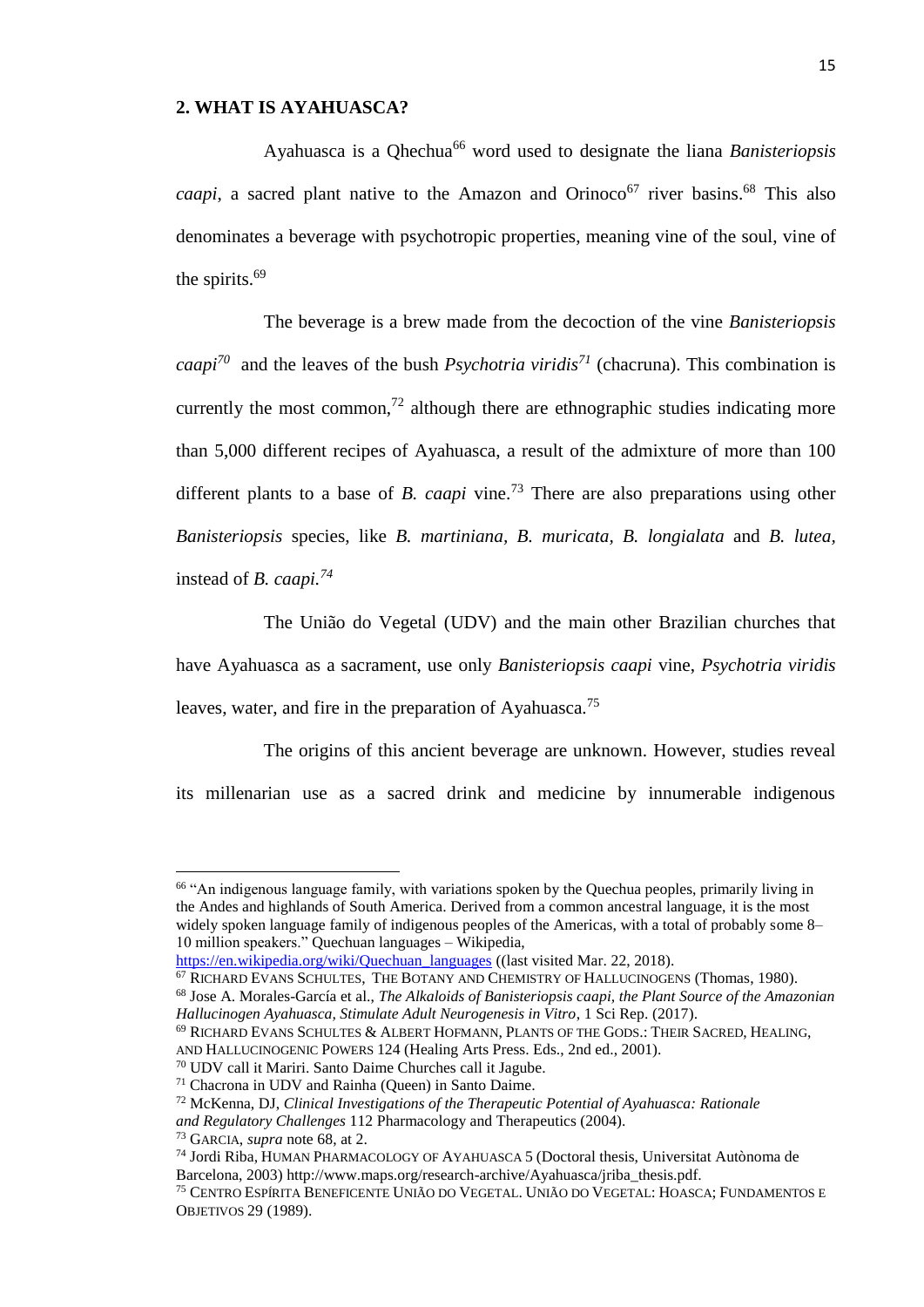amazonian groups since immemorial time,  $76$  as well as by shamans in several parts of South America, and most recently by religious groups in Brazil (UDV and Santo Daime, for example), and present in several other countries.<sup>77</sup>

#### **3. THE PHARMACOLOGY OF AYAHUASCA**

Ayahuasca is an entheogenic brew made of a remarkable pharmacological association combining a liana that contains harmine, harmaline and tetrahydroharmine (THH), three indole beta-carboline alkaloids, and leaves that contain DMT (N,N-Dimethyltryptamine),<sup>78</sup> a controlled substance under international treaties and national laws (a schedule  $I^{79}$  substance in USA).<sup>80</sup> The alkaloids of Ayahuasca were initially named telepathine due to the alleged telepathic properties found in its preparation. They were isolated from the liana *Banisteriopsis caapi* and later investigation found them identical to the alkaloid harmine,<sup>81</sup> previously isolated from *Peganum harmala*,<sup>82</sup> also known as Syrian Rue, another plant used as medicine and in religious ceremonies for thousands of years.<sup>83</sup>

What makes this combination singular is that DMT, a monoamine, when orally administered, is degraded in the digestive system (liver and gut) by monoamine oxidase  $(MAO)$ ,  $84$  not reaching the blood stream. In other words, DMT, when orally taken, is inactive (produces no effect).  $85$ 

Nevertheless, the harmala alkaloids (harmine, harmaline, and tetrahydroharmine) found in *B. caapi* are monoamine oxidase (MAO-A) inhibitors and allow the molecules of DMT (found in the leaves of *Psychotria viridis)* to cross the

<sup>76</sup> SCHULTES, *supra* note 69, at 124.

<sup>77</sup> *Id.*

<sup>78</sup> GARCIA, *supra* note 68, at 2.

<sup>79</sup> 21 U.S.C. §§ 811-812.

<sup>80</sup> SCHULTES, *supra* note 69.

<sup>81</sup> RIBA, *supra* note 74, at 10-11.

<sup>82</sup> SCHULTES, *supra* note 69, at 126-27.

<sup>83</sup> Peganum harmala – Wikipedia, https://en.wikipedia.org/wiki/Peganum\_harmala (last visited Dec. 19, 2017).

<sup>84</sup> MCKENNA, *supra* note 72, at 111.

<sup>85</sup> RIBA, *supra* note 74, at 21.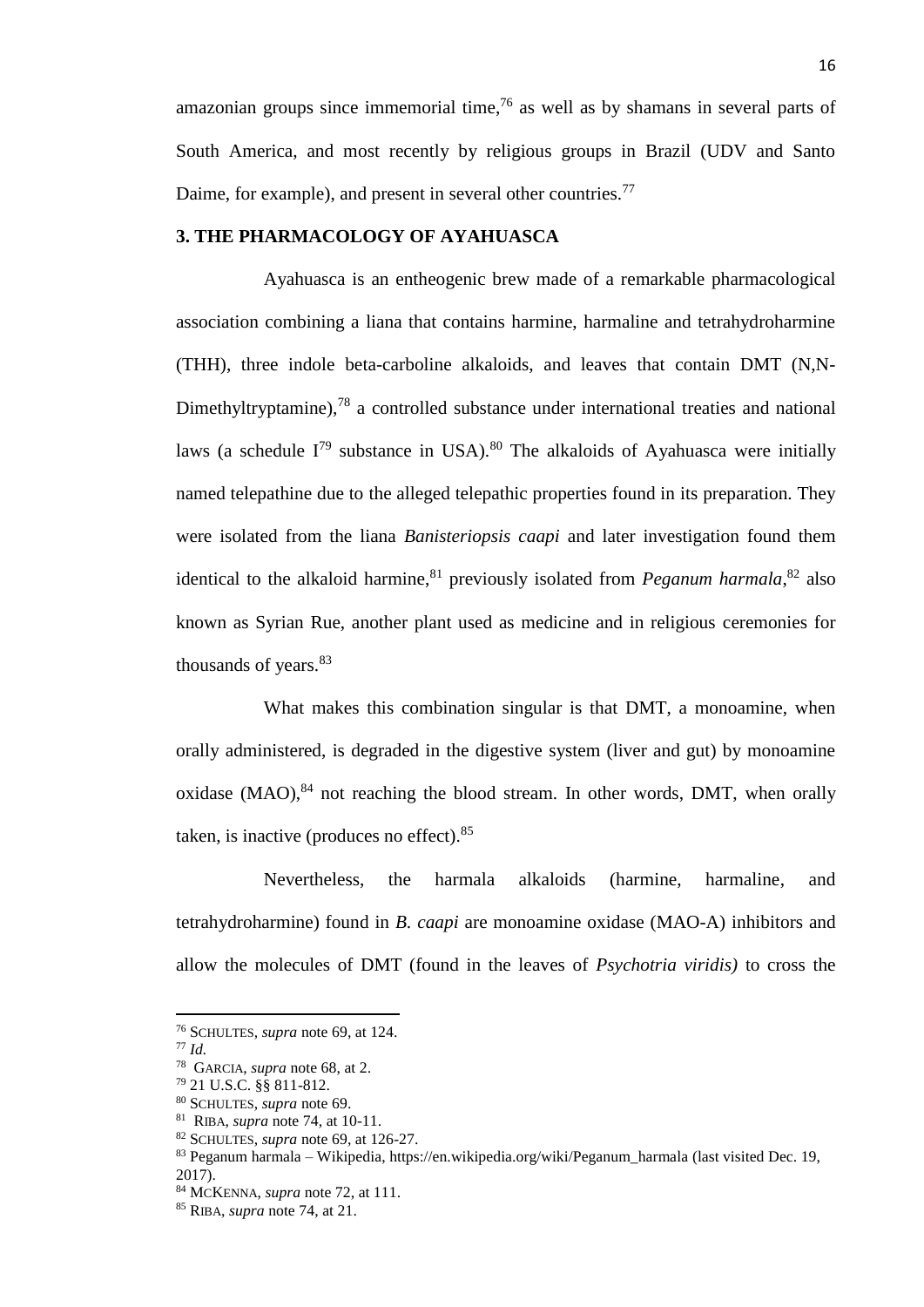enzymatic barrier that prevents DMT from reaching the brain. Thus, DMT molecules reach the blood stream and brain cells, enabling the so-called visionary effect of Ayahuasca, providing an altered state of consciousness.<sup>86</sup>

In this process, DMT connects to serotonergic sites in the brain, sometimes involving vivid and complex images experienced by subjects as a new perception of reality.<sup>87</sup>

At some point in the past, someone discovered the combination of these two plants and the visionary effects it produces, through a very sophisticated pharmacological interaction.<sup>88</sup>

## **4. TRADITIONAL AND INDIGENOUS USE**

There are at least 72 Indian groups in the western Amazon that use Ayahuasca<sup>89</sup> and more than 60 given names for the sacred drink.<sup>90</sup> Hoasca, Vegetal or Daime in Brazil, caapi in the vaupés river in Colombia, yajé or yagé in southern Colombia, natema in Ecuador, and pinde along the Pacific coast of Colombia, still other names include soulvine, huni, mariri, santo daime,  $91$  ramino, kamarampi,  $92$  and nixi pae.<sup>93</sup>

Ayahuasca preparation varies according to the group involved and the purpose the tea is been prepared for, which can affect the concentration and proportions of the alkaloids.<sup>94</sup>

As a general rule, the preparation is a time-demanding process that uses plant species *Banisteriopsis caapi* vine macerated or pounded and leaves of *Psychotria* 

l

<sup>86</sup> SCHULTES, *supra* note 69, at 127. *See also* RIBA, *supra* note 74, at 6.

<sup>87</sup> Callaway, J.C et al., *Pharmacokinetics of Hoasca Alkaloids in Healthy Humans*, J. OF

ETHNOPHARMACOLOGY, 65 (3): at 244 (1999).

<sup>88</sup> RIBA, *supra* note 74, at 4, 17.

<sup>89</sup> SCHULTES, *supra* note 69, at 232.

<sup>90</sup> RATSCH, *supra* note 43, at 702.

<sup>91</sup> FACUNDES, *supra* note 25, at 14*.*

<sup>92</sup> Eloi dos Santos Magalhães. "BALANÇOS DE LUZ": DEVOÇÃO E EXPERIÊNCIA A BORDO DO BARQUINHO SANTA CRUZ 17 (Universidade Federal de Campina Grande, 2013).

<sup>93</sup> RIBA, *supra* note 74, at 3.

<sup>94</sup> MCKENNA, *supra* note 72, at 114.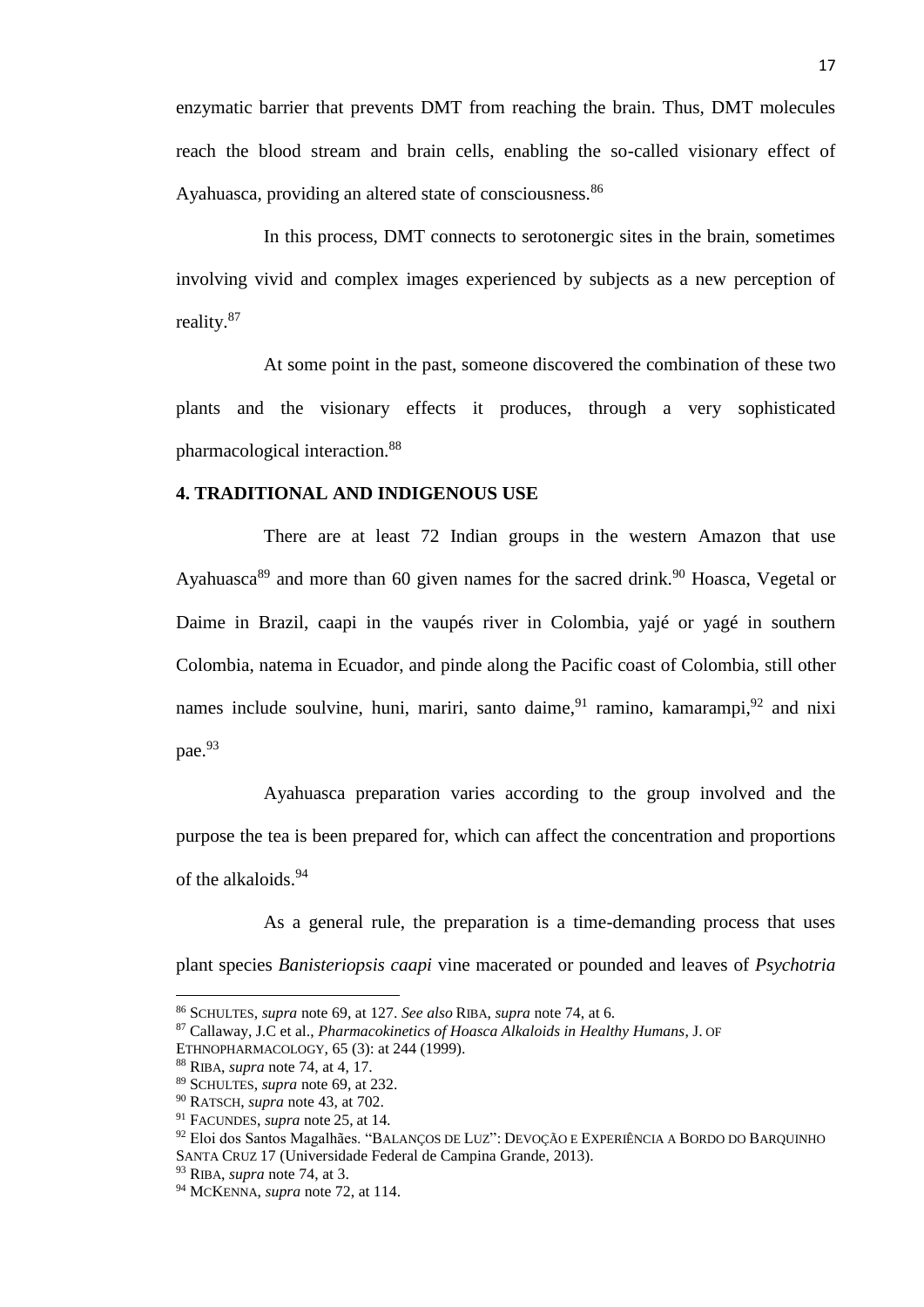*viridis* shrub, water, fire and the know-how developed by the members of these religions (or groups).

The result is a decoction which has a strong taste, and presents a purgative effect, eventually causing nausea and vomiting (sometimes diarrhea), a tonic process not considered an intoxication,  $95$  according to the members of those Ayahuasca religions, that refer to it as a cleansing event.<sup>96</sup> There are Indian groups which prepare it with cold water, resulting in a less concentrated tea with less active compounds.<sup>97</sup>

The preparation of Ayahuasca involves a whole ritual context, full of spiritual symbology, resulting in a sacramental drink, which is a gateway to knowledge,  $98$  a vehicle that aims to connect the followers of these religions to the sacred, the Divine.<sup>99</sup> In União do Vegetal – UDV, the tea Ayahuasca is drunk to propitiate focus in order to allow the development of the moral, intellectual and spiritual virtues of the human being.<sup>100</sup>

Ayahuasca is used as a tool by shamans and non-shamans to access the ultimate reality. Like a dream, but in a controlled way, through chants, invocation, and ícaros, which modify the body and mind, channels of perception are opened, and enables them to experience the Divine.<sup>101</sup>

Among the Kaxinawá Indians, Ayahuasca, or *nixi pae* as they call the brew, is drunk in order to perceive the secret side of reality.<sup>102</sup> The Ashaninkas drink the

<sup>95</sup> CALLAWAY, *supra* note 87, at 252-53.

<sup>96</sup> Relatório Final das Atividades Desenvolvidas pelo Grupo de Trabalho (GT) Designado Pela Resolução/CONFEN n. 04, de 30 de Julho de 1985 [Final report of the activities developed by the Working Group designated by the CONFEN Resolution n. 04, July 30, 1985]. (1987, Aug. 28). Brasília: CONFEN. at 31.

<sup>97</sup> RIBA, *supra* note 74, at 5.

<sup>98</sup> RATSCH, *supra* note 43, at 15.

<sup>99</sup> Nascimento, A.E.S. et AL., *Simbolismo Espiritual: Um Estudo Sobre o Ritual de Preparação do Santo Daime no Cenário Religioso do Centro Eclético Flor do Lótus Iluminado – CEFLI*, http://www.abq.org.br/cbq/trabalhos\_aceitos\_detalhes,11017.html

<sup>100</sup> RUY FABIANO. MESTRE GABRIEL, O MENSAGEIRO DE DEUS 86 (2012).

<sup>101</sup> Mauro Almeida, *A Ayahuasca e seus Usos, in* O USO RITUAL DA AYAHUASCA 15, 16 (Beatriz Caiuby Labate & Wladimyr Sena Araújo Ed., 2009).

<sup>102</sup> Pedro Luz, *O Uso Ameríndio do Caapi, in* O USO RITUAL DA AYAHUASCA 37, 39 (Beatriz Caiuby Labate & Wladimyr Sena Araújo Ed., 2009).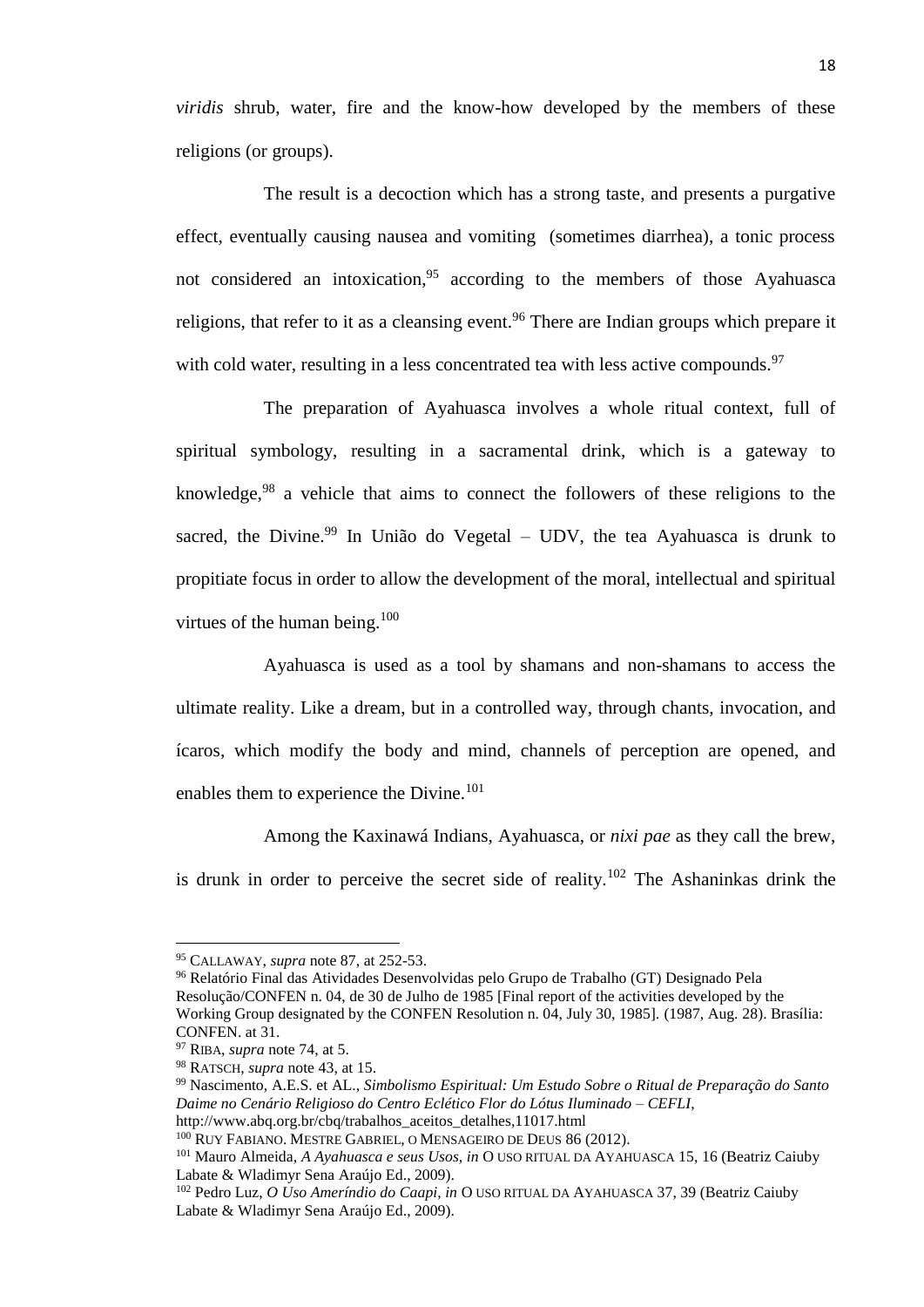*kamarampi* (Ayahuasca) to avoid an imminent death. Their shamans drink it to achieve knowledge to prevent future deaths.<sup>103</sup>

The Indians believe that the visions experienced during the use of Ayahuasca show the real truth, revealed by the plants, that render the essence of things when compared to a transitory and illusory reality perceived in our ordinary reality.<sup>104</sup>

In countries like Peru, Bolivia, Venezuela, Ecuador, and Colombia, the *vegetalistas* (*curanderos –* medicine man) work with psychotropic plants, chants, and diets to deliver a popular medicine, using Ayahuasca as a powerful tool.<sup>105</sup> In their spiritual work "those healers use Ayahuasca to diagnose the magic causes of disease or neutralize the evil magic responsible for certain types of illness."<sup>106</sup>

## **5. SCIENTIFIC RESEARCHES**

During the last years people have been arrested, prosecuted, or precluded from exercising their faith because the sacrament their religion uses contains a psychoactive substance. In general, government officials, judges, and prosecutors do not have accurate information about what Ayahuasca is, beyond the chemical compounds, which erroneously lead them to confuse Ayahuasca, a sacramental beverage, with DMT in its synthetic/purified form.<sup>107</sup>

DMT in its purified form, a synthetic drug obtained in 1931 by Manske, <sup>108</sup> is orally inactive, which required users employ different methods to administer it parenteraly.<sup>109</sup> It has a completely different behavior administered intravenously as compared to Ayahuasca (administered orally). The effects of DMT (in its synthetic form) are felt almost immediately after its administration intravenously (around 3-5

<sup>103</sup> *Id.* at 47-48.

<sup>104</sup> *Id.* at 63.

<sup>&</sup>lt;sup>105</sup> Beatriz Caiuby Labate, *A Literatura Brasileira Sobre as Religiôes Ayahuasqueiras, in* O USO RITUAL DA AYAHUASCA 231, 233 (Beatriz Caiuby Labate & Wladimyr Sena Araújo Ed., 2009).

<sup>106</sup> RIBA, *supra* note 74, at 8.

<sup>107</sup> *Id.* at 10.

<sup>108</sup> *Id.* at 17.

<sup>109</sup> MCKENNA, *supra* note 72, at 115.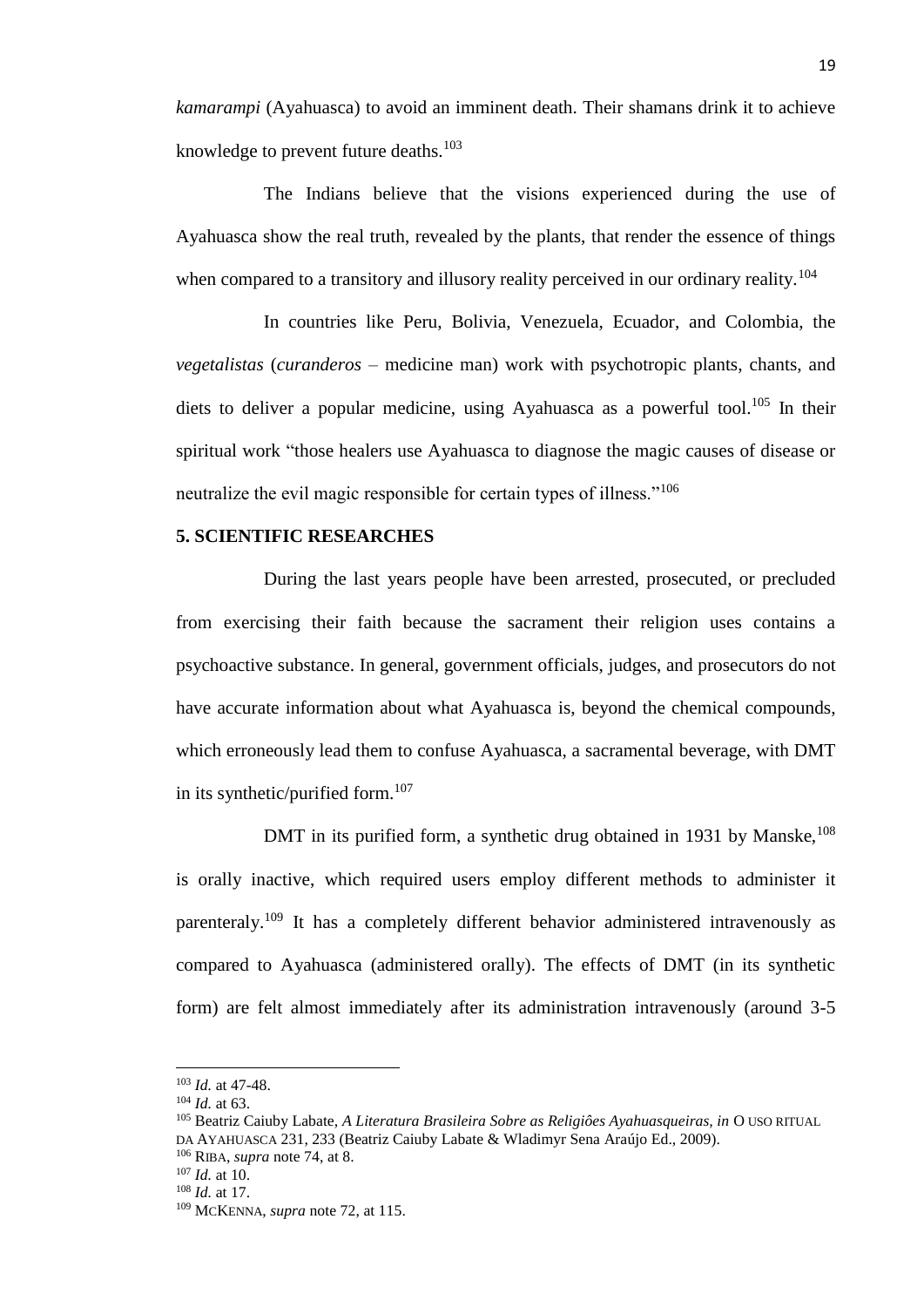minutes),  $110$  while Ayahuasca progressively takes effect usually 35 to 40 minutes after administration.<sup>111</sup> The synthetic drug will have no effect on the organism after one hour of being administered, $112$  whereas Ayahuasca, like a wave, slowly and progressively reaches its peak two hours after ingestion, fading its effects and disappearing after four to six hours.<sup>113</sup>

> [T]he maximum intensity of the effects of DMT is approximately two times that of Ayahuasca at equivalent doses, which makes the global effects of Ayahuasca much more controllable than pure DMT. In addition, since Ayahuasca is a decoction made with plants there are also other compounds (beta-carbolines) that may modulate the effects and thus make them significantly different from pure DMT.<sup>114</sup>

For this reason, it is paramount to differentiate scientific research involving synthetic DMT (purified form) from scientific studies about Ayahuasca, which contains DMT in its natural form, obtained from a decoction of natural plant species. Findings concerning one are not automatically valid for the other, especially the effects (longterm, adverse, etc). For this reason, "equating a complex cultural practice, such as the ritual use of Ayahuasca, to a single element of the whole (the DMT contained in the drink) is extremely reductionist and misinformed."<sup>115</sup>

## **5.1 HOASCA PROJECT**

In 1993, an international consortium of researchers from Brazil, the United States, and Finland started a study in Manaus, the main city located in the Amazon region of Brazil, with 15 long-term local members of the UDV, to asses psychological

<sup>110</sup> RIBA, *supra* note 75, at 18.

<sup>111</sup> MCKENNA, *supra* note 73, at 115.

<sup>112</sup> RIBA, *supra* note 74, at 18.

<sup>113</sup> José Carlos Bouso, et al., TECHNICAL REPORT ABOUT AYAHUASCA 2017 4 (International Center for Ethnobotanical Education Research & Service – ICEERS, 2017), http://news.iceers.org/wpcontent/uploads/2017/08/Ayahuasca\_Technical\_Report\_ICEERS\_2017\_ENG.pdf. <sup>114</sup> *Id.* at. 4-5.

<sup>115</sup> Constanza Sánchez & José Carlos Bouso, *Ayahuasca: From the Amazon to the Global Village*, 2 DRUG POLICY BRIEFING, 43 (2015); See also Anderson, B. T., et al., *'Statement on Ayahuasca'*, INTERNATIONAL JOURNAL OF DRUG POLICY 23 (2012) 173, 173.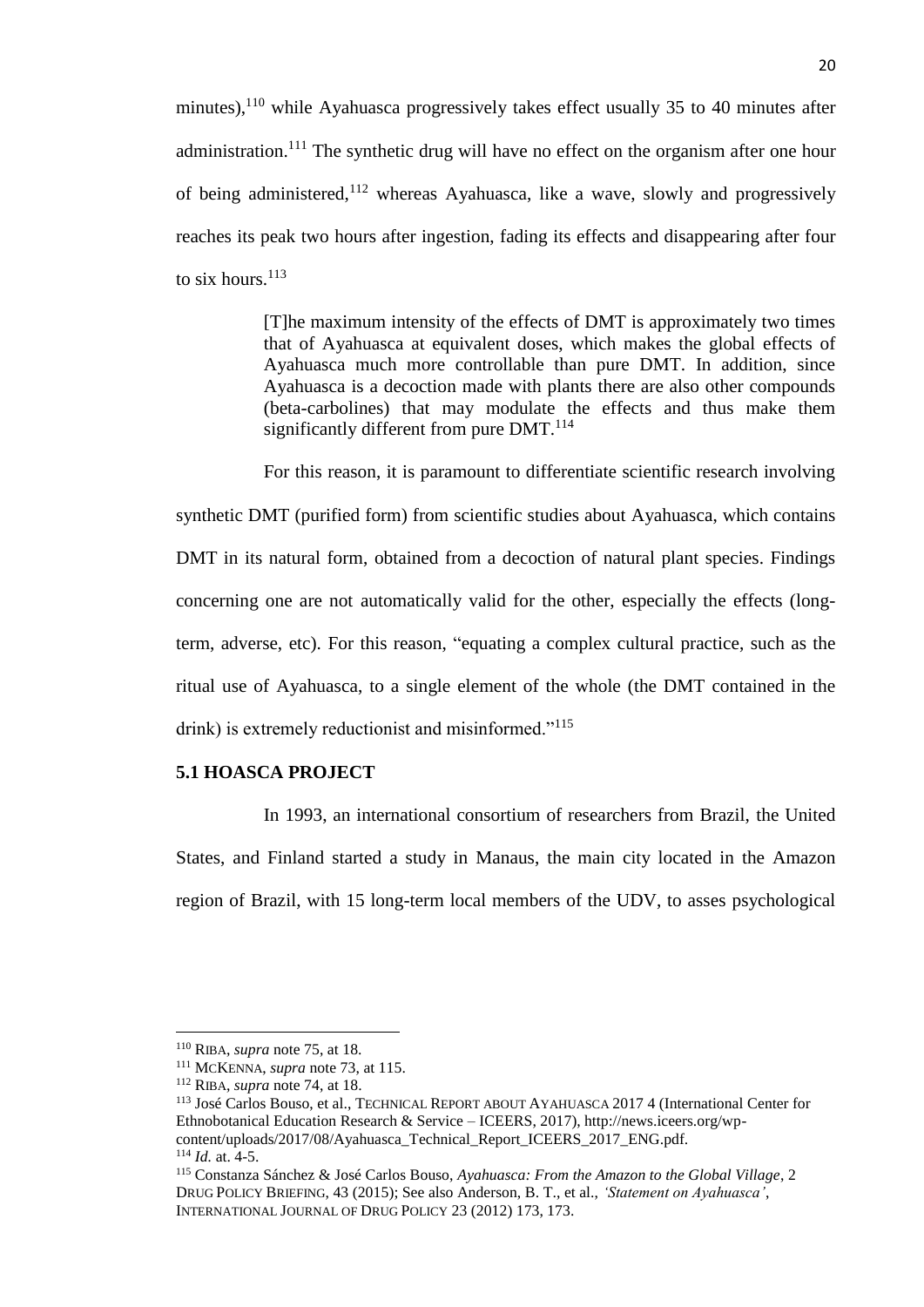and biochemical effects of Hoasca (Ayahuasca) in long-term users.<sup>116</sup> The study matched a control group with similar characteristics and no history of Ayahuasca use.

The results of this pioneer study were meaningful and demonstrated that UDV members that had been drinking Ayahuasca as a sacrament for at least ten years, typically two times per month, but rarely more often than four times per month, $117$ scored better than control group subjects in several international standardized tests. This demonstrated that a long and continuous history of regular use of Ayahuasca did not cause in the UDV members signs of physical or neuropsychological deterioration, suggesting, on the other side, that "the regular use of *Hoasca* in a ceremonial context seems to increase one's ability to psychologically adapt to the lager process of life".<sup>118</sup>

The findings showed that the UDV group performed significantly better than control subjects on neuropsychological tests, with psychiatric diagnostic assessments disclosing a history of recovery from alcohol, depressive, or anxiety disorders after becoming a member of the UDV church.<sup>119</sup> Personality tests described UDV Ayahuasca users as reflective, rigid, loyal, stoic, slow-tempered, frugal, ordely, and persistent, with overall behavior consistent with high social desirability and emotional maturity. The results lead to a clear conclusion, "the ceremonial use of Hoasca as studied within the framework of this research project, is clearly a phenomenon quite distinct from the conventional notion of 'drug abuse."<sup>120</sup>

### **5.2 LONG-TERM EFFECTS RESEARCHES**

Another study that assessed long-term effects of Ayahuasca found similar results as in the study above [UDV members]. A group of 127 Ayahuasca users (from

<sup>118</sup> *Id.* at 255.

<sup>116</sup> Grob, C.S., et al., *Human Psychopharmacology of Hoasca, a Plant Hallucinogen Used in Ritual Context in Brazil*, J. Nerv. Ment. Dis. 184, at 89.

<sup>117</sup> CALLAWAY, *supra* note 87, at 246.

<sup>119</sup> GROB, *supra* note 116, at 86-94. <sup>120</sup> *Id.*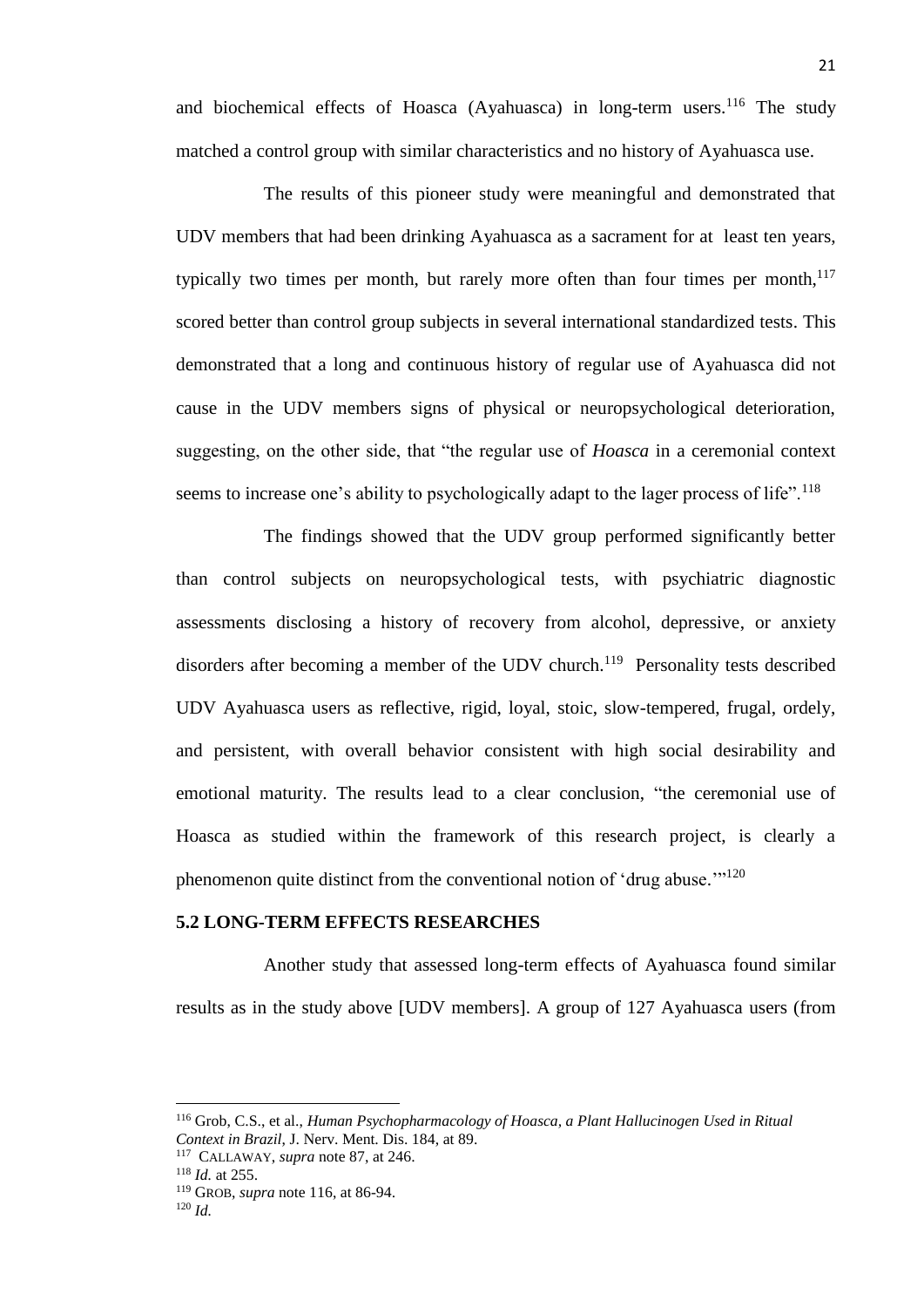CEFLURIS [Santo Daime] and Barquinha), $^{121}$  with a history of ritual use of at least 15 years and a minimum frequency of twice a month, matched with a group of 115 controls that were actively practicing a religion without Ayahuasca use, in two moments: one initial assessment; a second one year later.<sup>122</sup> The research studied general psychological well-being, mental health and cognition.

> [T]he assessment of the impact of long-term Ayahuasca use on mental health from various perspectives (personality, psychopathology, life attitudes and psychosocial well-being) did not find evidence of pathological alteration in any of the spheres studied. Although Ayahuasca-user subjects differed in some personality traits, differences did not fit with pathological profile. Furthermore, Ayahuasca users showed a lower presence of psychopathological symptoms compared to controls. They performed better in neuropsychological tests, scored higher in spirituality and showed better psychosocial adaptation as reflected by some attitudinal traits such as Purpose in Life and Subjective Well-Being. Overall differences with the control group were still observable at follow-up one year later.<sup>123</sup>

> A recent study in Spain with 22 local Ayahuasca users from Santo Daime

church, assessed the effects of long-term use of Ayahuasca in brain structures and personality. The research analyzed brain cortical thickness (CT), finding differences among Ayahuasca users and a control group. The findings suggested that regular longterm Ayahuasca use could lead to changes in brain structure related to personality characteristics, reflecting increased religiousness and spirituality (self-transcendence).<sup>124</sup>

> [A]yahuasca users in this study had similar scores to the control group of non-users on psychopathological tests and on neuropsychological function, showing that the structural changes possibly associated with Ayahuasca use did not relate to brain toxicity, but to personality changes that simply reflect a "different," but not pathological, way of being, as has been shown in several previously cited studies (Grob et al., 1996; Barbosa et al., 2009 Barbosa et al., 2016; Bouso et al., 2012; da Silveira et al., 2005; Doering-Silveira et al., 2005b; Halpern et al., 2008). These kinds of brain alterations are also known to be produced through training and practice in numerous activities, such as learning music, and are known as cerebral plasticity  $-$  a

<sup>121</sup> Ayahuasca churches in Brazil. CEFLURIS has branches throughout South America, USA, Canada, Europe and Japan.

<sup>122</sup> Bouso, J.C., et al., *Personality, Psychopathology, Life Attitudes and Neuropsychological Performance Among Ritual Users of Ayahuasca: A longitudinal Study,* PLOS ONE, at. 2 <sup>123</sup> *Id.* at. 12.

<sup>124</sup> Bouso, J.C., et al., *Long-term use of Psychedelic Drugs is Associated with Differences in Brain Structure and Personality in Humans.* Eur Neuropsychopharmacol. 2015 Apr;25(4), at 483-92.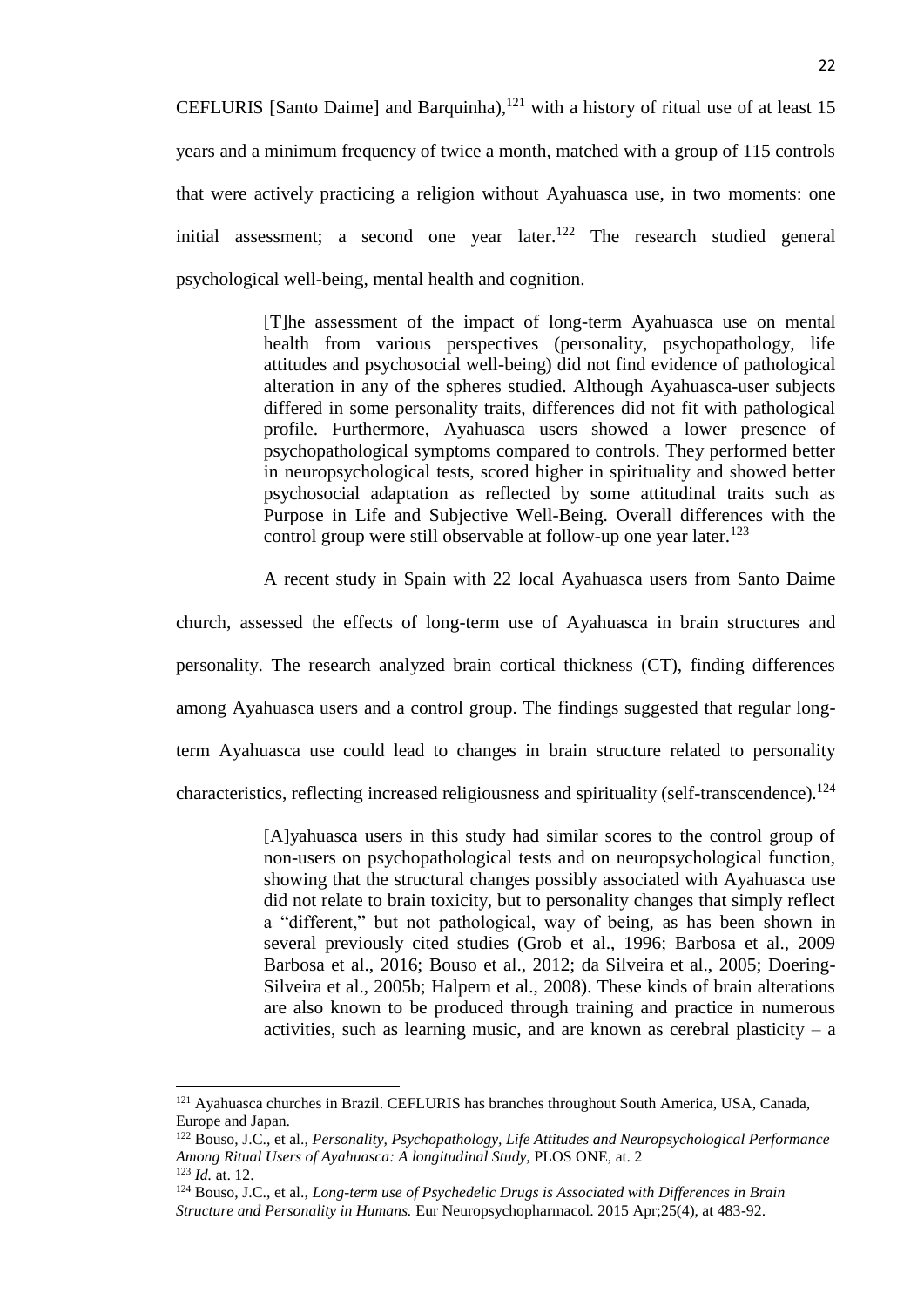normal phenomenon that occurs in our brains continuously throughout our lives $125$ 

## **5.3 AYAHUASCA USE FOR ADOLESCENTS**

A group of adolescents from UDV (15 to 19 years old) who consumed Ayahuasca at least 24 times in the two-year period prior to the survey (averaged at least once a month), were tested, along with a control group of adolescents who had never used Ayahuasca, but matched in age, educational, social, and economic profile. The study focused on the long-term effects of Ayahuasca for psychiatric symptomatology.<sup>126</sup>

The results of the research did not find, in most neurological tests, any significant difference between the performance of the young Ayahuasca users and those of the control group. There were no findings that showed a detrimental (toxic or harmful) effect on the neurocognitive functioning of UDV subjects.<sup>127</sup>

In the same study, the psychopathological profile of the adolescents of both groups was considered equivalent, although results were found to be slightly more favorable for young Ayahuasca users regarding anxiety symptoms, body dysmorphic disorders, and Attention Deficit Hyperactivity Disorder (ADHD).<sup>128</sup>

Regarding the qualitative aspect, the research found few differences between the answers given by the two groups. However the data found allowed the researchers to reason that the young people in the UDV group "appeared to be healthy, solicitous, caring and united to their families and their religious partners."<sup>129</sup>

<sup>125</sup> BOUSO, *supra* note 113, at 7.

<sup>126</sup> Evelyn Doering-Silveira, et AL., *Ayahuasca na Adolescência: uma Avaliação Neuropsicológica, in*  HOASCA: CIÊNCIA, SOCIEDADE E MEIO AMBIENTE 99, 101, 105 (Joaze Bernardino-Costa Ed., 2011). <sup>127</sup> Evelyn Doering-Silveira, et AL., *Ayahuasca in adolescence: A neuropsychological assessment,* Journal of Psychoactive Drugs, 37 (2), at 123-28.

<sup>128</sup> Da Silveira, D.X., et al., *Ayahuasca in adolescence: A Preliminary Psychiatric Assessment,* J. OF PSYCHOACTIVE DRUGS, 37 (2), (2005), at 129-33.

<sup>129</sup> Evelyn Doering-Silveira, et al., 2005a. *Report on Psychoactive Drug Use Among Adolescents Using Ayahuasca Within a Religious Context,* J. OF PSYCHOACTIVE DRUGS, 37 (2), at 141-44.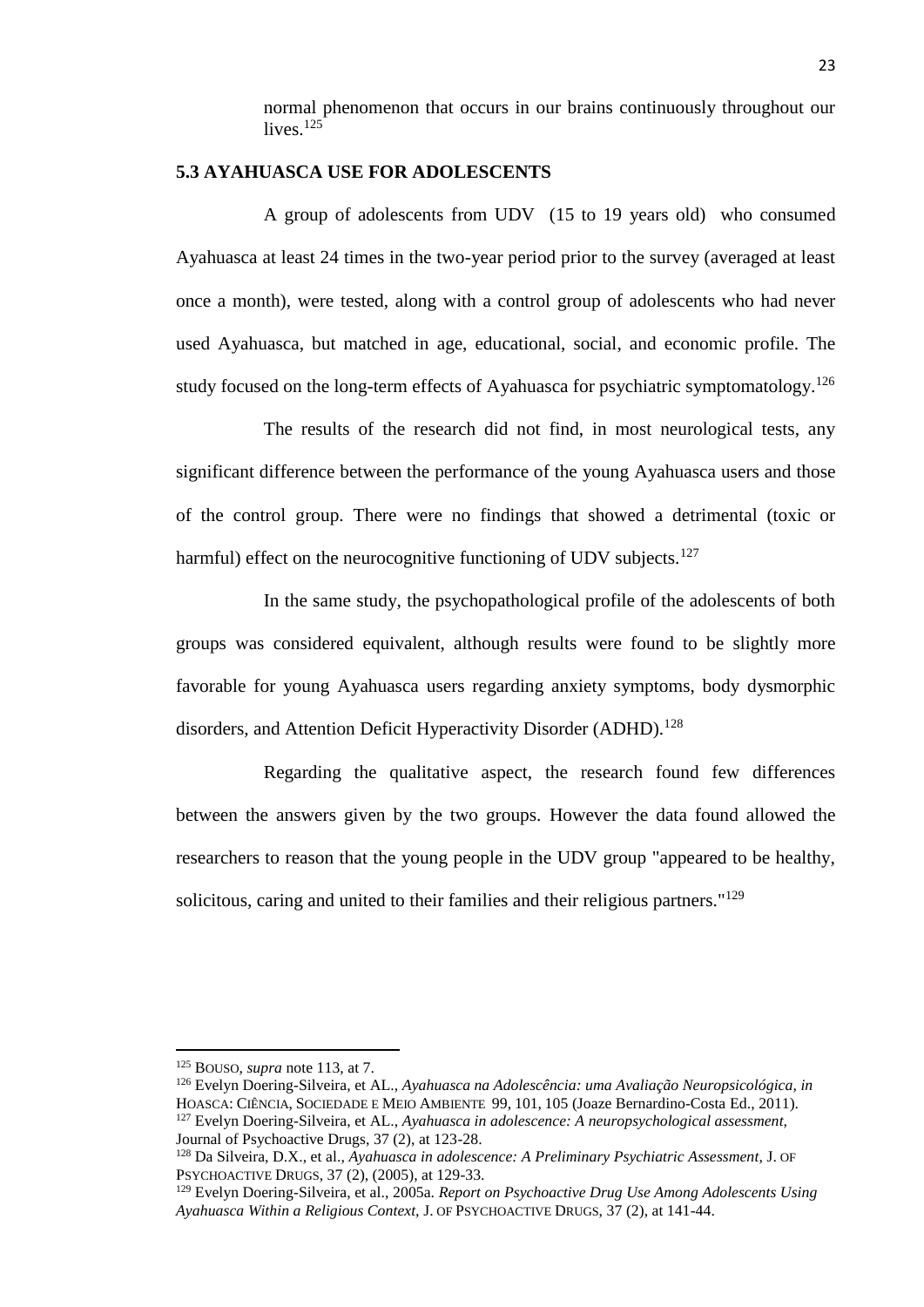#### **5.4 THERAPEUTIC USE**

A study conducted by Jose A. Morales-García and other researchers investigated the ability of Ayahuasca to induce neurogenesis *in vitro* using neural progenitor cells from adult mice.<sup>130</sup> The findings showed that harmine, tetrahydroharmine (THH), and harmaline, alkaloids present in Ayahuasca, directly regulate proliferation, migration, and differentiation of neural stem cells and promoted their differentiation into neurons.<sup>131</sup> More deeply, the study demonstrated that the alkaloids present in *B. caapi* have the capacity to regulate the expansion and destination of stem cell populations $^{132}$ .

These results open an important door in research for medical treatment in patients with certain conditions such as a brain injury, where the capacity of increased migration is relevant to treat damaged areas where stem cell niches are far from the site damaged<sup>133</sup>. In addition, the alkaloids in Ayahuasca facilitate neurogenesis at multiple levels, acting directly in the proliferation of neurons, increasing the replacement of cells in patients with a pathological condition<sup>134</sup>.

Recent clinical studies on humans who did not respond to conventional treatment for depression, demonstrated rapid and long-lasting antidepressant and anxiolytic<sup>135</sup> effects after drinking Ayahuasca one single time.<sup>136</sup> Preliminary results indicated an almost immediate response with lower depression symptoms that lasted for approximately three weeks.<sup>137</sup>

<sup>130</sup> GARCIA, *supra* note 68, at 1-2.

<sup>131</sup>BOUSO, *supra* note 113, at 6.

<sup>132</sup> *Id.*

<sup>133</sup> *Id.*

<sup>134</sup> *Id.* at 9.

<sup>135</sup> Flávia de L. Osório, et al., *Antidepressant Effects of a Single Dose of Ayahuasca in Patients with Recurrent Depression: a Preliminary Report*, Rev. Bras. Psiquiatr. vol.37 no.1 São Paulo Jan./Mar. 2015, at 19.

<sup>136</sup> *See* GARCIA, *supra* note 68, at 9. *See also* OSORIO, *supra* note 135, at 13-20. *See also* Sanches, R. F. et al., *Antidepressant Effects of a Single Dose of Ayahuasca in Patients With Recurrent Depression: A SPECT Study,* J. CLIN. PSYCHOPHARMACOL. 36, 77–81 (2016).

<sup>137</sup> Arran Frood, *Ayahuasca Psychedelic Tested for Depression*, Nature, (Apr. 6, 2015)

https://www.nature.com/news/Ayahuasca-psychedelic-tested-for-depression-1.17252.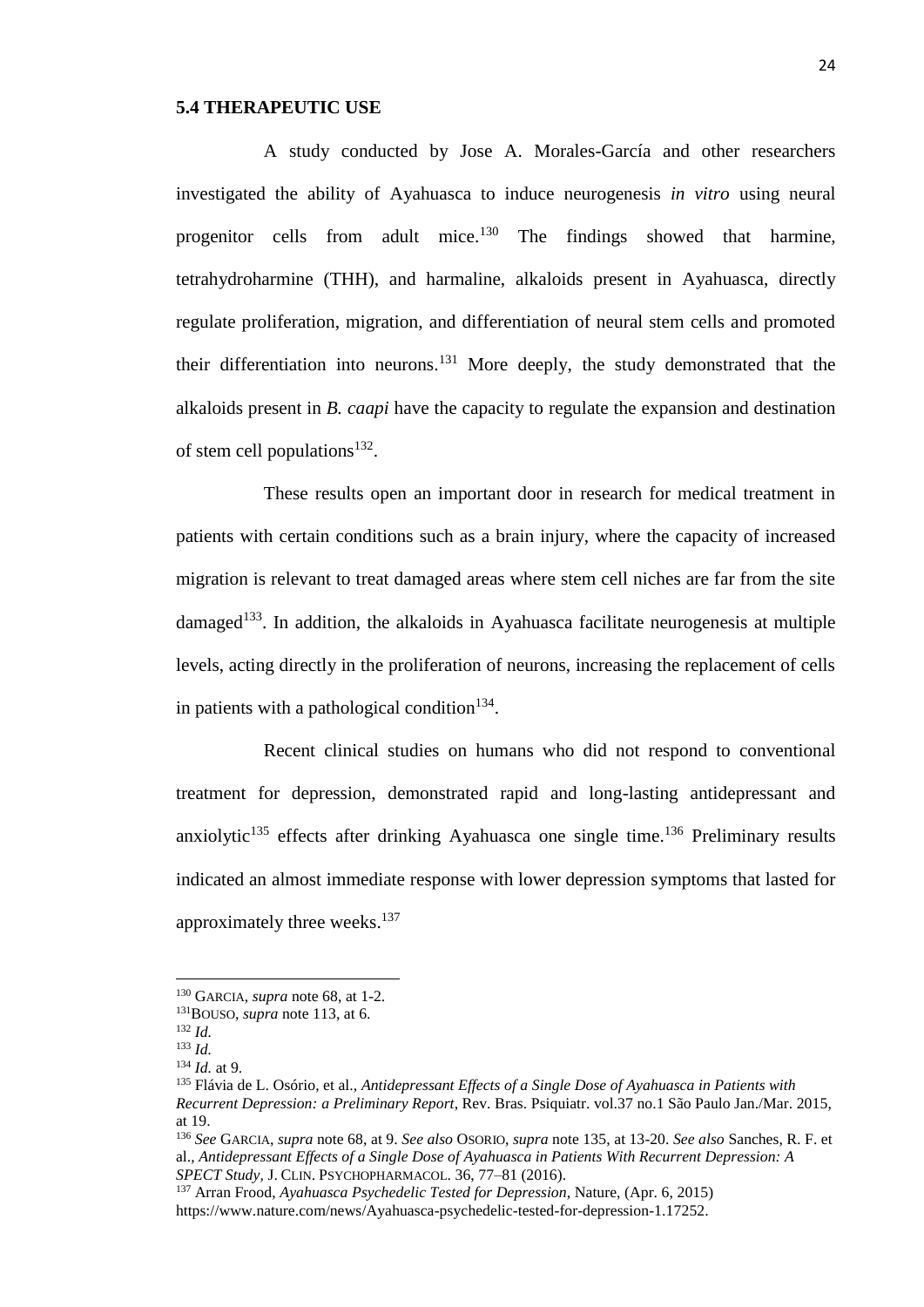Those studies have demonstrated that Ayahuasca has an anti-addiction property when administered on a regular basis, decreasing addiction to alcohol, cocaine, and opiates. 138

In 2010, Ayahuasca users were examined for medical and psychosocial problems typically related to regular use and abuse of drugs. The findings suggest that Ayahuasca has a low abuse potential, $139$  and its ritual use does not seem to be associated with the harmful psychosocial problems that drugs of abuse typically cause.<sup>140</sup> The results showed that both Ayahuasca-using groups scored significantly lower than their respective controls on the  $ASI<sup>141</sup>$  Alcohol Use and Psychiatric Status subscale.<sup>142</sup> In the same study, both Ayahuasca groups had no social problems related with their participation in a church that has Ayahuasca as a sacrament, and its long-term use did not show any impact on the mental health of regular users.<sup>143</sup>

Another study with a U.S. based group that use Ayahuasca regularly in religious rituals did not find evidence of psychopathology when compared with standard data.<sup>144</sup> Like commercial antidepressants, Ayahuasca is able to change the concentration of serotonin in the brain, a neurotransmitter responsible for mood-regulation.<sup>145</sup> Those recent findings evince a therapeutic potential for a huge spectrum of psychiatric and neurologic disorders. 146

<sup>138</sup> GARCIA, *supra* note 68, at 9. *See* Fábregas, J. M. et al., *Assessment of addiction severity among ritual users of Ayahuasca*, Drug Alcohol Depend. 111, 257–261 (2010); *See also* Thomas, Gerald et al., *Ayahuasca-assisted therapy for addiction: results from a preliminary observational study in Canada*, Curr. Drug Abuse Rev. 6, 30–42 (2013).

<sup>139</sup> Fábregas, J. M. et al, *Assessment of addiction severity among ritual users of Ayahuasca. Drug Alcohol Dependence*, 111, 257–261 (2010), at 4. *See* Robert S. Gable, *Risk Assessment of Ritual Use of Oral Dimethyltryptamine(DMT) and Harmala Alkaloids*, 102 Addiction 24–34, (2007).

<sup>140</sup> Fábregas, J. M. et al, *Assessment of addiction severity among ritual users of Ayahuasca. Drug Alcohol Dependence*, 111, 257–61 (2010), at 4.

 $^{141}$  *Id.* at 2.

<sup>142</sup> *Id.* at 4.

<sup>143</sup> *Id. See* da Silveira, D.X. et AL., 2005. *Ayahuasca in Adolescence: A Preliminary Psychiatric Assessment.* J. of Psychoactive Drugs, 37 (2): 129-33. [Showing similar results in the sense of no psychiatric disorders found].

<sup>144</sup> Halpern, J.H. et al., *Evidence of Health and Safety in American Members of a Religion who use a Hallucinogenic Sacrament*, Med. Sci. Monit. 14 (2008).

<sup>145</sup> FROOD, *supra* note 137.

<sup>146</sup> FÁBREGAS, *supra* note 140, at 9.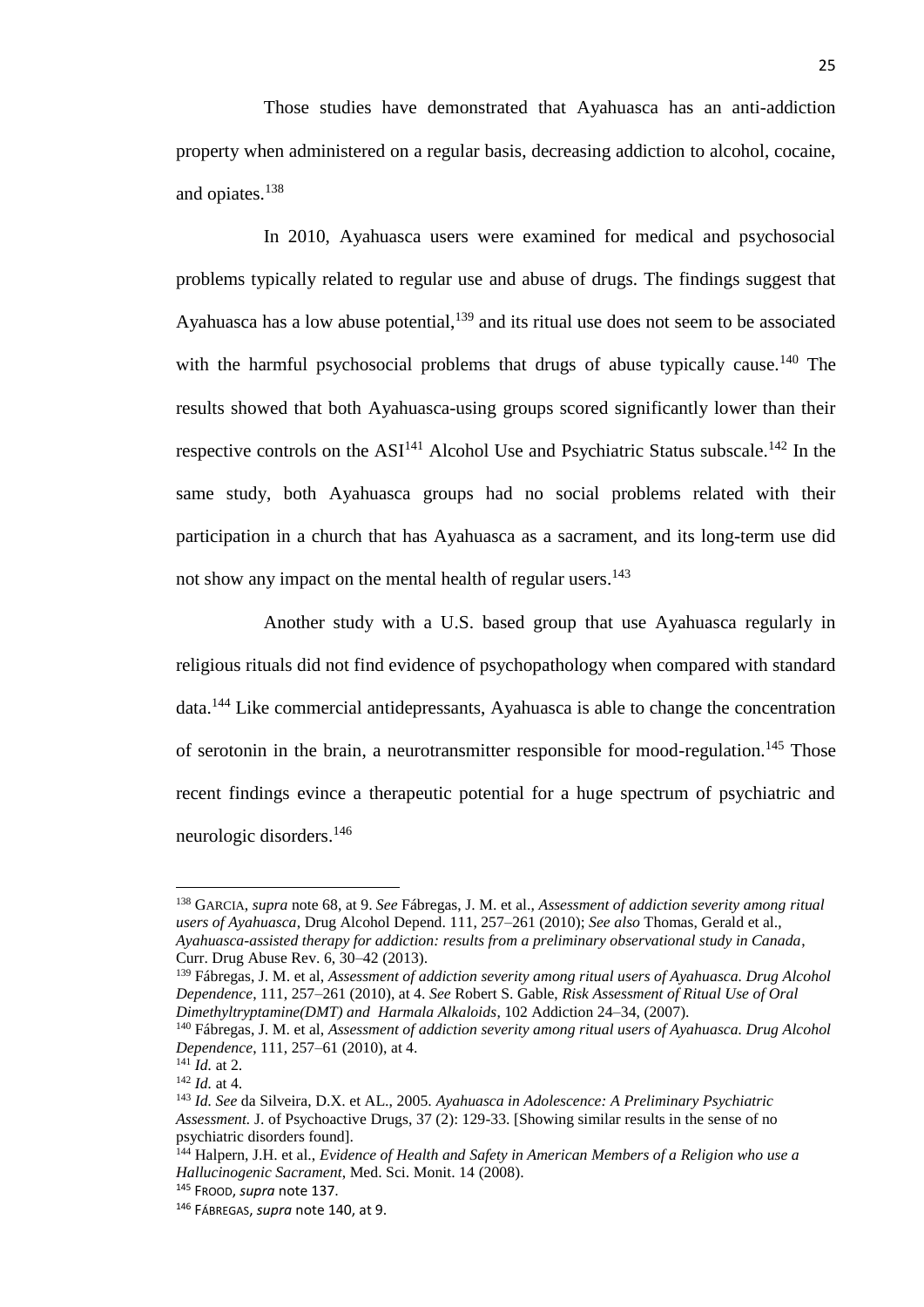### **6. THE EFFECTS OF AYAHUASCA**

Ayahuasca can temporally modify thought process, emotion, perception and somatic sensations, but the subject does not lose the ability to interact with the surroundings.<sup>147</sup> It promotes an altered state of consciousness, preserving, however, the sense of conscience during the experience. Subjects may experience visions with eyes closed and a large number of thoughts, giving the sensation that thought process is faster.<sup>148</sup>

> [T]hese effects can include the sensation of an intimate proximity to God or other spiritual beings; a general intensification of emotions, particularly those of a positive valence (e.g., tranquillity and reverence); a tendency toward introspection; sensations of enhanced lucidity and comprehension.<sup>149</sup>

The effects of Ayahuasca are well tolerated,<sup>150</sup> and studies have neither demonstrated psychological dependence nor physical addictiveness.<sup>151</sup> Research has showed it can be used safely in healthy adults, $152$  although it is not recommended "for people with grave psychiatric disorders, particularly those individuals prone to psychosis….there are some cases describing psychiatric symptomatology in ritual contexts, although these cases are rare and their occurrence seems to be below the prevalence of psychiatric problems in the general population."<sup>153</sup>

<sup>147</sup> BOUSO, *supra* note 113, at 5-6.

<sup>148</sup> Bouso, J.C., Fábregas, J.M., Antonijoan, R.M. et al., *Acute Effects of Ayahuasca on Neuropsychological Performance: Differences In Executive Function Between Experienced and Occasional Users*, 230 Psychopharmacology 415, 416 (2013).

<sup>&</sup>lt;sup>149</sup> Anderson, B. T., Labate, B. C., Meyer, M., Tupper, K. W., Barbosa, P. C. R., Grob, C. S., et al., *Statement on Ayahuasca*, 23 (3) Int. J. of Drug Policy 173, 173 (2012).

<sup>150</sup> BOUSO, *supra* note 113, at 5.

<sup>151</sup> CALLAWAY, *supra* note 87, at 245.

<sup>152</sup> *See* McKenna, D.J., *Clinical Investigations of the Therapeutic Potential of Ayahuasca: Rationale and Regulatory Challenges*, Pharmacology and Therapeutics, 102 (2): 111-29 (2004). *See also* Francisco Assis de Sousa Lima & Luís Fernando Tófoli, *An Epidemiological Suerveillance System by the UDV: Mental Health Recommendations Concerning the Religious Use of Hoasca, in THE* INTERNATIONALIZATION OF AYAHUASCA 185, 195 (Beatriz Caiuby Labate & Henrik Jungaberle, Lit ed., 2011).

<sup>153</sup> BOUSO, *supra* note 113, at 7. *See also* Francisco Assis de Sousa Lima & Luís Fernando Tófoli, *An Epidemiological Suerveillance System by the UDV: Mental Health Recommendations Concerning the Religious Use of Hoasca,* THE INTERNATIONALIZATION OF AYAHUASCA 185-99 (Beatriz Caiuby Labate & Henrik Jungaberle, Lit ed., 2011).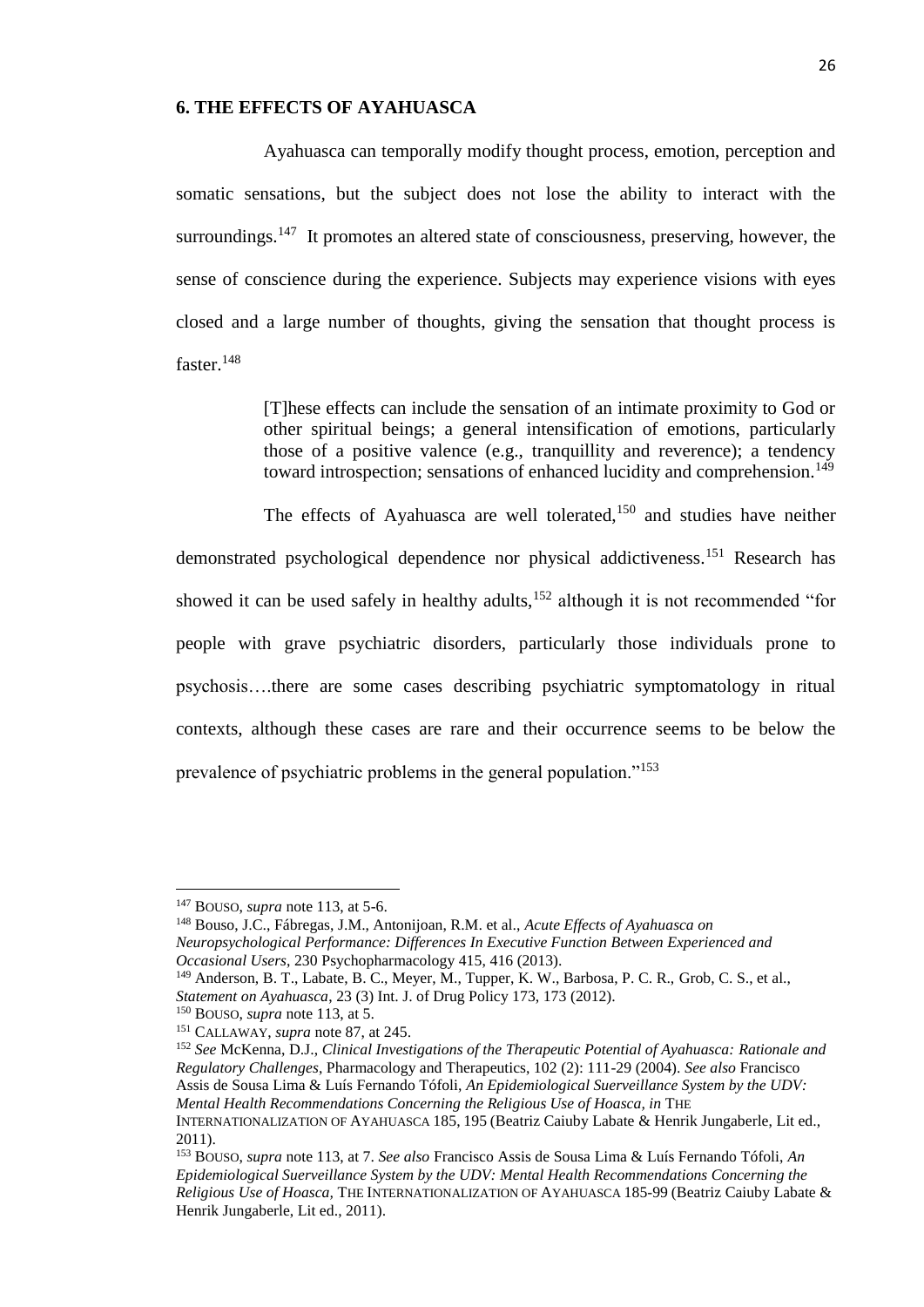<sup>154</sup> BOUSO, *supra* note 148, at 415.

<sup>155</sup> *See* dos Santos, R.G., Grasa, E., Valle, M. et al., *Pharmacology of Ayahuasca Administered in two Repeated Doses*, 219 (4) Psychopharmacology 1039-53, (2012).

<sup>156</sup> ANDERSON, *supra* note 149, at 173-175. *See also* GABLE, *supra* note 140.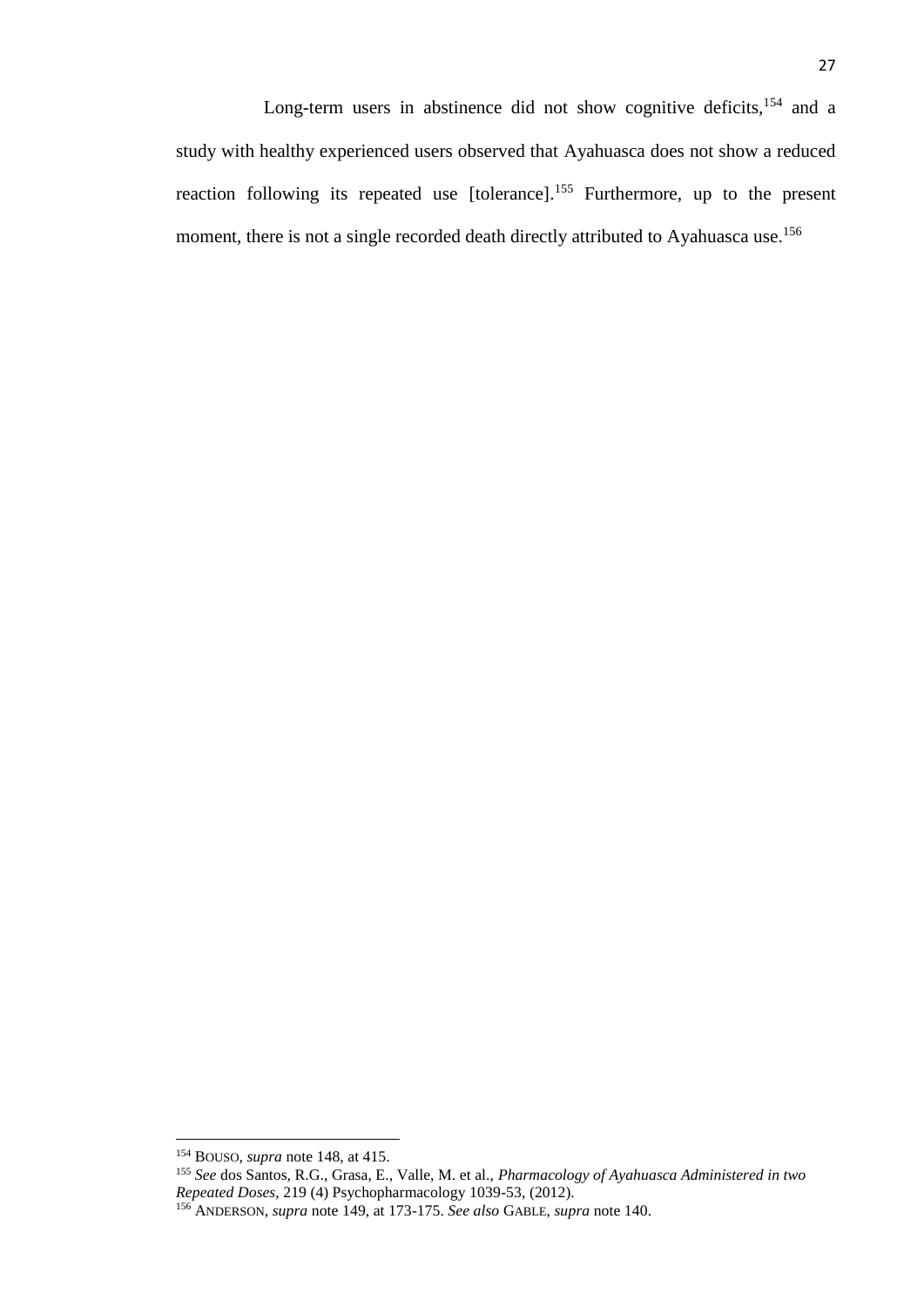### **SECTION III**

## **AYAHUASCA RELIGIONS**

## **1. THE RISING OF AYAHUASCA RELIGIONS IN AN URBAN CONTEXT**

The Western Amazon region experienced a great migration in the first decades of the twentieth-century, when workers came from several regions of Brazil (mainly from the northeast) to work in the rubber plantations.<sup>157</sup>

Since 1912,<sup>158</sup> the new Amazonian Eldorado entered in decadence, due to the competition from the rubber plantations in Malaysia. Not until the 1940's they will experience a new flux of migrants, seduced by promises of a better life working in rubber extraction in order to supply the demand for the product during World War II.<sup>159</sup>

The reality faced by those workers was harsher than expected, because they lived within a work regime close to slavery, which led them to migrate to urban areas.<sup>160</sup>

It is in this social context that several religious groups will emerge, developing their rituals, teachings, myths and principles in the urban areas of the Amazon region (mostly in Rio Branco, Acre state and Porto Velho, Rondonia state, Brazil). They will make use of a psychoactive brew, Ayahuasca, as a central<sup>161</sup> element of those new religious traditions, <sup>162</sup> which will expand beyond the Brazilian Amazon forest as Ayahuasca religions grow.<sup>163</sup>

<sup>157</sup> EDWARD MACRAE, GUIDED BY THE MOON- SHAMANISM AND THE RITUAL USE OF AYAHUASCA IN THE SANTO DAIME RELIGION IN BRAZIL 47 (1992).

<sup>158</sup> FABIANO, *supra* note 100, at 44

<sup>159</sup> MACRAE, *supra* note 157.

<sup>160</sup> FABIANO, *supra* note 100, at 44-45.

<sup>&</sup>lt;sup>161</sup> "The idea that Daime and Vegetal [Ayahuasca] are central to the religions is not only a product of intellectual representation of the phenomenon, but is also supported by empirical reality. From the emic perspective, there is an important valorization of the spiritual, divinatory, therapeutic, pedagogical, and other properties of the brew. The consumption of Ayahuasca also appears to function as a form of diacritical sign of the identity for these groups *vis-à-vis* its other religious manifestations (such as Catholicism, Protestantism, Umbanda, Spiritism, religions of Oriental orientation, etc.). " Beatriz Caiuby Labate, Edward MacRae, & Sandra Lucia Goulart, *Brazilian Ayahuasca Religions in Perspective* 2, http://neip.info/novo/wp-content/uploads/2015/04/labate\_macrae\_goulart\_bar\_perspectives\_equinox.pdf. <sup>162</sup> "Although there is a tradition of Ayahuasca consumption by shamans, rubber tappers, and mestizo healers in several countries of South America, such as Colombia, Bolivia, Peru, Venezuela and Ecuador, the formalization of churches that use the brew only occurs in Brazil". LABATE, *supra* note 161. <sup>163</sup> BEATRIZ CAIUBY LABATE ET AL., BRAZILIAN AYAHUASCA RELIGIONS IN PERSPECTIVE 1, http://neip.info/novo/wp-content/uploads/2015/04/labate\_macrae\_goulart\_bar\_perspectives\_equinox.pdf.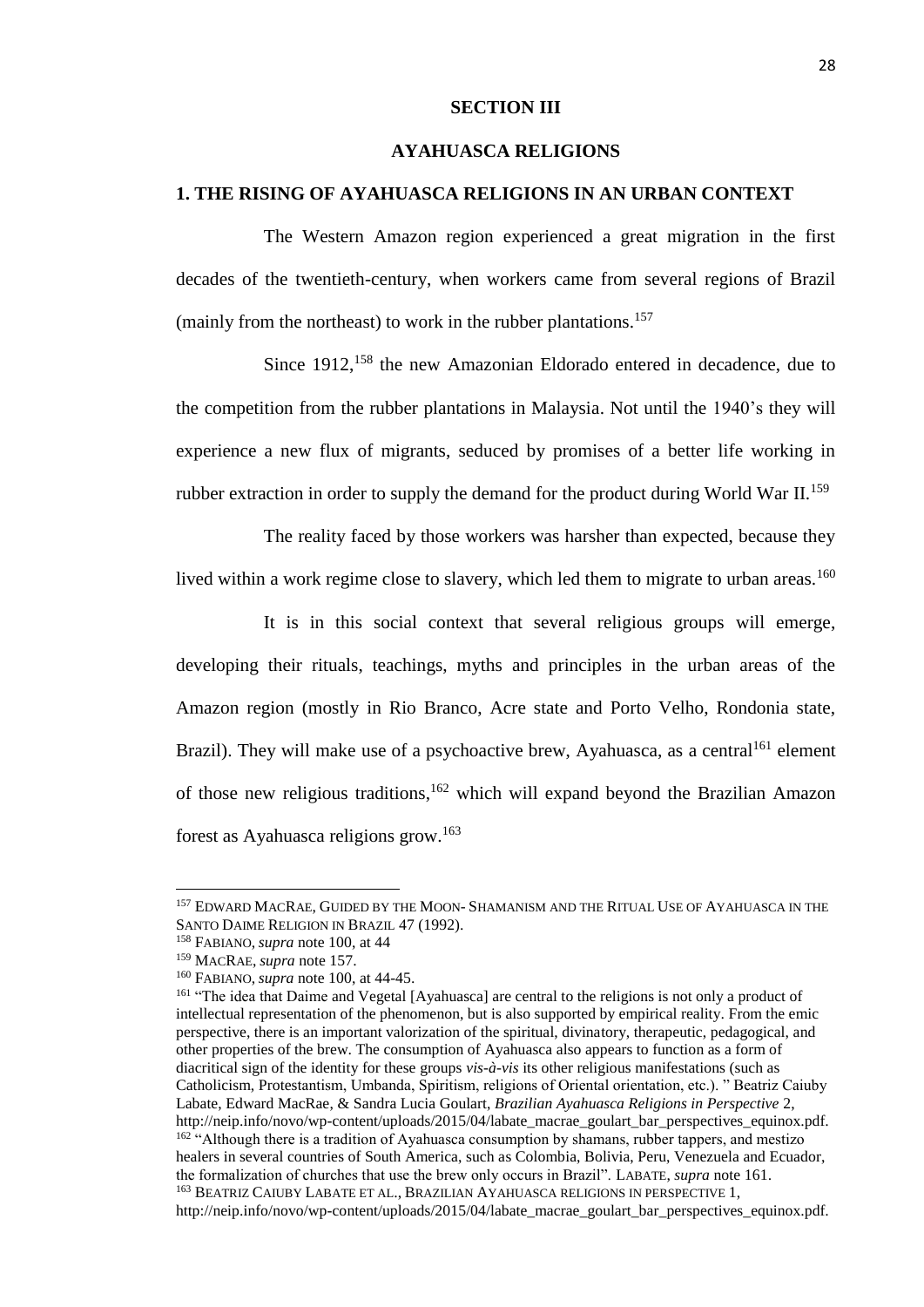Raimundo Irineu Serra, or Mestre Irineu, is one of the migrants who came from Maranhão state, Brazil's northeast. He was one who brought the sacred brew to urban areas in Rio Branco, after first having contact with it on the border of Brazil with Peru and Bolivia.<sup>164</sup>

He denominates the brew *Daime*, <sup>165</sup> founding a new religion in 1930 in a rural area of Rio Branco,<sup>166</sup> known as *Alto Santo*, where Mestre Irineu and his followers built a temple. This later gave birth to a new religious organization named "Centro de Iluminação Cristã Luz Universal" – CICLU [Universal Christian Enlightening Center].<sup>167</sup> His mission was claimed to have been received from Our Lady of Conception, identified also as *Queen of the Forest,*<sup>168</sup> who presented him with a series of revelations and lessons.<sup>169</sup>

The worship left by Mestre Irineu encompasses eclectic traditions from Catholic, Esoteric, African, and Indian elements.<sup>170</sup> The doctrines and teachings are transmitted through hymns that communicate principles of harmony, love, truth, and justice.<sup>171</sup> His work was administered only in Rio Branco, Brazil, identified in this thesis as Alto Santo. $172$ 

In 1945, Daniel Pereira de Matos, Mestre Daniel, a friend and disciple of Mestre Irineu, received a new mission, and founded a new center:<sup>173</sup> *Centro Espírita e Culto de Oração Casa de Jesus Fonte de Luz* [Spiritist Center and Cult of Prayer Jesus

l

<sup>164</sup> MACRAE, *supra* note 157, at 48.

<sup>165</sup> Meaning "Give me", as a supplication, a request for force, light and divine love. *See* LABATE, *supra* note 168, at 2, 3.

<sup>166</sup> FACUNDES, *supra* note 25, at 29*.*

<sup>167</sup> MACRAE, *supra* note 157, at 52.

<sup>168</sup> *Id.* at 49.

<sup>169</sup> *Id.* at 53.

<sup>170</sup> Renato Pinto Venâncio & Henrique Carneiro, *As origens históricas do Santo Daime, in* ÁLCOOL E DROGAS NA HISTÓRIA DO BRASIL 231, 231, 232 (Beatriz Caiuby Labate & Gustavo Pacheco, Alameda ed., 2005).

<sup>171</sup> MACRAE, *supra* note 157, at 54.

<sup>172</sup> FABIANO, *supra* note 100, at 67.

<sup>173</sup> LABATE, *supra* note 163, at 4. "The Barquinha, whose founder died in 1958, is represented by different groups (called 'centers'), which are autonomous and have idiosyncratic particularities. All have modest membership numbers, and most remain confined to the Acre region – as also occurs with Alto Santo."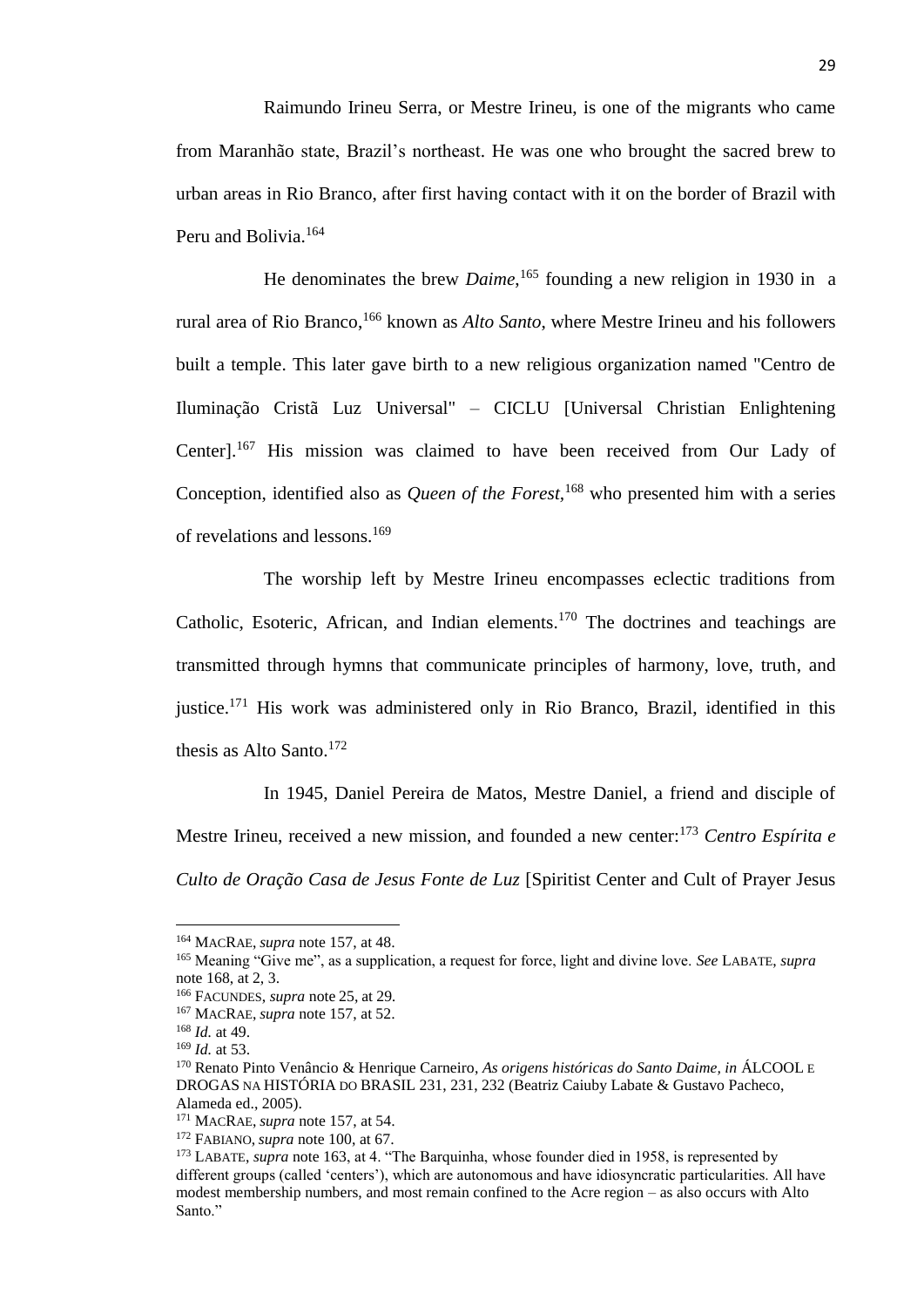Source of Light's House], this gave rise to a second line<sup>174</sup> working with Ayahuasca religiously.<sup>175</sup>

Mestre Daniel's doctrine [Religious line], <sup>176</sup> also known as *Barquinha* [Little Boat], was transmitted through hymns, which reveal Marie and Jesus' doctrine in the form of sung poetry, the sacramental use of Daime (Ayahuasca) and charity, helping the needy, linking elements of Catholic, Afro and Indigenous popular culture.<sup>177</sup>

His revelation consisted of a sacred book received from "beings of light", the "blue book", containing hymns with the doctrine and teachings pertaining to his mission and works to be consecrated to Saint Francis of Assisi.<sup>178</sup>

In 1965, José Gabriel da Costa (Mestre Gabriel) started organizing a third line to work with Ayahuasca in urban areas, the União do Vegetal (or UDV), in the city of Porto Velho, Rondonia, in the Brazilian Amazon region. Later in this thesis more will be explained about this new religion.

In 1974, Sebastião Mota de Melo (Padrinho [Godfather] Sebastião), one of the followers of Raimundo Irineu Serra, created a new line from Alto Santo, which became known as CEFLURIS [Eclectic Center of the Universal Flowing Light Raimundo Irineu Serra] or Santo Daime.<sup>179</sup>

<sup>175</sup> Eloi dos Santos Magalhães. "BALANÇOS DE LUZ": DEVOÇÃO E EXPERIÊNCIA A BORDO DO BARQUINHO SANTA CRUZ 72 (Universidade Federal de Campina Grande, 2013), http://www.ufcg.edu.br/~ppgcs/wp-content/uploads/2013/05/UNIVERSIDADE-FEDERAL-DE-CAMPINA-GRANDE.pdf.

<sup>174</sup> *Id.* "Some of the first researchers of this religious phenomenon adopted the Santo Daime term *linha* (line or thread) to designate the Santo Daime, União do Vegetal and Barquinha groups, understanding that the distinction between 'lines' occurs in their mythical narratives, ritual forms and the collection of entities that populate each of their pantheons".

<sup>&</sup>lt;sup>176</sup> In Brazil the main Ayahuasca religions usually refer to their lines as the doctrines and teachings proper to each religion and left by each Mestre who founded the religion.

<sup>177</sup> MAGALHAES, *supra* note 175.

 $178$  *Id.* 

<sup>179</sup> Renato Pinto Venâncio & Henrique Carneiro, *As origens históricas do Santo Daime, in* ÁLCOOL E DROGAS NA HISTÓRIA DO BRASIL 231, 231 (Beatriz Caiuby Labate & Gustavo Pacheco, Alameda ed., 2005). "Several subgroups define themselves and are popularly defined as "Santo Daime", claiming to be followers of the teachings of Raimundo Irineu Serra. We can recognize two main strands: some small groups generally identified as Alto Santo, which remain restricted to the state of Acre and the Eclectic Center of the Universal Flowing Light Raimundo Irineu Serra (Cefluris), whose headquarters is located in the community of Céu do Mapiá (Amazon state, Brazil), and has branches in several capitals of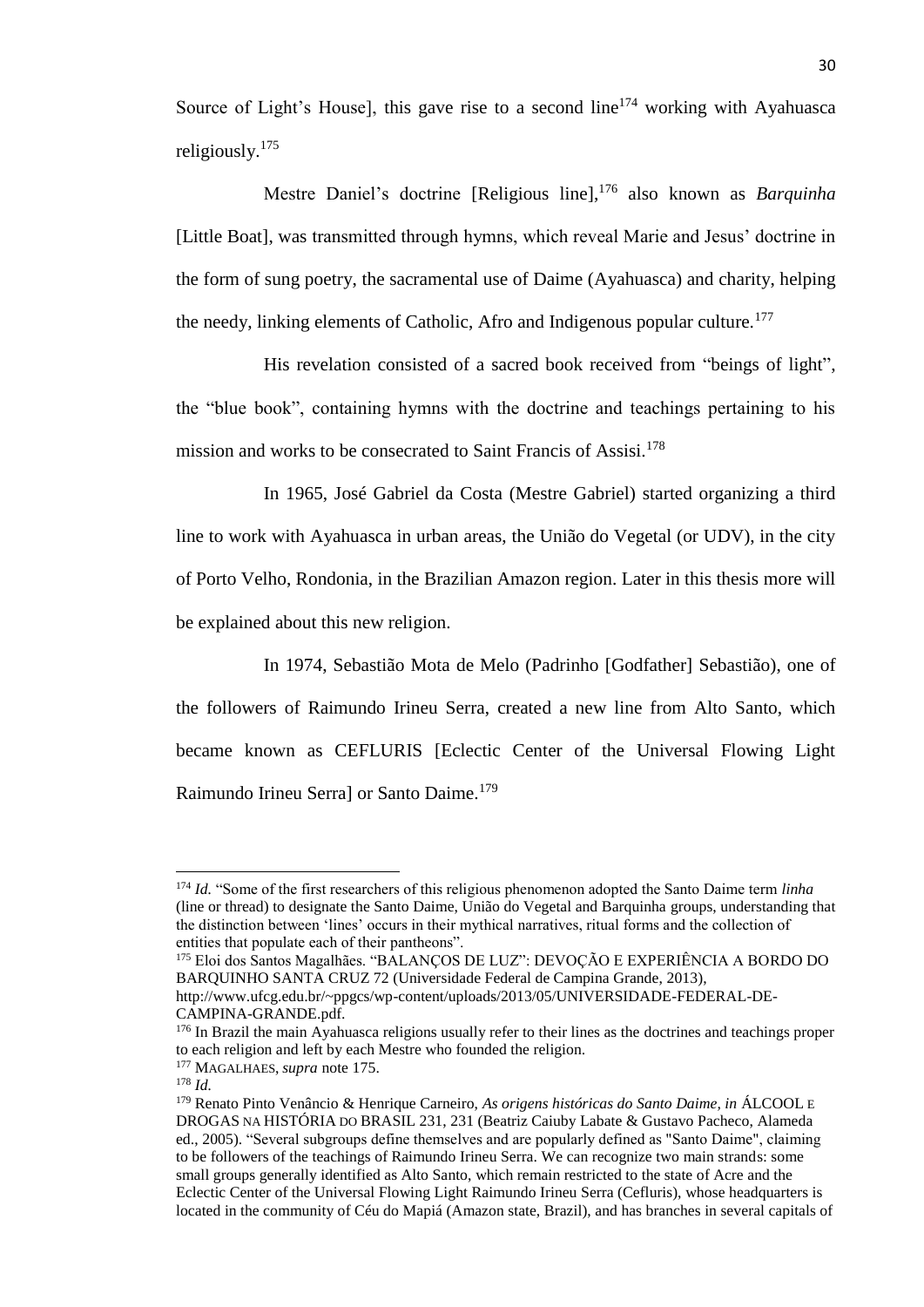[A]lthough CEFLURIS attributes the same name to the drink (Daime), the same uniforms (clothing), basic symbology, calendar, CEFLURIS has doctrine and rituals different from those professed by Raimundo Irineu Serra, giving rise to several misunderstandings, since the same word - Daime or Santo Daime - began to designate doctrines (Alto Santo and CEFLURIS) with marked differences.<sup>180</sup>

His work started out in a rural area close to Rio Branco, Brazil, called Colonia 5000, attracting not only local peasants, but people from many parts of Brazil, looking for a new way of life, a spiritual path close to nature.<sup>181</sup> From Colonia 5000, CEFLURIS moved into Céu do Mapiá, founding a spiritualist community inside the Amazonian rain forest. It was a completely isolated site, two days away by canoe from the nearest town, Boca do Acre.<sup>182</sup>

> [A]fter a time Padrinho Sebastião had built himself a large following of people coming from all over Brazil and even from abroad. Frequently, after a more or less long stay in the region, the visitors would go back home, taking with them their new ideals and spreading, among their colleagues, friends and relatives, news of their newly adopted faith.<sup>183</sup>

Padrinho Sebastião (CEFLURIS), different from the three other Ayahuasca religions (Alto Santo, Barquinha, and UDV), introduced the use of *cannabis*  [marijuana] as a sacrament, which he re-named "Santa Maria", claiming the psychoactive plant "corresponded to the spiritual force of the Virgin Mother, a feminine energy to counterbalance the Daime, or God the Father, a masculine energy."<sup>184</sup>

The use of *cannabis* has resulted in a series of police actions against CEFLURIS, reaching other groups that did not agree with the use of *cannabis*, and in 1985, resulted in the inclusion of Ayahuasca on the list of proscribed substances, by the

Brazil and the world. Cefluris has as patron Sebastião Mota de Melo (Padrinho Sebastião), which is not recognized as a religious leader by the several churches of the Alto Santo."

<sup>180</sup> FACUNDES, *supra* note 25, at 30*.*

<sup>181</sup> MACRAE, *supra* note 157, at 61.

<sup>182</sup> *Id.* at. 58, 59.

<sup>183</sup> *Id.* at 61.

<sup>184</sup> *Id.* at. 57.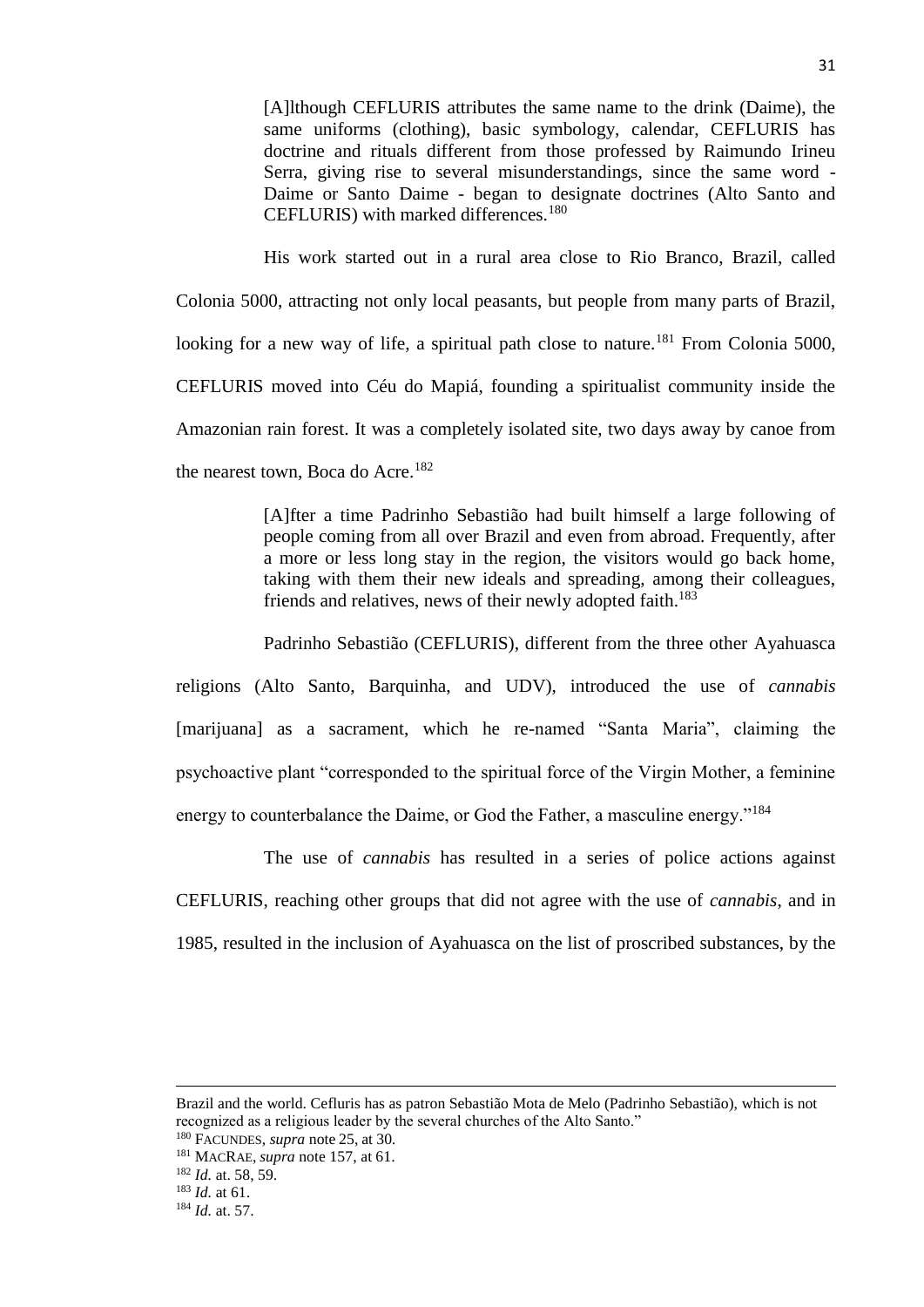Brazilian government.<sup>185</sup> This led CEFLURIS "to suspend the use of Cannabis in its official rituals and to recommend its followers to do likewise."<sup>186</sup>

> [M]ore recently, especially since a seminar carried out by the National Anti-Drug Council (CONAD) in 2006, this organization assumed as a distinct doctrine from the one left by Raimundo Irineu Serra, although using the same name Daime. Nowadays, along with the general public, media and academic investigations, Daime refers to the doctrine and practice of CEFLURIS, not to the doctrine created by Raimundo Irineu Serra.<sup>187</sup>

> Thus, the religious phenomenon born in Brazil in the early twentieth

century, which inaugurated the ritual use of Ayahuasca in urban centers, has four main

lines or doctrines, each with its spiritual guide: Alto Santo with Mestre Irineu;

Barquinha with Mestre Daniel; União do Vegetal – UDV with Mestre Gabriel; and

CEFLURIS, ICECLU, or Santo Daime, with Padrinho Sebastião.

These religious organizations were summoned to participate with the

National Anti-Drug Council - CONAD as representatives of the Ayahuasca religions in

Brazil.<sup>188</sup> Despite a long history of prejudice and persecution, these religions nowadays

enjoy a growing social and political recognition in Brazil, especially in the state of Acre.

[I]n April of 2010, the Legislative Assembly of the state of  $|A|^{189}$  in Amazonian Brazil recognized the following deceased religious leaders with the honorary title "Citizen of Acre" (Assembleia Legislativa do Estado do Acre 2010): Raimundo Irineu Serra or "Mestre Irineu" (founder of the Santo Daime),<sup>190</sup> Daniel Pereira de Mattos or "Frei Daniel" (founder of the Barquinha), and José Gabriel da Costa or "Mestre Gabriel" (founder of the  $UDV.$ <sup>191</sup>

So far only UDV and CEFLURIS (or Santo Daime) have expanded out of

Brazil, recognized as traditional Amazonian religious movements.<sup>192</sup>

<sup>185</sup> *Id.* at. 57, 58.

<sup>186</sup> *Id.* 58.

<sup>187</sup> FACUNDES, *supra* note 25, at 30*.*

<sup>188</sup> *Id.*

<sup>&</sup>lt;sup>189</sup> Corresponding to a State House of Representatives in USA.

<sup>&</sup>lt;sup>190</sup> In this context, it should be read "Alto Santo" instead of Santo Daime.

<sup>191</sup> Beatriz Caiuby Labate, *Ayahuasca Religions in Acre: Cultural Heritage in the Brazilian Borderlands.*

<sup>23 (1)</sup> Anthropology of Consciousness 88, 87-102 (2012).

<sup>192</sup> *Id.* at 96.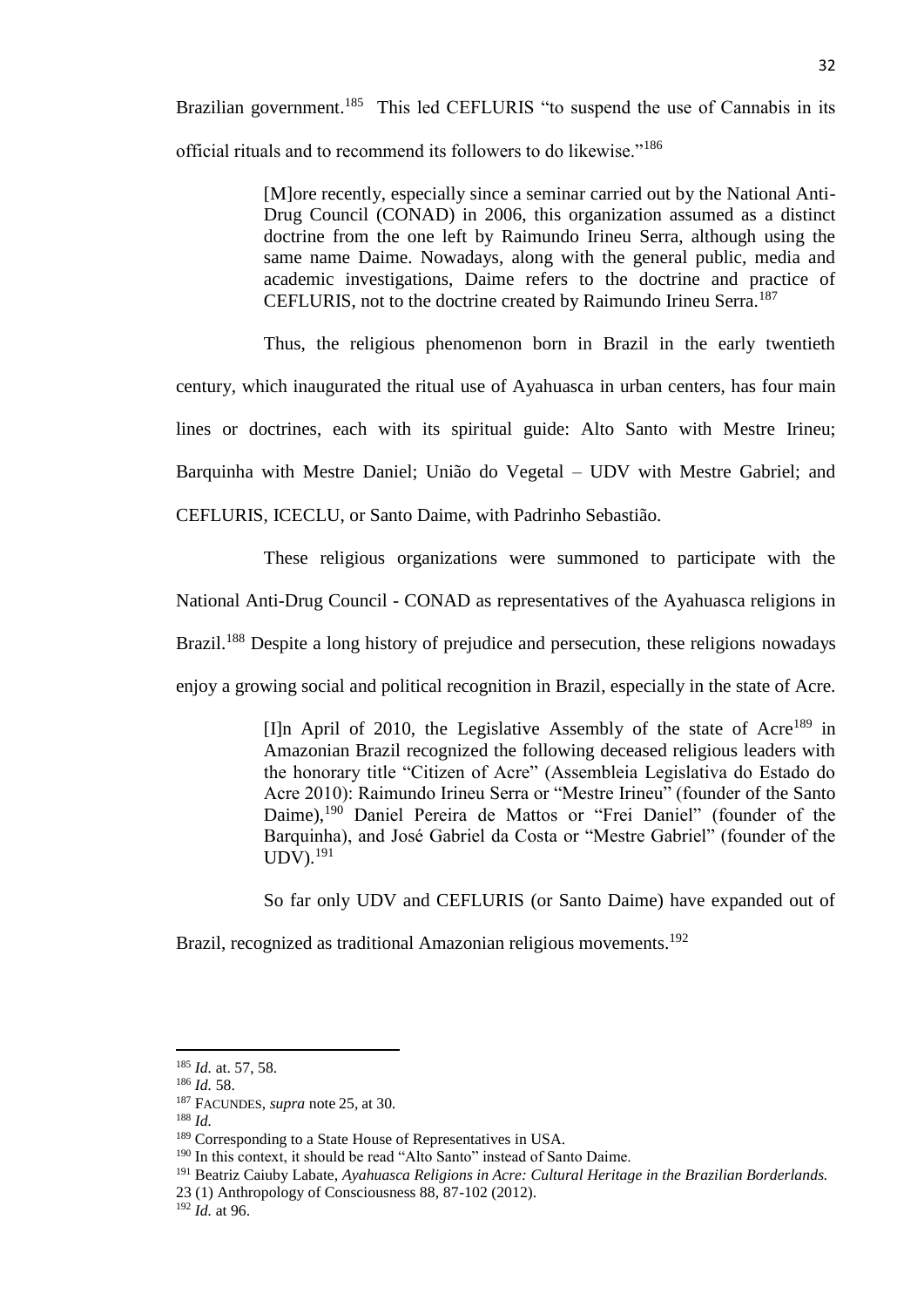### **2. THE UNIÃO DO VEGETAL - UDV**

José Gabriel da Costa was one of thousands of migrants that were enlisted as "Rubber Soldiers" during World War II. As Brazil joined the war, and as part of its war effort, besides sending troops to fight in the Italian front, Brazil was requested to supply rubber for the Allied Forces. Gabriel then migrated from Bahia state, northeast of Brazil, to work in the *seringais* [rubber farms], facing a quasi-slave condition where few survived.<sup>193</sup>

On July 22, 1961, José Gabriel da Costa, or Mestre<sup>194</sup> Gabriel, as he is called by his disciples, created in rubber tapping areas of Brazil (Acre) and Bolivia, the União do Vegetal (or UDV), a Christian Spiritist religion. In 1965, Mestre Gabriel started to organize UDV as a religion in the city of Porto Velho, Rondonia, in the Brazilian Amazon region,<sup>195</sup> as the Centro Espírita Beneficente União do Vegetal (or CEBUDV).

The UDV is a Christian religion which has incorporated Judaic fundamentals absorbed by Christianity.<sup>196</sup> Jesus is revered as the Divine Master, the Savior.<sup>197</sup> The religious ceremonies include recitation of the church [by] laws, invocations, question-and-answer exchanges, religious teachings,  $198$  and the use of songs as an instrument to transmit religious teachings.<sup>199</sup>

The União do Vegetal is an oral tradition religion, meaning that its teachings are transmitted only orally during regular religious services, without the use of any book. $200$ 

<sup>193</sup> FABIANO, *supra* note 100, at 43-47.

<sup>194</sup> "Master", meaning religious leader.

<sup>195</sup> Edson Lodi Campos Soares & Cristina Patriota de Moura, *Objetivos da União do Vegetal como Grupo Religioso Brasileiro e Internacional, in* HOASCA: CIÊNCIA, SOCIEDADE E MEIO AMBIENTE 151 (Joaze Bernardino-Costa Ed., 2011).

<sup>196</sup> FABIANO, *supra* note 100, at 170.

<sup>197</sup> *Id.*

<sup>&</sup>lt;sup>198</sup> Brief for Respondents at 6, Gonzales v. O Centro Espitira Beneficente Uniao do Vegetal, 546 U.S. 418 (2006).

<sup>199</sup> FABIANO, *supra* note 100, at 176.

<sup>200</sup> *Id.* at 174.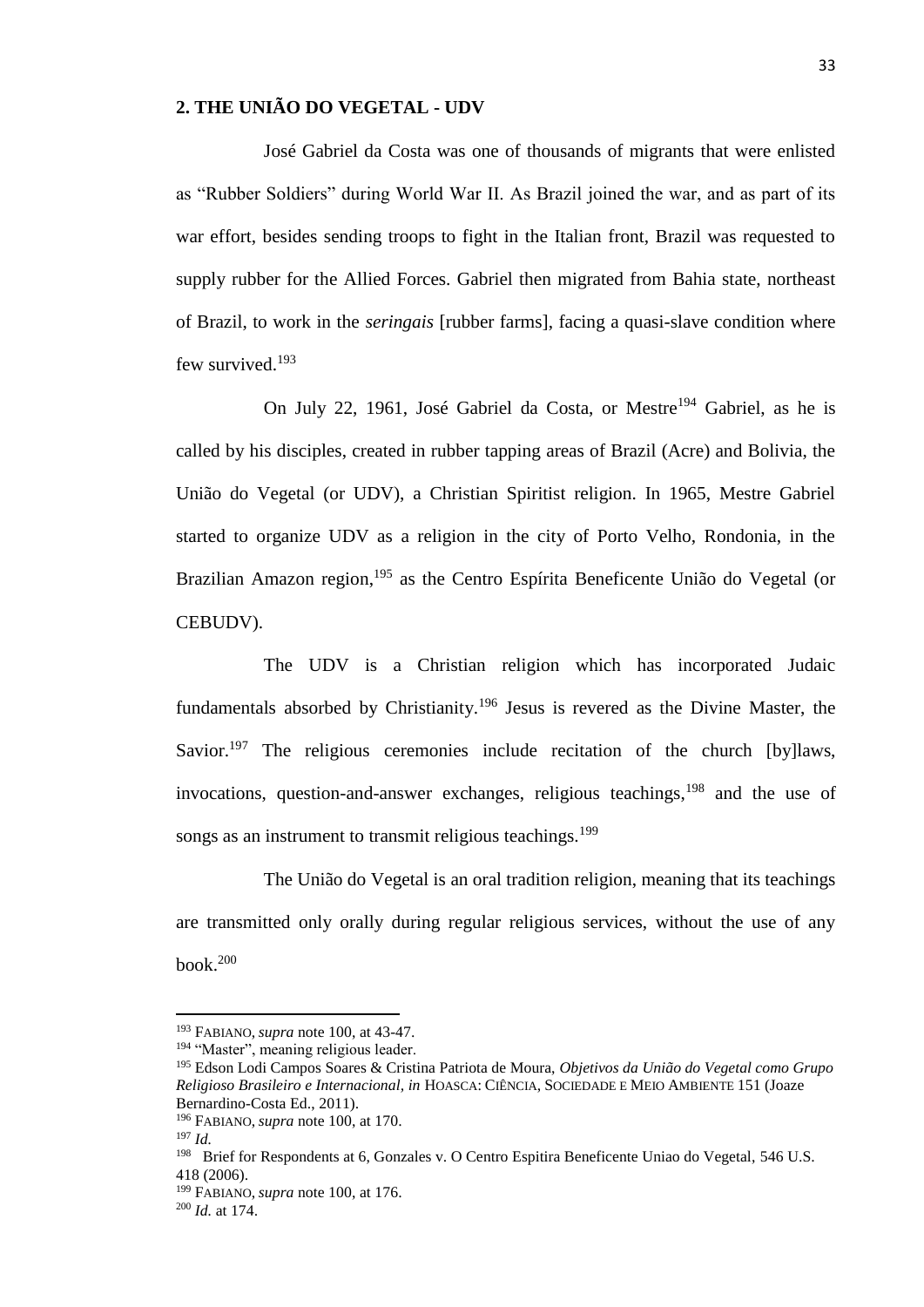At the very beginning of its Bylaws, $^{201}$  the UDV states clearly its objective of working for the evolution of the human being in the sense of spiritual development, sincerely using a tea called Hoasca as a sacrament, $202$  to facilitate mental concentration.

The UDV has, as a symbol of Peace and Human Fraternity, the words "Light", "Peace", and "Love", which foster the improvement of the human being, through the development of moral, intellectual, and spiritual virtues, without distinction of race, political views, religious creed, or nationality.<sup>203</sup>

The União do Vegetal acknowledge other religions as paths leading to God, and thus presents itself as "another tree that sprouts in the Divine Garden to provide mankind,"<sup>204</sup> with a path that reconnects men and women to the Sacred by the faithful practice of good and constant fulfillment of duties.<sup>205</sup>

Through the words of its founder, Mestre Gabriel, UDV members believe that Hoasca tea [Ayahuasca] cause no physical or mental harm, but is a vehicle that facilitates focus, leading the ritual practitioners to an altered [amplified] state of consciousness, where they reach a higher spiritual understanding and perception of life. $206$ 

As demonstrated in this thesis, up to this moment, there is not any scientific proof that Ayahuasca, when utilized in a religious context, as UDV has been ritually doing, can cause any harm to the health of its users. On the contrary, scientific research studying long-term Ayahuasca users, adolescents, and pregnant women that used Ayahuasca during pregnancy in a religious context, all members of UDV, have shown no detrimental (toxic or harmful) effect to their physical or neurocognitive functioning.

<sup>201</sup> Standing Order (Consolidação das Leis). Ed. May, 2017. (circulation restricted to members of UDV).

<sup>202</sup> Ayahuasca, Vegetal, Daime, Yajé, among other names.

<sup>203</sup> SOARES, *supra* note 195, at 151-52.

<sup>204</sup> FABIANO, *supra* note 100, at 20.

<sup>205</sup> *Id.*

<sup>206</sup> *Id.* at 146.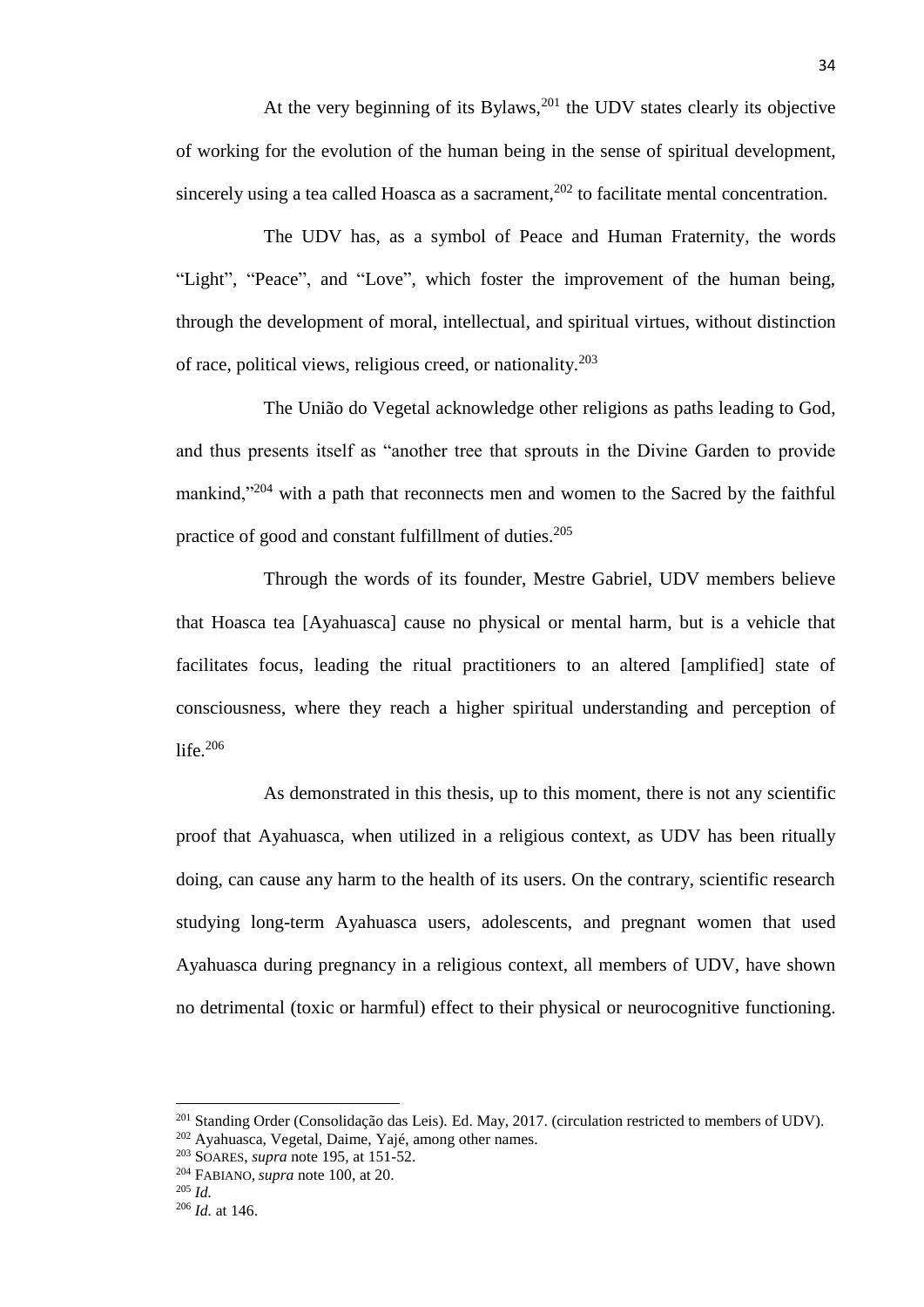Rather pointing, in some cases, to more favorable results in Ayahuasca users when compared to control groups that do not drink it.

In the União do Vegetal there is a culture spread among its members of respect for the legal authorities and the law,  $207$  which has allowed recognition by the Brazilian authorities of the seriousness of the work carried out by this religion.<sup>208</sup>

In response to the District Judge of the city of São Roque (São Paulo state), the Prosecutor Jose Roberto Figueiredo Santoro attested that the UDV "has demonstrated its willingness to cooperate with the authorities, in particular with the Public Prosecutor's Office and with the government narcotics control agencies, making available all the information necessary for decision-making and giving access to its facilities for any inquiries."<sup>209</sup>

Likewise, the Brazilian Parliament<sup>210</sup> held a solemn session in recognition of the work of União do Vegetal in honor of UDV's 50th anniversary,<sup>211</sup> which, since July 22nd, 1999, has received from the Federal Government the status of "Entidade de Utilidade Pública". This is normally a condition attributed only to not-for-profit organizations, in recognition of relevant services rendered disinterestedly to society.<sup>212</sup>

The practice of goodness is encouraged. "The UDV develops beneficent actions that have attended to more than 80,000 people throughout Brazil. This work is voluntary and carried out by the associates affiliated to the UDV Núcleos, or by regional and local beneficent organizations created specifically for this purpose,"

<sup>207</sup> SOARES, *supra* note 195, at 156.

<sup>208</sup> Wolney Queiroz, Parlamento Reverencia os 50 Anos da União do Vegetal [Parliament Celebrates 50 Years of UDV]. Brasília, Brazil[, https://issuu.com/julianeoliveira/docs/separata\\_sess\\_o\\_solene\\_internet2](https://issuu.com/julianeoliveira/docs/separata_sess_o_solene_internet2) (last visited Oct. 19, 2017).

<sup>&</sup>lt;sup>209</sup> Ofício [Letter] 059/PFDC from Jose Roberto Figueiredo Santoro (Mar. 5, 1999).

<sup>210</sup> House of Representatives.

<sup>211</sup> QUEIROZ, *supra* note 208.

<sup>212</sup> DIÁRIO OFICIAL DA UNIÃO [D.O.U.] de 22.7.1999 (Braz.).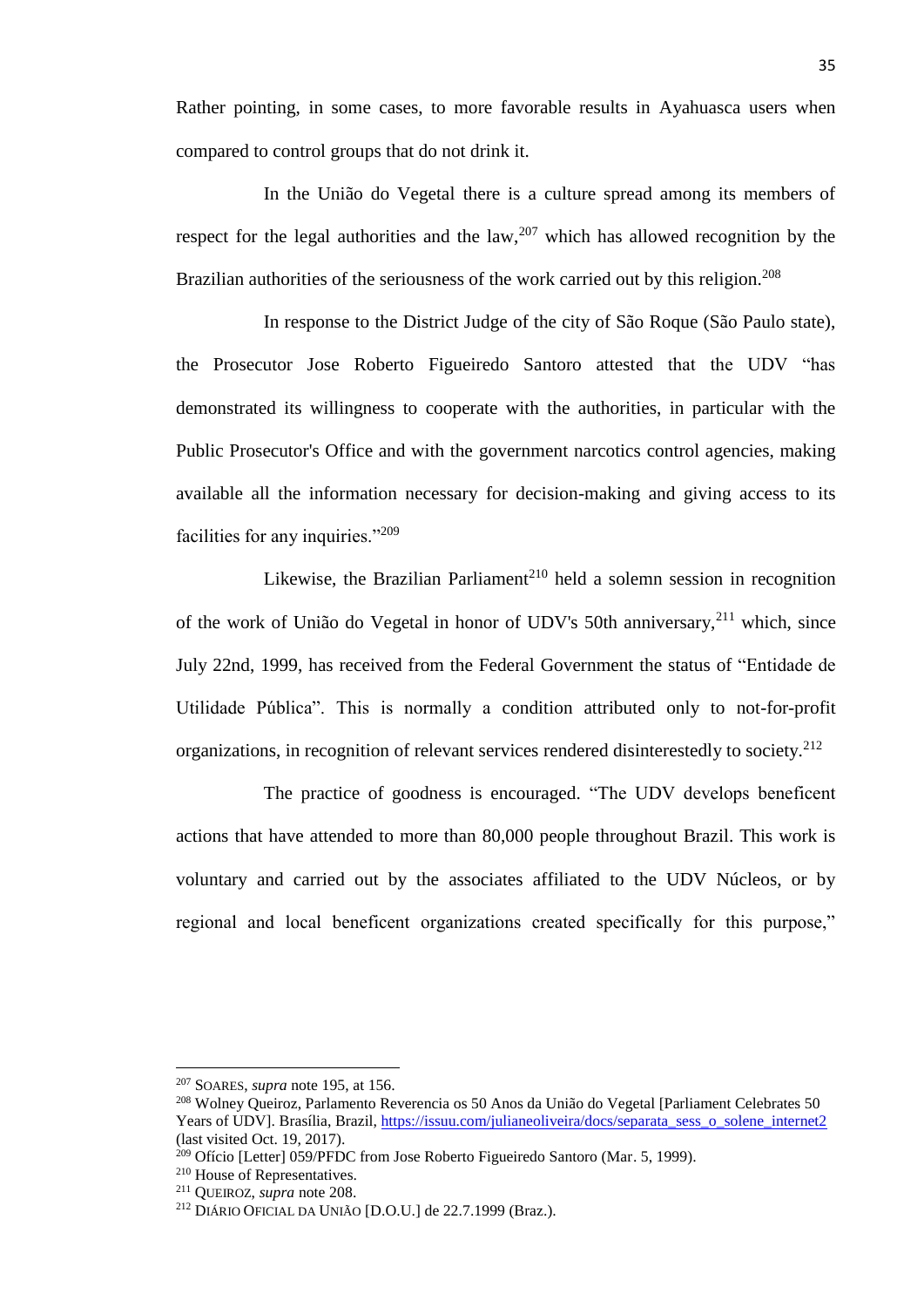providing social, educational, medical, financial, and cultural services in benefit of society.<sup>213</sup>

Those efforts include a project called Luz do Saber [Light of Knowledge], involving literacy and digital inclusion of young people and adults,  $2^{14}$  as well as a oneday social welfare event called "Day of Goodness", which includes artistic performances, workshops, health advice, training opportunities, and social services, offered in communities that most need those charitable works.<sup>215</sup>

Nature is revered as sacred in the União do Vegetal and has the human being as part of it. Because of that, members of UDV seek to live in harmony and equilibrium with it. $2^{16}$  In this sense, an important initiative is the Novo Encanto [New Enchantment] Organization, a not-for-profit organization that is the ecological branch of União do Vegetal. Novo Encanto Organization develops projects for environmental preservation and sustainability to implement initiatives preserving important areas of native rainforest and raising environmental awareness.<sup>217</sup>

UDV General Headquarters is located in Brasília-DF (Brazil's capital), and is currently present in all Brazilian states and main cities, as well as ten different countries,<sup>218</sup> totaling almost twenty thousand members,<sup>219</sup> in 227 Núcleos (Branches) and Authorized Distributions of the Vegetal.<sup>220</sup>

<sup>213</sup> *The Practice of Goodness,* <http://udv.org.br/en/initiatives/beneficence/the-practice-of-goodness/> (last visited Jan. 5, 2018).

<sup>214</sup> *Literacy and Digital Inclusion*, [http://udv.org.br/en/initiatives/beneficence/literacy-and-digital](http://udv.org.br/en/initiatives/beneficence/literacy-and-digital-inclusion/)[inclusion/](http://udv.org.br/en/initiatives/beneficence/literacy-and-digital-inclusion/) (last visited Jan. 5, 2018).

<sup>215</sup> *Day of Goodness (Dia do Bem)*,<http://udv.org.br/en/initiatives/beneficence/dia-do-bem/> (last visited Jan. 5, 2018).

<sup>216</sup> Paulo Afonso Amato Condé, *Ecologia: Zelo com o Mariri e a Chacrona e a Preservação e Melhoria da Paisagem e do Ambiente, in* HOASCA: CIÊNCIA, SOCIEDADE E MEIO AMBIENTE 267, 267 (Joaze Bernardino-Costa Ed., 2011).

<sup>&</sup>lt;sup>217</sup> *Novo Encanto (New Enchantment)*, [http://udv.org.br/en/initiatives/preservation-and-environment/new](http://udv.org.br/en/initiatives/preservation-and-environment/new-enchantment/)[enchantment/](http://udv.org.br/en/initiatives/preservation-and-environment/new-enchantment/) (last visited Jan. 5, 2018).

<sup>&</sup>lt;sup>218</sup> United States, Canada, Peru, Portugal, Spain, UK, Switzerland, Italy, Netherlands, and Australia. Updated in July, 2017.

<sup>219</sup> *The UDV today: nearly 20 thousand associates in* a small local religious center. This nomenclature also functions as an identity affirmation element, as we can see in the Jewish synagogues and Moslem mosques.

<sup>219</sup> Beatriz Caiuby Labate, Rosa Melo, Glenn Shepard and Clancy Cavnar, *The UDV Religion, Science, and Academic Research.* 24 (2) Anthropology of Consciousness 214, 214-227 (2013).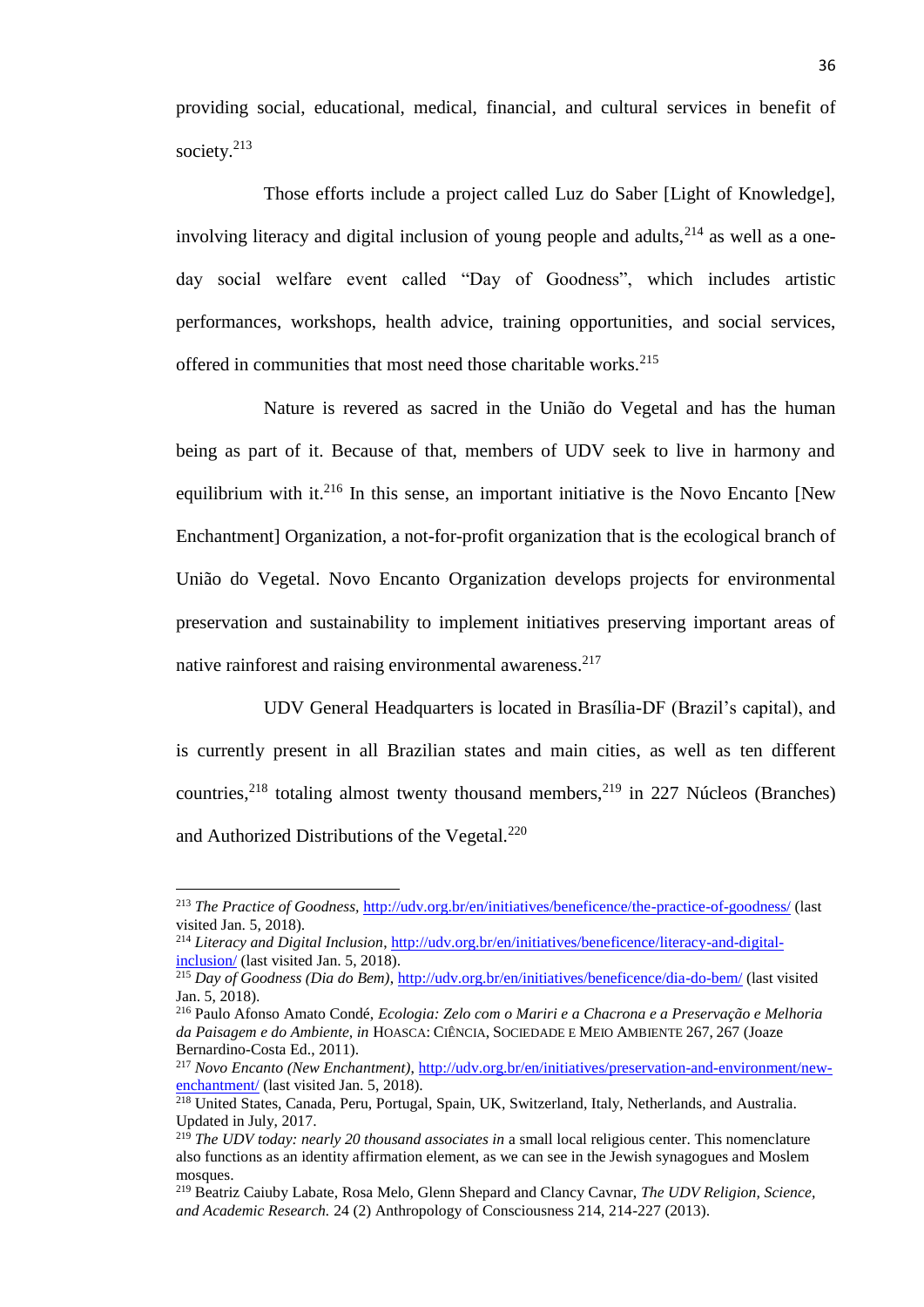The expansion of UDV is one of their main mission. "Though the religion was only founded in 1961 and represents a relatively small minority within Brazilian's religious expressions, UDV has played an outsized role in shaping the broader legal, social, and scientific trajectory of Ayahuasca religiosity in Brazil and throughout the world."221

In 2011, by the time of its  $50<sup>th</sup>$  anniversary, as a symbol of its recognition before the Brazilian government, the UDV received praise from 49 government institutions (municipal and states legislative houses, city halls and a Court House) across the country.<sup>222</sup>

In UDV, only Ayahuasca (brew made from *Banisteriopsis caapi* vine and *Psychotria viridis* leaves) is used as sacrament. No other psychoactive substance or drug which causes chemical dependence is used and through its work of spiritual enlightenment, the use of illicit drugs, alcohol, and tobacco are explicitly disallowed.<sup>223</sup>

The União do Vegetal does not commercialize Ayahuasca, which is used only in religious ceremonies.<sup>224</sup> Production costs are shared between the members, without any profit, $225$  and church heads do not receive any financial compensation for

l

<sup>219</sup> Joaze Bernardino-Costa & Flávio Mesquita da Silva, *Construindo o Mundo da Hoasca: a Organização da União do Vegetal, in* HOASCA: CIÊNCIA, SOCIEDADE E MEIO AMBIENTE 21, 30 (Joaze Bernardino-Costa Ed., 2011).*Brazil and 10 other countries*, http://udv.org.br/en/blog-en/the-udv-todaynearly-20-thousand-associates-in-brazil-and-10-other-countries/ (last visited Jan. 5, 2018).

<sup>219</sup> QUEIROZ, *supra* note 208.

<sup>219</sup> SOARES, *supra* note 195, at 160-61.

<sup>219</sup> In fact, UDV is officially contrary to the commercialization of Ayahuasca. *See* CENTRO ESPÍRITA BENEFICENTE UNIÃO DO VEGETAL. UNIÃO DO VEGETAL: HOASCA; FUNDAMENTOS E OBJETIVOS 17 (1989).

<sup>219</sup> SOARES, *supra* note 195, at 161.

<sup>220</sup> For a better understanding of the way UDV is organized, a *Núcleo* (Center) is the one corresponding to a Parish in the organization of the Roman Catholic Church. An Authorized Distribution of the Vegetal is a small local religious center. This nomenclature also functions as an identity affirmation element, as we can see in the Jewish synagogues and Moslem mosques.

<sup>221</sup> Beatriz Caiuby Labate, Rosa Melo, Glenn Shepard and Clancy Cavnar, *The UDV Religion, Science, and Academic Research.* 24 (2) Anthropology of Consciousness 214, 214-227 (2013).

<sup>222</sup> QUEIROZ, *supra* note 208.

<sup>223</sup> SOARES, *supra* note 195, at 160-61.

<sup>224</sup> In fact, UDV is officially contrary to the commercialization of Ayahuasca. *See* CENTRO ESPÍRITA BENEFICENTE UNIÃO DO VEGETAL. UNIÃO DO VEGETAL: HOASCA; FUNDAMENTOS E OBJETIVOS 17 (1989).

<sup>225</sup> SOARES, *supra* note 195, at 161.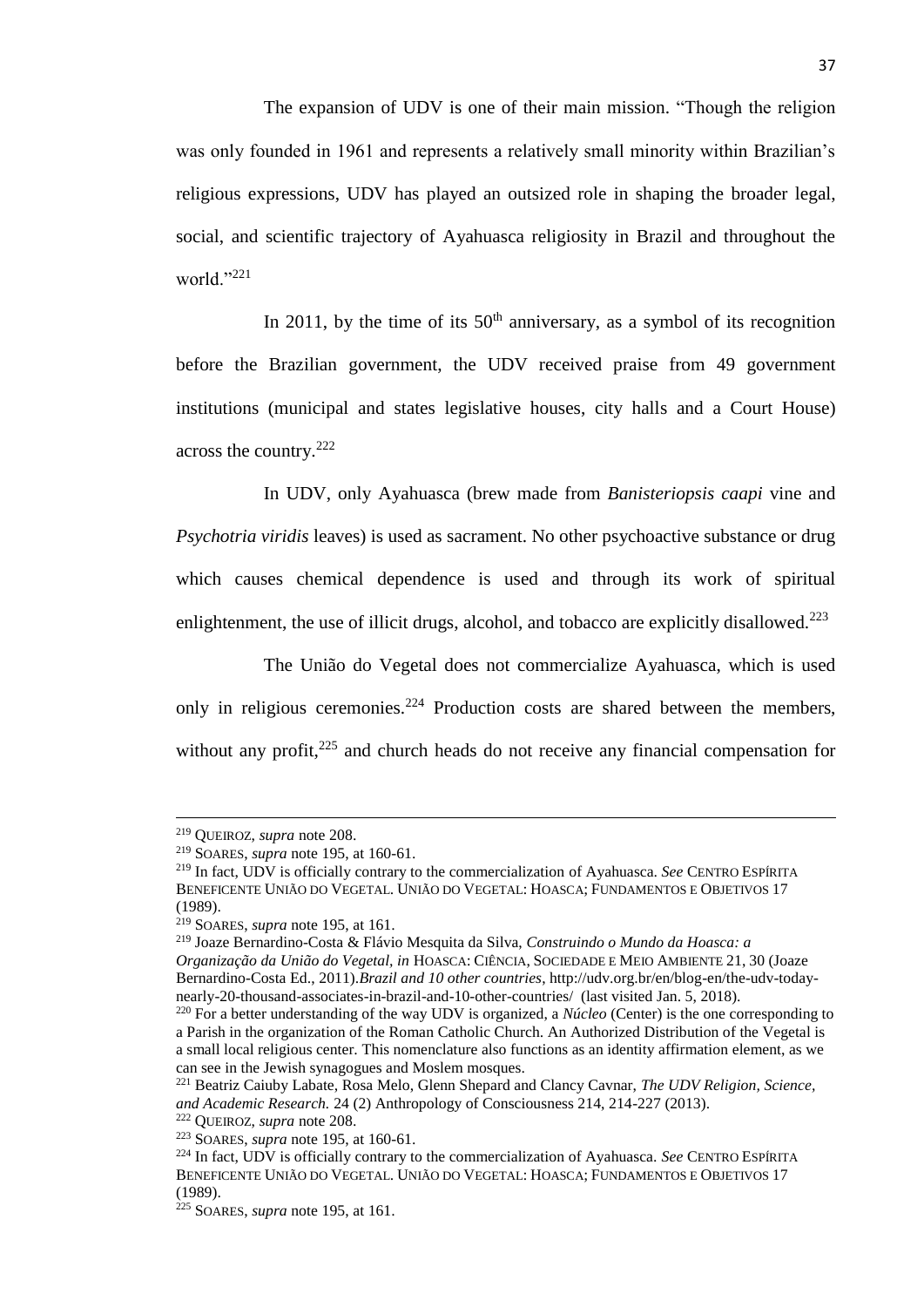their services. As such, only reimbursement for expenses incurred in connection with the performance of their duties is given.<sup>226</sup>

l

<sup>226</sup> Joaze Bernardino-Costa & Flávio Mesquita da Silva, *Construindo o Mundo da Hoasca: a Organização da União do Vegetal, in* HOASCA: CIÊNCIA, SOCIEDADE E MEIO AMBIENTE 21, 30 (Joaze Bernardino-Costa Ed., 2011).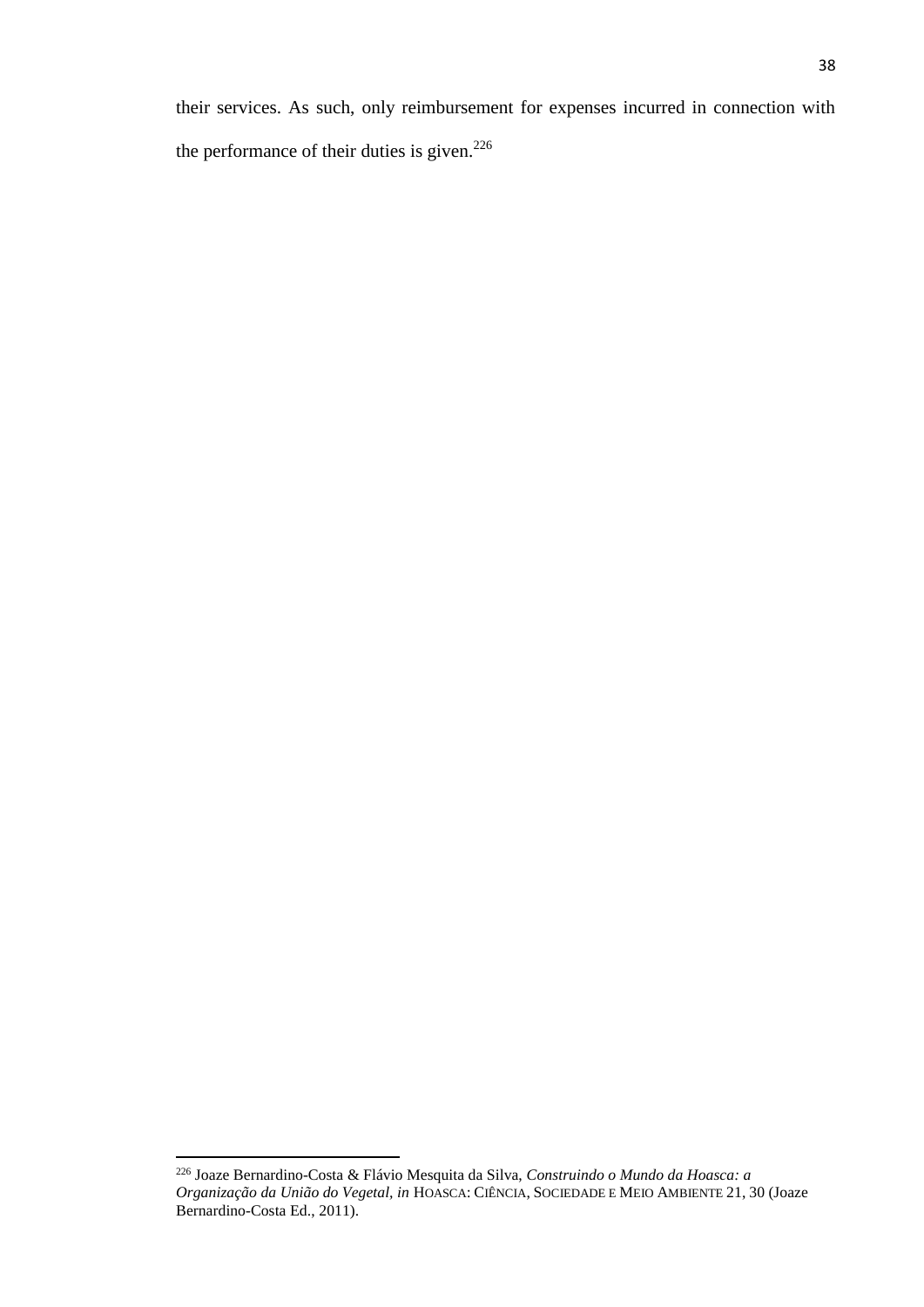#### **SECTION IV**

#### **INTERPRETING RELIGIOUS LIBERTY**

# **1. HISTORY OF RELIGIOUS FREEDOM AND THE FORMATION OF THE AMERICAN PEOPLE.**

The New World, a new Promised Land, was the beginning of a new nation, formed with the hope of creating a Christian America. Faith was a major concern and an element of union between English colonists that shared the same religion, which helped the settlement, later becoming the thirteen American colonies.

In the sixteenth-century, Dutch Protestants, following Calvinist ideas, were severely repressed by King Philip II, of Spain, also Lord of the Netherlands. The seven northern Dutch provinces started a revolution, establishing a confederation that resembled enormously the American Revolution two centuries later. John Adams would compare the two republics as the history of one seemed like a transcript of the other.<sup>227</sup>

The Union of Utrecht of 1579 included a provision ensuring "freedom of religion, and no one may be persecuted or questioned about his religion," establishing a haven for religious dissenters from all parts of Europe. Later, some of those Pilgrims would sail to America on the Mayflower and play an important role in the American Revolution.<sup>228</sup>

Meanwhile, England was concerned about the expansion of the Catholic Spain.<sup>229</sup> The Catholic Church was considered a fraudulent faith, "the Whore", mainly because of the selling of indulgences. Their faithful members were called papists, instead of Christians.<sup>230</sup>

In 1606, King James, in a charter for Virginia, settled the mission: "to promote Christianity to those living 'in darkness and miserable ignorance of the true

<sup>228</sup> *Id.*

<sup>227</sup> JOHN WITTE, JR. RELIGION AND THE AMERICAN CONSTITUTIONAL EXPERIMENT 13, 14 (Westview Press eds., 2nd ed. 2005).

<sup>229</sup> STEVEN WALDMAN, FOUNDING FAITH 4 (2008). <sup>230</sup> *Id.* at 4-5.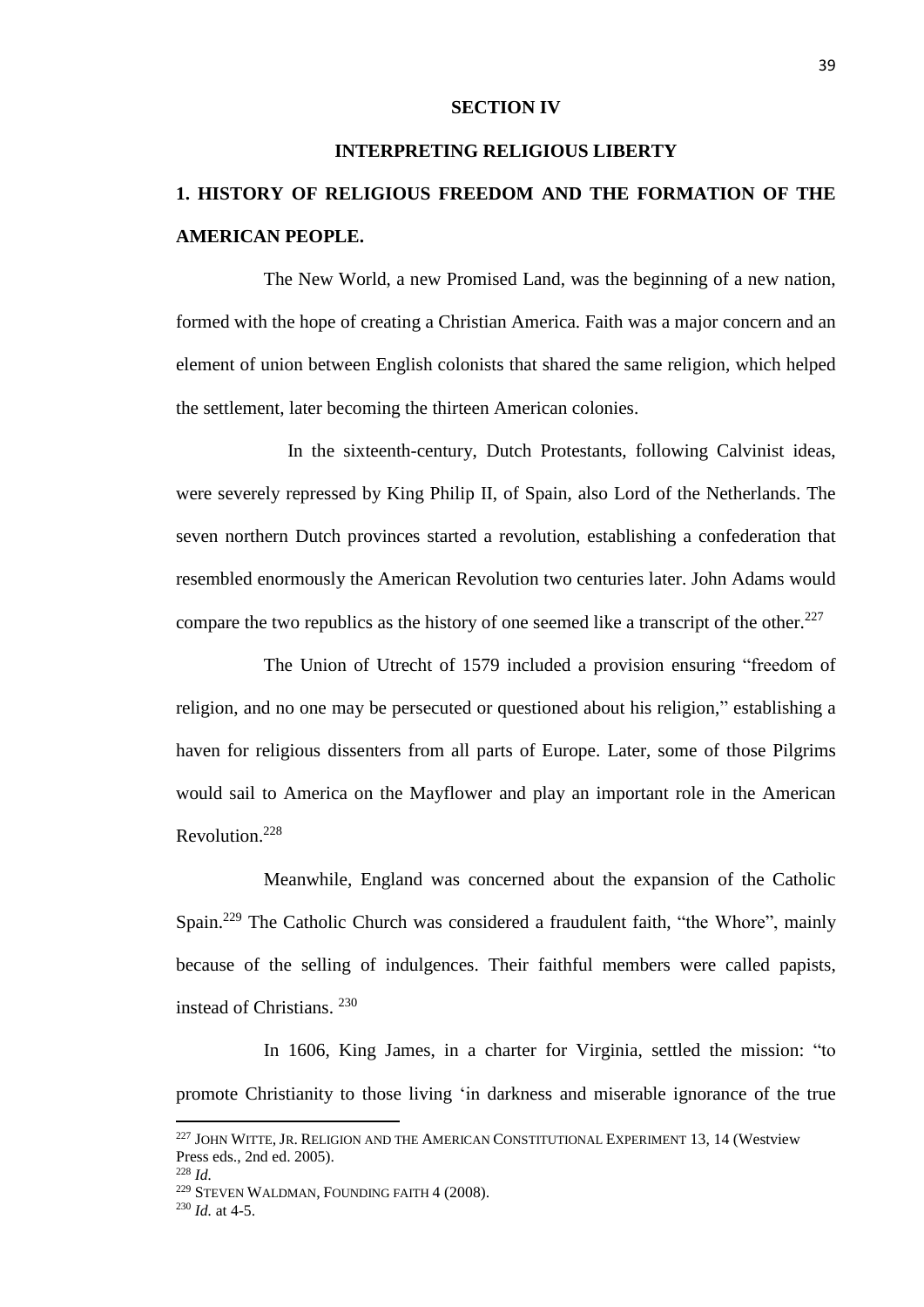knowledge and worship of  $God$ <sup>"."231</sup> In the early days of the colony, religiosity was forced by King's will and any minor offense of the law would warrant a penalty. Settlers who failed to observe the Sabbath for the first time were punished, losing provisions for a week. If a settler failed to observe the sacred law for a third time, the penalty was capital.<sup>232</sup>

In 1620, the *Mayflower* came, sailing to the New Land, carrying the Pilgrims. The majority of them were Puritans dissatisfied with the Church of England. In the eyes of the Puritans, the Church of his Majesty, King of England, was too embroiled with Catholicism and therefore corrupted as well.<sup>233</sup>

In Virginia in 1640, Catholics were not allowed to profess their faith in public, unless they had sworn the oath that recognized the supremacy of the Church of England. Popish priests were supposed to be deported.<sup>234</sup> Puritan clergy and Jews were also precluded. Anglicanism was the legally established religion in the colony.<sup>235</sup>

The Puritans, who had initially taken refuge in Holland, came to Massachusetts and other colonies.<sup>236</sup> They flourished economically and by the time of independence in 1776, "provided the moral and religious background of fully 75% of people<sup>"237</sup> in all thirteen colonies. The Puritans intended from the beginning to found a "Holy Commonwealth" to shape the State under the law of God. Their theology, taken from the French theologian John Calvin, was the creation of a Kingdom of God on earth.<sup>238</sup>

<sup>231</sup> *Id.* at 4.

<sup>232</sup> *Id.* at 5.

<sup>233</sup> *Id.* at *7.*

<sup>234</sup> *Id.* at 6.

<sup>235</sup> STEVEN WALDMAN, FOUNDING FAITH 6 (2008)*.* 

<sup>&</sup>lt;sup>236</sup> Great migration from England started in 1628.

<sup>237</sup> WALDMAN, *supra* note 235, at 7.

<sup>238</sup> *Id.* at 8.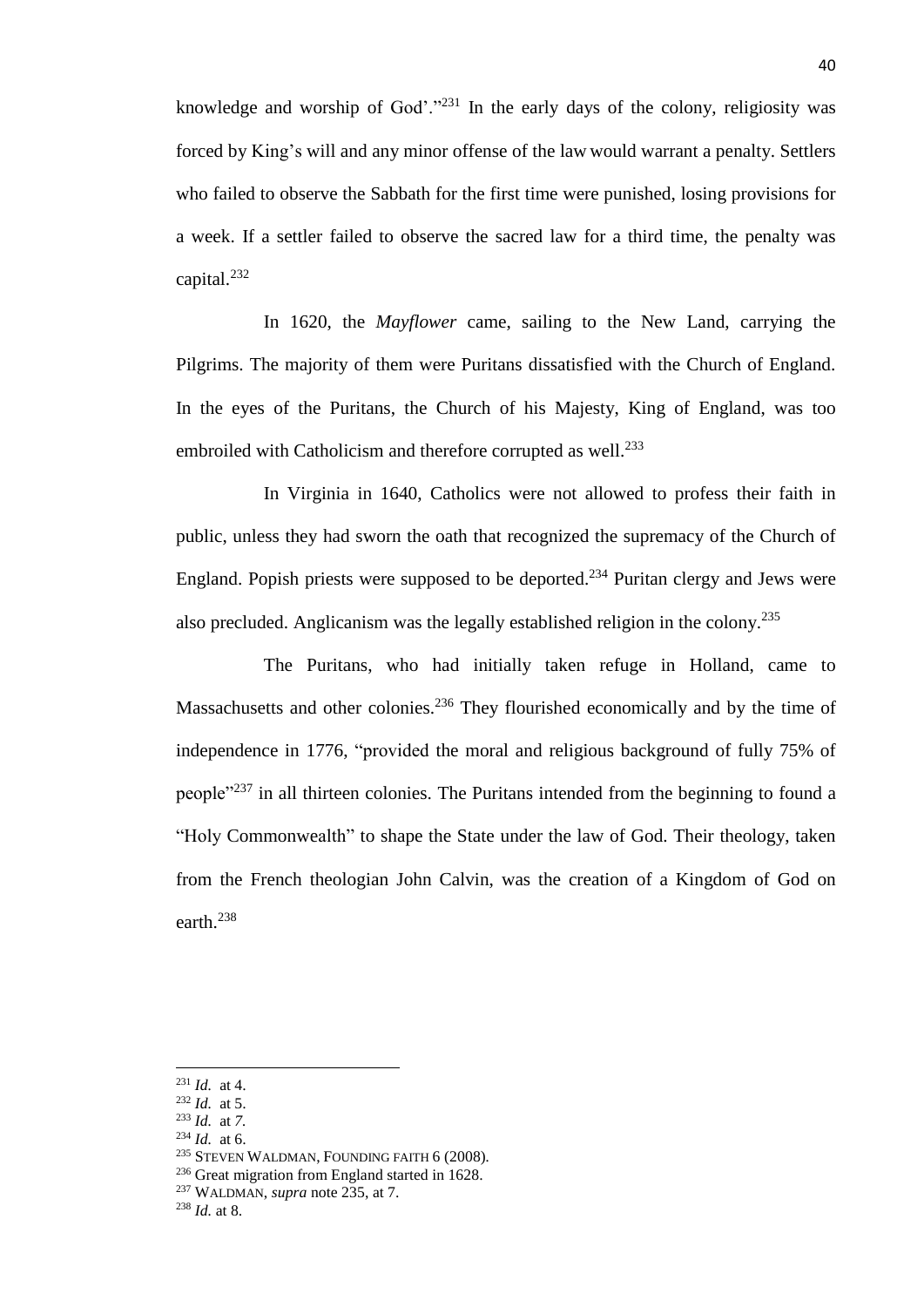Puritans had an important and profound effect on American psyche, shaping most of the moral rules in early colonial America. However, their Protestantism is seen nowadays as a synonym of intolerance against Catholics and excessive strictness.<sup>239</sup>

In seventeenth-century New England, Quakers, "Christians who believed that each person had to rely for spiritual guidance on the Inner Light more than scripture",  $240$  were a common target as their faith was viewed by Puritans as blasphemous. "For the crime of being a Quaker who refused to leave Massachusetts, the punishment on the first offense was usually whipping; on second offense, an ear was cut off. For a third offense, the criminal would be executed."<sup>241</sup>

The same Puritans that ran away from England to have the right to profess their faith were the ones to execute other settlers due to their religious beliefs.

In the old days in a colony, the general picture was:

[M]ost defined Christianity as being Protestantism, and most discriminated blatantly against Catholics and Jews. Beyond that, there were important differences. The New England colonies – Massachusetts, Connecticut, New Hampshire – were dominated by Puritans and their Congregational churches. They disliked the Anglicans. Virginia, North Carolina, South Carolina, and Georgia were at one point or another dominated by the Church of England. They disliked the Puritans. $242$ 

Despite several ugly incidents of intolerance, the settlers were people of faith. They were fighting a brutal reality in the first years and from their faith came the strength to overcome the difficulties and the moral values that later influenced the Founding Fathers.<sup>243</sup>

<sup>240</sup> WALDMAN, *supra* note 235, at 10.

<sup>&</sup>lt;sup>239</sup> Bruce T. Murray, Religious Liberty in America: The First Amendment in Historical and CONTEMPORARY PERSPECTIVE 8 (2008).

*<sup>241</sup> Id.*

<sup>242</sup> *Id.* at 14.

<sup>243</sup> *Id.* at 17.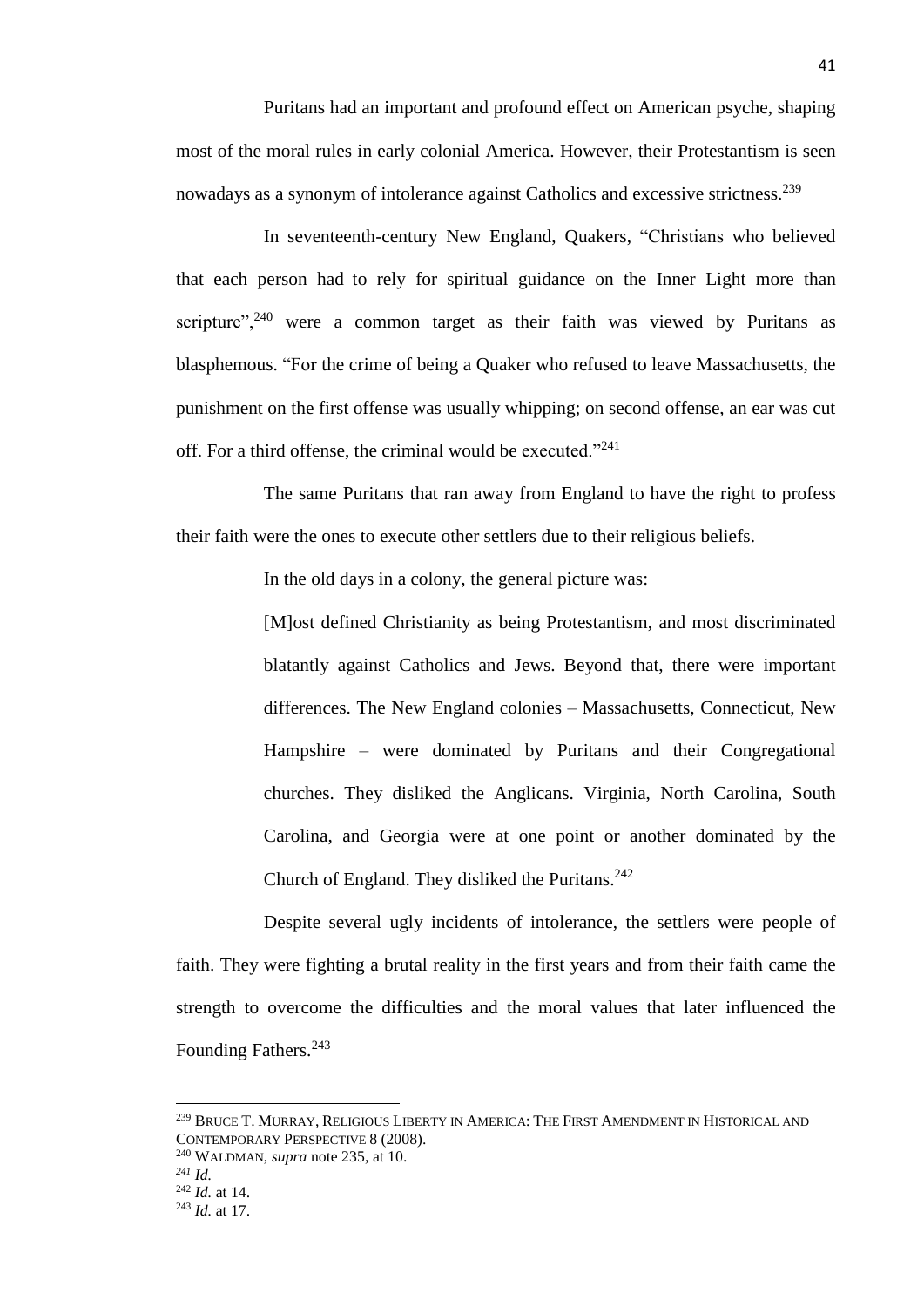Then came George Washington, commander of the Continental army in the independence war. He took a different approach. He knew that a union of all creeds and tolerance with others' faith would be fundamental to win the war against Britain and develop over time, liberty as a beacon for all.<sup>244</sup> Washington wrote "we should be very cautious of violating the Rights of Conscience in others, ever considering the God alone is the Judge of the Hearts of men, and to him only in this Case, they are answerable."<sup>245</sup>

#### **2. FREE EXERCISE CLAUSE AND THE FIRST AMENDMENT.**

The Colonies won the war and independence from England was declared. A new chapter of history starts to be written under the tension of conflicting views of how the powers of the states and the Union would be balanced.

Meanwhile, the Continental Congress indicated religion would play a major role. The new acts, besides dealing with political, economic, and military matters, dealt with religious considerations and worship. Sunday observance, prayer, morality, repentance for "sins", public worship, thanksgiving, Christian education in the states, attendance at divine services by officers and men of the army, and true religion were some of the subjects addressed. This demonstrated the importance of religion for the formation of the new Nation in God's eyes, but avoided favoritism to any particular Protestant denomination.<sup>246</sup>

In Europe, following the French Revolution, the wind changed direction and with that shift, new ideas were inspired by the enlightenment movement. This brought a new perspective on the relationship between Government and Church, moving toward a clear separation between State and Religion. Those ideas, transplanted from France to the New World by Jefferson, frightened the Federalists. $247$ 

<sup>244</sup> *Id.* at 65.

<sup>245</sup> *Id.*

<sup>&</sup>lt;sup>246</sup> ANSON PHELPS STOKES, CHURCH AND STATE IN THE UNITED STATES 86 (1975).

<sup>247</sup> *Id.* at 88.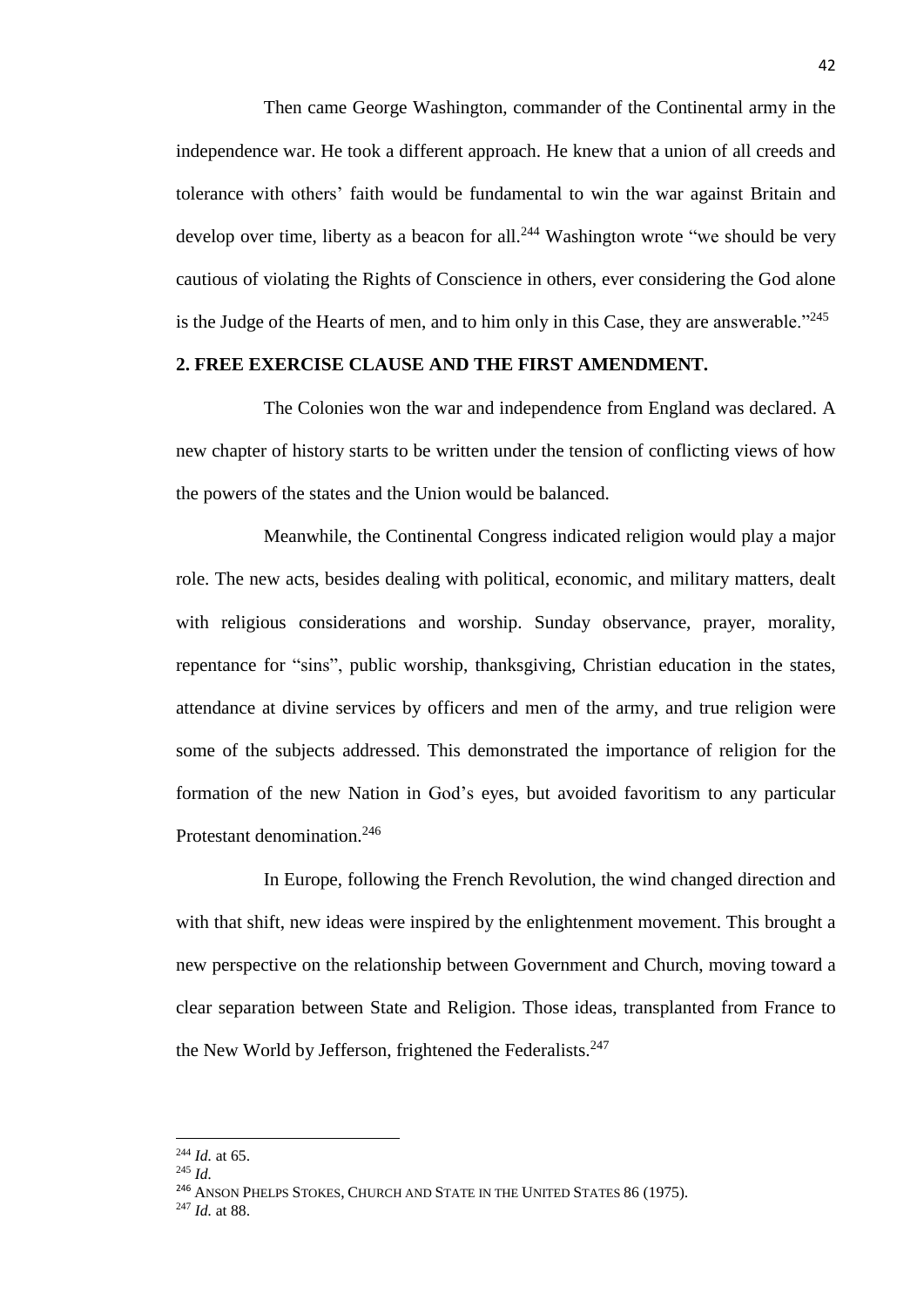The following passage, in a letter written by President Jefferson to a Presbyterian minister in 1808, shows the vision and influences of the French Revolution and the new approach concerning the relationship between government and religion:

> [I] considered the Government of the United States as interdicted by the Constitution from intermeddling with religious institutions, their doctrines, discipline, or exercises. This results not only from the provision that no law shall be made respecting the establishment or free exercise of religion, but from that also which reserves to the States the powers not delegated to the United States. Certainly, no power to prescribe any religious exercise, or to assume authority in religious discipline, has been delegated to the General Government. It must then rest with the States, as far as it can be in any human authority. But it is only proposed that I should *recommend,* not prescribe a day of fasting and prayer. That is, that I should *indirectly* assume to the United States an authority over religious exercise, which the Constitution has directly precluded them from.… I do not believe for the interest of religion to invite the civil magistrate to direct its exercises, its discipline, or its doctrines; nor of the religious societies, that the General Government should be invested with the power of effecting any uniformity of time or matter among them.… Every religious society has a right to determine for itself the times for these exercises, and the object proper for them, according to their own particular tenets; and this right can never be safer than in their own hands, where the Constitution has deposit it.<sup>248</sup>

> The Constitution of the United States has two important provisions that deal

directly with religious rights: 1) in the original text of the Constitution religious tests are forbidden as a qualification for public office; and 2) the Bill of Rights provision, which came three years later, bringing the establishment clause and the free exercise clause.<sup>249</sup>

Madison, in May 1789, announced to House of Representatives, his intention to bring a Bill of Rights, "something that would protect the nation against the possible arbitrary acts of Government."<sup>250</sup> On September 25, 1789, the amendments passed in both houses.<sup>251</sup>

From the historical records of Congress we rescue Madison's words during the deliberations about the meaning of the language in the first amendment, specifically

<sup>248</sup> *Id.* 

<sup>&</sup>lt;sup>249</sup> "Congress shall make no law respecting an establishment of religion, or prohibiting the free exercise thereof; or abridging the freedom of speech, or of the press; or the right of the people peaceably to assemble, and to petition the Government for a redress of grievances." U.S. Const. amend. I (1789). <sup>250</sup> STOKES, *supra* note 246, at 92.

<sup>251</sup> *Id.* at 93. *See* U.S. CONST. amend. I-X.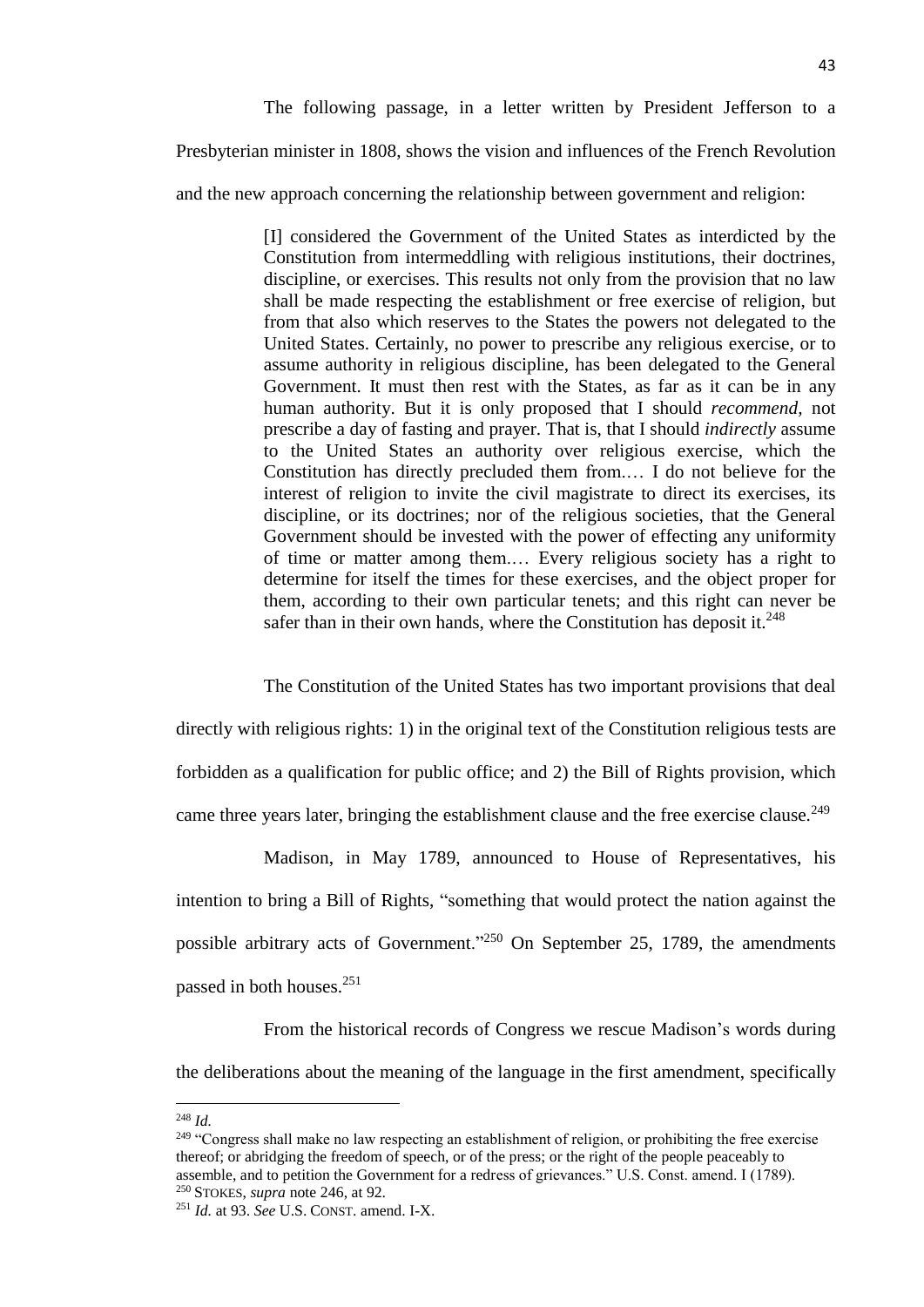concerning the establishment clause: "Mr. Madison said, he apprehended the meaning of the words to be, that Congress should not establish a religion, and enforce the legal observation of it by law, nor compel men to worship God in any manner contrary to their conscience."<sup>252</sup> The concept of the free exercise clause, surprisingly, passed without evoking any debate. $253$ 

The Bill of Rights preamble<sup>254</sup> expressed the desire manifested by several states in their conventions, that declaratory and restrictive clauses should be added to the Constitution in order to prevent misconstruction or abuse of power."<sup>255</sup>

#### **3. FREEDOM OF RELIGION**

The liberal revolutions that took place in the  $18<sup>th</sup>$  century were essential to crystallize the recognition of freedom of religion as a fundamental right, an essential component of individual freedom. After the Bill of Rights in the United States (1st amendment to US Constitution)<sup>256</sup> and the 1789 Declaration of the Rights of Man and of the Citizen<sup>257</sup> in France, religious freedom was incorporated in several international documents and constitutions of different countries, shaping a new order built on civil liberties.<sup>258</sup>

<sup>252</sup> WALDMAN, *supra* note 235, at 147.

<sup>253</sup> *Id.* at 146.

<sup>&</sup>lt;sup>254</sup> "The Conventions of a number of the States having at the time of their adopting the Constitution, expressed a desire, in order to prevent misconstruction or abuse of its powers, that further declaratory and restrictive clauses should be added: And as extending the ground of public confidence in the Government, will best insure the beneficent ends of its institution." U.S. CONST. pmbl. amend I. <sup>255</sup> *Id.* at 93.

<sup>&</sup>lt;sup>256</sup> "Congress shall make no law respecting an establishment of religion, or prohibiting the free exercise thereof; or abridging the freedom of speech, or of the press; or the right of the people peaceably to assemble, and to petition the Government for a redress of grievances."

<sup>257</sup> *France: Declaration of the Right of Man and the Citizen*, 26 Aug 1789, available at:

http://www.refworld.org/docid/3ae6b52410.html [accessed 31 December 2017]. Article X – No one may be disturbed for his opinions, even religious ones, provided that their manifestation does not trouble the public order established by the law.

<sup>258</sup> Luís Roberto Barroso*, Legitimidade da Recusa de Transfusão de Sangue por Testemunhas de Jeová [Legitimacy of Refusal of Blood Transfusion by Jehovah's Witnesses]*, 11 [N. 42] REVISTA TRIMESTRAL DE DIREITO CIVIL: RTDC 72-73, 49-91 (2010).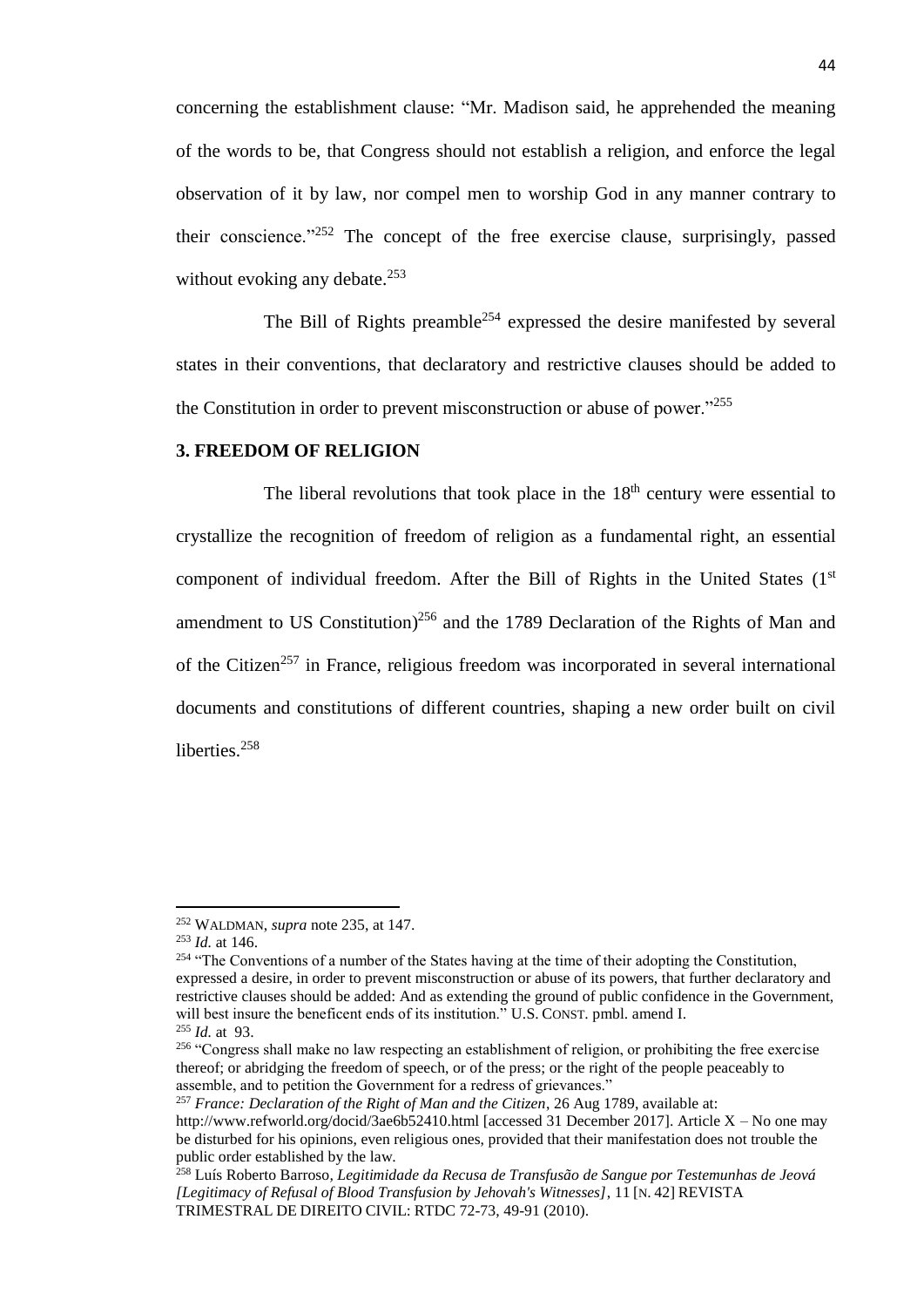The 1948 Universal Declaration of Human Rights,<sup>259</sup> the 1966 International Covenant on Civil and Political Rights,  $260$  the 1969 American Convention on Human Rights,<sup>261</sup> the 1953 European Convention on Human Rights<sup>262</sup> and the 1981 UN Declaration on the Elimination of All Forms of Intolerance and of Discrimination Based on Religion or Belief<sup>263</sup> are examples of this new order.

#### Article 4

 $\overline{a}$ 

1. All States shall take effective measures to prevent and eliminate discrimination on the grounds of religion or belief in the recognition, exercise and enjoyment of human rights and fundamental freedoms in all fields of civil, economic, political, social and cultural life.

2. All States shall make all efforts to enact or rescind legislation where necessary to prohibit any such discrimination, and to take all appropriate measures to combat intolerance on the grounds of religion or other beliefs in this matter.

<sup>259</sup> Universal Declaration of Human Rights, *supra* note 6. Article 18. Everyone has the right to freedom of thought, conscience and religion; this right includes freedom to change his religion or belief, and freedom, either alone or in community with others and in public or private, to manifest his religion or belief in teaching, practice, worship and observance.

<sup>260</sup> *International Covenant on Civil and Political Rights*, Dec. 19, 1966, 999 UNTS 171. Article 18 1. Everyone shall have the right to freedom of thought, conscience and religion. This right shall include freedom to have or to adopt a religion or belief of his choice, and freedom, either individually or in community with others and in public or private, to manifest his religion or belief in worship, observance, practice and teaching.

<sup>2.</sup> No one shall be subject to coercion which would impair his freedom to have or to adopt a religion or belief of his choice.

<sup>3.</sup> Freedom to manifest one's religion or beliefs may be subject only to such limitations as are prescribed by law and are necessary to protect public safety, order, health, or morals or the fundamental rights and freedoms of others.

<sup>4.</sup> The States Parties to the present Covenant undertake to have respect for the liberty of parents and, when applicable, legal guardians to ensure the religious and moral education of their children in conformity with their own convictions.

<sup>261</sup> *American Convention on Human Rights*, Nov. 21, 1969, 1144 U.N.T.S. 143.

Article 12. Freedom of Conscience and Religion

<sup>1.</sup> Everyone has the right to freedom of conscience and of religion. This right includes freedom to maintain or to change one's religion or beliefs, and freedom to profess or disseminate one's religion or beliefs, either individually or together with others, in public or in private.

<sup>2.</sup> No one shall be subject to restrictions that might impair his freedom to maintain or to change his religion or beliefs.

<sup>3.</sup> Freedom to manifest one's religion and beliefs may be subject only to the limitations prescribed by law that are necessary to protect public safety, order, health, or morals, or the rights or freedoms of others.

<sup>4.</sup> Parents or guardians, as the case may be, have the right to provide for the religious and moral education of their children or wards that is in accord with their own convictions.

<sup>262</sup> Convention for the Protection of Human Rights and Fundamental Freedoms, *supra* note 11. Article 9

Freedom of thought, conscience and religion

<sup>1.</sup> Everyone has the right to freedom of thought, conscience and religion; this right includes freedom to change his religion or belief and freedom, either alone or in community with others and in public or private, to manifest his religion or belief, in worship, teaching, practice and observance.

<sup>2.</sup> Freedom to manifest one's religion or beliefs shall be subject only to such limitations as are prescribed by law and are necessary in a democratic society in the interests of public safety, for the protection of public order, health or morals, or for the protection of the rights and freedoms of others.

<sup>263</sup> U.N. G.A., *Declaration on the Elimination of All Forms of Intolerance and of Discrimination Based on Religion or Belief,* 25 Nov. 1981, A/RES/36/55.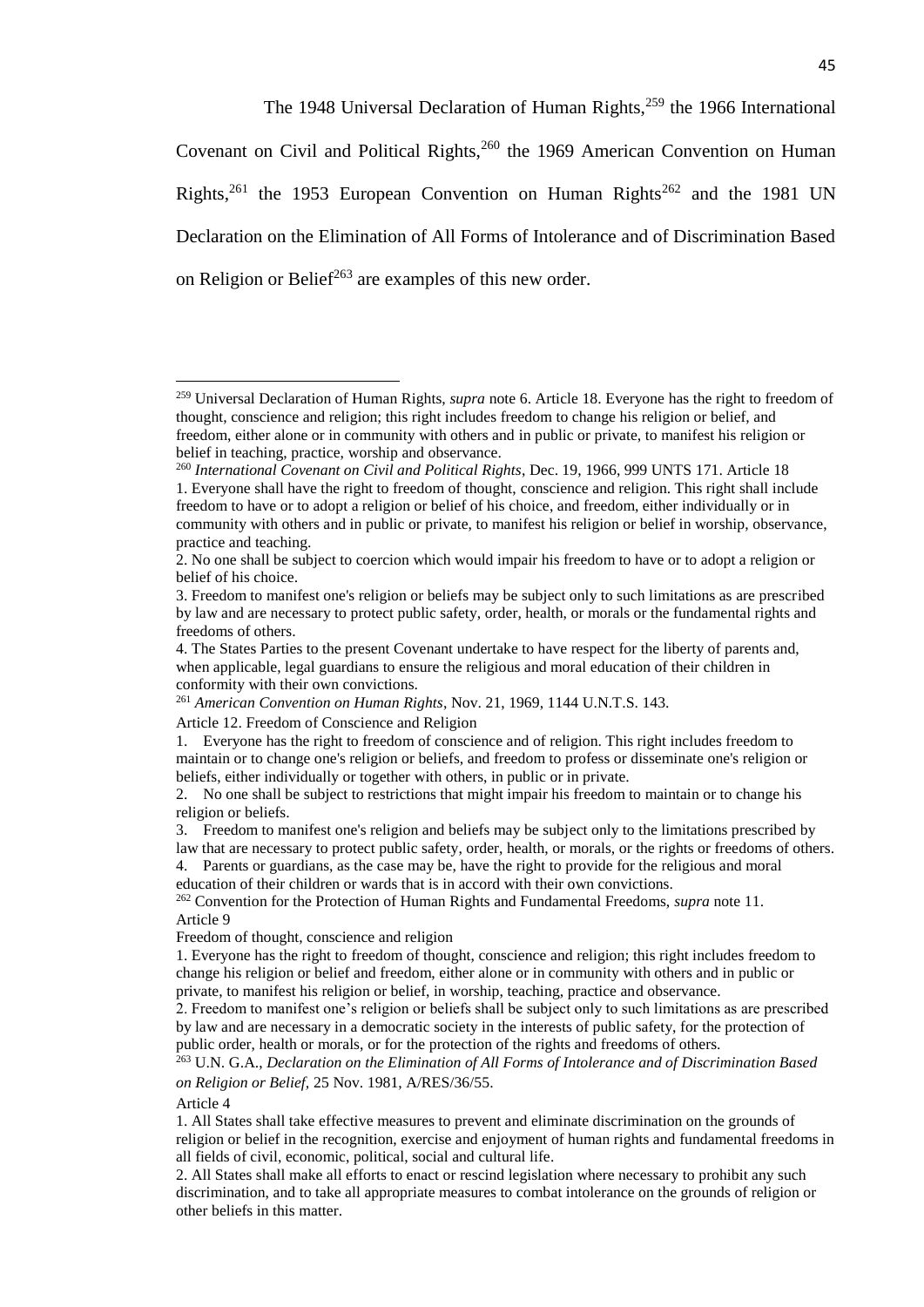The liberty to have a religion is closely related to the recognition of several

other fundamental rights.

[T]he right to religion, Georg Jellinek wrote a century ago, is "the mother of many other rights." For the religious individual, the right to believe leads ineluctably to the rights to assemble, speak, worship, evangelize, educate, parent, travel, or to abstain from the same on the basis of one's beliefs. For the religious association, the right to exist invariably involves rights to corporate property, collective worship, organized charity, parochial education, freedom of press, and autonomy of governance. To ignore religious rights is to overlook the conceptual, if not historical, source of many other individual and associational rights.<sup>264</sup>

The Brazilian Constitution states right to life (article 5, *caput*) and religious

freedom (article 5, VI) are fundamental, but its implementation will depend on the scope that the interpreters of the norm will lend to the rule. Thus, the simple constitutional provision of the right to life and religious freedom is not enough to give a proper answer to hard cases. The hard questions still remain.

> [W]hether or not the government should intervene in the event that parents (or guardians) prevent a child from receiving a blood transfusion as the ultimate treatment to ensure his or her life; or decide whether (I) the family, for religious reasons, may breach the law requiring minors to attend public school, $^{265}$  or (II) if Jews, who preserve the Sabbath as a sacred day in which they do not work, disobey the law that requires the closing of trade on Sundays;<sup>266</sup> or (III) if the same freedom requires that bigamy<sup>267</sup> (by society and government) be respected under religious inspiration.<sup>268</sup>

#### **4. ROOTS OF POWER – INTERPRETING A FUNDAMENTAL RIGHT**

In the following passage, Thomas Paine, in his classic Rights of Man,

teaches about the roots of power and questions the reasons why a generation should be

bound to the choices the previous generations have made. In order to demonstrate that

we are bound only to our present choices,

[E]very age and generation must be as free to act for itself, in all cases, as the ages and generation which preceded it. The vanity and presumption of governing beyond the grave, is the most ridiculous and insolent of all tyrannies. Man has no property in man; neither has any generation a

<sup>264</sup> WITTE, *supra* note 28.

<sup>265</sup> Wis. v. Yoder, 406 U.S. 205 (1972).

<sup>266</sup> Braunfeld v. Brown, 366 U.S. 599 (1961).

<sup>267</sup> Reynolds v. United States, 98 U.S. 145 (1978).

<sup>268</sup> FACUNDES, *supra* note 25, at 18-19.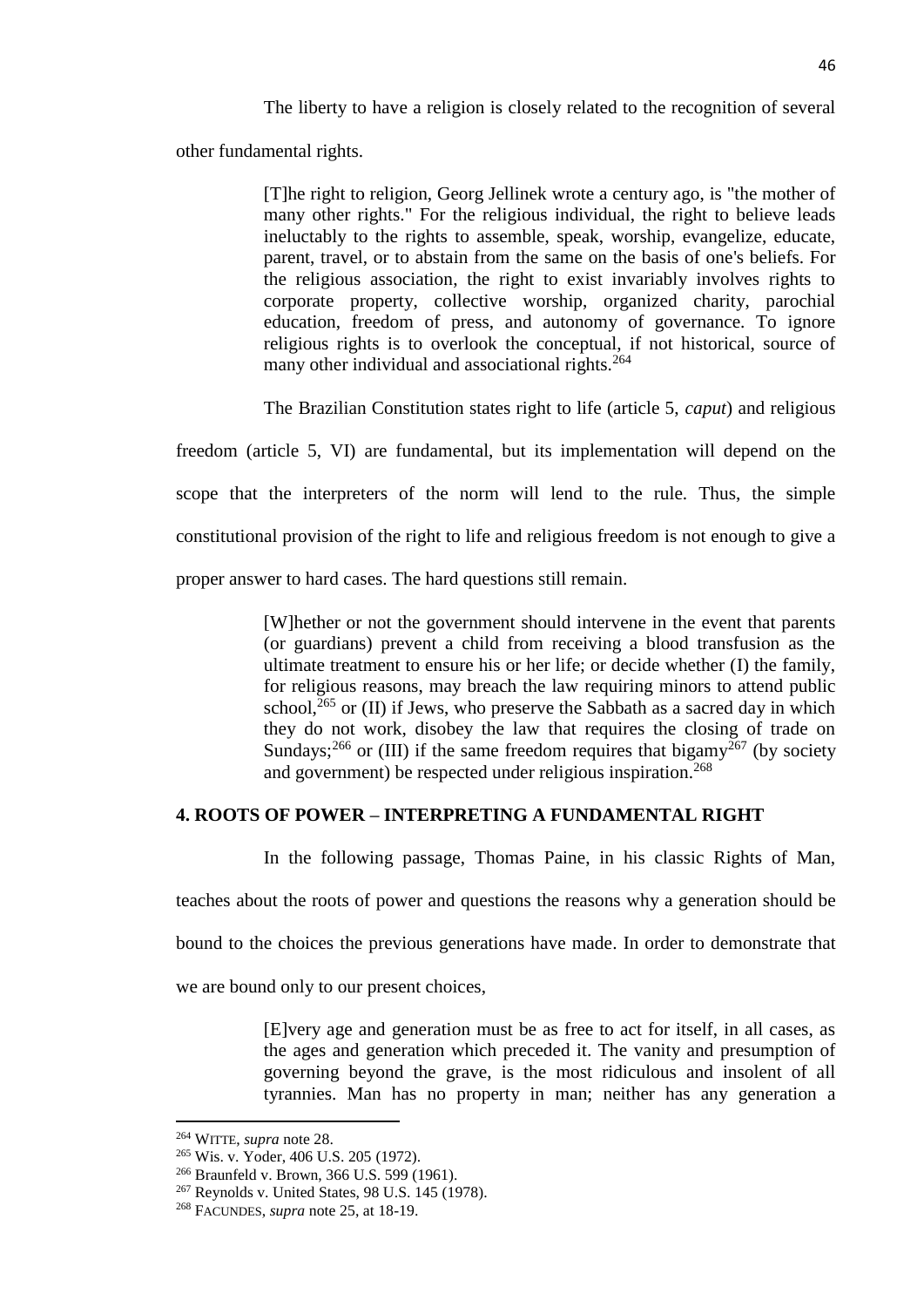property in the generations which are to follow…. Every generation is, and must be, competent to all the purposes which its occasions require. It is the living, and not the dead, that are to be accommodated…. I am contending for the rights of the living, and against their being willed away, and controlled and contracted for, by the manuscript assumed authority of the dead.<sup>269</sup>

The interpretation of constitutional clauses should take in account the choices of the living and not only the original intent of the framers or the original meaning a reasonable person could extract from the Constitution when it was written (i.e. originalism). John Stuart Mill teaches about liberty and tyranny.

> [P]rotection, therefore, against the tyranny of the magistrate is not enough: there needs protection also against the tyranny of the prevailing opinion and feeling; against the tendency of society to impose, by other means than civil penalties, its own ideas and practices as rules of conduct on those who dissent from them; to fetter the development, and, if possible, prevent the formation, of any individuality not in harmony with its ways, and compels all characters to fashion themselves upon the model of its own. There is a limit to the legitimate interference of collective opinion with individual independence: and to find that limit, and maintain it against encroachment, is as indispensable to a good condition of human affairs, as protection against political despotism.<sup>270</sup>

This nation has a living constitution that should accommodate minority rights, not only because that was the intent of the Founding Fathers, but also because religious freedom is an open texture clause that has to be interpreted in accordance with the evolving meaning of social relations, which frames a current and plural society, that is essential to promote human dignity.

The religious phenomenon represented by the rising of a new religiosity based on a sacrament [Ayahuasca], which contains a scheduled I psychoactive substance, is still hidden by a curtain of ignorance and prejudice, leading some authorities to treat a matter of religiosity as a matter of criminal drug law.

The war on drugs has demanded an enormous amount of government resources with questionable results. "A punitive approach to drug control fundamentally

l

<sup>269</sup> Thomas Paine, *Righs of Man,* THE COMPLETE WRITINGS OF THOMAS PAINE, 241, 251-52 (The Citadel Press ed., 1945).

<sup>270</sup> JOHN STUART MILL, ON LIBERTY 9 (Batoche Books Eds., 2001) (1859).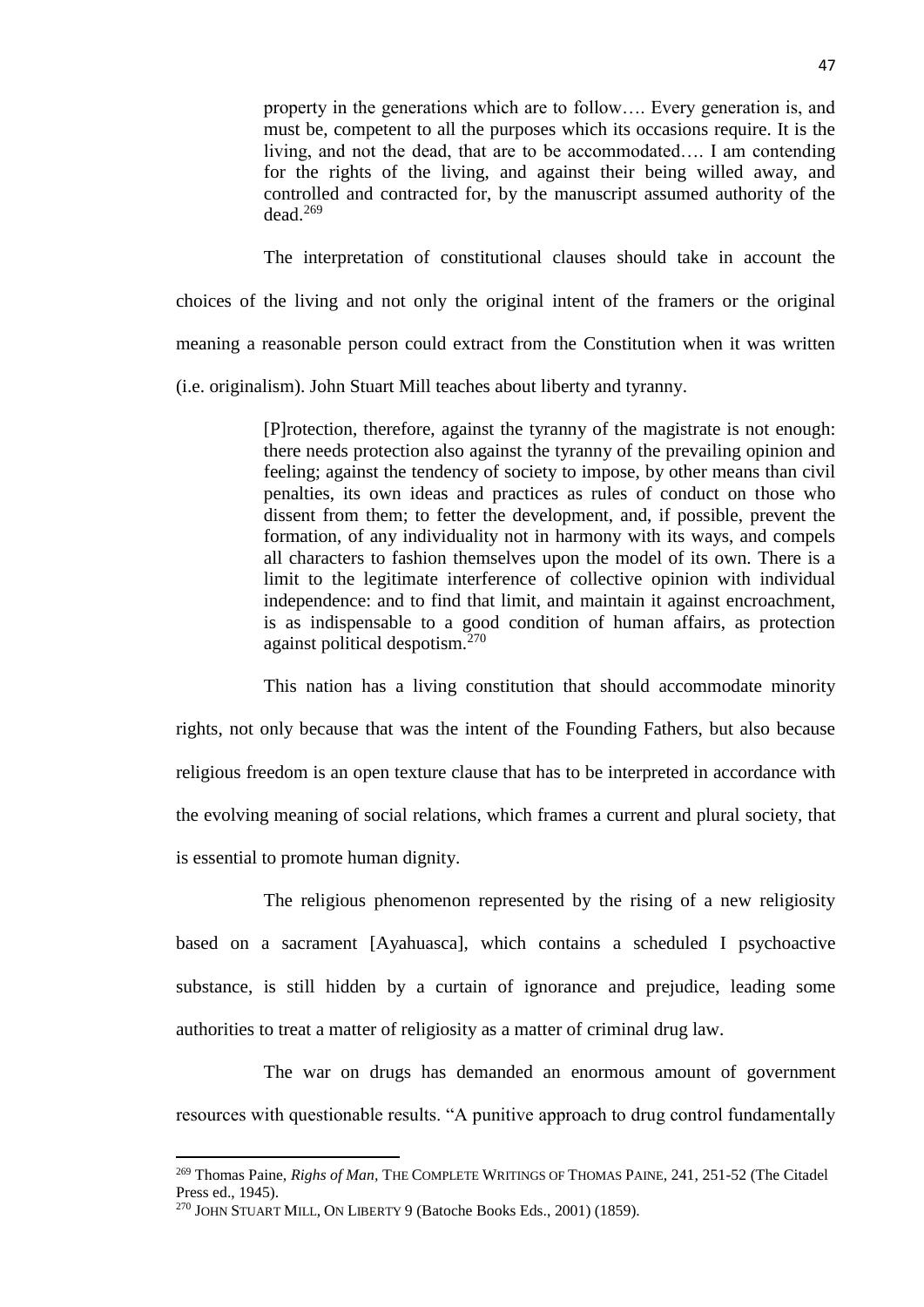undermines the relationship between the individual and the State, with so many of its citizens in breach of illogical drug law."<sup>271</sup>

The UDV, for instance, has a history in Brazil and U.S. of a respectful and responsible religious work, functioning in Brazil for more than five decades and in U.S. for more than one decade without a single record involving misuse of Ayahuasca.<sup>272</sup>

Religious use of psychoactive substances has been part of human history since immemorial time. Although it could seem different and primitive in the eyes of the major religions, the State has an obligation to guarantee the free exercise of religion. Government should promote a respectful relationship with those Ayahuasca religions (and their members), to uphold the principle of human dignity and the rule of law, honor the human autonomy of making the moral fundamental choices, and exercising its capacity for self-determination.

> [T]he right to privacy is a fundamental human right enshrined in most international human rights treaties, including the 1948 Universal Declaration of Human Rights and the 1966 International Covenant on Civil and Political Rights. Privacy is the "cornerstone of respect for personal autonomy and human dignity." The state is only justified in interfering in an individual's private life if they can demonstrate that the interference is for a legitimate aim—such as preventing risk to others—is proportional, and is necessary.... Fundamentally, this interference undermines the right to privacy, personal autonomy and human dignity. $273$

#### **5. HUMAN DIGNITY**

 $\overline{\phantom{a}}$ 

After World War II, human dignity was raised to a central position on

international treaties, Constitutions, statutes and judicial decisions as an ethical standard

in western culture. In Brazil, human dignity is one of the republic's fundamental

<sup>271</sup> The Global Commission on Drug Policy. *Advancing Drug Policy Reform: a New Approach to Decriminalization* 5 (2016), http://www.globalcommissionondrugs.org/wpcontent/uploads/2016/11/GCDP-Report-2016-ENGLISH.pdf

<sup>272</sup> *Chá Hoasca, Mais do que Inofensivo, Benéfico [Hoasca Tea, More Than Harmless, Beneficial]*, José Roberto Campos de Souza, http://udv.org.br/blog/cha-hoasca-mais-do-que-inofensivo-benefico/# (last visited Mar. 23, 2018).

<sup>273</sup> The Global Commission on Drug Policy, *supra* note 280, at 11.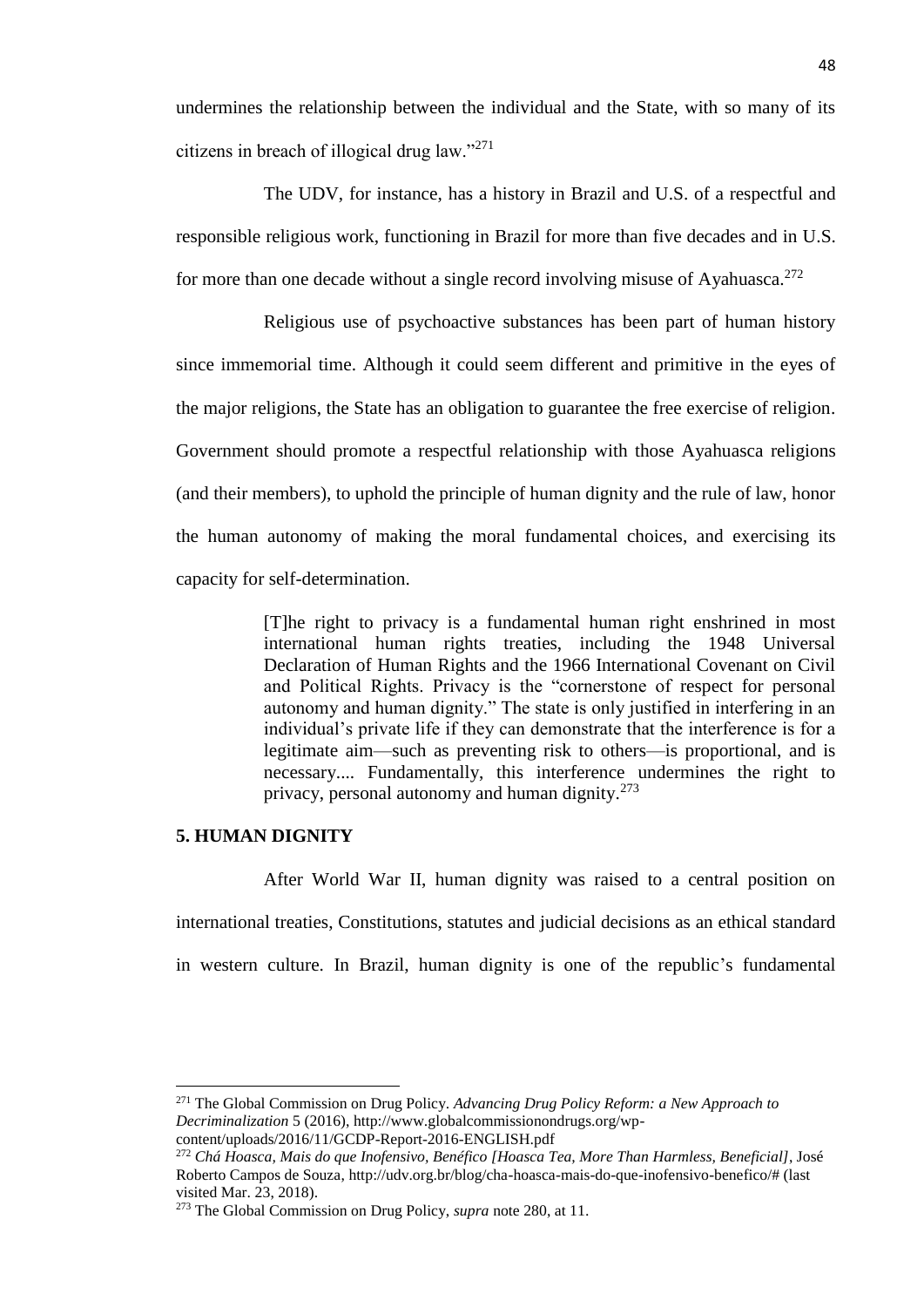principles,<sup>274</sup> serving as an interpretative vector of legislation as well as a factor for legitimate actions chosen by government.<sup>275</sup>

Human dignity is a polysemic concept, with different dimensions and elements and, although it is not possible to restrict it to a close and determined meaning, some consensus is achievable, from reasoned choices.<sup>276</sup>

> [D]ignity as autonomy involves, first and foremost, the capacity for selfdetermination, the right to decide the course of one's life and to develop one's own personality freely. It means the power to make the relevant moral choices, taking responsibility for the decisions made. Behind the idea of autonomy is a moral subject capable of self-determination, designing life plans and realizing them. Not everything in life, of course, depends on personal choices. There are decisions that the State can legitimately take, in the name of diverse interests and rights. But decisions about one's own life, existential choices about religion, marriage, occupations, and other personal choices that do not violate the rights of others cannot be subtracted from the individual, otherwise their dignity may be violated…. integrates the idea of dignity, the so-called existential minimum, instrumental to the performance of autonomy. In order for a human being to trace and concretize his life plans, by assuming responsibility for them, it is necessary that minimum economic, educational and psychophysical conditions be assured. Besides allowing the effective exercise of the prerogative to choose, the conditions of autonomy serve to avoid that decisions with serious repercussion for the individual are taken capriciously or simply uninformed. <sup>277</sup>

But human dignity also has an heteronymous dimension, linked to values shared by community, with the objective of promoting common good, public interest and morality, working as a limitation on private liberty, and forbidding one to make personal choices that could harm social values. Limiting the freedom to act, "in the heteronymous conception, dignity does not have its central component in freedom, but, on the contrary, it is the dignity that shapes the content and gives limit to freedom."<sup>278</sup>

In Brazil, the autonomous dimension for human dignity is clearly predominant in the Federal Constitution. After decades of a dictatorial regime,

<sup>&</sup>lt;sup>274</sup> CONSTITUIÇÃO FEDERAL [C.F.] [CONSTITUTION] ART. 1 (BRAZ.). Article 1. The Federative Republic of Brazil, formed by the indissoluble union of the states and municipalities and of the Federal District, is a legal democratic state and is founded on: … III – the dignity of the human person.

<sup>275</sup> BARROSO*, supra* note 258, at 57.

<sup>276</sup> *Id.*

<sup>277</sup> *Id.* at 59-60.

<sup>278</sup> *Id.* at 60-61.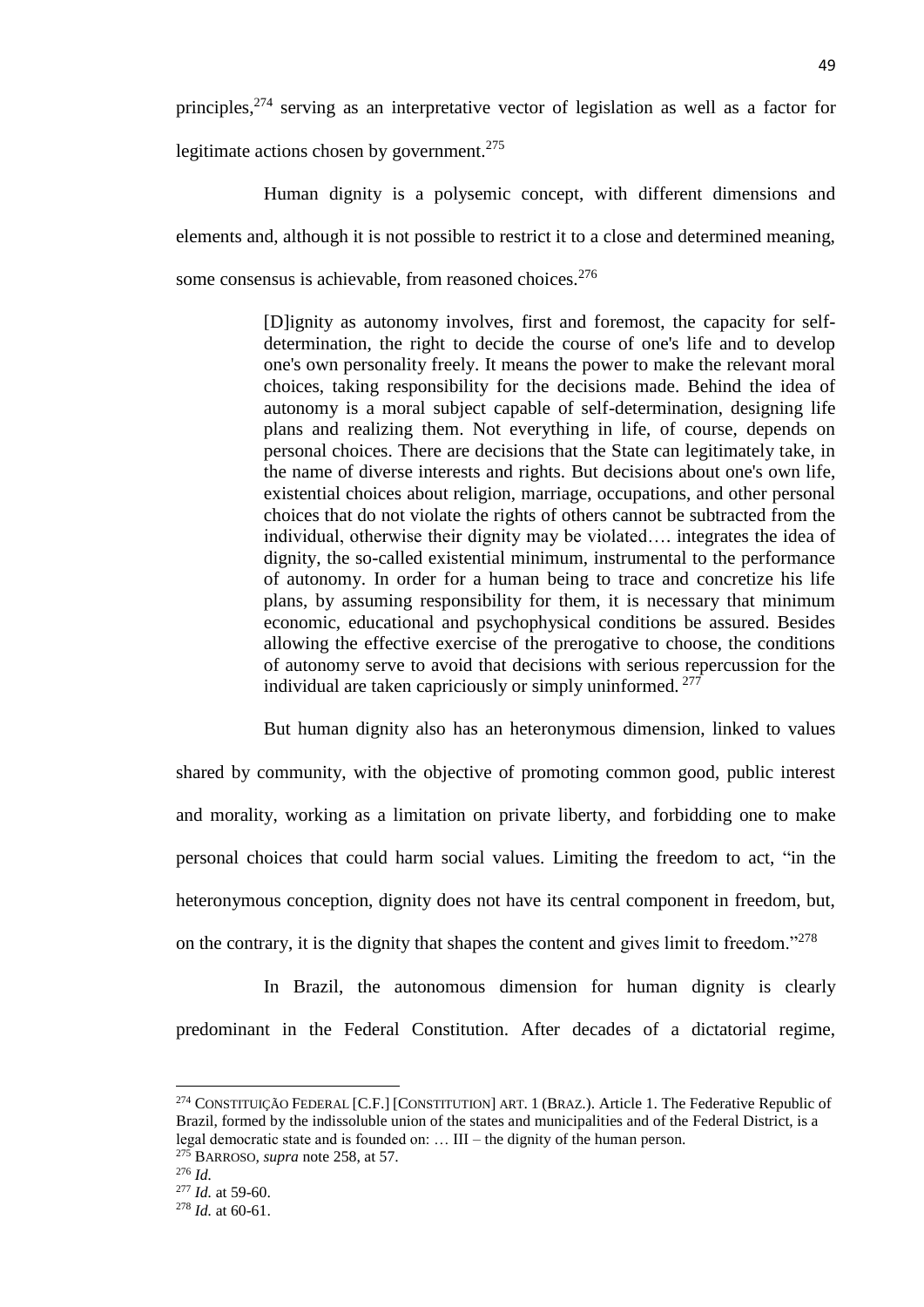Brazilians were willing to realize civil liberties. In consequence, a vast list of fundamental rights were expressed in the Federal Constitution. This gave prevalence to individual choices, which could only be removed by means of a special argumentative burden, justifying the overcoming of an individual freedom of choice.<sup>279</sup>

Nevertheless, the exercise of this individual choice is not an absolute right, which means it could give way to a heteronymous dimension that privilege values shared by the community in specific cases where there are apparent clashes between fundamental rights.<sup>280</sup>

#### **6. THE DUTY OF INTEGRITY AND COHESION**

Ronald Dworkin offers a comparison between literature and law, creating a new literature genre, which he names the chain novel, explaining "in this enterprise a group of novelists writes a novel *seriatim*; each novelist in the chain interprets the chapters he has been given in order to write a new chapter, which is then added to what the next novelist receives, and so on."<sup>281</sup>

In this chain, each writer is responsible for constructing a new part of the already existing structure [the novel], giving to each new chapter the best he could, in order to collaborate for the best result achievable in this collective work. The novelist should take responsibility to continue it as a single and unified novel, without disregarding the previous chapters already constructed by several writers. He should do so in such a way that the result is the best possible novel, a work written by several minds, although it seems to be the work of one single mind.<sup>282</sup>

Dworkin compares the complexity of writing a novel in chain to the complexity of addressing a hard case in court without losing *integrity*. <sup>283</sup> The novelist

<sup>279</sup> *Id.* at 63, 65.

<sup>280</sup> *Id.* at 71.

<sup>281</sup> RONALD DWORKIN, LAW'S EMPIRE 229 (Belknap Harvard, 1986).

<sup>282</sup> *Id.*

<sup>&</sup>lt;sup>283</sup> *Id.* at 225-26, 229. "The adjudicative principle of integrity instruct judges to identify legal rights and duties, so far as possible, on the assumption that they were all created by a single author  $-$  the community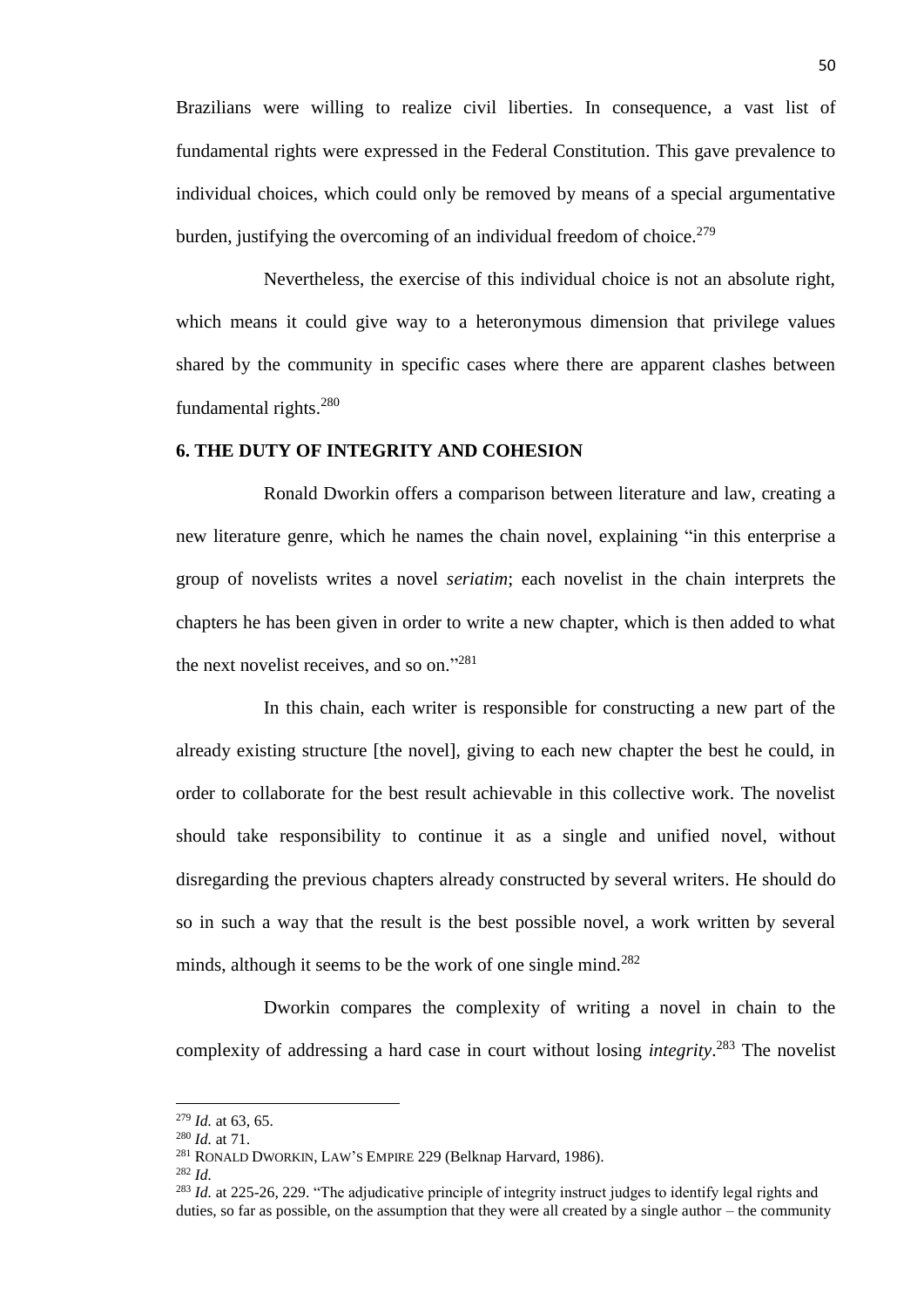will have to find a suitable interpretation of the previous chapters, considering a range of possible interpretations, choosing the one that fits best with the work in progress.<sup>284</sup>

The freedom of the writer in judging the best interpretation for the continuity of the novel is subject to questioning. Is he bound to previous interpretations which other authors have done? How far can he go creatively without breaking the chain?<sup>285</sup> Balance seems to be the key.

> [J]ust as interpretation within a chain novel is for each interpreter a delicate balance among different types of literary and artistic attitudes, so in law it is a delicate balance among political convictions of different sorts; in law as in literature these must be sufficiently related yet disjoint to allow an overall judgment that trades off an interpretation's success on one type of standard against its failure on another.<sup>286</sup>

> In a democracy, there are moments when human rights must be ensured by

the judiciary branch, especially those fundamental ones such as religious freedom and freedom of thought, especially when linked to minorities' rights. This is an essential attribution of the Courts, mainly the Supreme Courts, whose missions are to guard the Constitution in democratic countries. But where resides the legitimacy of constitution jurisdiction?

> [T]he democratic legitimacy of constitutional jurisdiction has been based on two main grounds: (a) protection of fundamental rights, which correspond to the ethical minimum and reserve of justice of a political community, which cannot be run over by majority political deliberation; and b) protection of the rules of the democratic game and the channels of political participation for everyone.<sup>287</sup>

> The rising of a neo-constitutionalism<sup>288</sup> after World War II, marks a new

way of viewing and understanding the fundamental rights, a philosophic perspective

personified – expressing a coherent conception of justice and fairness…. Law as integrity is …. both the product of and the inspiration for comprehensive interpretation of legal practice. The program it holds out to judges deciding hard cases is essentially, not just contingently, interpretive; law as integrity asks them to continue interpreting the same material that it claims to have successfully interpreted itself. " <sup>284</sup> *Id.* at 230-31.

<sup>285</sup> RONALD DWORKIN, LAW'S EMPIRE 234 (Belknap Harvard, 1986).

<sup>286</sup> *Id.* at 239.

<sup>287</sup> *Id.* at 36.

<sup>&</sup>lt;sup>288</sup> Legal and political philosophers as Ronald Dworkin, Robert Alexy, Luigi Ferrajoli and Gustavo Zagrebelsky are exponents of this vision, where they advocate a new understanding of the fundamental rights.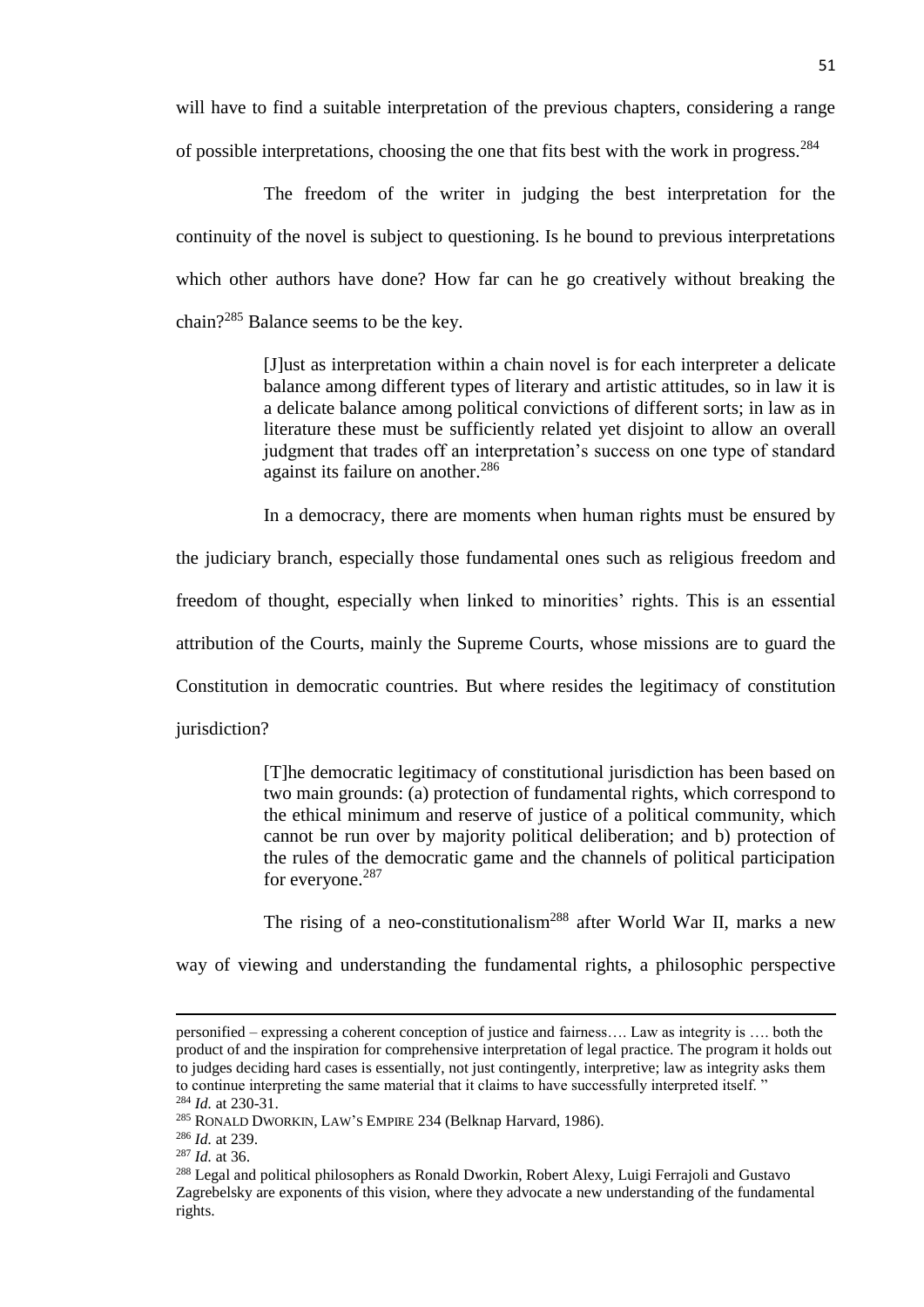post-positivistic, where fundamental rights are bidding rules which must be ensured due to their normative force. $289$ 

There are moments when the relation between popular sovereignty and fundamental rights is subjected to tensions. The will of the majority clashes with fundamental rights of minority groups. "More than the right to equal participation, democracy means that the losers in the political process, as well as the minority segments in general, are not helpless and handed over to the very luck."<sup>290</sup>

To solve this equation, modern societies developed a mechanism to counterbalance the majority power to avoid oppression of minorities, through constitutional jurisdiction and judicial review.<sup>291</sup>

> [T]hroughout the twentieth century, the conviction was consolidated that: a) Law is often, not the expression of an immanent justice, but of interests that become dominant at a given moment and place; and (b) in a large number of situations, the solution to legal problems will not be pre-prompt in the legal system. It will have to be constructed argumentatively by the interpreter.<sup>292</sup>

This new post-positivistic vision preaches that the solution for legal problems is not found only [or completely] in the law [legal norm]. The interpreter of the Constitution should search beyond what is written, throughout other branches of knowledge, such as moral and political philosophy, psychology, economy, and other important values to get a proper answer to the legal problem.<sup>293</sup>

Modern legal interpretation implies not only reading the written legal norm, but studying the interaction between the text of the law and reality. This phenomenon has thinned the line between the legislative and judiciary branches. Politics and Law are

<sup>289</sup> Luís Roberto Barroso, *A Razão sem Voto: o Supremo Tribunal Federal e o Governo da Maioria [Reason Without Vote: The Federal Supreme Court of Brazil and the Rule of the Majority]*, 5 REVISTA BRASILEIRA DE POLÍTICAS PÚBLICAS [BRAZILIAN JOURNAL OF PUBLIC POLICY] 28, 23-50 (2015). <sup>290</sup> *Id.* at 37. <sup>291</sup> *Id.* at 29.

<sup>292</sup> *Id.* at 29.

<sup>293</sup> *Id.*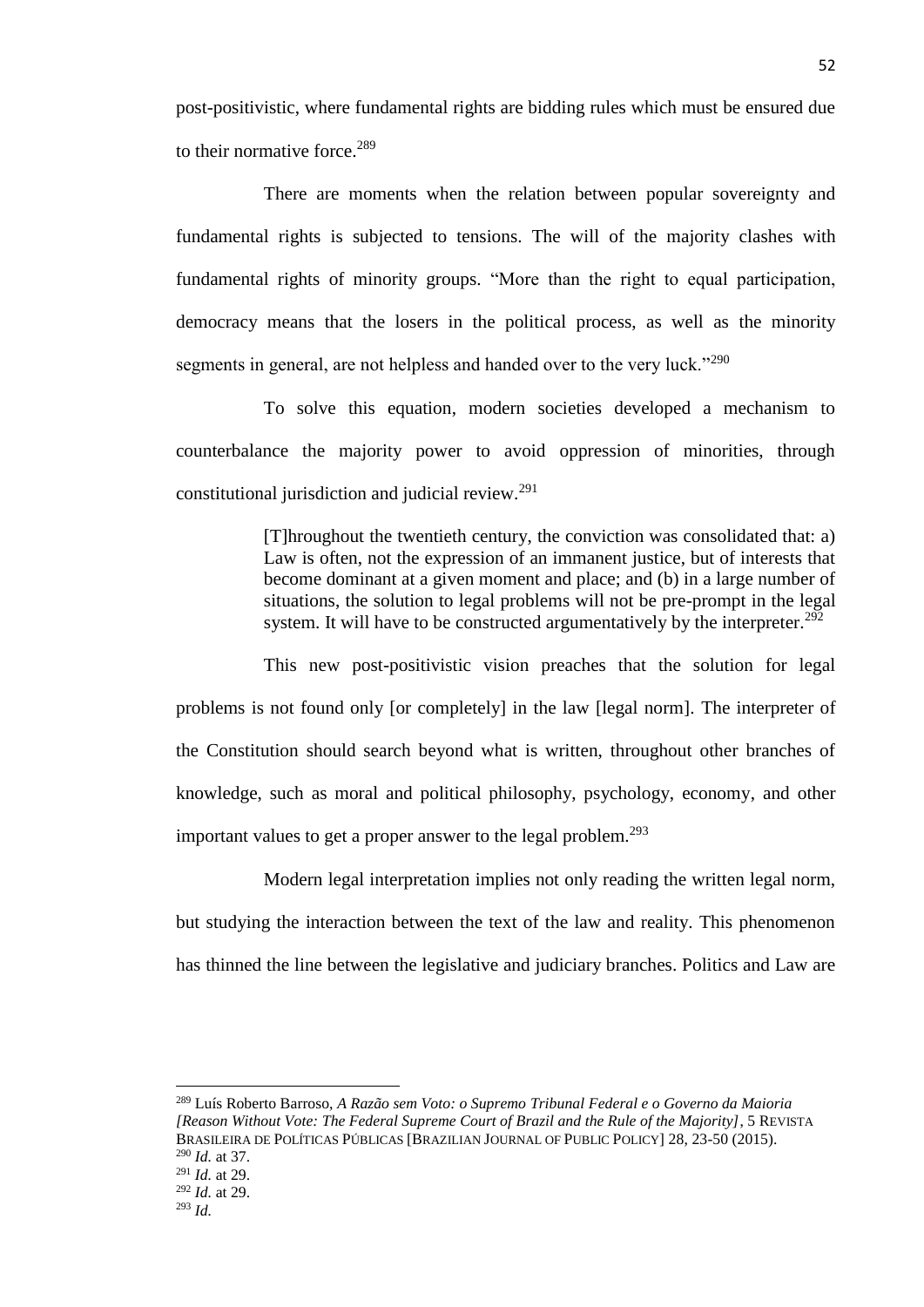closer, which leads the judiciary branch to rule on political issues typically decided by legislators.<sup>294</sup>

> [U]nsurprisingly, institutional, social, and interpersonal relationships become entangled in the lurking place of a complex and plural society, without full certainties, secure truths or conciliating consensuses. And in a world in which everything is judicialized, sooner or later, constitutional courts and courts are faced with situations for which there are no easy or ethically simple answers.<sup>295</sup>

In order to answer these hard cases, judges must build a meaning for the legal norm, avoiding the temptation to create a new rule, a self-made rule. The answer must be argumentatively constructed, establishing values of *integrity and cohesion*, 296 promoting justice through a harmonic constitutional solution, where the values of *human dignity, respect of legal precedents, and the justice of the case* are the boundaries to be respected.<sup>297</sup>

But is there only one right answer for each case? Even when the interpreter should address a hard case? If the answer is affirmative, who has the power to validate the given answer as the right one?

The solution to those questions lies in finding the one who has authority to proclaim the truth of the case, in other words, the owner of the truth.<sup>298</sup> But the truth of the case is relative, because it varies with the one empowered to give the last answer. Beyond finding a right answer, we need an answer that promotes *integrity and cohesion*.

Barroso gives a rich example of how difficult it can be to address those cases, when facts are the same, but the way the interpreters interact with them completely varies in such a way that interpretations entirely opposite to each other are valid.

<sup>294</sup> Luís Roberto Barroso, *A Razão sem Voto: o Supremo Tribunal Federal e o Governo da Maioria [Reason Without Vote: The Federal Supreme Court of Brazil and the Rule of the Majority]*, 5 REVISTA BRASILEIRA DE POLÍTICAS PÚBLICAS [BRAZILIAN JOURNAL OF PUBLIC POLICY] 31, 23-50 (2015). <sup>295</sup> *Id.* <sup>296</sup> *Id.* at 32. <sup>297</sup> *Id.* at 33.

<sup>298</sup> *Id.*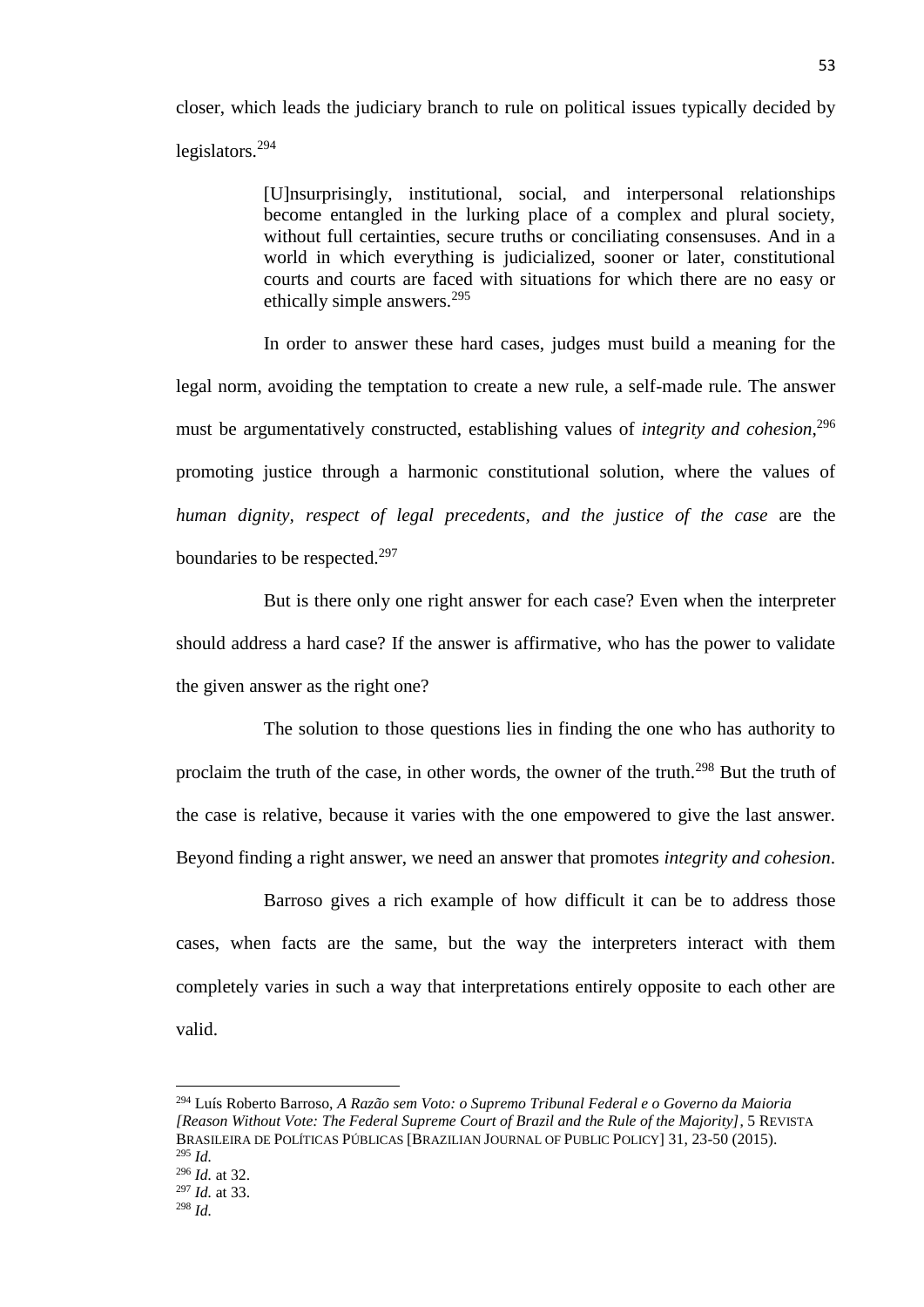[T]wo friends (…) started talking about religion. One of them is an atheist. The other is a religious man. They come to discuss the existence of God. The atheist says, "It's not that I've ever tried to believe it, no. I tried. Still recently, I had lost myself in a snowstorm in a wilderness, I began to freeze, I realized that I was going to die there. Then I knelt on the ground and said very loudly: God, if you exist, get me out of this situation, save my life." Faced with such testimony, the religious one said, "Well, but you were saved, you are here, you should have come to believe." And the atheist responds, "No! God gave no sign. The luck I had is a couple of Eskimos. They rescued me, warmed me and showed me the way back. It is to them that I owe my life." $299$ 

Although we cannot say there is only one objective right answer for hard cases, it is valid to assume that there is one right subjective answer for those cases, constitutionally suitable, which promotes integrity and cohesion within the legal system. The interpreter "cannot ignore its own previous decisions, as well as the premises it has established in previous cases."<sup>300</sup>

Sometimes the answer, given by the U.S. and Brazil Supreme Courts to address a hard case, does not promote values of integrity and cohesion, ignoring precedents and premises previously crystallized, but generates a social and/or political response, a backlash from civil society and sometimes legislators.<sup>301</sup>

<sup>299</sup> Luís Roberto Barroso, *A Razão sem Voto: o Supremo Tribunal Federal e o Governo da Maioria [Reason Without Vote: The Federal Supreme Court of Brazil and the Rule of the Majority]*, 5 REVISTA BRASILEIRA DE POLÍTICAS PÚBLICAS [BRAZILIAN JOURNAL OF PUBLIC POLICY] 34, 23-50 (2015). <sup>300</sup> *Id.* at 35. <sup>301</sup> *Id.* at 42.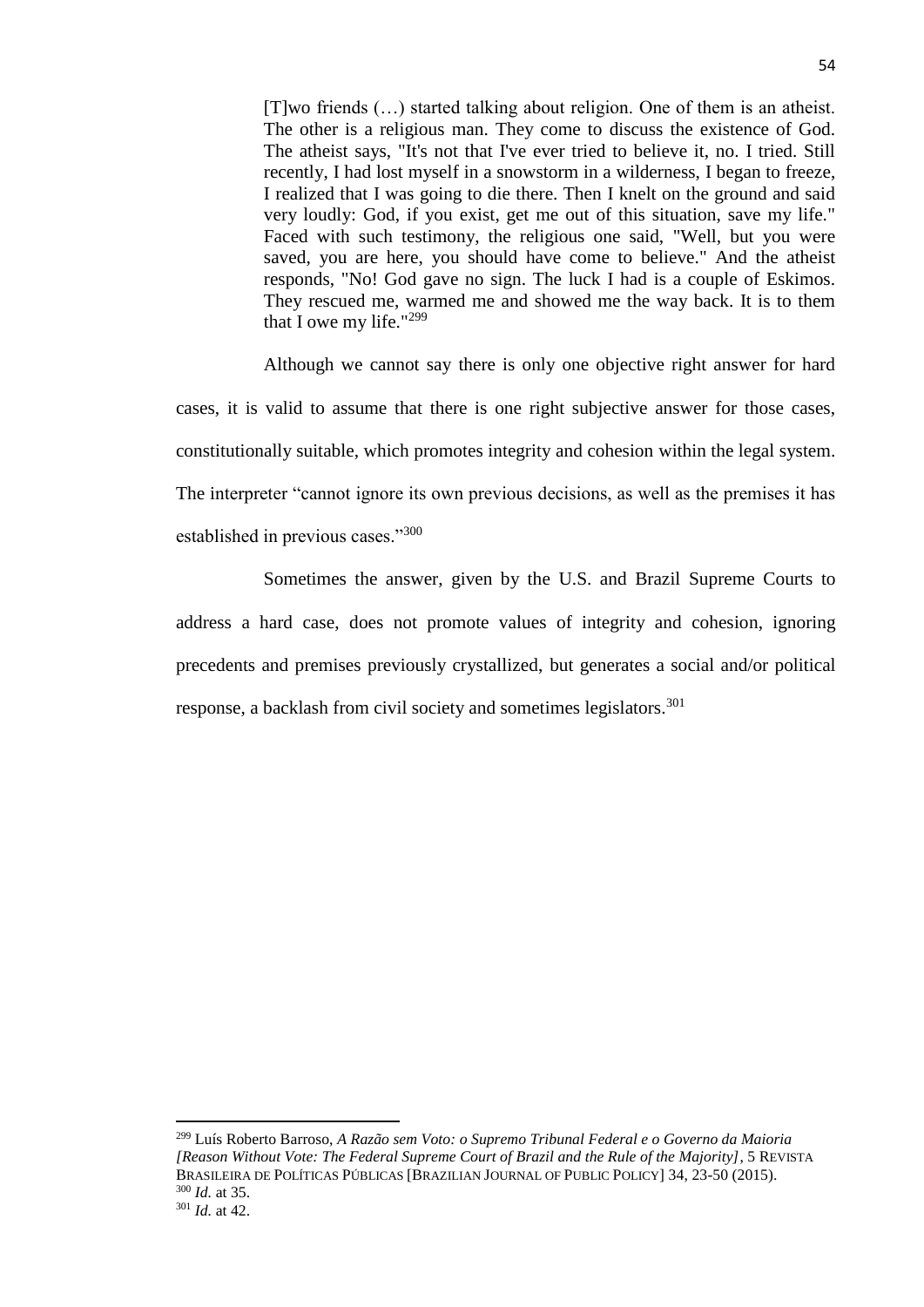#### **SECTION V**

## **INTERNATIONAL TREATIES AND THE INCB REPORTS**

### **1. INTERNATIONAL SYSTEM OF DRUG CONTROL AND REPRESSION**

Since 1961, an international system of drug control and repression has been established. This system is based on three main international drug control conventions: the Single Convention on Narcotic Drugs of 1961 9amended by the 1972 Protocol); 302 the Convention on Psychotropic Substances of  $1971$ ;<sup>303</sup> and the United Nations Convention against Illicit Traffic in Narcotic Drugs and Psychotropic Substances of 1988.<sup>304</sup>

The Single Convention on Narcotic Drugs of 1961 replaced multilateral treaties in a single document, focusing on control and production of narcotic drugs and its raw materials.<sup>305</sup> This convention applies "to plants which are sources of narcotic drugs: the cannabis plant, the opium poppy and the coca bush. However, no other plant is subjected to similar control mechanism".<sup>306</sup>

The Convention on Psychotropic Substances of 1971 reflected the concern of the nations on public health and social problems resulting from the abuse of certain psychotropic substances. It aimed to prevent and combat abuse of such substances and its illicit traffic, recognizing, in the same document, the importance of the use of psychotropic substances for medical and scientific purposes.<sup>307</sup>

Article 3, paragraph 1 (Convention on Psychotropic Substances) says that a preparation is "subject to the same measures of control as the psychotropic substance

<sup>&</sup>lt;sup>302</sup> U.N. Single Convention on Narcotic Drugs, Aug. 8, 1975 (1961), as amended by the Protocol Amending the Single Convention on Narcotic Drugs, 976 U.N.T.S. 105.

<sup>303</sup> U.N. Convention on Psychotropic Substances, *supra* note 22.

<sup>304</sup> U.N.Convention Against Illicit Traffic in Narcotic Drugs and Psychotropic Substances, Dec. 20, 1988, 1582 U.N.T.S. 95.

<sup>&</sup>lt;sup>305</sup> U.N.Office on Drugs and Crime, The International Drug Control Conventions 8 (2013).

<sup>306</sup> SÁNCHEZ, *supra* note 5, at 6.

<sup>307</sup> U.N. Office on Drugs and Crime, *supra* note 305, at 84.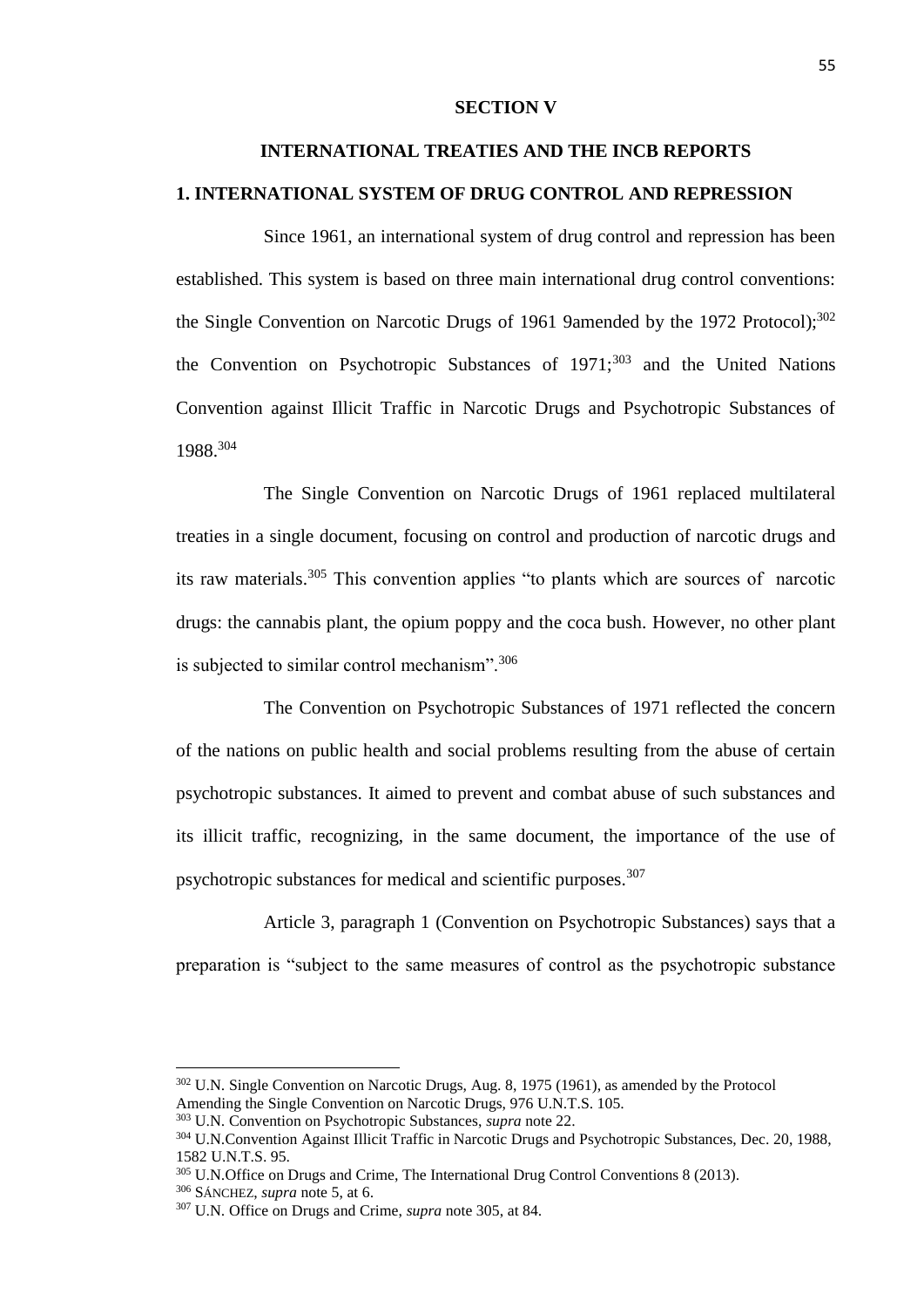which it contains, and, if it contains more than one such substance, to the measures applicable to the most strictly controlled of those substances".<sup>308</sup>

This provision could lead to an erroneous conclusion that Ayahuasca, a decoction, is subjected to control. However, "no plants (natural materials) containing DMT is currently controlled under the 1971 Convention on Psychotropic Substances. Consequently, preparations (e.g. decoctions) made of these plants, including Ayahuasca are not under international control and, therefore, not subjected to any of the provisions of the 1971 Convention."309

Ayahuasca is a decoction, which means that it is "a method of extraction by boiling herbal or plant material to dissolve the chemicals of the material, which may include stems, roots, bark and rhizomes. Decoction involves first mashing the plant material to allow for maximum dissolution, and then boiling in water to extract oils, volatile organic compounds and other various chemical substances."<sup>310</sup> In other words, there are no chemical extractions or synthesis of DMT, which make Ayahuasca similar to the plant containing DMT, which deserves the same legal treatment.<sup>311</sup>

The 1971 convention proscribes the substance DMT, not the plant which contains DMT. Although they sound similar, cannot give the same treatment to both, otherwise would be subjected to unreasonable results, e.g., concluding that tomatoes

<sup>308</sup> United Nations Convention on Psychotropic Substances, *supra* note 22. [Article 1.f] "Preparation means: (i) Any solution or mixture, in whatever physical state, containing one

or more psychotropic substances, or (ii) One or more psychotropic substances in dosage form."*See also*  [Article 3.1].

<sup>&</sup>lt;sup>309</sup> Letter from Jonathan Lucas, Sec'y of the Bd., UN INCB, to De Loenen, Exec. Dir., ICEERS (Jun. 1, 2010) (on file with the International Center for Ethnobotanical Education, Research and Service – ICEERS),

http://iceers.org/Documents\_ICEERS\_site/Letters/INCB/INCB\_Response\_Inquiry\_ICEERS\_Ayahuasca\_ 2010.pdf.

<sup>310</sup> *Decoction,* Wikipedia https://en.wikipedia.org/wiki/Decoction (last visited Mar. 23, 2018).

<sup>311</sup> Plantaforma, *Estudio Documental La Ayahuasca en España. Informe jurídico y científico* 11, 12. Septiembre 2014. PDA, http://www.plantaforma.org/wp/wp-

content/uploads/PDA\_INFORME\_FINAL\_2014.pdf.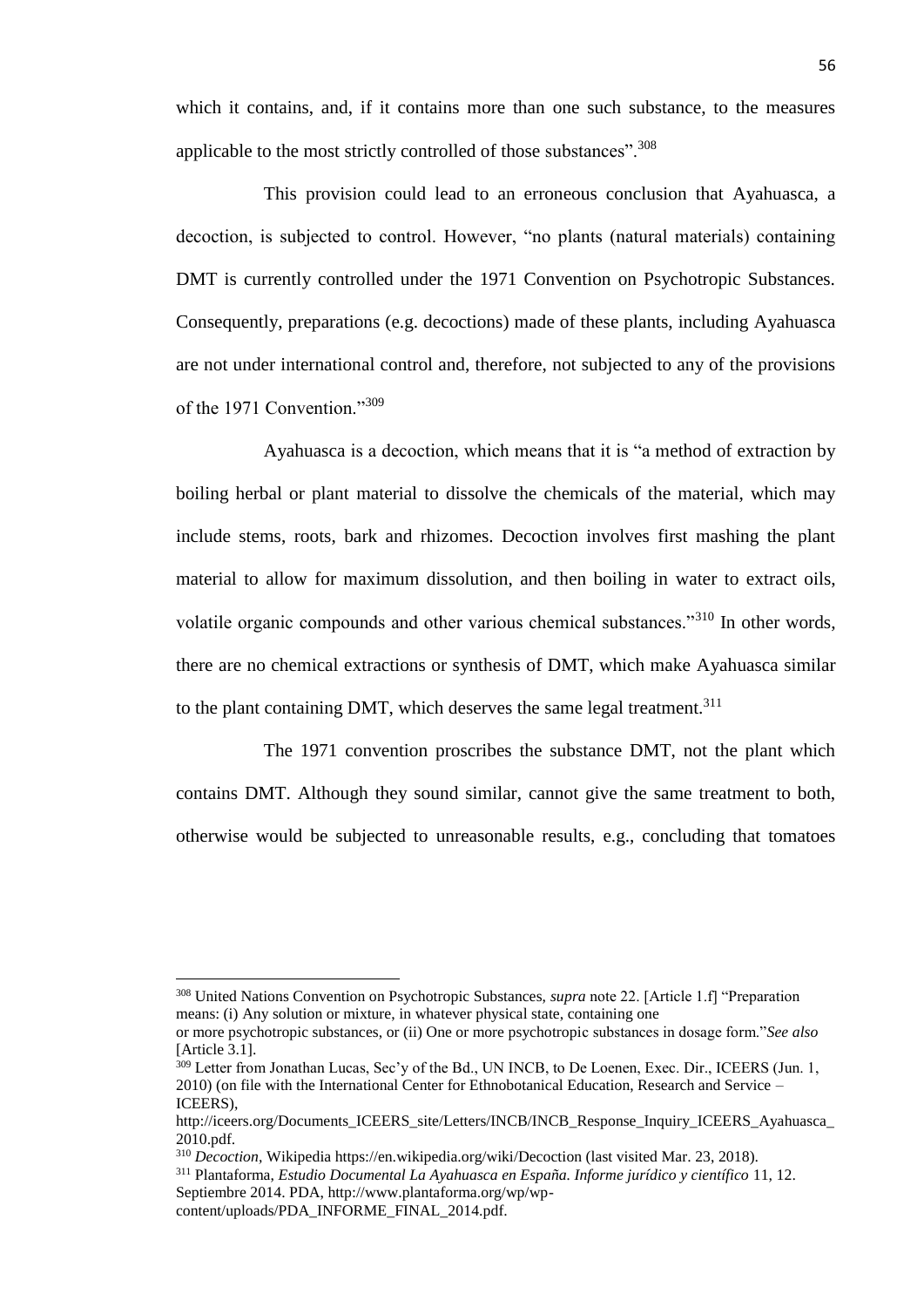should be prohibited because they have DMT in their composition, or even worse, a

human being, because we produce DMT naturally in our body.<sup>312</sup>

[T]his convention does control some of the active ingredients with hallucinogenic effects or stimulants contained in some vegetable species. This is the case, *inter alia*, of mescaline contained in peyote and the San Pedro cactus, of psilocybin and psilocin present in psilocybin mushrooms, cathonine, the agent primarily responsible for the stimulant effect of khat, of THC, a cannabinoid responsible for the psychoactive effect of cannabis, and DMT contained in *P. viridis*.

The majority of these substances are contained in Schedule I of the 1971 Convention, together with synthetic ones such as LSD or MDMA, reserved for the psychotropic substances considered a particularly serious threat to public health and with little or no therapeutic value.

This is why they are subject to especially strict control measures, in compliance with Article 7, in addition to the general limitation, applicable to all the substances the schedules include, which restricts their production, distribution and use to strictly medical and scientific purposes. When the convention was negotiated, the active ingredients were included more due to the alarm caused by recreational use of the substances synthesised in laboratories than to the perception that traditional uses of ritual and religious consumption in non-Western contexts were a problem. However, traditional uses were subordinated to this objective, deemed more important, and were addressed as an exception, limited to certain groups and territories that needed to be protected as a cultural expression and which were not at risk of being expanded and reinvented in other places.<sup>313</sup>

DMT is one of the psychoactive substances subjected to greater controls

under Schedule I, but neither of the plants used to prepare Ayahuasca were, nor the preparation [the brew] which contains DMT extracted from the leaves of the bush *P. viridis,* are under international control.

Article 32 (4) made it possible for covenants to make reservations concerning the provisions of Article 7 [prohibition of production, marketing and use, allowing limited medical and scientific purposes], except for the provisions relating to international trade, when Schedule I psychotropic substances present in plants growing wild in their territory "were traditionally used by certain small, clearly determined groups in magical or religious rites."<sup>314</sup>

l

<sup>312</sup> *Id.* at 13.

<sup>313</sup> SÁNCHEZ, *supra* note 5, at 6-7.

<sup>314</sup> U.N. Convention on Psychotropic Substances, *supra* note 22.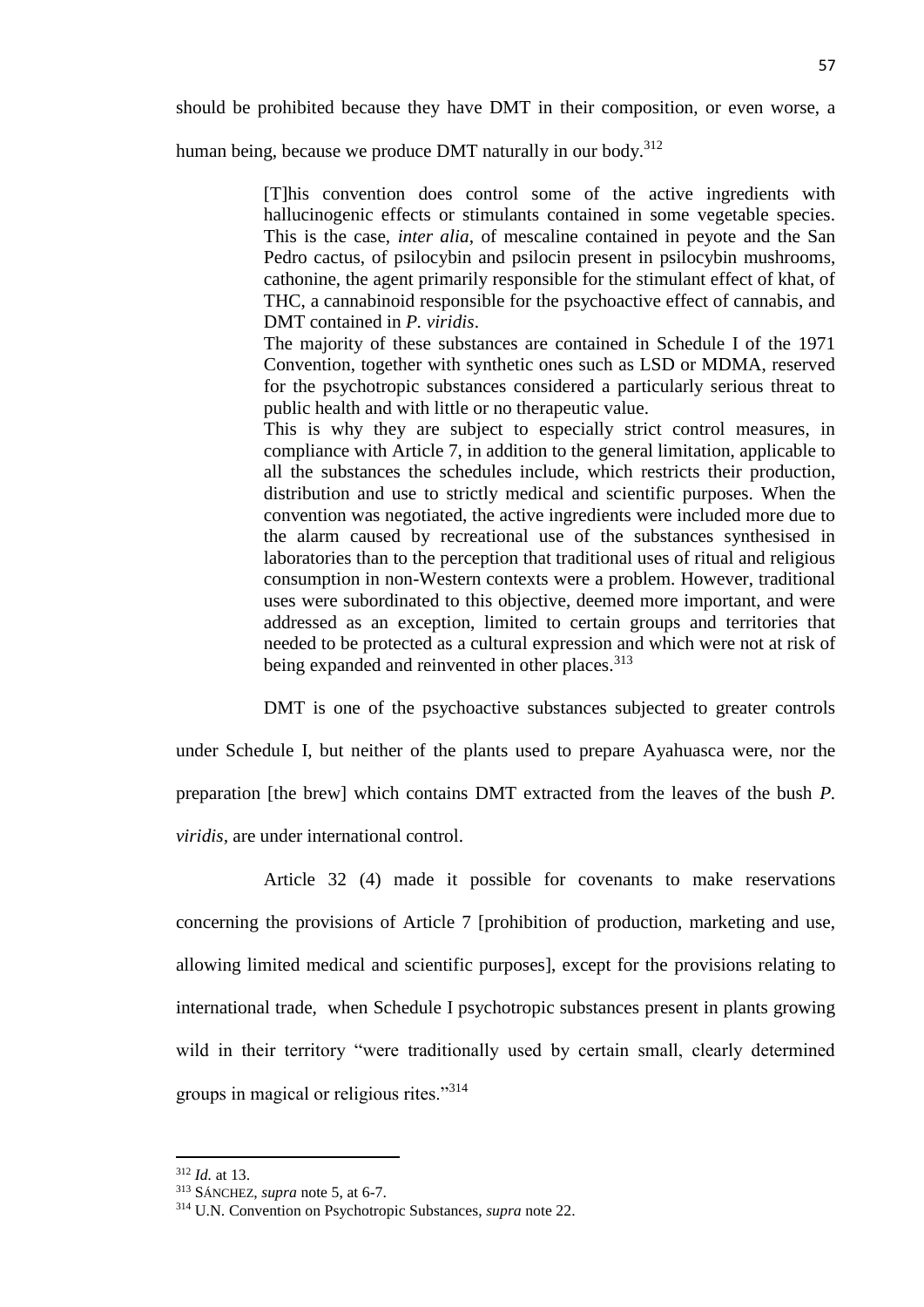The United States submitted a reservation concerning the traditional use of Peyote, "harvested and distributed for use by the Native American Church in its religious rites", which contains the psychoactive substance mescaline. Peru also made a reservation specifically mentioning Ayahuasca,<sup>315</sup> which contains DMT, and the San Pedro cactus, which contains mescaline. Although Brazil did not submit a reservation, it will later give a proper legal treatment to Ayahuasca, permitting lawful religious use of it.<sup>316</sup>

> [P]lants as such are not, and are also not likely to be, listed in Schedule I, but only some products obtained from plants…. Schedule I does not list any of the natural hallucinogenic materials in question, but only chemical substances which constitute the active principle contained in them. The inclusion in the schedule I of the active principle of a substance does not mean that the substance itself is also included therein if there is a substance clearly distinct from the substance constituting its active principle. This view is in accordance with the traditional understanding of that question in the field of international drug control. Neither the crown (fruit, mescal button) of the Peyote cactus nor the roots of the plant Mimosa hostiles nor Psilocybe mushrooms themselves are included in Schedule I, but only their respective principles, mescaline, DMT and psilocybine.<sup>317</sup>

Finally, the Adoption of a 1988 Convention against Illicit Traffic in Narcotic Drugs and Psychotropic Substances, a clear international response in accordance to the "war on drugs" policy, completed the international legal system responsible for regulating and repressing traffic of narcotic drugs and psychotropic substances, aiming to reinforce and supplement the measures provided in the Single

<sup>316</sup> See more about this subject in Section VII.

<sup>&</sup>lt;sup>315</sup> *Id.* "The Secretary-General received, on 29 January 1981, from the Government of Peru the following clarification in respect of the reservation made to article 7:

<sup>&</sup>quot;The reservation referred to was motivated by the following two wild plant species: Ayahuasca, a liana which grows in the Amazon region and which contains the active element N, N-dimethyltryptamine, and a columnar cactus known as San Pedro, which grows in the desert coastal regions and in the Andean region and contains mescaline. Ayahuasca is used by certain Amazon ethnic groups in magical and religious rites and in rites of initiation into adulthood; San Pedro is used in magical rites by indigenous medicine men or shamans. Because of their psychotropic content, both plant species are included in the reservation option made possible by article 32, paragraph 4, of the Convention."

<sup>317</sup> U.N., *Commentary on the Convention on Psychotropic Substances* 385, 387 (1976). Sales nº E.76.XI.5.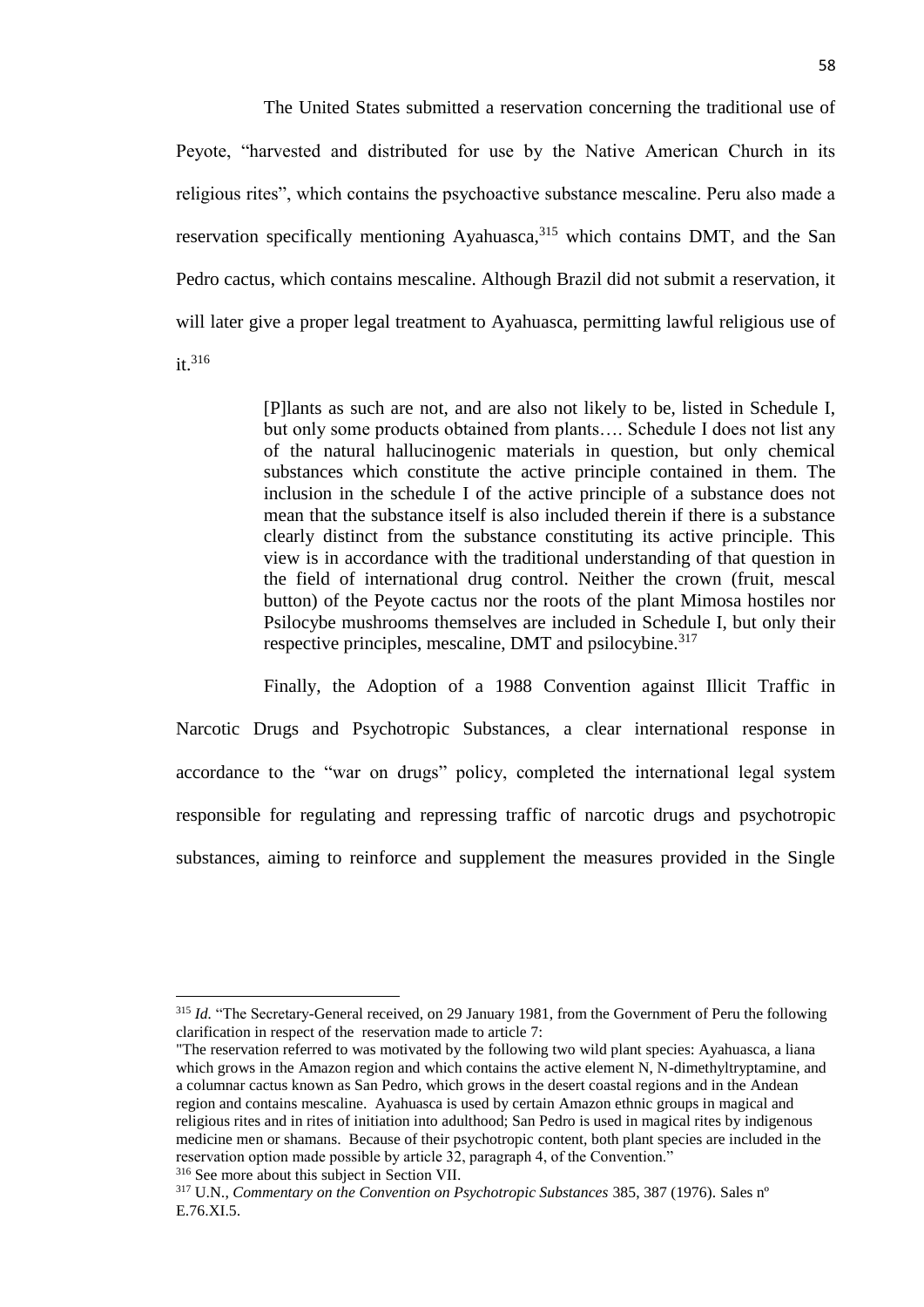Convention on Narcotic Drugs, and the 1971 Convention on Psychotropic Substances.<sup>318</sup>

Article 14 (2) states that parties should take proper measures "to prevent illicit cultivation of and to eradicate plants containing narcotic or psychotropic substances….[the measures] adopted shall respect fundamental human rights and shall take due account of traditional licit uses, where there is historic evidence of such use, as well as the protection of the environment."<sup>319</sup>

New elements were bought to the equation.

[A]lthough the article was conceived for the cultivation of opium, coca and cannabis, it also affected other traditionally-used plants. In addition to the geographic and cultural limitation of the 1971 Convention, this provision requires "historical evidence" — though it does not clarify how the States Party should define the historical tradition of traditional uses, or how far this must date back in order to be considered traditional. By introducing the concept of "traditional licit uses", it suggested that there are illicit traditional uses, but it did not clarify how the former differs from the latter. Lastly, the 1988 Convention is couched in terms of respect for human rights and the protection of the environment. Like the 1971 Convention, the 1988 Convention does not include the control of any plant. $320$ 

The duty to respect fundamental human rights bring directly to the core of the issue the religious use of plants which contain psychoactive substances. As discussed in the previous chapter, freedom of religion is a fundamental human right, essential to human dignity. Its exercise cannot be unduly harmed without a compelling government interest, which will be discussed in the next chapter.

The mere enumeration of a right in an international treaty or convention, in the various national constitutions or statutes laws, does not, by itself, answer questions involving the achievement of certain norms, of fundamental status for the human being.

<sup>318</sup> U.N. Office on Drugs and Crime, *The International Drug Control Conventions* 123, 124 (2013).

<sup>319</sup> U.N. Convention against Illicit Traffic in Narcotic Drugs and Psychotropic Substances of 1988, *supra*  note 304.

<sup>320</sup> SÁNCHEZ, *supra* note 5, at 8.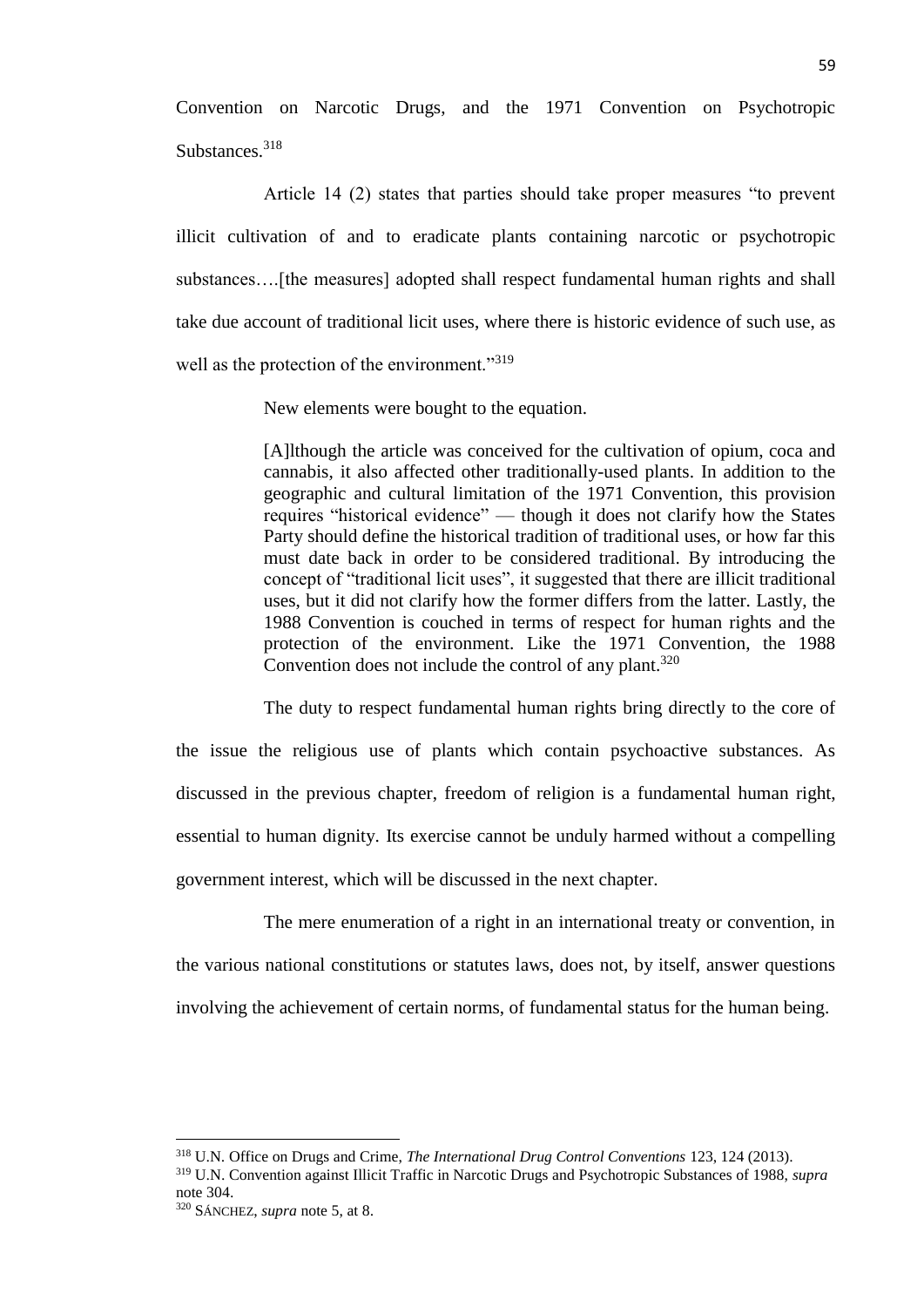#### **2. THE INCB REPORTS**

 $\overline{a}$ 

In 2011, the International Narcotics Control Board (INCB), an independent and quasi-judicial monitoring body for the implementation of the United Nations international drug control conventions, issued its annual report for 2010, where it addressed the subject concerning plant material containing psychoactive substances.<sup>321</sup>

The INCB recognized that no plans are currently controlled under the 1971 Convention on Psychotropic Substances or the 1988 Convention.<sup>322</sup> Therefore, any preparation, such as the decoction for oral use involving those plants, is not under international control.

In other words, although the plants used for preparation of Ayahuasca contain natural psychoactive ingredients (DMT [N, N-dimethyltryptamine], a chemical substances controlled under the 1971 Convention, present in the leaves of the bush *Psychotria viridis*), the tea itself [Ayahuasca] is not under international control and, therefore, not subjected to any of the provisions of the 1971 Convention.<sup>323</sup>

Nonetheless, the Board raised an alarm about the increased interest in the recreational use of such plant materials, as well as the so-called exploitation by substance abusers of those plants when used outside its "socio-economic context". This led to an "increased trade, use and abuse of such plant material" in many countries, leading the INCB to recommend that governments should consider, when necessary due to *recreational use or trafficking*, the implementation of national control over such plant materials 324

<sup>321</sup> U.N. International Narcotics Control Board. (2011). *Report of the International Narcotics Control Board for 2010*. UN Publication sales No. E.11.XI.1.

<sup>322</sup> U.N. Convention against Illicit Traffic in Narcotic Drugs and Psychotropic Substances of 1988, *supra*  note 304.

<sup>323</sup> U.N., *supra* note 321, at 46. *See also* U.N. International Narcotics Control Board. (2013). Rep. of the International Narcotics Control Board for 2012. UN Publication sales No. E.13.XI.1. at. 46,47.

<sup>324</sup> U.N. International Narcotics Control Board. (2013). Rep. of the International Narcotics Control Board for 2012. UN Publication sales No. E.13.XI.1. at. 46,47.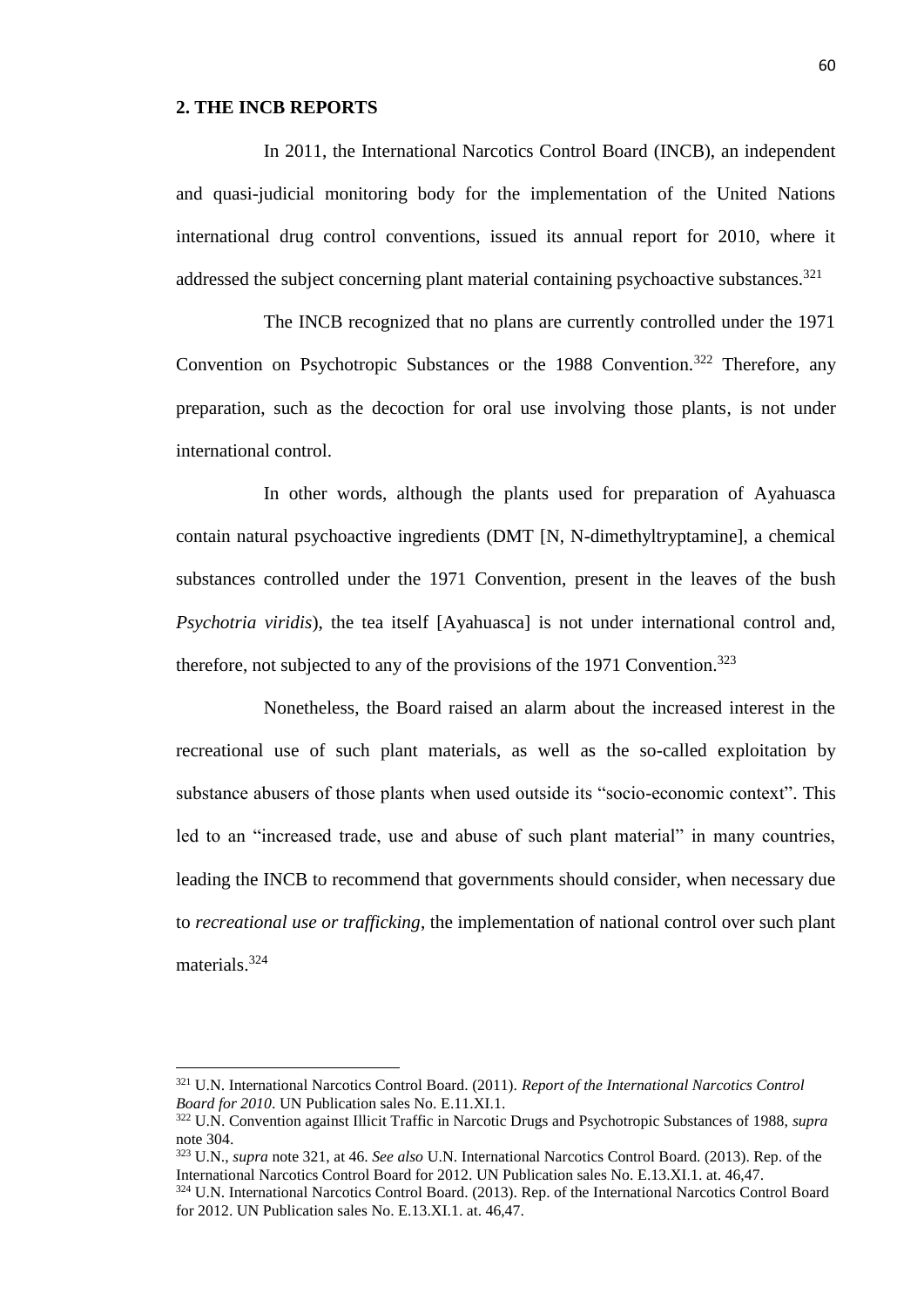Although it is not clear if the INCB was targeting the lawful religious use of Ayahuasca by churches like the UDV and Santo Daime, it seems the best interpretation of its reports leads to the conclusion that the recreational use of this psychoactive substance in a non-religious context was the real objective pursued. $325$ 

The recommendation was issued in the annual reports for 2010 and reiterated in the 2012 report<sup>326</sup>, as well as in special on-line publications in 2013<sup>327</sup>. Since then the INCB has not reinforce the same recommendation in annual reports. Only the report for 2016 included a line about Ayahuasca, once more calling attention to its recreational use by young people, especially in Colombia, without repeating the 2010 and 2012 recommendations governments implementing national control over such plant materials.<sup>328</sup>

Although the INCB did not focus its recommendations on religious use, the confusing scenario its reports generated, especially the report for 2012, which stated "the use of such plant materials for whatever purpose could be unsafe practice",  $329$  has the potential to harm lawful religious use of plant materials. The possible deleterious results may concern especially the transportation of plants used for preparation of Ayahuasca and the transportation and/or use of Ayahuasca itself.

<sup>325</sup> SÁNCHEZ, *supra* note 5, at 5. "The existence of a 'market' for recreational use of Ayahuasca is contested by several experts in different areas. According to them, "To date, no recreational use of Ayahuasca has been documented, in the sense that this is understood as a general substance use in recreational contexts. Undeniably, considering Ayahuasca a drug since it contains DMT is inappropriate, since this is to separate the plant from the practices in which it is used: without Ayahuasca there is no ceremony and without a ceremony, Ayahuasca is not ingested. These are two inseparable aspects just as the ritual wine of the Eucharist would be in a Christian mass. Scientific studies have demonstrated that Ayahuasca does not function neurobiologically like drugs that are abused, and people who take Ayahuasca do not fit with the indicators used to determine patterns of problematic use of other substances."

<sup>326</sup> U.N., *supra* note 324.

<sup>&</sup>lt;sup>327</sup> Contribution of the INCB to the High-level Review of the Implementation by Member States of the Political Declaration and Plan of Action on International Cooperation Towards an Integrated and Balanced Strategy to Counter the World Drug Problem, 68-69.

https://www.incb.org/documents/Publications/ePublication/E-Publication\_E\_FINAL.pdf <sup>328</sup> U.N. International Narcotics Control Board. (2017). *Report of the International Narcotics Control Board for 2016*. UN Publication sales No. E.17.XI.1. at 71.

<sup>329</sup> U.N., *supra* note 324, at 47.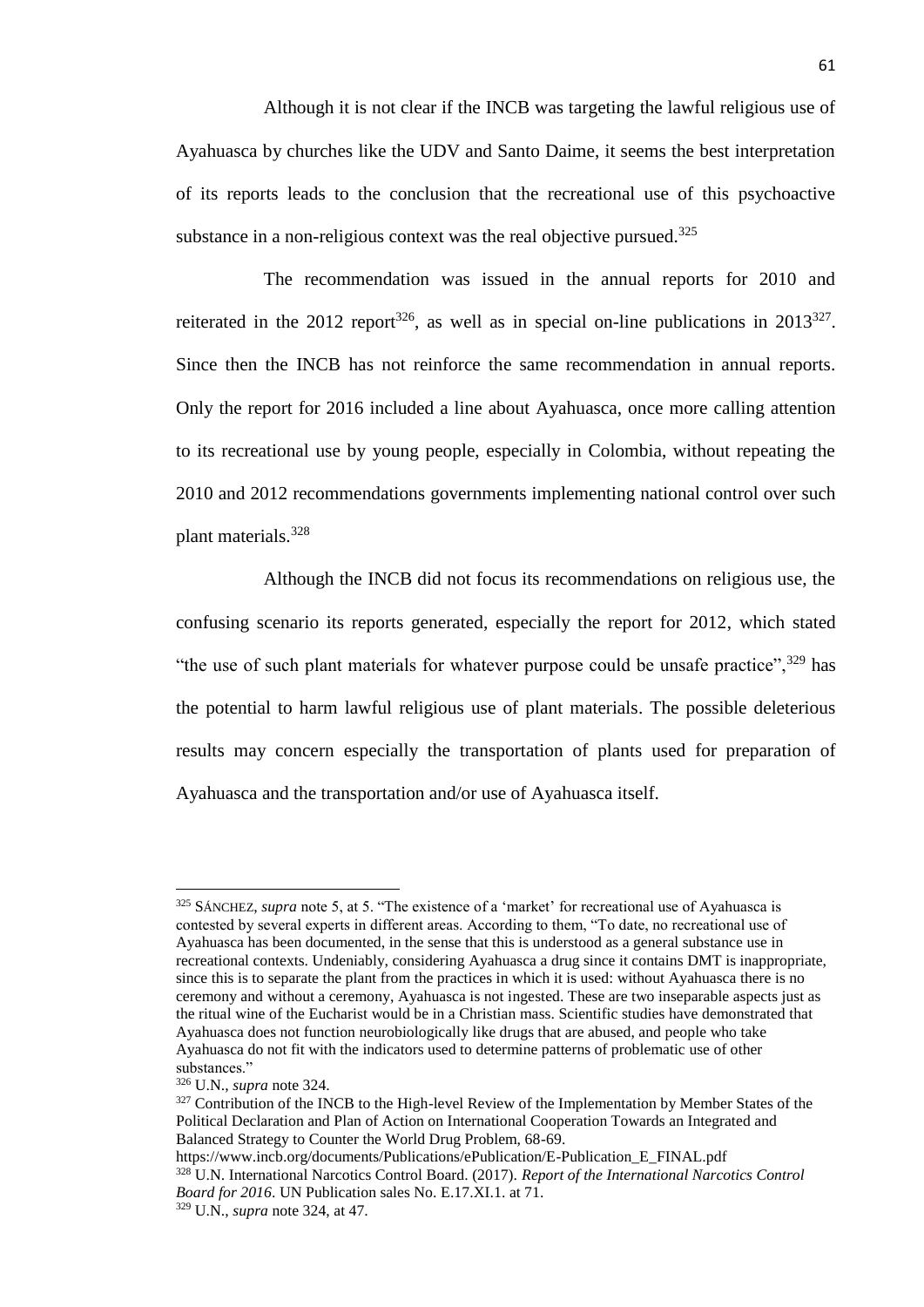In the last decade, there have been several cases involving the prosecution of persons (and, even in some cases, detention and convictions) related to the transportation and/or use of Ayahuasca<sup>330</sup> in countries like U.S., England, Germany, Netherlands, Italy, Ireland, Spain,<sup>331</sup> Portugal,<sup>332</sup> France,<sup>333</sup> Russia,<sup>334</sup> Chile, and even Brazil.<sup>335</sup>

The INCB recommendation in the 2010/2012 reports caused some uncertainty concerning the legal status in some countries of the plants and Ayahuasca, which led to different treatments even in similar political scenarios.<sup>336</sup> The analysis of the scenario in Brazil show that the "persecution of the Brazilian Ayahuasca religions has been mostly based on misinformed prejudice against the use of psychedelic substances in what are reasonably safe and socially controlled ritual contexts, and which constitute authentic cultural traditions and expressions that must be respected as such."337

Finally, understand that the INCB 2010/2012 recommendations, which were no longer reiterated in the last reports, when talking about "practices that purportedly have spiritual connotations", were not addressing the religious use by Brazilian Ayahuasca religions like UDV and Santo Daime, which have no similarity with "spiritual turism", "initiatory journeys" and shamanic practices.

<sup>330</sup> See BEATRIZ CAIUBY LABATE & HENRIK JUNGABERLE, THE INTERNATIONALIZATION OF AYAHUASCA ( Lit ed., 2011) [for a comprehensive study about Ayahuasca expansion globally].

<sup>331</sup> PLANTAFORMA, *supra* note 311, at 5.

<sup>332</sup> Brian T. Anderson et al., *Statement on Ayahuasca*, 23 (3) Int'l J. of Drug Pol'y 173-75, (2012). <sup>333</sup> Beatriz Labate & Henrik Jungaberle, *One Hundred Days of Ayahuasca in France: The Story of a* 

*Legal Decision,* THE INTERNATIONALIZATION OF AYAHUASCA 353 (Lit ed., 2011).

<sup>334</sup> Sputnik, *It's Tea, Not Drugs! Detained Brazilian Healer Appeals to Temer, Putin for Help* (Oct. 20, 2016, 6:59 PM), https://sputniknews.com/russia/201610201046550988-brazil-healer-arrest/.

<sup>335</sup> SÁNCHEZ, *supra* note 5, at 3. *See also* TRF-1, HC 0079526-31.2012.4.01.0000 / AM, Relator: Des. Monica Sifuentes, 26.02.2013, [e-DJF1], 08.03.2013, 580 (Braz.); TRF-2, HC-00230794520024020000, Relator: Des. Ney Fonseca, [DJe], 27.02.2003; J.F., 2ª Vara [SJAC], Inquérito Policial 0004852- 98.2015.4.01.3000 [Decision – Regional Federal Appellate Court – First Region – Rio Branco: Criminal Investigation 0004852-98.2015.4.01.3000], Judge Herley Brasil. (2016, Apr. 12). Retrieved from: http://processual.trf1.jus.br/consultaProcessual/arquivo/abrir.php?tipo=fs&nome=4851bd71239aedda840 c91007023e986.pdf&size=597639

<sup>336</sup> SÁNCHEZ, *supra* note 5, at 3.

<sup>337</sup> ANDERSON, *supra* note 332.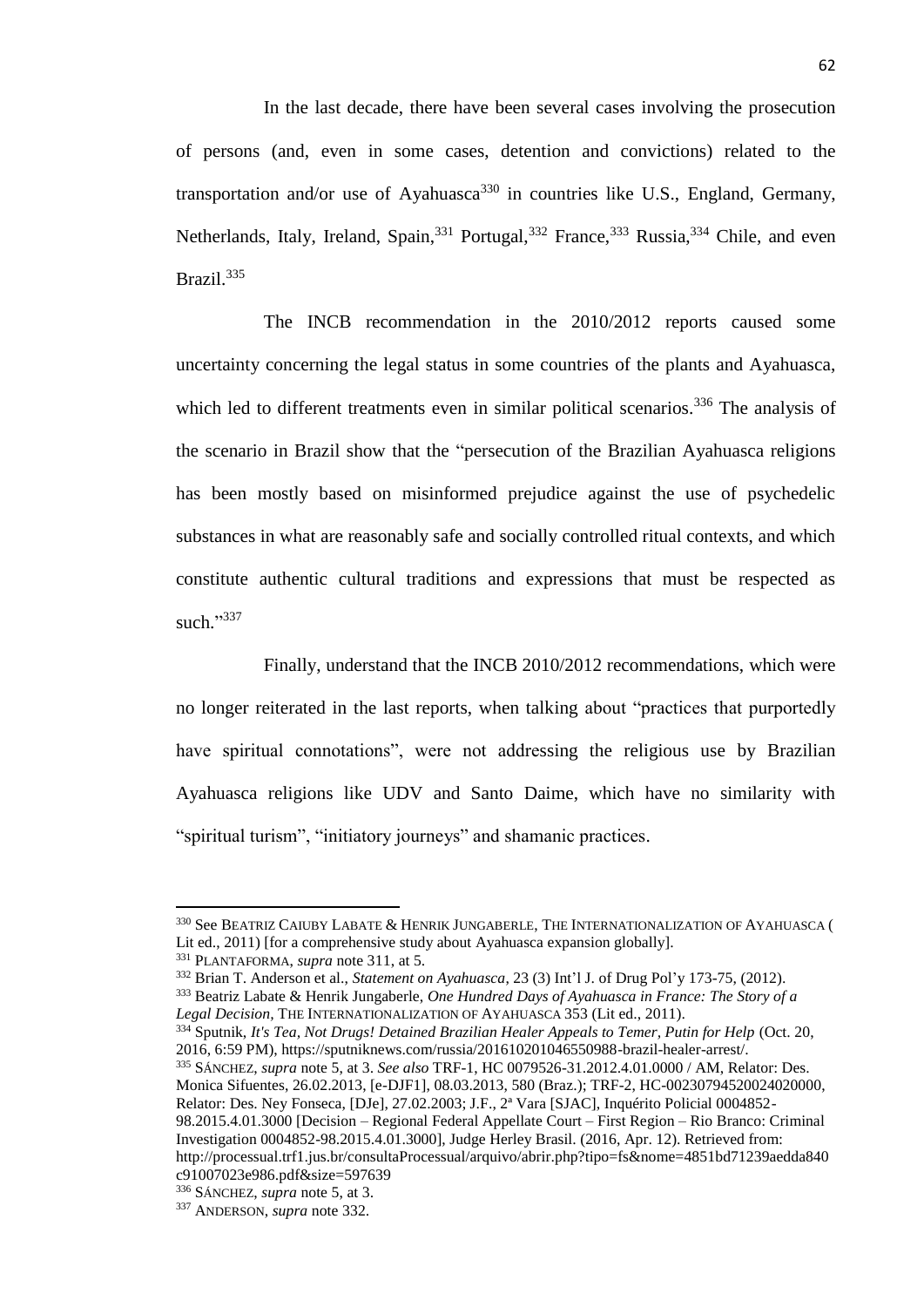In a scenario lacking of clarity, the INCB reports have the potential to harm the legal religious expressions of those religions in exercise of their liberty. Fortunately, up to this moment, no great damage has been recorded, though the legal and political status of Ayahuasca religious use in several countries remains in a gray zone.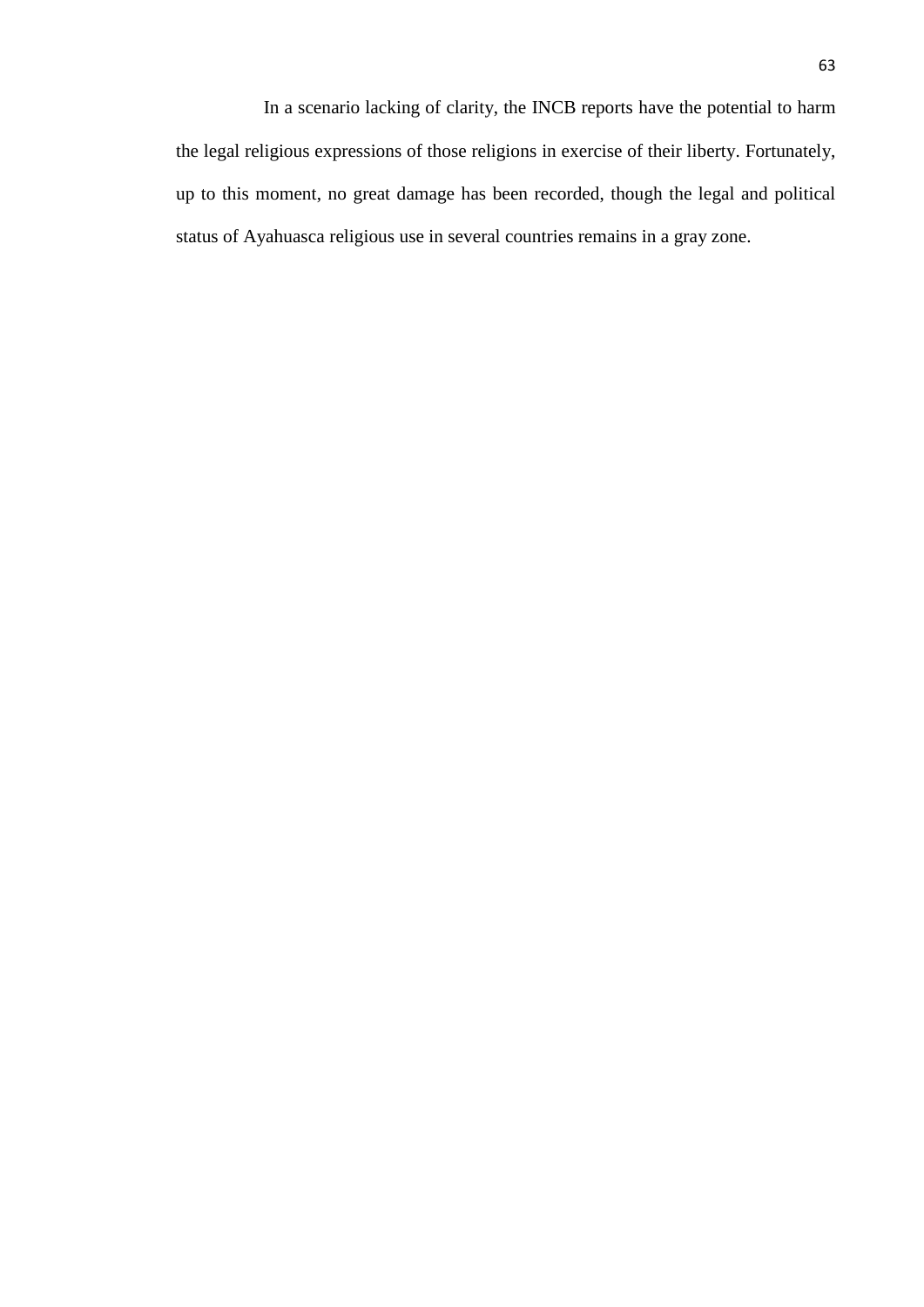#### **SECTION VI**

## **U.S. SUPREME COURT'S HISTORICAL THINKING ON FREEDOM OF RELIGION.**

In *Sherbert v. Verner*, <sup>338</sup> the U.S. Supreme Court was called upon to address whether a disqualification for unemployment benefits would impose a burden on the free exercise of religion of a member of the Seventh-day Adventist Church.<sup>339</sup>

Ms. Sherbert was a member of the Seventh-day Adventist Church since 1957. In 1959 when she was hired, the employer was aware of her beliefs, which impose, under her faith, respecting the Sabbath.<sup>340</sup> The Seventh-day Adventist Church, among other creeds (the Jews, for example), $341$  interprets the scriptures of the Holy Bible<sup>342</sup> in such a way that the seventh day of the week, Saturday, should be reserved for veneration of God, demanding from believers avoidance of work on Saturdays. There was no doubt about the sincerity of Sherbert's religious beliefs.<sup>343</sup>

Because she was not able to work on Saturdays, due to conscientious scruples,<sup>344</sup> she was fired and requested unemployment compensation benefits under the South Carolina Unemployment Compensation Act.<sup>345</sup> The Employment Security

l

<sup>338</sup> 374 U.S. 398 (1963).

<sup>339</sup> 374 U.S. at 399, 403.

<sup>340</sup> *Id.* at 399.

<sup>341</sup> Jewish Virtual Library, http://www.jewishvirtuallibrary.org/jsource/Judaism/shabbat.html (last visited June 28, 2016).

<sup>342</sup> *Genesis* 1-2.

<sup>343</sup> 374 U.S. at 399.

<sup>344</sup> *Id.*

<sup>345</sup> 374 U.S. at 400. The South Carolina Unemployment Compensation Act (S. C. Code, Tit. 68, §§ 68-1 to 68-404) stated the following:

<sup>&</sup>quot;§ 68-113. Conditions of eligibility for benefits. -- An unemployed insured worker shall be eligible to receive benefits with respect to any week only if the Commission finds that: . . .

<sup>&</sup>quot;(3) He is able to work and is available for work, but no claimant shall be considered available for work if engaged in self-employment of such nature as to return or promise remuneration in excess of the weekly benefit amounts he would have received if otherwise unemployed over such period of time. . . .

<sup>&</sup>quot;§ 68-114. Disqualification for benefits. -- Any insured worker shall be ineligible for benefits: . . . "(2) Discharge for misconduct. -- If the Commission finds that he has been discharged for misconduct connected with his most recent work prior to filing a request for determination of insured status or a request for initiation of a claim series within an established benefit year, with such ineligibility beginning with the effective date of such request, and continuing not less than five nor more than the next twentytwo consecutive weeks (in addition to the waiting period), as determined by the Commission in each case according to the seriousness of the misconduct . . . ."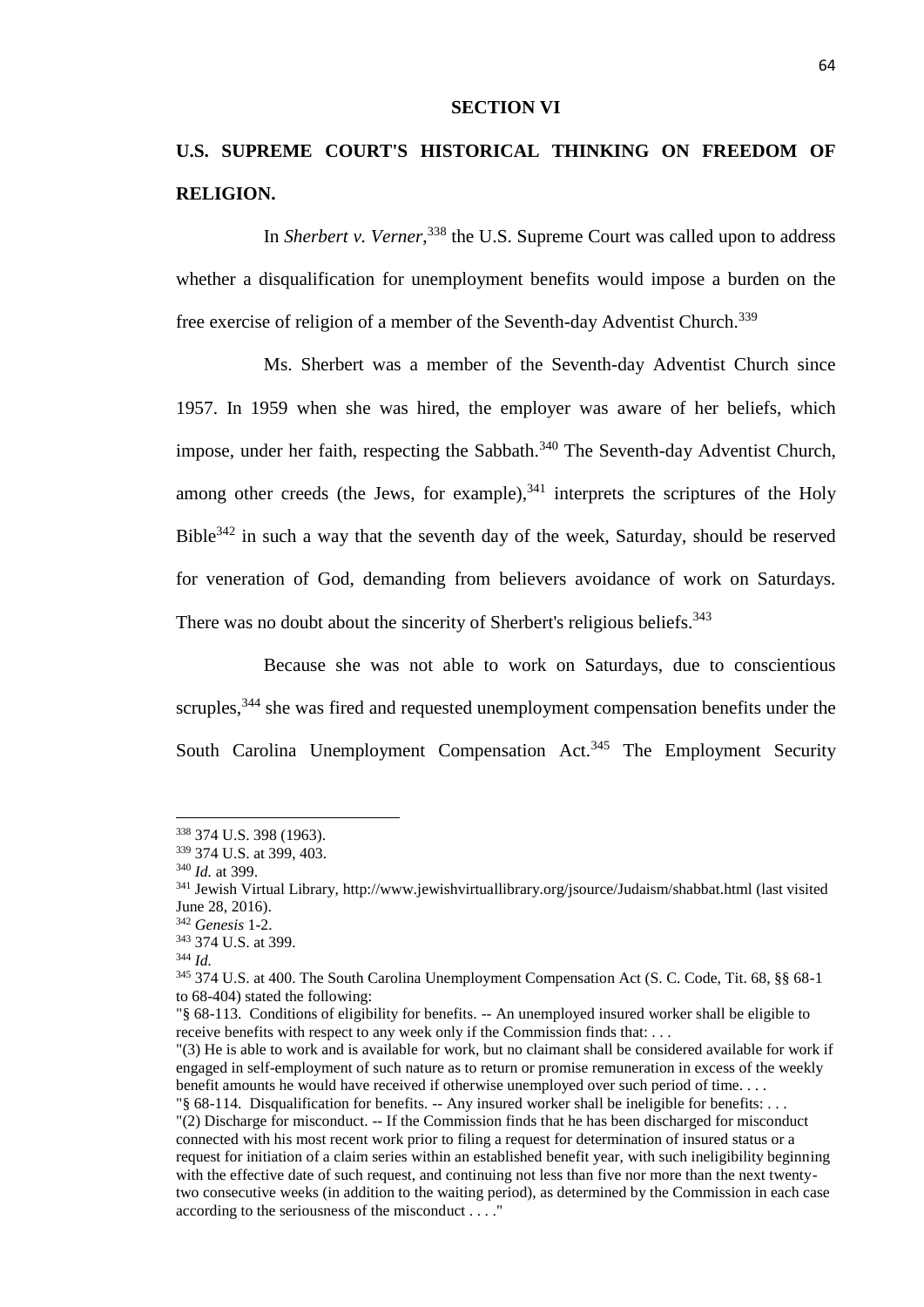Commission found Ms. Sherbert was not qualified for receiving the benefits because she failed to comply with state law that established workers could not refuse, without good cause, suitable work when offered, in order to receive unemployment benefits.<sup>346</sup> In fact, Ms. Sherbert sought employment in three other places similar to her previous job and qualification, but found none to be agreeable to her religious restriction.<sup>347</sup>

The Free Exercise Clause stands as a clear and firm barrier against any government injunction in matters of faith. As decided before for the U.S. Supreme Court,

> [G]overnment may neither compel affirmation of a repugnant belief; nor penalize or discriminate against individuals or groups because they hold religious views abhorrent to the authorities; nor employ the taxing power to inhibit the dissemination of particular religious views. On the other hand, the Court has rejected challenges under the Free Exercise Clause to governmental regulation of certain overt acts prompted by religious beliefs or principles, for "even when the action is in accord with one's religious convictions, [it] is not totally free from legislative restrictions". The conduct or actions so regulated have invariably posed some substantial threat to public safety, peace or order. See, e. g., Reynolds v. United States, 98 U.S. 145; Jacobson v. Massachusetts, 197 U.S. 11; Prince v. Massachusetts, 321 U.S. 158; Cleveland v. United States, 329 U.S. 14.<sup>348</sup>

The Court decided to apply the *strict scrutiny test*, demanding from the government proof of a compelling interest to regulate this subject, in order to justify such limitation on the right of the believer, protected by the First Amendment and made applicable to states by the Fourteenth Amendment.<sup>349</sup> Reaffirming *Braunfeld v*.

<sup>(3)</sup> Failure to accept work. -- (a) If the Commission finds that he has failed, without good cause, (i) either to apply for available suitable work, when so directed by the employment office or the Commission, (ii) to accept available suitable work when offered him by the employment office or the employer or (iii) to return to his customary self-employment (if any) when so directed by the Commission, such ineligibility shall continue for a period of five weeks (the week in which such failure occurred and the next four weeks in addition to the waiting period) as determined by the Commission according to the circumstances in each case . . . .

<sup>&</sup>quot;(b) In determining whether or not any work is suitable for an individual, the Commission shall consider the degree of risk involved to his health, safety and morals, his physical fitness and prior training, his experience and prior earnings, his length of unemployment and prospects for securing local work in his customary occupation and the distance of the available work from his residence."

<sup>346</sup> 374 U.S. at 401.

<sup>347</sup> *Id.* at 399. <sup>348</sup> *Id.* at 403.

<sup>349</sup> *Id.*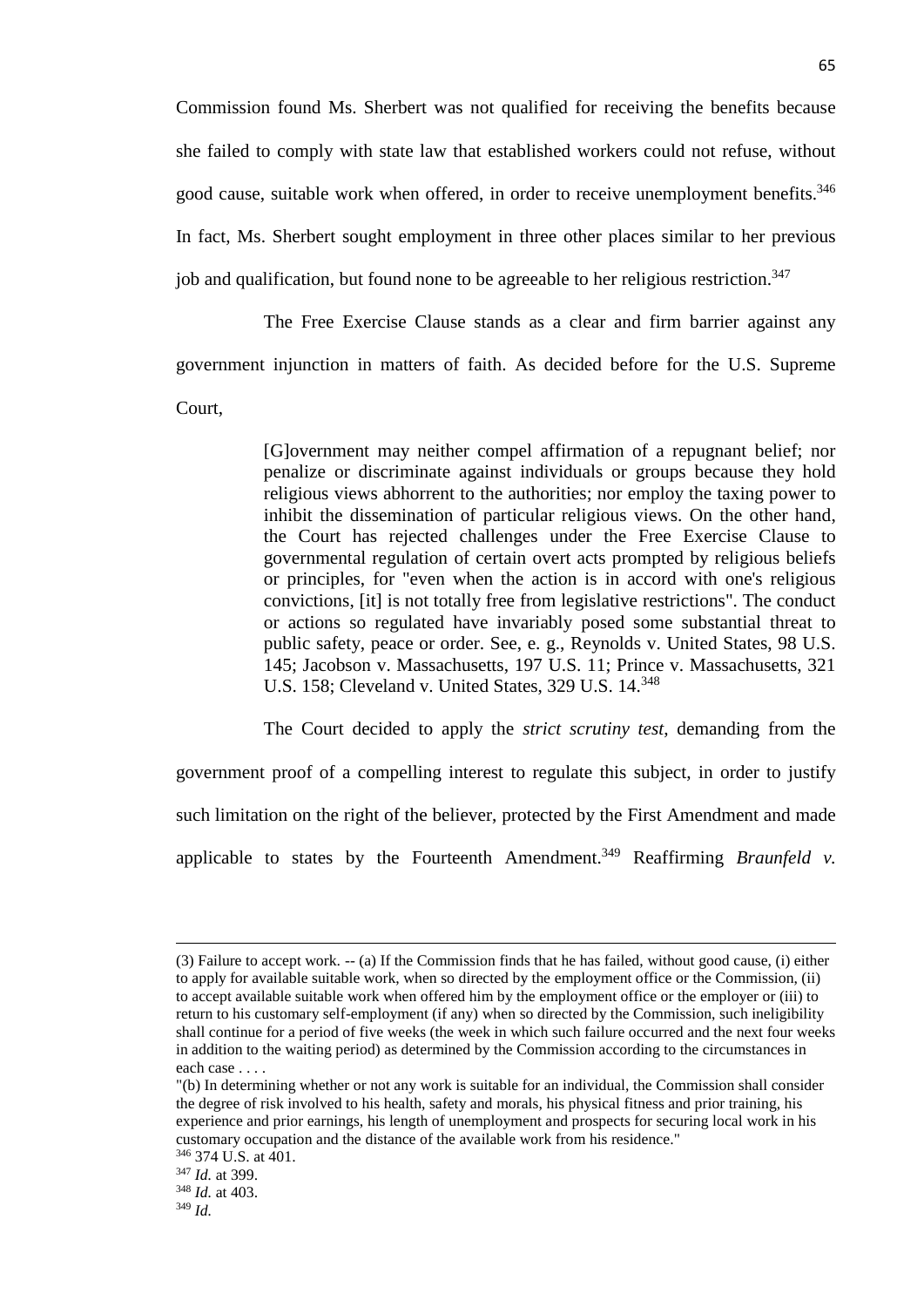*Brown*, <sup>350</sup> the Court stated a law should be deemed unconstitutional if it is promotes discrimination between individuals based solely on their religious beliefs or prevents anyone from observing one or all religions, even if the burden is indirect.<sup>351</sup>

In that manner, the Court found the burden imposed on Ms. Sherbert violated her constitutional right to freely exercise her faith. This was mainly because the state, indirectly, was saying she should choose between her faith, or getting a job and being eligible for unemployment compensation benefits.<sup>352</sup> In Justice Brennan's words, "to condition the availability of benefits upon this appellant"s willingness to violate a cardinal principle of her religious faith effectively penalizes the free exercise of her constitutional liberties." 353

The religious discrimination appears to be even clearer when we see that the remaining religions that chose Sunday as a day to rest, do not suffer any limitation on receiving unemployment compensation benefits, because South Carolina Code, § 64-  $4,354$  expressly prohibits it.  $355$ 

When concurring, Justice Douglas demonstrated the rich variety of religious

practices and how could they sound "strange" upon someone's else faith or lack of it:

[R]eligious scruples of Moslems require them to attend a mosque on Friday and to pray five times daily. Religious scruples of a Sikh require him to carry a regular or a symbolic sword. Religious scruples of a Jehovah's Witness teach him to be a colporteur, going from door to door, from town to town, distributing his religious pamphlets. Religious scruples of a Quaker compel him to refrain from swearing and to affirm instead. Religious scruples of a Buddhist may require him to refrain from partaking of any flesh, even of fish".<sup>356</sup> In his point of view, the Court should stand to protect the rights of the minorities, that could not be compelled to observe secular rules in negation to their particular religious scruples.<sup>357</sup> And adds: "this

<sup>350</sup> 366 U.S. 599.

<sup>351</sup> 374 U.S. at 404.

<sup>352</sup> *Id.* at 403.

<sup>353</sup> *Id.* at 406.

<sup>&</sup>lt;sup>354</sup> "[N]o employee shall be required to work on Sunday . . . who is conscientiously opposed to Sunday work; and if any employee should refuse to work on Sunday on account of conscientious . . . objections he or she shall not jeopardize his or her seniority by such refusal or be discriminated against in any other manner."

<sup>355</sup> 374 U.S. at 406.

<sup>356</sup> *Id.* at 411.

<sup>357</sup> *Id.* at 412.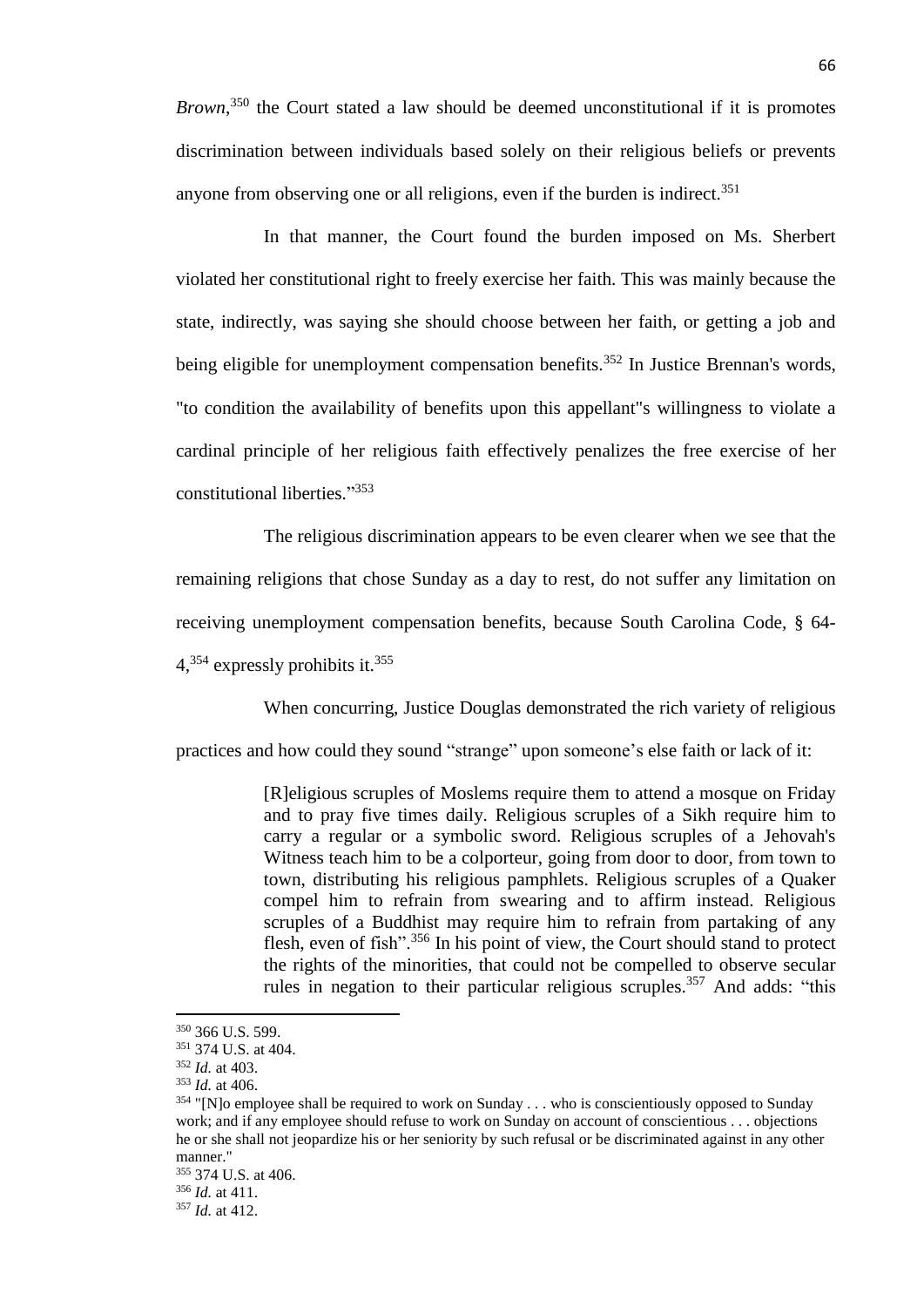case is resolvable not in terms of what an individual can demand of government, but solely in terms of what government may not do to an individual in violation of his religious scruples.  $358$ 

Applying the strict scrutiny test, the Court found no evidence of a compelling interest of the state of South Carolina to burden Ms. Sherbert's religious faith which imposes respect of the Sabbath. As ruled in *Thomas v. Collins*, <sup>359</sup> "only the gravest abuses, endangering paramount interests, give occasion for permissible limitation."<sup>360</sup>

In 1964, the California Supreme Court addressed *People v. Woody,* involving the ceremonial use of peyote by a group of Navajos Indians.<sup>361</sup> They were accused of violating the Health and Safety Code due to unauthorized possession of peyote. The Court concluded the religious ceremony was covered under the First Amendment of the Constitution of the United States, affirming that the religious practice did not frustrate a compelling interest of the state to enforce the Health and Safety Code, considering their constitutional right to the free exercise of their religion.

Judge Trobriner, delivering the opinion of the Court, explains the central role peyote plays in their faith and why to prohibit the use of peyote is to remove the theological heart of Peyotism:

> [W]hen taken internally by chewing the buttons or drinking a derivative tea, peyote produces several types of hallucinations, depending primarily upon the user. In most subjects it causes extraordinary vision marked by bright and kaleidoscopic colors, geometric patterns, or scenes involving humans or animals. In others it engenders hallucinatory symptoms similar to those produced in cases of schizophrenia, dementia praecox, or paranoia. Beyond its hallucinatory effect, peyote renders for most users a heightened sense of comprehension; it fosters a feeling of friendliness toward other persons. The "meeting," a ceremony marked by the sacramental use of peyote, composes the cornerstone of the peyote religion… Whole families attend

> together, although children and young women participate only by their presence. At the meeting the members pray, sing, and make ritual use of drum, fan, eagle bone, whistle, rattle and prayer cigarette, the symbolic

<sup>358</sup> *Id.*

<sup>359</sup> 323 U.S. 516, 530

<sup>360</sup> *Id.* at 410.

<sup>361</sup> People v. Woody, 394 P.2d 813 (1964).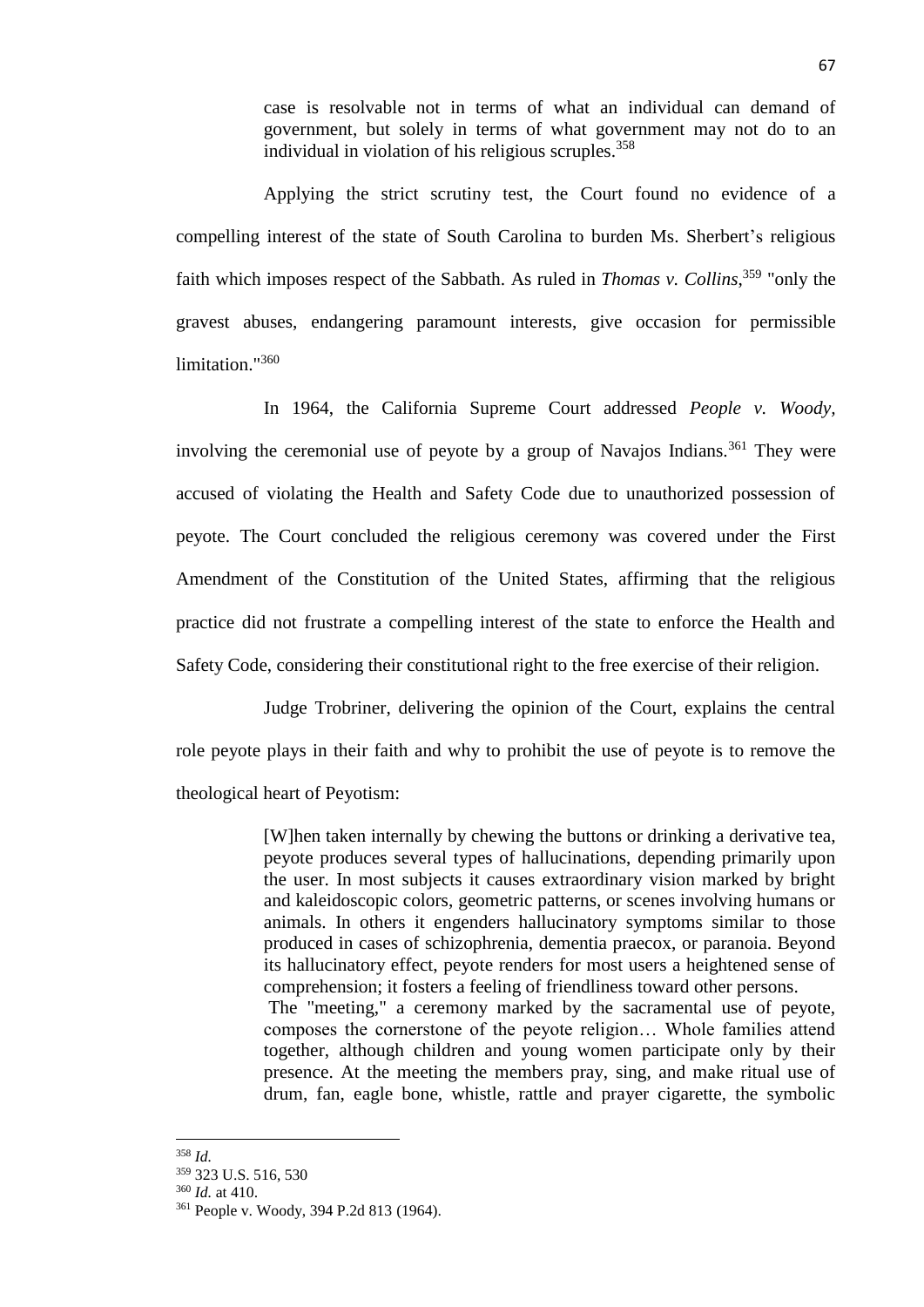emblems of their faith. The central event, of course, consists of the use of peyote in quantities sufficient to produce a hallucinatory state.

At an early but fixed stage in the ritual the members pass around a ceremonial bag of peyote buttons. Each adult may take four, the customary number, or take none. The participants chew the buttons, usually with some difficulty because of extreme bitterness; … By morning the effects of the peyote disappear; the users suffer no aftereffects.

Although peyote serves as a sacramental symbol similar to bread and wine in certain Christian churches, it is more than a sacrament. Peyote constitutes in itself an object of worship; prayers are directed to it much as prayers are devoted to the Holy Ghost. On the other hand, to use peyote for nonreligious purposes is sacrilegious.<sup>362</sup>

Under Oregan law,<sup>363</sup> possessing a "controlled substance" is not legal, unless it has been prescribed by a medical practitioner.<sup>364</sup> The violation of this statutory provision could make the possessors guilty of a Class B felony.<sup>365</sup>

There are records of religious use of peyote in Mexico in the sixteenth century, and in the United States since the latter part of the nineteenth century as a wellestablished religious tradition among Native Americans. Members of the Native American Church use peyote as the centerpiece of its ceremony and practice, believing the cactus plant is a "teacher" that allows direct contact with God, embodying the Holy Spirit.<sup>366</sup>

In *Employment Div. v. Smith*,<sup>367</sup> two native Americans<sup>368</sup> were fired from their jobs in a private drug rehabilitation organization, because, as members of the Native American Church, they ingested *peyote* as a sacrament. Peyote is derived from the plant *Lophophora williamsii Lemaire,*<sup>369</sup> a small, spineless cactus with psychoactive alkaloids, particularly mescaline,  $370$  a controlled substance listed on Schedule I of the Federal Controlled Substances Act.<sup>371</sup>

<sup>362</sup> Id. at 816-18.

<sup>363</sup> Ore. Rev. Stat. § 475.992(4) [1987].

<sup>364</sup> 494 U.S. at 874.

<sup>365</sup> *Id.*

<sup>366</sup> GREENAWALT, *supra* note 14, at 68-69.

<sup>367</sup> 494 U.S. 872 (1990).

<sup>368</sup> Alfred Smith and Galen Black.

<sup>369</sup> 494 U.S. at 874.

<sup>370</sup> *Mescaline*, https://en.wikipedia.org/wiki/Mescaline (last visited June 28, 2016).

<sup>371</sup> 21 U.S.C. §§ 811-812 (1970).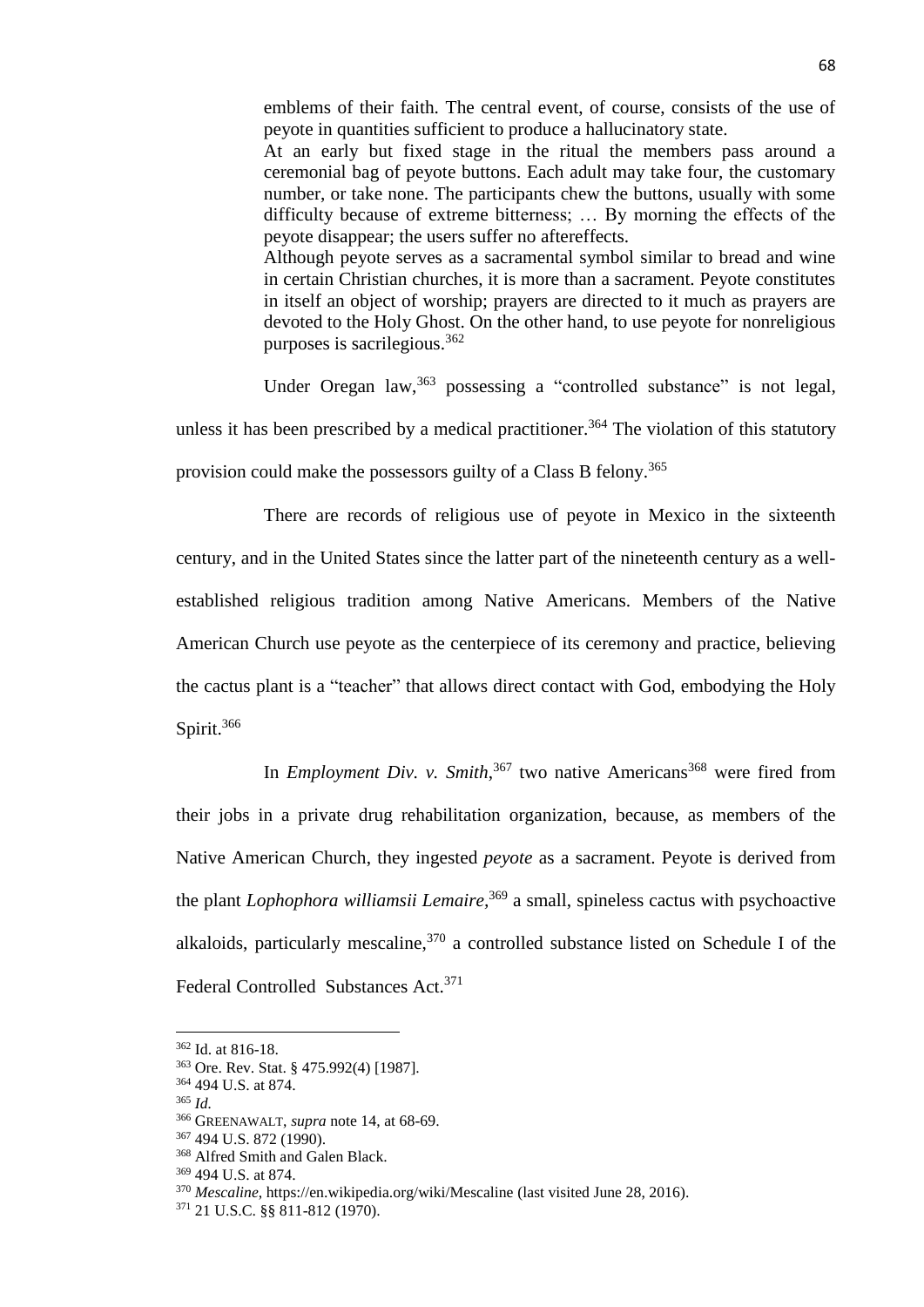Alfred Smith and Galen Black's request for unemployment compensation was denied by the Employment Division. They were considered ineligible due to the cause of discharge: misconduct because of the sacramental use of peyote.<sup>372</sup>

Al Smith was hired in 1982 as a counselor for a private drug rehabilitation organization (ADAPT), mainly because of his years of experience working on the subject. As an ex-alcoholic, he had been sober for 25 years and would appeal to Native and Anglo clients as an example of dignity and confidence.<sup>373</sup>

Although Al Smith had been dismissed from his job because of the use of peyote, alleged by ADAPT as misconduct, considering the work of the agency in rehabilitating alcoholics and drugs addicts, the facts of the case is that peyote had been considered by experts in alcoholism treatment as a valid and useful part of the treatment and sobriety for Native American alcoholics.<sup>374</sup>

Robert Bergman,<sup>375</sup> one of the experts, testified clearly about the good effects peyote have on treatment of alcoholism:

> [T]here is no positive correlation between alcoholism and the use of peyote in Native American Church ceremony. On the contrary, there is a great deal of evidence pointing the opposite way – that the use of peyote in ceremonies of the Native American Church helps the participants to control and overcome a problem with alcohol. Whereas the abuse of alcohol leads to terrible effects upon the mental and physical health of the individual and upon surrounding friends and family, it is extremely rare for the use of peyote in a Native American Church ceremony to lead to any such negative effects. The hallucinogenic effect of the drug has generally been exhausted by the time the religious ceremony is complete. $376$

> A reasonable question is, if government should grant an exemption for

religious use of peyote or Ayahuasca, why not concede an exemption for a religious use

of marijuana? Is there a fundamental difference?

<sup>372</sup> *Id.*

<sup>373</sup> GARRETT EPPS, TO AN UNKNOWN GOD: RELIGIOUS FREEDOM ON TRIAL 94 (2001).

<sup>374</sup> *Id.* at 138.

<sup>&</sup>lt;sup>375</sup> Former chief of mental-health programs for federal Indian Health Service.

<sup>376</sup> EPP, *supra* note 373, at 138.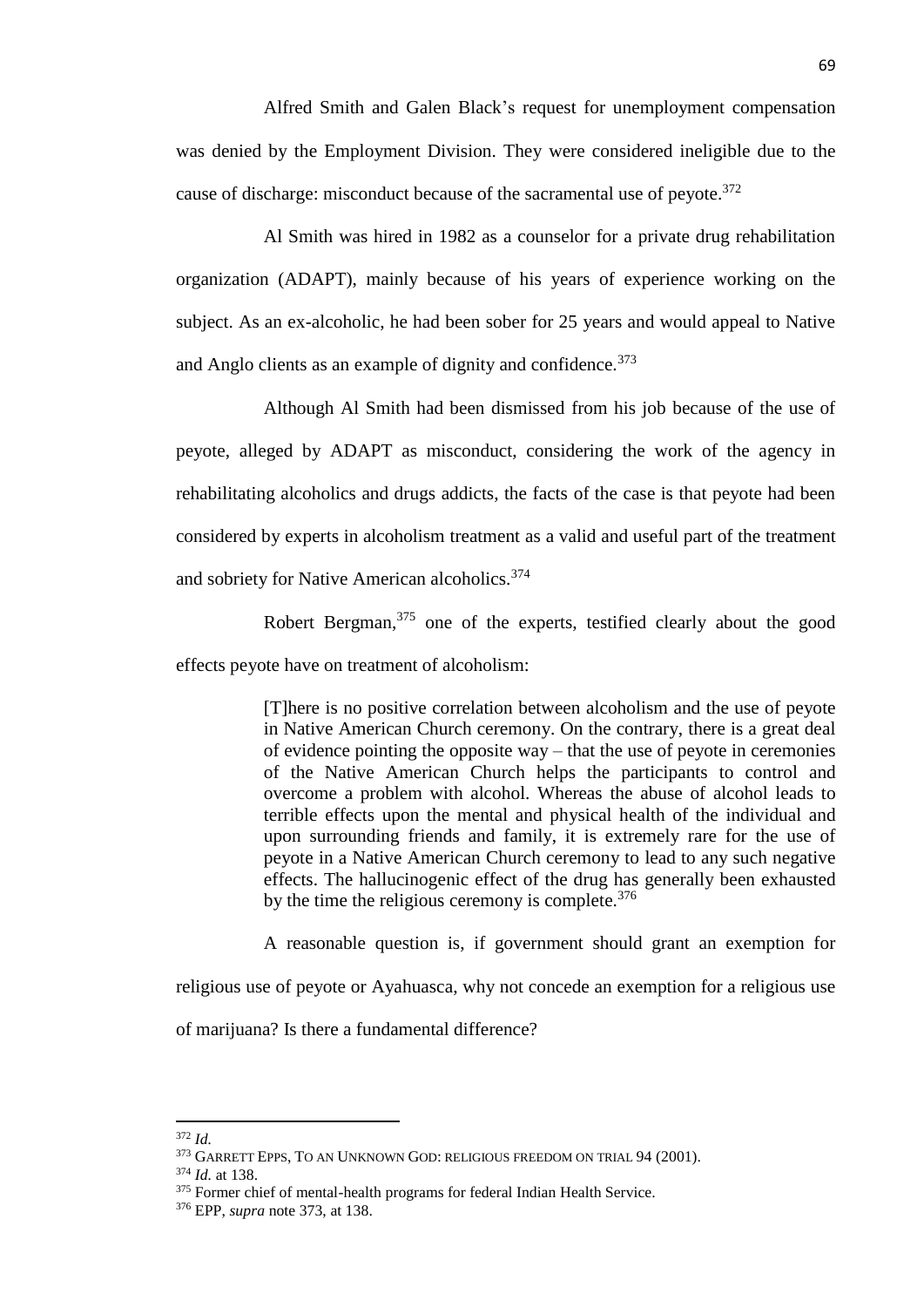Alan Venet and friends founded a commune near Grants Pass, Oregon, in search of health and spiritual enlightenment, which they believed could be achieved through marijuana, an "herb of the field", according to their interpretation of a passage of *The Everlasting Gospel*. Venet was an ordained minister of the Universal Industrial Church of the New World Comforter, founded in 1947 in California. The church had no special ritual and did not record a list of members. They believed where two or three were congregated, they would worship marijuana, the sacred herb.<sup>377</sup>

Cases like Venet's were a legitimate concern for the Oregon attorney general's office, when they decided to seek a *writ of certiorari* in the U.S. Supreme Court. Oregon State was concerned that Smith, as decided by Oregon Supreme Court, could interpret that the State would accept others religious claims for using drugs, like marijuana and hallucinogens,  $378$  because government could not differentiate religions based on their beliefs, rituals, or organization.<sup>379</sup> This meant that an exemption granted to religious use of peyote could mean any religious claim to use drugs would legitimate an exemption.<sup>380</sup>

Timothy Leary, one of the most prominent icons of psychedelic drugs in the 1960s,<sup>381</sup> was charged with possessing illegally imported marijuana. He claimed to have a religious motivation.<sup>382</sup> As a member of a hindu sect, he used marijuana for religious illumination and meditation. In addition, he argued his right to use it was not limited to religious purposes. In *Leary v. United States*, the Court addressed the issue mainly considering the paramount interest of government in enforcing laws on marijuana,

 $\overline{a}$ 

<sup>380</sup> *Id.* at 156

<sup>377</sup> *Id.* at 155

<sup>378</sup> *Id.* at 148

<sup>379</sup> *Id.* at 155

<sup>&</sup>lt;sup>381</sup> Timothy Leary, Wikipedia, https://en.wikipedia.org/wiki/Timothy\_Leary.

<sup>382</sup> Leary v. United States, 395 U.S. 6 (1969).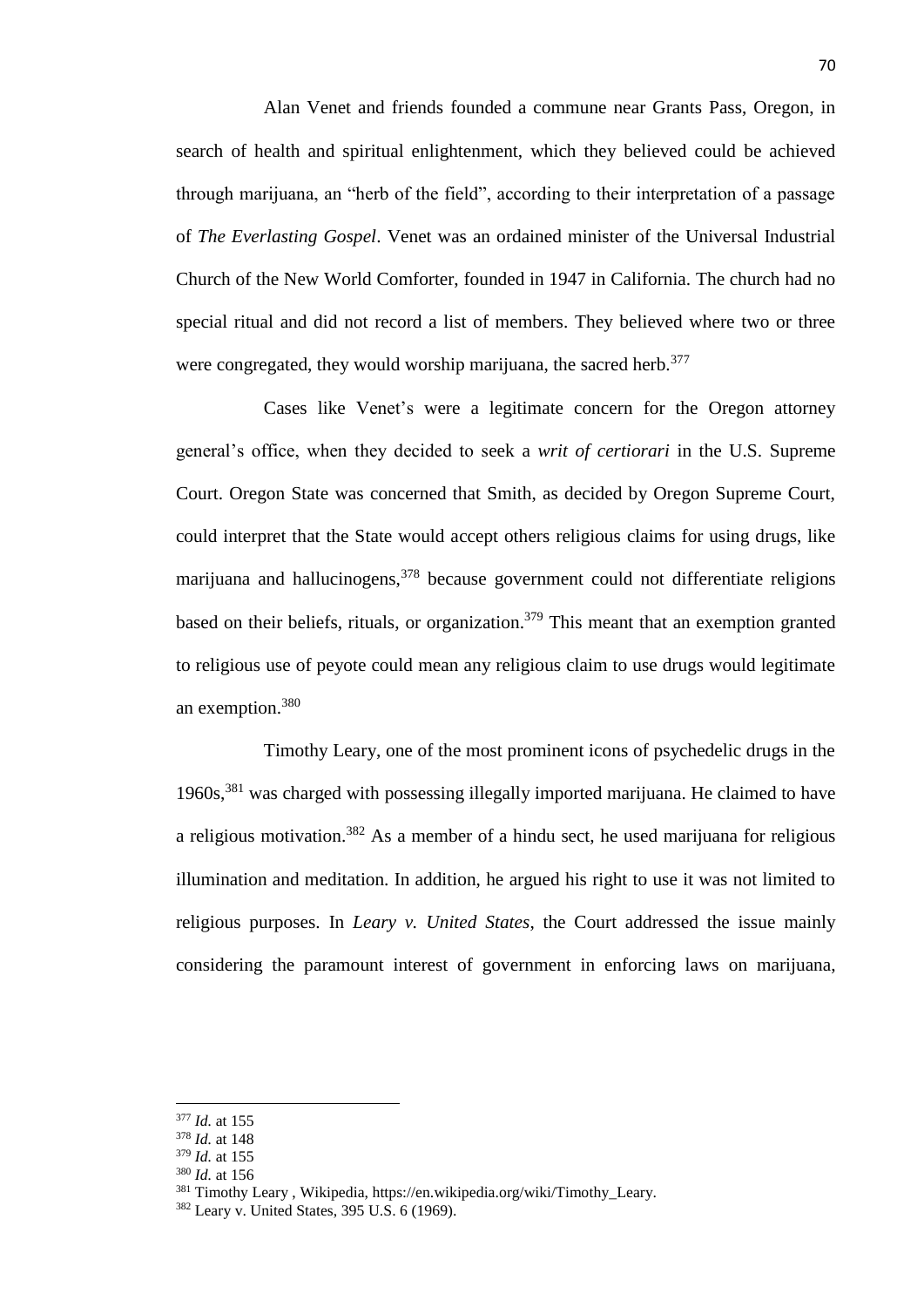because an exemption for such a general purpose would render meaningless the antimarijuana laws.<sup>383</sup>

In Massachusetts in *Commonwealth v. Nissenbaum*, the Supreme Judicial Court addressed an issue involving a couple that was found guilty of possession of marijuana with intent to distribute it unlawfully.<sup>384</sup> Husband and wife were members of the Ethiopian Zion Coptic Church, another church using a usual "sacrament".

> [C]optics regard marijuana (ganja) as the body and blood of Christ and use it as a sacrament. Religious services are not restricted to any specific time of day, to any time of the week, or to any specific place, but are performed three times a day (morning, afternoon, and evening). During religious services, marijuana is mixed with tobacco and smoked in pipes that are passed among the church members. During the religious ceremonies marijuana is distributed to those present who wish to partake (members and nonmembers). It may be, and sometimes is, distributed to children."<sup>385</sup>

Although the government conceded that the defendants were sincere believers in the principles of the Ethiopian Zion Coptic Church and the use of marijuana was an integral part of that church's religious practices, the Court stated its main concern was not religious beliefs, but conducts or practices claimed to have a religious purpose. And balancing the State's interest in "preventing possession of controlled substances against the burden that statutes criminalizing such activity may impose on the free exercise of religion," the Court found, as in *Leary*, that the free exercise of defendants religion would render anti-marijuana laws meaningless and unenforceable; $386$  and the preservation of public order would prevail when balanced with individual interest in religious freedom.

A closer look at *Smith* and the use of peyote, compared to Venet's Universal Industrial Church case and the use of marijuana, would set them wide apart from each other. Peyote is used in small quantities and only during religious ceremonies, and was not usually available to strangers and newcomers. On the other side, marijuana was

<sup>383</sup> GREENAWALT, *supra* note 14, at 76.

<sup>384</sup> Commonwealth v. Nissenbaum, 404 Mass. 575 (1989).

<sup>385</sup> *Id.* at 576.

<sup>386</sup> *Id.* at. 578-79.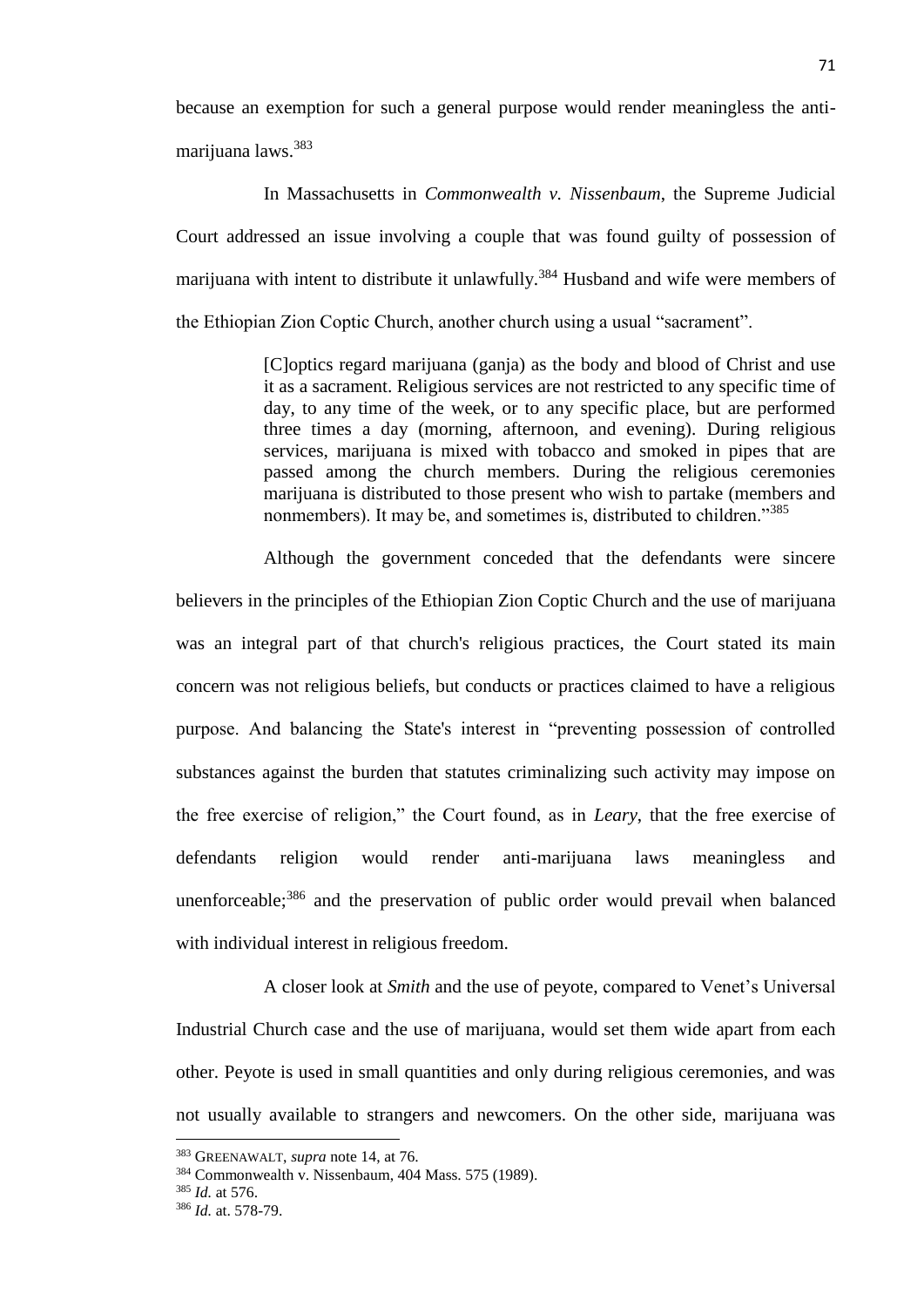available at any time and not only for members of the Universal Industrial Church. Visitors and friends were even invited to join the worship.

Research of a group of more than one thousand people, who were studied over 25 years, suggested that the frequent use of marijuana may increase the risk of psychotic symptoms and even mental illness among users. Another study, involving 535 patients with psychotic symptoms induced by the use of marijuana, suggested that the drug may accelerated the disease progress.<sup>387</sup>

The Native American Church was a force for sobriety and abstinence for exalcoholics and drug addicts. "A generation's experience with the federal peyote exemption suggested that these restrictions were sincere and effectively enforced. There was no real report of problems with peyote intoxication at ceremonies or of sacramental peyote finding its way onto the street",<sup>388</sup> which demonstrated that their internal controls were effective and able to disassemble any government argument concerning the religious authority to regulate practices.<sup>389</sup>

The Oregon Supreme Court decided that respondents' sacramental use of peyote was proscribed by Oregon's controlled substance law,<sup>390</sup> leading the U.S. Supreme Court to consider whether that prohibition is permissible under the Free Exercise Clause.<sup>391</sup>

In other words, the U.S. Supreme Court addressed whether the Free Exercise Clause of the First Amendment "permits the State of Oregon to include religiously inspired peyote use within the reach of its general criminal prohibition on

<sup>387</sup> OGA, *supra* note 45, at 443.

<sup>388</sup> *Id.* at 208.

<sup>389</sup> *Id.* at 209

<sup>390</sup> Employment Div., Dept. of Human Resources of Oregon v. Smith, 485 U.S. 660, 670 (1988) (Smith I).

<sup>391</sup> 494 U.S. at 876.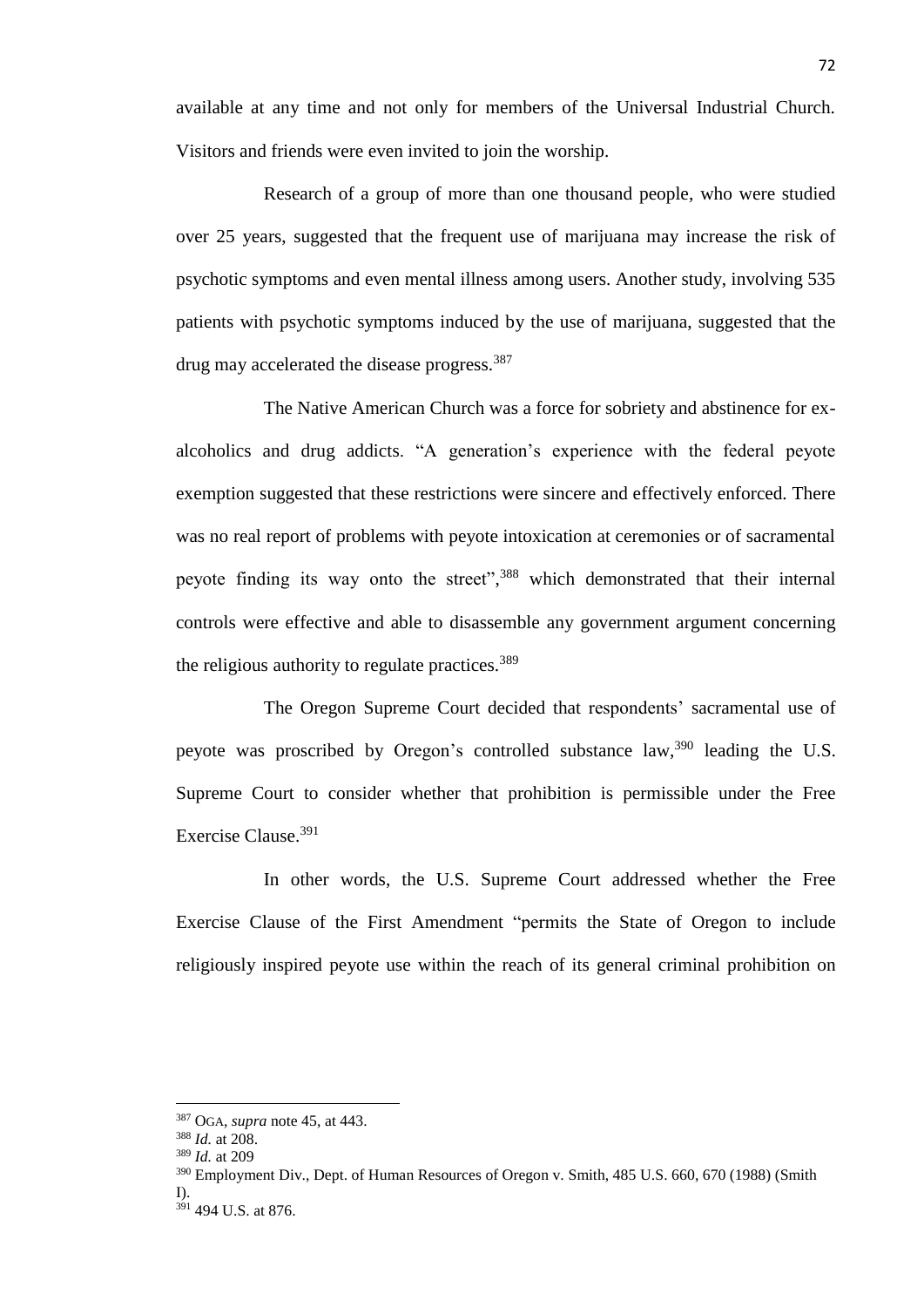use of that drug, and thus permits the State to deny unemployment benefits to persons dismissed from their jobs because of such religiously inspired use."<sup>392</sup>

Justice Scalia delivered the opinion of the Court. According to Justice Scalia, the Free Exercise Clause of the First Amendment, applicable to the States by incorporation into the Fourteenth Amendment,  $393$  means "the right to believe and profess whatever religious doctrine one desires",<sup>394</sup> but the exercise of religion also demands from the believers the performance of (or abstention from) physical acts, for instance, absence of some kinds of foods or proselytizing. <sup>395</sup> The states are not allowed to meddle in those issues. Such interventions would be deemed unconstitutional, every time those acts or abstentions are intended only for religious purpose.<sup>396</sup>

For the *Smith* Court, the range of the First Amendment Free Exercise Clause does not allow believers to do (or not do) something proscribed or required by a general law not intended to target a specific religion, solely because his religion requires the performance of an act or forbids it.<sup>397</sup> In order to overcome a generally applicable law due to religious matters, the Court asserted that the Free Exercise Clause should apply in conjunction with other constitutional protections, such as freedom of speech and of the press.<sup>398</sup> The Court expressly refused to apply the *Sherbert* test, in this manner denying the need of a compelling government interest to burden the religious act (or abstention).<sup>399</sup>

<sup>392</sup> 494 U.S. at 874.

<sup>393</sup> *Id.* at 877.

<sup>394</sup> *Id.* <sup>395</sup> *Id.*

<sup>396</sup> *Id.*

<sup>397</sup> 494 U.S. at 878. <sup>398</sup> *Id.* at 881.

<sup>399</sup> *Id.* at 885.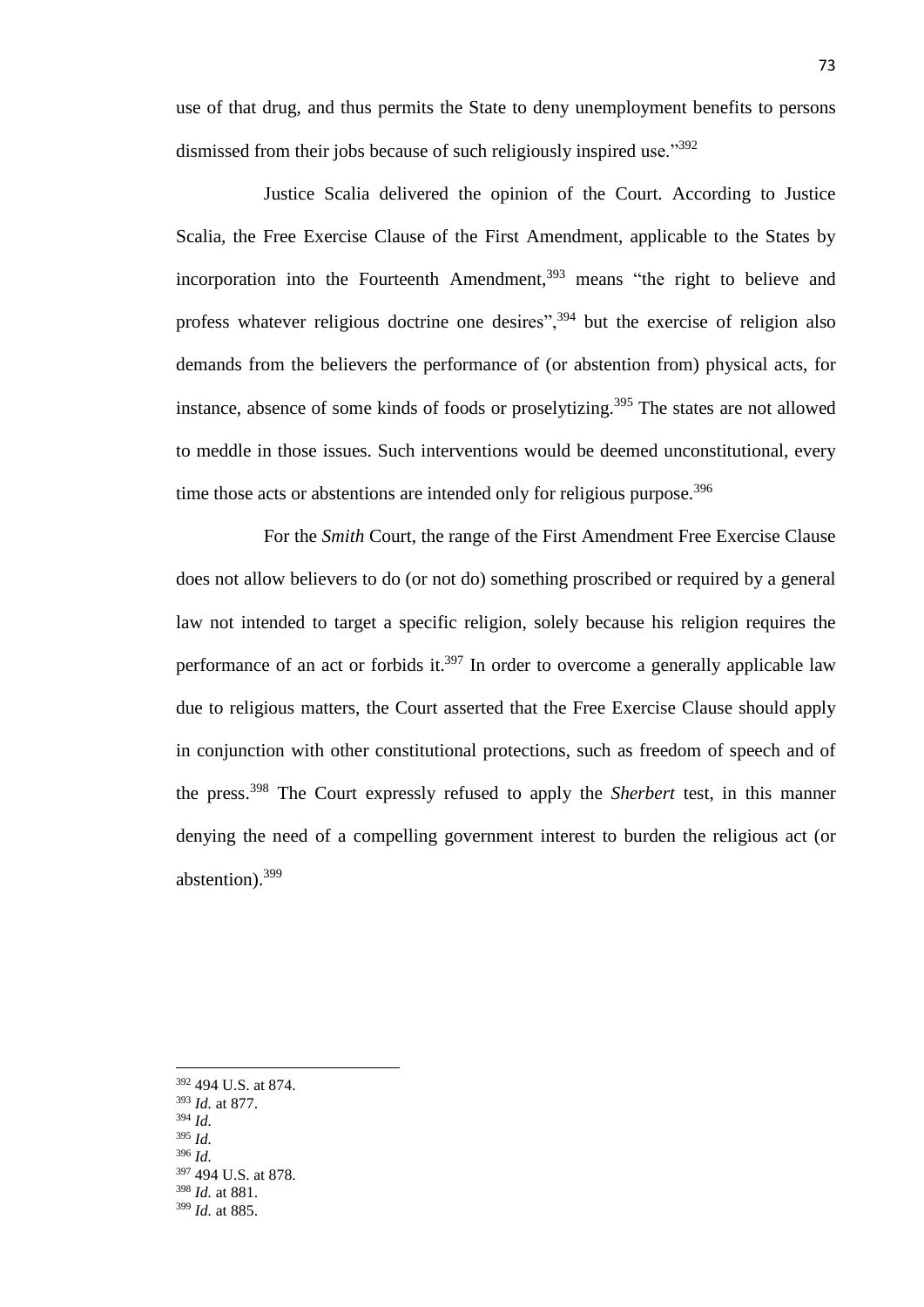In the opinion, the Court reasoned they never applied the *Sherbert* test beyond unemployment compensation benefits, and for that reason they could not apply it to a generally applicable criminal law.<sup>400</sup>

The Court raised the argument that objections based on spiritual beliefs could harm the government's ability to enforce a general law targeted to prohibit conduct deleterious to society.<sup>401</sup> The reason was "to make an individual's obligation to obey such a law contingent upon the law's coincidence with his religious beliefs, except where the State's interest is "compelling" -- permitting him, by virtue of his beliefs, 'to become a law unto himself,' contradicts both constitutional tradition and common sense."402

Justice Scalia reinforced his point of view, stressing that if the compelling interest test is to be applied to those cases, "any society adopting such a system would be courting anarchy, but that danger increases in direct proportion to the society's diversity of religious beliefs, and its determination to coerce or suppress none of them<sup>"403</sup>

Justice Scalia mentions that an exemption could be permitted by the legislature, but it does not mean it is constitutionally required, or appropriate occasions for its creation can be discerned by the courts. Ironically, he says that leaving those matters to the political process could be said unfair with those religious practices that are minorities, placing them "at a relative disadvantage those religious practices that are not widely engaged in". Time will tell that the Congress would respond and set the exemption protecting the minorities rights by enacting the Religious Freedom Restoration Act of 1993 (RFRA), a clear political response to Smith.<sup>404</sup>

<sup>400</sup> *Id.* at 884.

<sup>401</sup> *Id.* at 885.

<sup>402</sup> 494 U.S. at 885.

<sup>403</sup> *Id.* at 888.

<sup>404</sup> *Id.* at 890.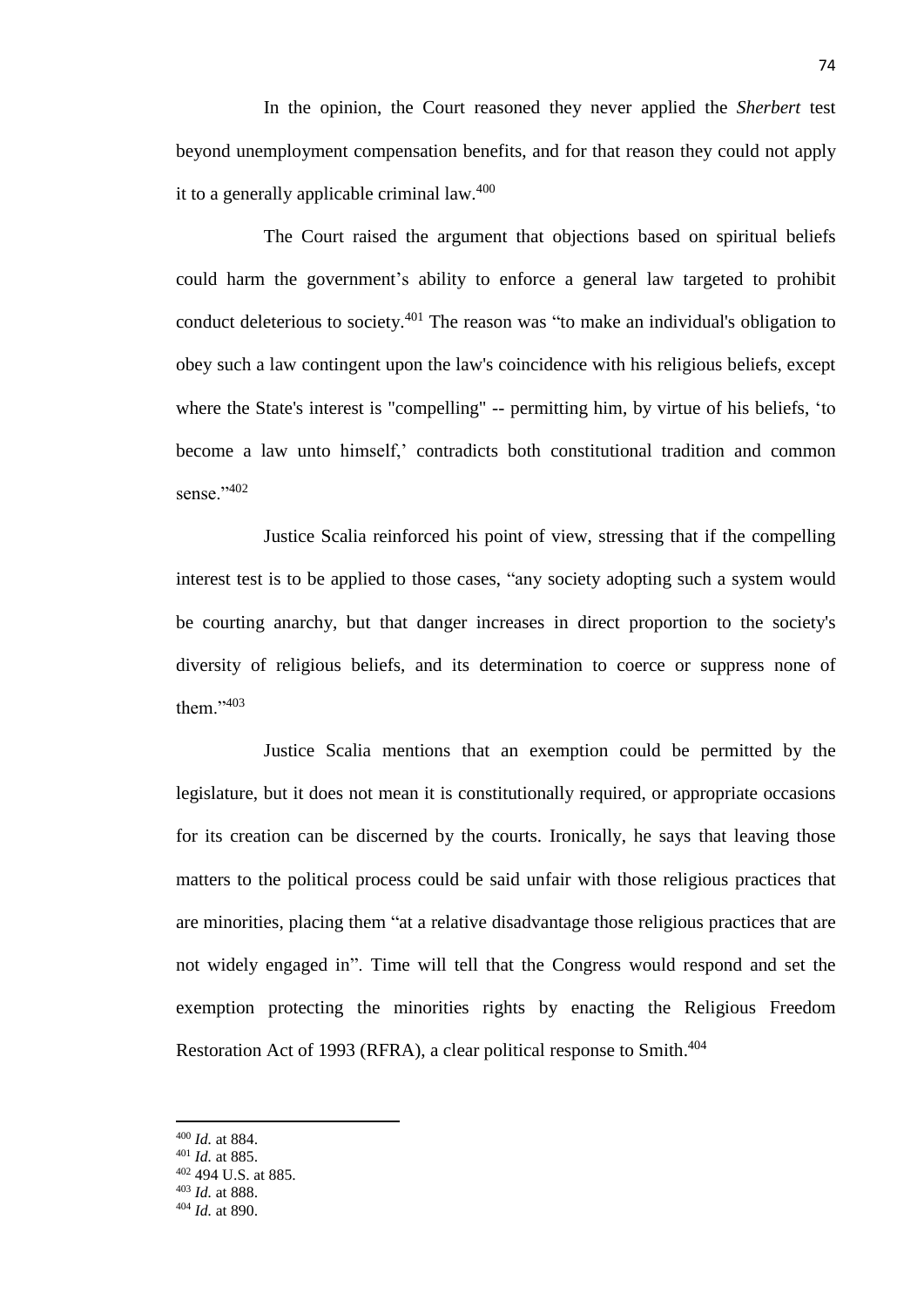As Justice O'Connor stated, when concurring in *Smith*: 405

[U]nder our established First Amendment jurisprudence, we have recognized that the freedom to act, unlike the freedom to believe, cannot be absolute. Instead, we have respected both the First Amendment's express textual mandate and the governmental interest in regulation of conduct by requiring the government to justify any substantial burden on religiously motivated conduct by a compelling state interest and by means narrowly tailored to achieve that interest.<sup>406</sup>

The history of the American nation as a safe harbor, a bulwark to the ones hoping to profess freely their faith, is so deeply integrated in the soul of those people that civil society started to respond to Smith's case as ruled by the U.S. Supreme Court.

As presented in Section IV, the American nation has a history of respect and accommodation to minority rights. The interpretation of the Free Exercise Clause in a pluralist society, with so many different creeds and traditions, should take in account the evolving meaning of social relations, promoting human dignity as an interpretation vector that will promote social harmony.

The use of psychoactive substances, as said befores, has been part of human history since immemorial time. Its religious use could be deemed different and primitive under the eyes of the major religious traditions, but it does not make it less deserving of government protection, who has the constitutional obligation to guarantee the free exercise of religion, furthering human dignity by the autonomy of making moral fundamental choices in life, giving men and women the right to exercise the capacity of self-determination.

As Dworkin teaches, <sup>407</sup> judicial decisions [and I say government decisions in general] when addressing hard cases, should promote the values of integrity and cohesion. Democracies are not the oppression of minority groups by majority power, and "in a large number of situations, the solution to legal problems will not be pre-

l

<sup>405</sup> Joined by Justices Brennan, Marshall and Blackmun.

<sup>406</sup> 494 U.S. at 894.

<sup>407</sup> DWORKIN, *supra* note 285, at 225-26.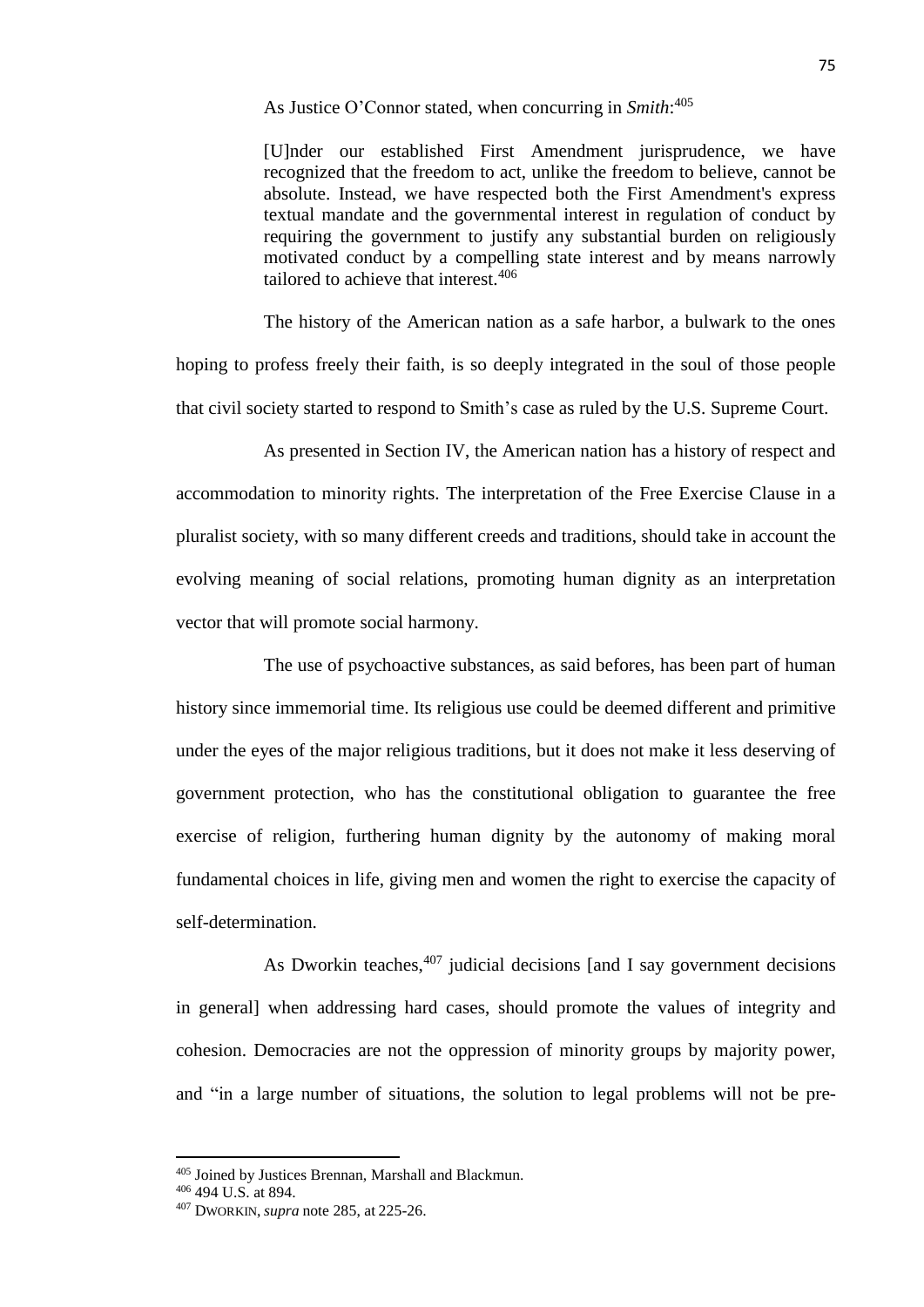prompt in the legal system. It will have to be constructed argumentatively by the interpreter",<sup>408</sup> throughout other branches of knowledge, such as moral and political philosophy, psychology, economy, and other values important to getting a proper answer to the legal problems.<sup>409</sup>

And when an answer to a hard case is given by the U.S. Supreme Court without promoting values of integrity and cohesion, thus ignoring precedents and premises previously crystallized, a backlash from civil society and sometimes by legislators happens. $410$ 

It is important to understand that in *Smith* the U.S. Supreme Court rejected the interpretation of the Free Exercise Clause announced in *Sherbert v. Verner,<sup>411</sup>* and stated that judges are not required to become involved in a case-by-case assessment of the religious burdens imposed by facially constitutional laws.

Nevertheless, Congress responded to *Smith* by enacting the *Religious Freedom Restoration Act of 1993 (RFRA)*, <sup>412</sup> rejecting the test established in *Smith* and requiring from the judiciary branch a case-by-case analysis through the compelling interest test.

According to Sec. 3 of the Religious Freedom Restoration Act of 1993,<sup>413</sup> the government shall not substantially burden a person's exercise of religion, even if the burden results from a rule of general applicability. However, an exception is recognized whenever the government demonstrates the application of the burden to the person: (1)

<sup>408</sup> BARROSO, *supra* note 299, at 29.

<sup>409</sup> *Id.*

<sup>410</sup> *Id.* at 42.

<sup>411</sup> 374 U.S. 398 (1963).

<sup>412</sup> RFRA was enacted to repair the damage Smith precedent made in religious liberty jurisprudence. "It was supported by one of the broadest coalitions in recent political history, including Christians, Jews, Muslims, Sikhs, Humanists, and secular civil liberties organizations. Coalition members came from the political left and the political right-the lead sponsors in the Senate were Senator Edward Kennedy, a leading liberal Democrat from Massachusetts, and Senator Orrin Hatch, a leading conservative Republican from Utah." Douglas Laycock & Oliver S. Thomas, *Interpreting the Religious Freedom Restoration Act.*, 73 TEX. L. REV. 209, 210-211 (1994).

<sup>413</sup> 42 U.S.C. § 2000bb-1 (1993).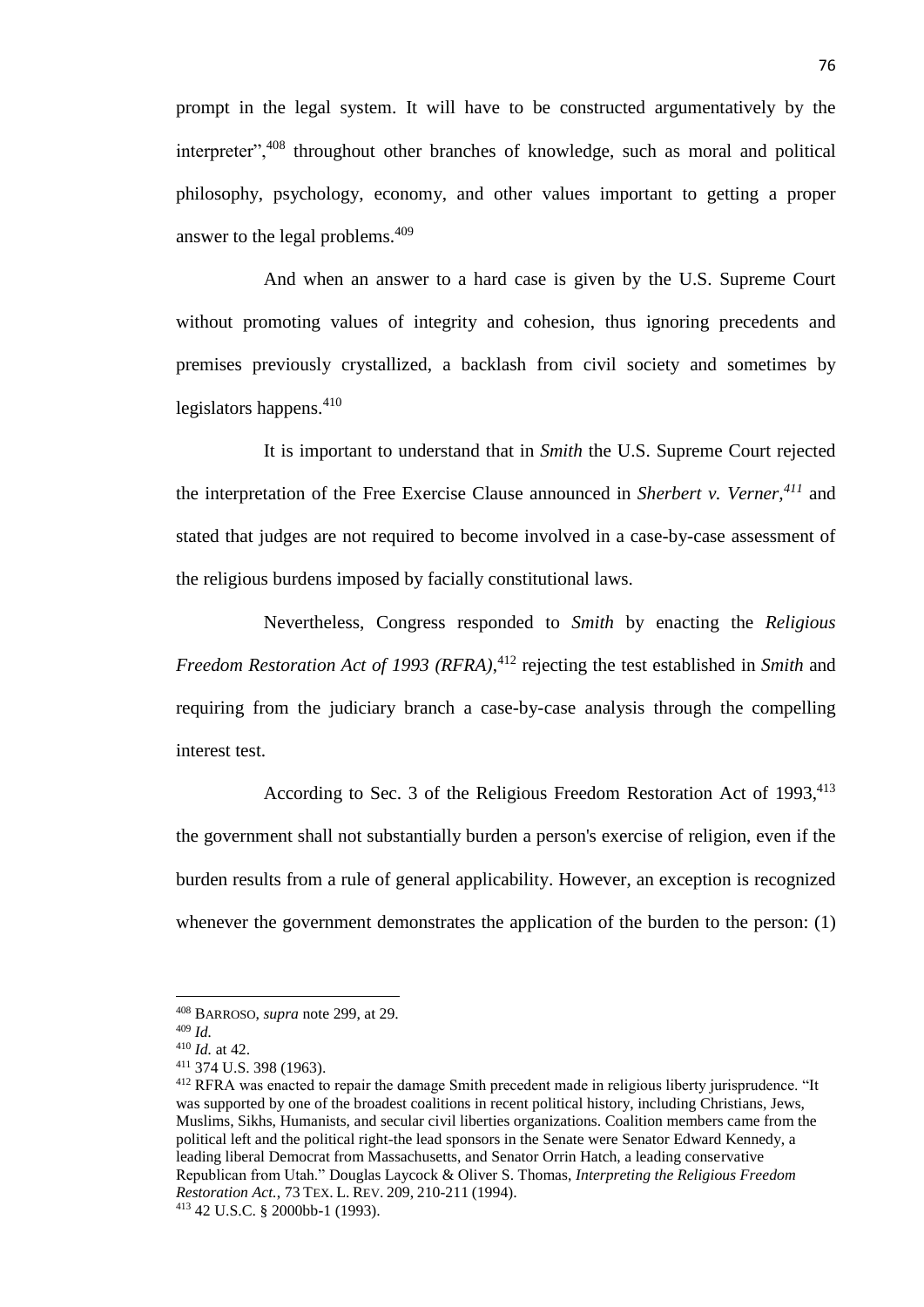is in furtherance of a compelling governmental interest; and (2) is the least restrictive means of furthering that compelling governmental interest.<sup>414</sup>

RFRA has changed the history of *Gonzales v. O Centro Espirita Beneficente Uniao do Vegetal*, <sup>415</sup> setting the burden of proof on the government's shoulder, who had to demonstrate [and was not able to do so] a compelling interest.

In *Gonzales v. O Centro Espirita Beneficente Uniao do Vegetal*, 416 the U.S. Supreme Court had to address a fundamental question about the Freedom of Religion Clause, framing the boundaries of the First Amendment. The Court had to address whether the sacramental use of a tea, brewed from two plants native from the Amazon Rainforest,<sup>417</sup> was protected under the Free Exercise Clause and the Religious Freedom Restoration Act of 1993 (RFRA).<sup>418</sup>

The tea known as Hoasca, Ayahuasca, Daime, Vegetal, among several other names, contains dimethyltryptamine, or  $DMT<sub>1419</sub>$  a psychoactive substance regulated under the Controlled Substances Act by the federal government.<sup>420</sup>

The government of the U.S. claimed that the Controlled Substances  $Act^{421}$ constituted a categorical prohibition for the church to import, distribute, and use a Schedule I controlled substance. Therefore, the government asserted that the

<sup>414</sup> *Id*. Free exercise of religion protected

 <sup>(</sup>a) In general. Government shall not substantially burden a person's exercise of religion even if the burden results from a rule of general applicability, except as provided in subsection (b).

 <sup>(</sup>b) Exception. Government may substantially burden a person's exercise of religion only if it demonstrates that application of the burden to the person--

 <sup>(1)</sup> is in furtherance of a compelling governmental interest; and

 <sup>(2)</sup> is the least restrictive means of furthering that compelling governmental interest.

 <sup>(</sup>c) Judicial relief. A person whose religious exercise has been burdened in violation of this section may assert that violation as a claim or defense in a judicial proceeding and obtain appropriate relief against a government. Standing to assert a claim or defense under this section shall be governed by the general rules of standing under article III of the Constitution.

 $415$  546 U.S. 418 (2006). <sup>416</sup> *Id.*

<sup>417</sup> *Id.* at 423.

<sup>418</sup> 103 P.L. 141, 107 Stat. 1488 (1993).

<sup>419</sup> See more about Ayahuasca in Chapter II.

<sup>420</sup> 546 U.S. at 423 (2006).

<sup>421</sup> 21 U.S.C.S. § 801 (1971).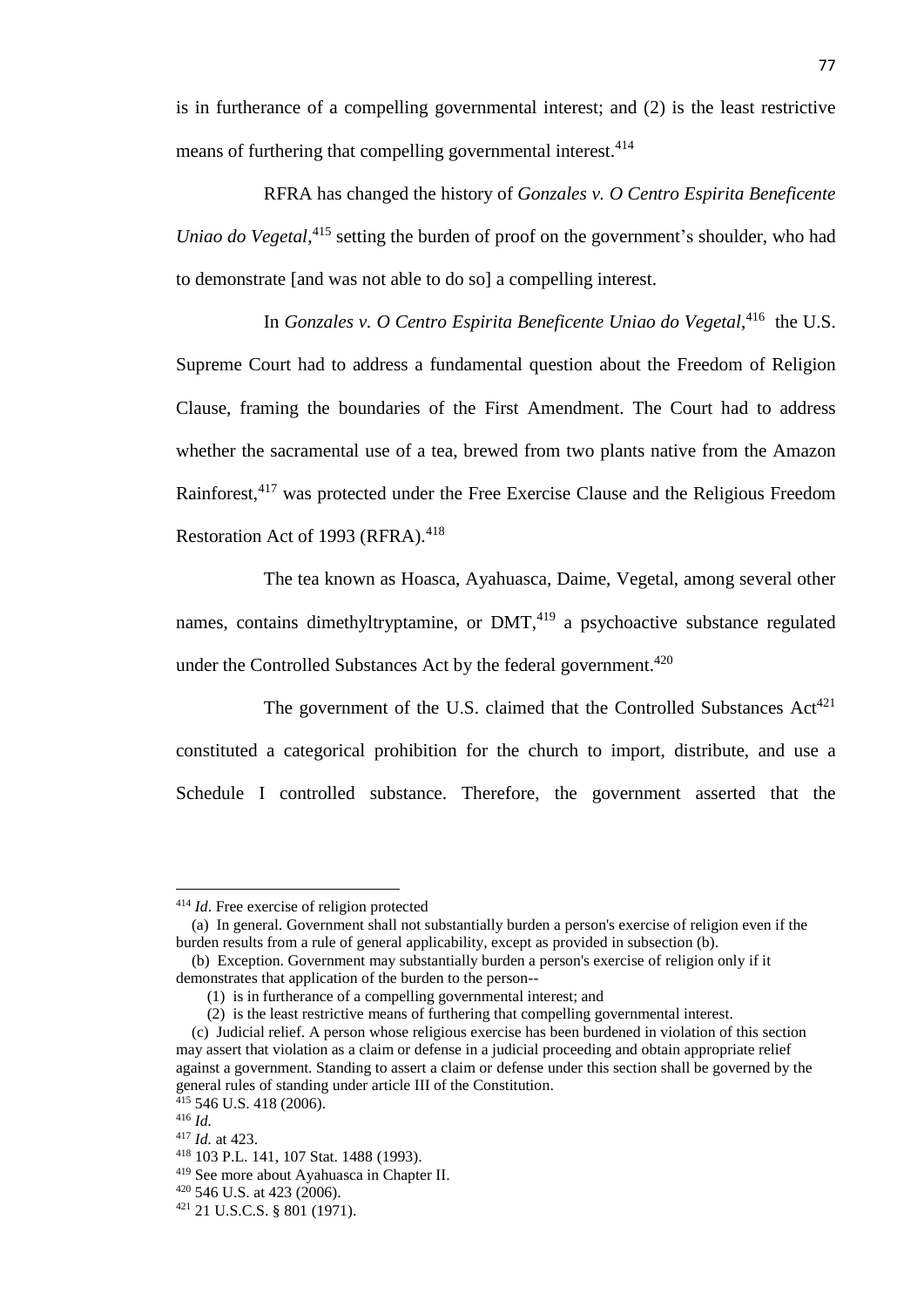sacramental use of the tea Ayahuasca constituted no exception, even under the Religious Freedom Restoration Act of 1993.<sup>422</sup>

Although the government had recognized that the sacramental use of Ayahuasca by UDV<sup>423</sup> [União do Vegetal or Centro Espirita Beneficente Uniao do Vegetal] members is a sincere exercise of religion, $424$  government sought to compel the American branch of the Church to cease engaging in the practice. The government alleged that any use of the tea Ayahuasca was prohibited under the Controlled Substance Act.

In *Employment Div. v. Smith*, <sup>425</sup> the U.S. Supreme Court had affirmed the ability of the government to burden any religious practice by enforcing a general law.<sup>426</sup> thereby sustaining a state law that denied unemployment benefits to drug users, including members of the Native American Church that made sacramental use of peyote. As a general law prohibition (Controlled Substance Act), the government advocated that members of the UDV could not seek an exemption because DMT was proscribed as a Schedule I substance.

The U.S. Supreme Court in *Gonzales v. O Centro Espirita Beneficente Uniao do Vegetal* granted the government's petition for *certiorari* and had to assess whether the Government has a "compelling interest in the uniform application of the

<sup>422</sup> Oral Argument Transcript, 2005 U.S. Trans. LEXIS 48, at 1-2.

<sup>423</sup> O Centro Espirita Beneficente Uniao do Vegetal is known as UDV also.

<sup>424</sup> United States v. Seeger, 380 U.S. 163, the Court established that:

<sup>[</sup>T]he difficulties that have always faced the trier of fact in these cases. We hope that the test that we lay down proves less onerous. .... In such an intensely personal area, of course, the claim of the registrant that his belief is an essential part of a religious faith must be given great weight. The validity of what he believes cannot be questioned. Some theologians, and indeed some examiners, might be tempted to question the existence of the registrant's ″Supreme Being″ or the truth of his concepts. But these are inquiries foreclosed to Government. As MR. JUSTICE DOUGLAS stated in United States v. Ballard, 322 U.S. 78, 86 (1944): ″Men may believe what they cannot prove. They may not be put to the proof of their religious doctrines or beliefs. Religious experiences which are as real as life to some may be incomprehensible to others.″ Local boards and courts in this sense are not free to reject beliefs because they consider them ″incomprehensible.″ Their task is to decide whether the beliefs professed by a registrant are sincerely held and whether they are, in his own scheme of things, religious." But we hasten to emphasize that while the 'truth' of a belief is not open to question, there remains the significant question whether it is 'truly held.' This is the threshold question of sincerity which must be resolved in every case.

<sup>425</sup> 494 U.S. 872 (1990). <sup>426</sup> 546 U.S. at 424 (2006).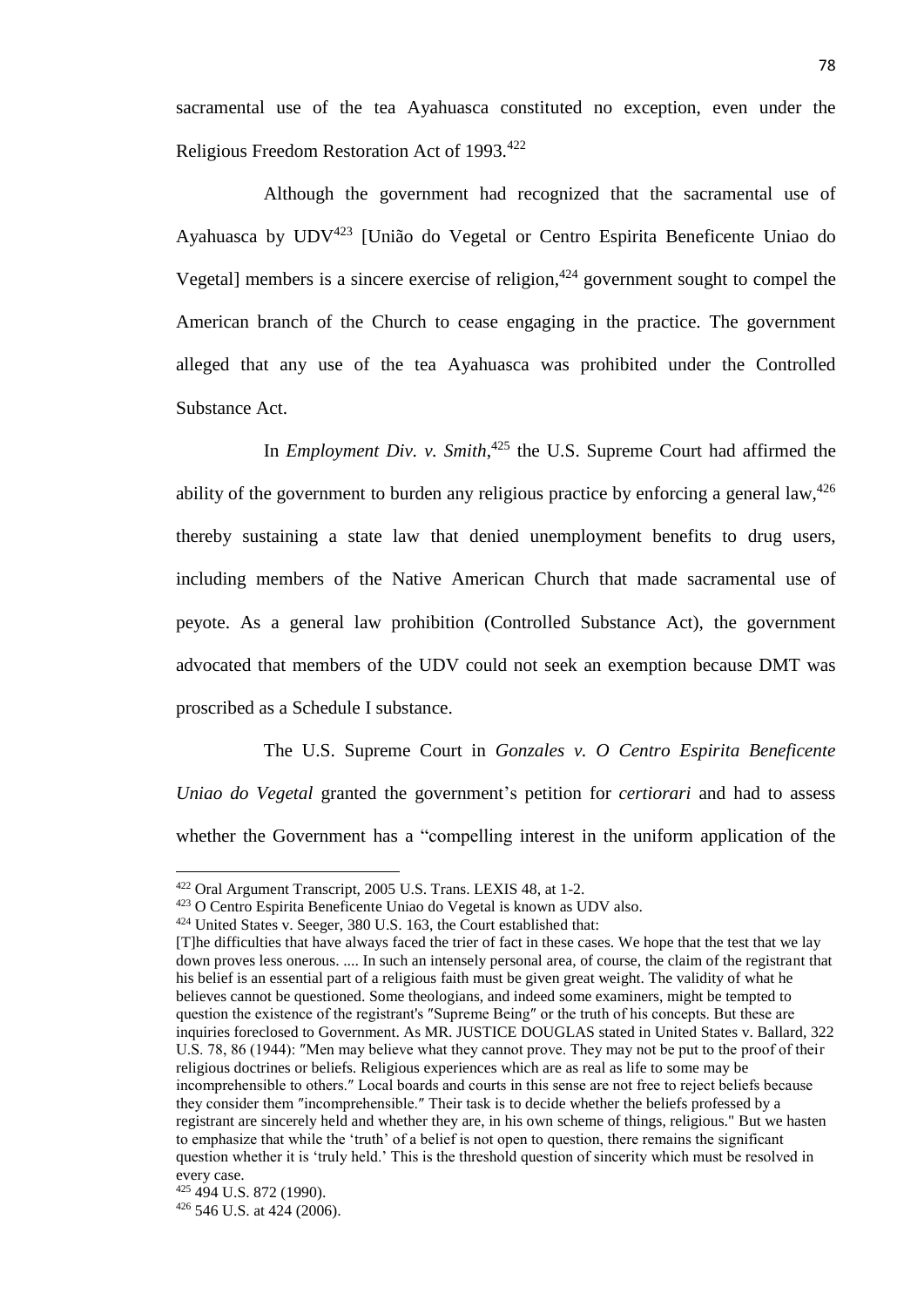Controlled Substance Act, such that no exception to the ban on use of the hallucinogen can be made to accommodate the sect's sincere religious practice." The Court unanimously<sup>428</sup> affirmed the judgment of the U.S. Court of Appeals for the Tenth Circuit, ruling that the government had not carried the burden expressly placed by Congress in the Religious Freedom Restoration Act of 1993.<sup>429</sup>

The government pointed to three compelling interests to restrict the sacramental use of Ayahuasca: 1) protecting the health and safety of UDV members; 2) preventing the diversion of the tea from the church to recreational users; 3) and complying with the 1971 United Nations Convention on Psychotropic Substances, a treaty signed by the U.S. and implemented by the Act. $430$ 

The U.S. Supreme Court found that UDV members "effectively demonstrated that [their] sincere exercise of religion was substantially burdened, and the government failed to demonstrate that the application of the burden to the UDV would, more likely than not, be justified by the asserted compelling interests."<sup>431</sup>

Chief Justice Roberts, in delivering the opinion of the Court, reasoned that the classification of DMT as one of the controlled substances in Schedule I of Controlled Substance Act, does not authorize the conclusion that Congress has, by that means, considered the supposed harms posed by the particular use of the Ayahuasca tea as a sacrament in a religious work. In other words, the strict scrutiny test imposes a burden upon the government, which could not show a compelling interest in preventing such alleged harms.

In the same manner, Justice Roberts stated that:

[T]he fact that hoasca is covered by the Convention, $432$  however, does not automatically mean that the Government has demonstrated a compelling

<sup>427</sup> 374 U.S. 398 (1963).

<sup>&</sup>lt;sup>428</sup> Justice Alito took no part in the consideration or decision of this case.

<sup>429</sup> *Id.* at 423, 439.

<sup>430</sup> 546 U.S. at 426 (2006).

<sup>431</sup> *Id.* at 428.

<sup>432</sup> U.N. Convention on Psychotropic Substances, *supra* note 22.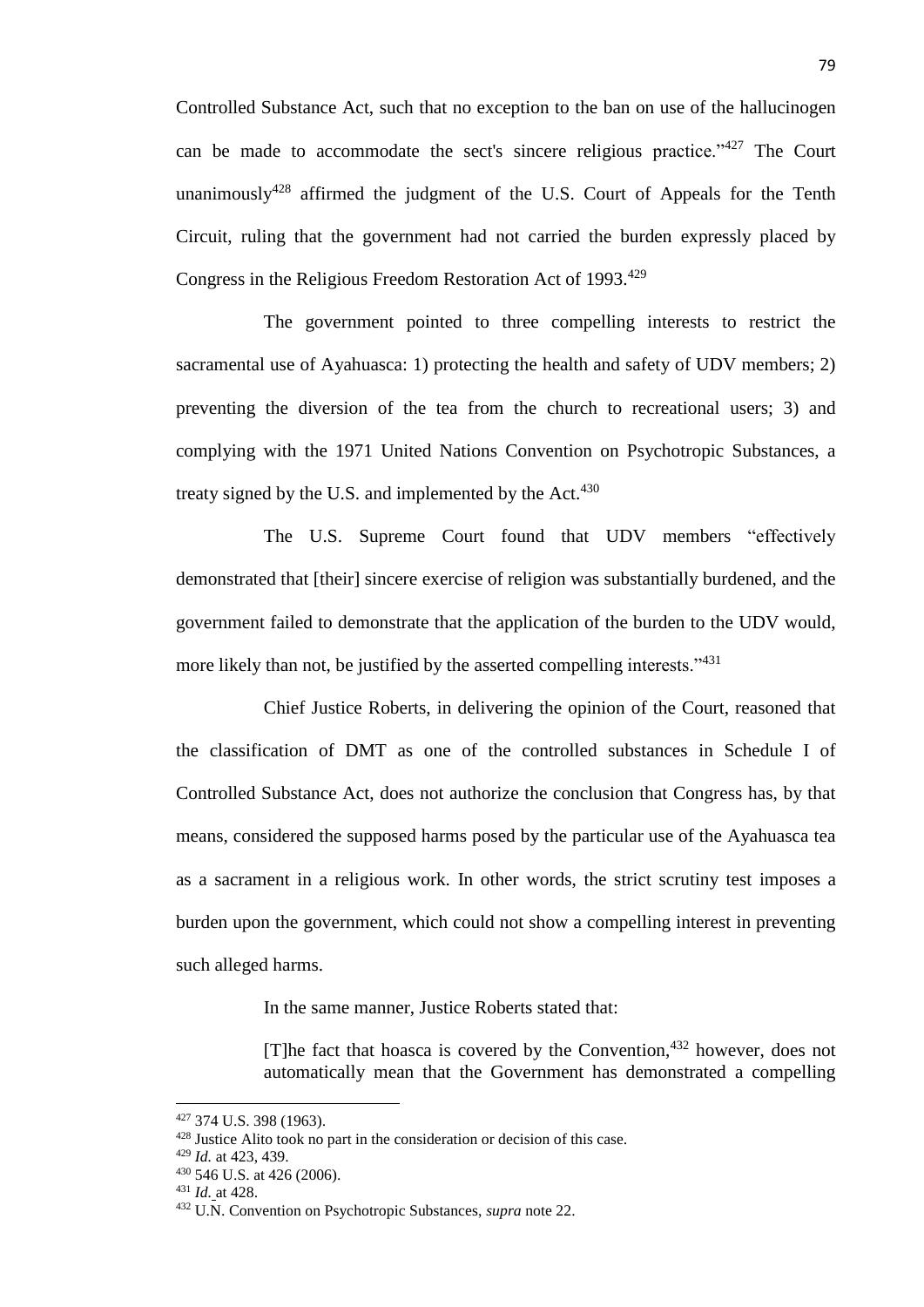interest in applying the Controlled Substances Act, which implements the Convention, to the UDV's sacramental use of the tea. At the present stage, it suffices to observe that the Government did not even submit evidence addressing the international consequences of granting an exemption for the UDV. The Government simply submitted two affidavits by State Department officials attesting to the general importance of honoring international obligations and of maintaining the leadership position of the United States in the international war on drugs. We do not doubt the validity of these interests, any more than we doubt the general interest in promoting public health and safety by enforcing the Controlled Substances Act, but under RFRA invocation of such general interests, standing alone, is not enough.<sup>433</sup>

After the 1993 RFRA, the U.S. Supreme Court had to address the case

applying the strict scrutiny test. If the government could not show a compelling interest to restrict the sacramental use of Ayahuasca, the exemption had to be granted.

Health issues were alleged by government, but the truth was that the government could not really prove any substantial harm to the health of UDV members.

What are the effects of the use of Ayahuasca among members of the religious groups? Are they destructive, leading to abuse and addiction? Tolerable? Are they beneficial?

Scientific research<sup>434</sup> shows that Ayahuasca effects are well tolerated,<sup>435</sup> and studies have neither demonstrated psychological dependence nor physical addictiveness,  $436$  indicating it can be used safely in healthy adults.  $437$ 

The UDV has a history in Brazil and U.S. of respectful and responsible religious work, functioning in Brazil for more than five decades and in U.S. for more than one decade without a single record involving misuse of Ayahuasca or harm to health. Studies showed that a long and continuous history of regular use of Ayahuasca did not cause signs of physical or neuropsychological deterioration in the UDV

<sup>433</sup> 546 U.S. at 438 (2006).

<sup>434</sup> See Section II.

<sup>435</sup> BOUSO, *supra* note 113, at 5.

<sup>436</sup> CALLAWAY, *supra* note 87, at 245.

<sup>437</sup> MCKENNA, *supra* note 72. *See also* Francisco Assis de Sousa Lima & Luís Fernando Tófoli, *An Epidemiological Suerveillance System by the UDV: Mental Health Recommendations Concerning the Religious Use of Hoasca,* THE INTERNATIONALIZATION OF AYAHUASCA 185, 195 (Beatriz Caiuby Labate & Henrik Jungaberle, Lit ed., 2011).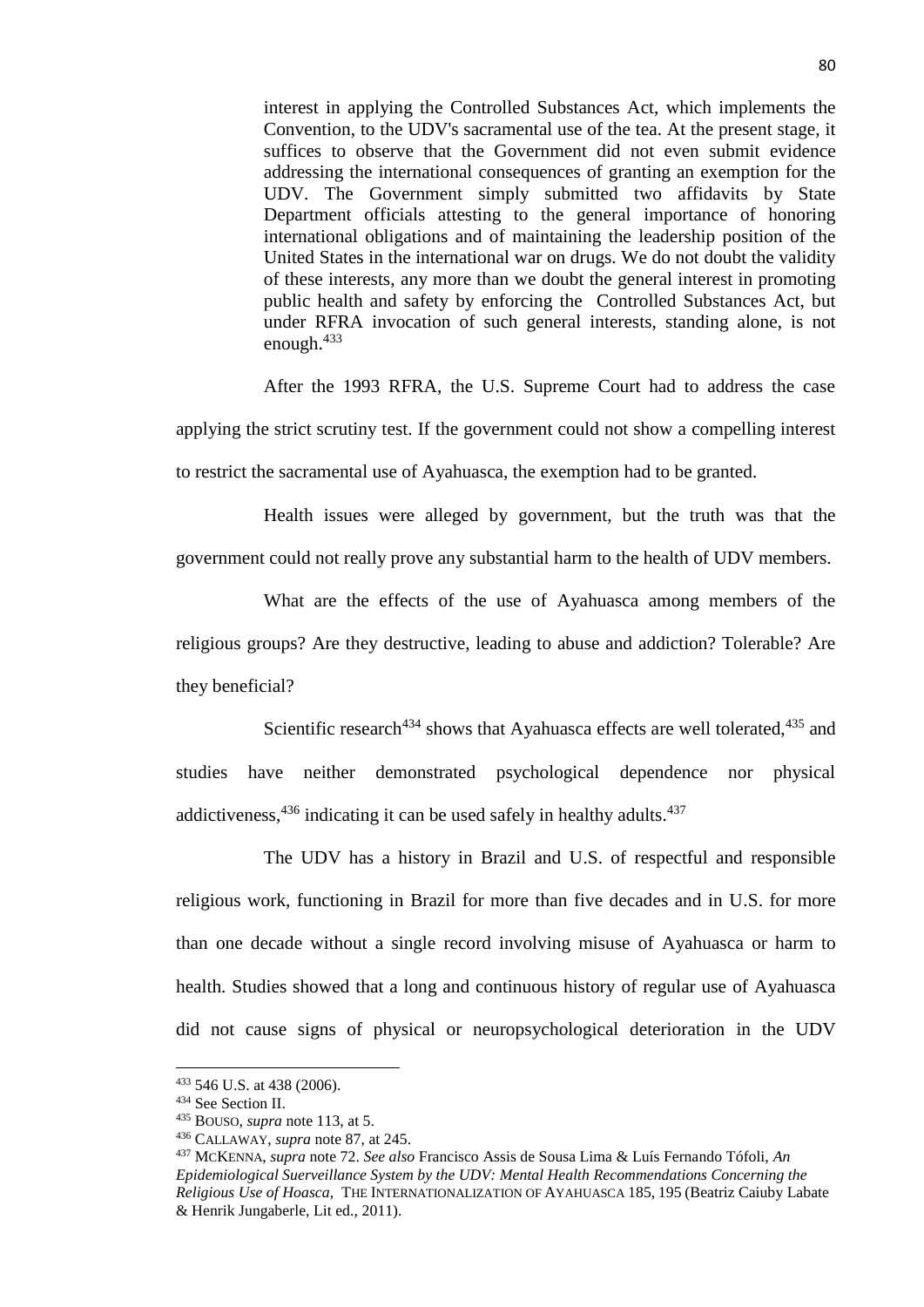members, suggesting, on the other side, that "the regular use of *Hoasca* in a ceremonial context seems to increase one's ability to psychologically adapt to the lager process of life". $438$ 

Finally, recent findings revealed that alkaloids present in Ayahuasca directly regulate proliferation, migration and differentiation of neural stem cells and promoted their differentiation into neurons,  $439$  inducing neurogenesis. Studies also showed an almost immediate response in lower depression symptoms that lasted for approximately three weeks,  $440$  and an anti-addiction property when administered in a regular basis, decreasing addiction use of alcohol, cocaine, and opioids.<sup>441</sup>

Like peyote, Ayahuasca has a strong taste, and presents a purgative effect. It eventually causes nausea and vomiting (sometimes diarrhea). These effects, according to the members of those Ayahuasca religions, are a tonic process not considered an intoxication,  $442$  but a cleansing event.  $443$  Those characteristics, together with the strict control UDV makes regarding the distribution of the sacrament, which is not commercialized, being used only in religious ceremonies,<sup>444</sup> prevents the diversion of the tea from the church to recreational users. There is not a single case in decades in Brazil or the U.S. of diversion of Ayahuasca from UDV to recreational users.

The accommodation of the religious rituals with the use of Ayahuasca by UDV members would not represent a breach of 1971 United Nations Convention on Psychotropic Substances, a treaty signed by the U.S. and also Brazil. First, the reservation made by U.S. concerning the traditional use of peyote, "harvested and

<sup>438</sup> CALLAWAY, *supra* note 87, at 255.

<sup>439</sup> MORALES-GARCÍA, *supra* note 68, at 6.

<sup>440</sup> Arran Frood, *Ayahuasca Psychedelic Tested for Depression*, Nature (Apr. 06, 2015),

https://www.nature.com/news/Ayahuasca-psychedelic-tested-for-depression-1.17252.

<sup>441</sup> MORALES-GARCÍA, *supra* note 68, at 9. *See also* Fábregas, J. M. et al, *Assessment of Addiction Severity Among Ritual Users of Ayahuasca. Drug Alcohol Dependence*, 111, 257–261 (2010). *See also* Gerald Thomas et al., *Ayahuasca-Assisted Therapy for Addiction: Results from a Preliminary Observational Study in Canada,* 6 (1) Curr. Drug Abuse Rev., 30-42 (2013).

<sup>442</sup> CALLAWAY, *supra* note 87.

<sup>443</sup> CONFEN, supra note 96, at 31.

<sup>444</sup> UNIÃO DO VEGETAL, *supra* note 75, at 17. [In fact, UDV is officially contrary to the commercialization of Ayahuasca. Centro Espírita Beneficente União do Vegetal].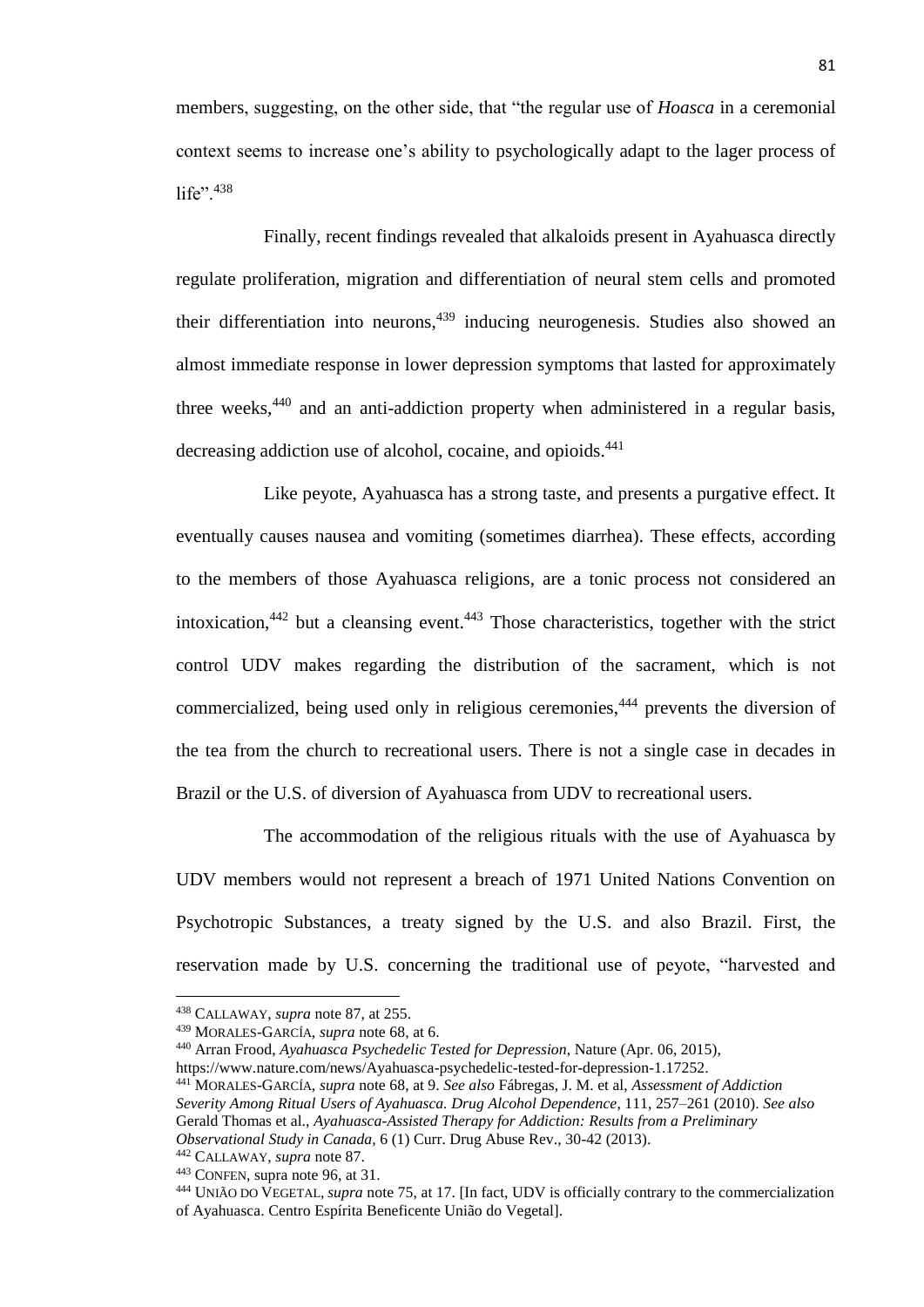distributed for use by the Native American Church in its religious rites", shows it is possible to accommodate an exemption grounded in the Free Exercise of Religion. There is not an ontological distinction between an exemption for peyote and for Ayahuasca. Both have a history of religious traditional use for centuries, as a plant teacher, a sacrament.

Besides, "no plants [natural materials] containing DMT is currently controlled under the 1971 Convention on Psychotropic Substances. Consequently, preparations (e.g. decoctions) made of these plants, including Ayahuasca are not under international control and, therefore, not subjected to any of the provisions of the 1971 Convention."<sup>445</sup>

As previously stated,<sup>446</sup> freedom of religion is a fundamental human right, essential to human dignity and its exercise cannot be unduly harmed without a compelling government interest. The mere enumeration of a right in an international treaty or convention, in the various national constitutions or statutes laws, does not, by itself, answer questions involving the achievement of certain norms, of fundamental character for the human being.

<sup>445</sup> ICEERS, *supra* note 309.

<sup>446</sup> *See* Section IV.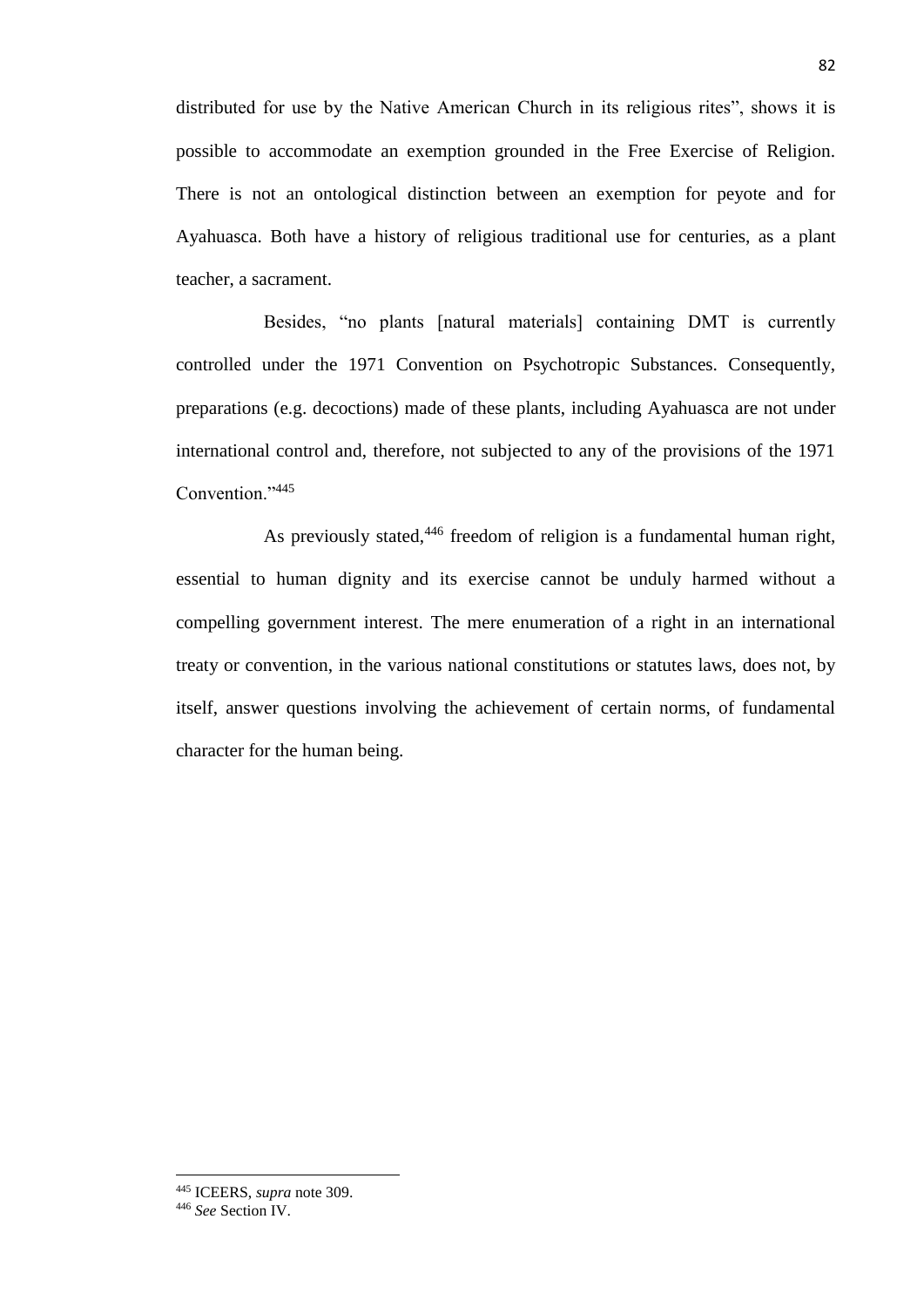## **SECTION VII**

## **BRAZILIAN LEGAL AND HISTORICAL ASPECTS**

Since the 1930's the sacramental use of Ayahuasca has existed in Rio Branco with Raimundo Irineu Serra (Mestre Irineu), which started the Alto Santo line.<sup>447</sup> Later, Jose Gabriel da Costa (Mestre Gabriel) began the União do Vegetal (UDV) line in Porto Velho (1965). For decades Ayahuasca religions functioned informally without any legal concern about its operation. But events shifted those religious movements toward a more structured and institutionalized one, aiming to obtain recognition and protection for legal functioning as a religion.

In 1967 in Porto Velho, Brazil, Mestre Gabriel was arrested one night without a formal accusation, only because he was distributing Ayahuasca in the religious rituals he was directing. The UDV was not formally registered, but after this event, which is narrated every regular religious session in UDV as "Convicção do Mestre" [conviction of the master],<sup>448</sup> Mestre Gabriel and the UDV disciples decided to register the new religion as Associação Beneficente União do Vegetal [Beneficent Association União do Vegetal]. In 1971, after some harassment from the chief of police, which threatened to close the association, the members decided to register it as the Centro Espírita Beneficente União do Vegetal [Spiritist Beneficent Center União do Vegetal], the current name of this religion, known as UDV or União do Vegetal.<sup>449</sup>

In the following years, the Ayahuasca religions worked in Brazil without any kind of legal embarrassment from the authorities. But, in 1981, a young man named Eder Candido da Silva, affiliated to CEFLURIS, $450$  changed this history.<sup>451</sup>

<sup>447</sup> See more in Section III.

<sup>448</sup> FABIANO, *supra* note 100, at 135-36.

<sup>449</sup> JOAZE BERNARDINO-COSTA & FLÁVIO MESQUITA DA SILVA, *supra* note 235, at 21, 23. *See also*

FACUNDES, *supra* note 25*,* at 22-29 [Facundes narrates the persecution of Leôncio, the formal successor of Mestre Irineu, faced in the 1970's].

<sup>450</sup> See Section III [3.1 The Rising of Ayahuasca Religions in a Urban Context].

<sup>451</sup> CONFEN, *supra* note 96, at 27.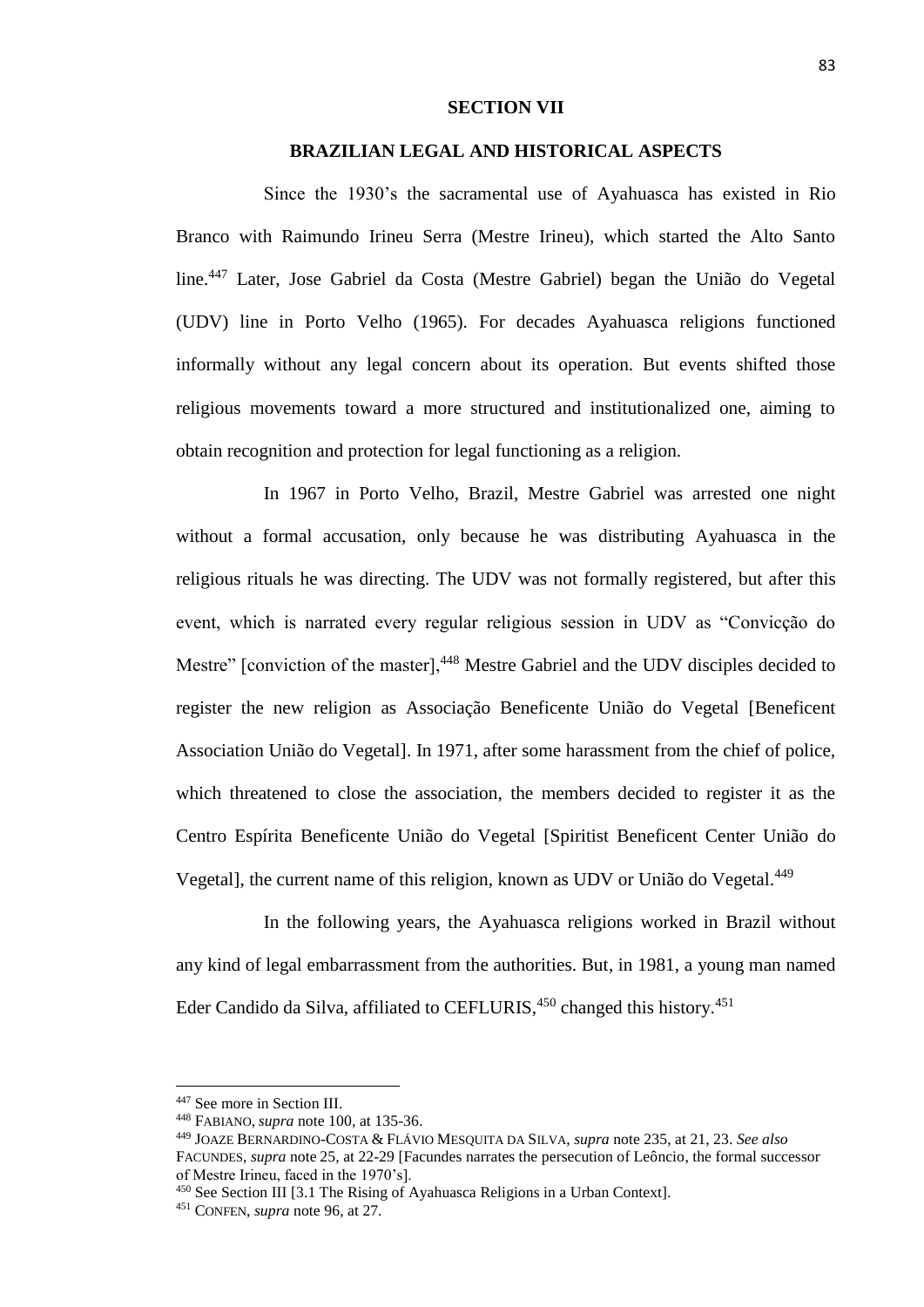A police investigation was started after Eder was arrested in Rio Branco, Brazil. He lived in "Colônia Cinco Mil", a community located in a rural area near Rio Branco, where followers of Sebastião Mota, from CEFLURIS, initiated a fourth religious line to work with Ayahuasca as a sacrament.<sup>452</sup> In Eder's backpack, the police found marijuana, which led them to search Colonia Cinco Mil, where they found trees, seeds, and leaves of marijuana.

As a result, the federal police initiated a series of investigations involving other Ayahuasca communities, even though none of them used marijuana or any other drug in association with Ayahuasca. The investigations did not reveal a single record that led to the unequivocal demonstration of social damages caused by the use of Ayahuasca in a religious context.<sup>453</sup>

Nevertheless, in 1985, the religious communities, which used Ayahuasca, were targeted by the Brazilian government, which enacted an ordinance<sup>454</sup> listing the DMT [Dimethyltryptamine] and the vine *Banisteriopsis caapi as* proscribed substances. DMT is one of the psychoactive substances scheduled in the United Nations Convention on Psychotropic Substances in 1971 and is found in one of the plants used to prepare Ayahuasca, the bush *Psychotria viridis* [chacruna]. <sup>455</sup> The proscription indirectly encompassed Ayahuasca as well, as any product obtained from the plant *Banisteriopsis caapi*, or from its parts, was also prohibited.<sup>456</sup>

<sup>452</sup> See Section III [3.1 The Rising of Ayahuasca Religions in a Urban Context].

<sup>453</sup> CONFEN, *supra* note 96, at 27.

<sup>454</sup> Portaria No. 2 DIMED (Divisão Nacional de Vigilância Sanitária de Medicamentos), de 8 de Março de 1985, Diário Oficial da União [D.O.U.] de 13.03.1985 (Braz.).

<sup>455</sup> U.N., *supra* note 22.

<sup>456</sup> Portaria No. 2 DIMED (Divisão Nacional de Vigilância Sanitária de Medicamentos), de 8 de Março de 1985, Diário Oficial da União [D.O.U.] de 13.03.1985 (Braz.).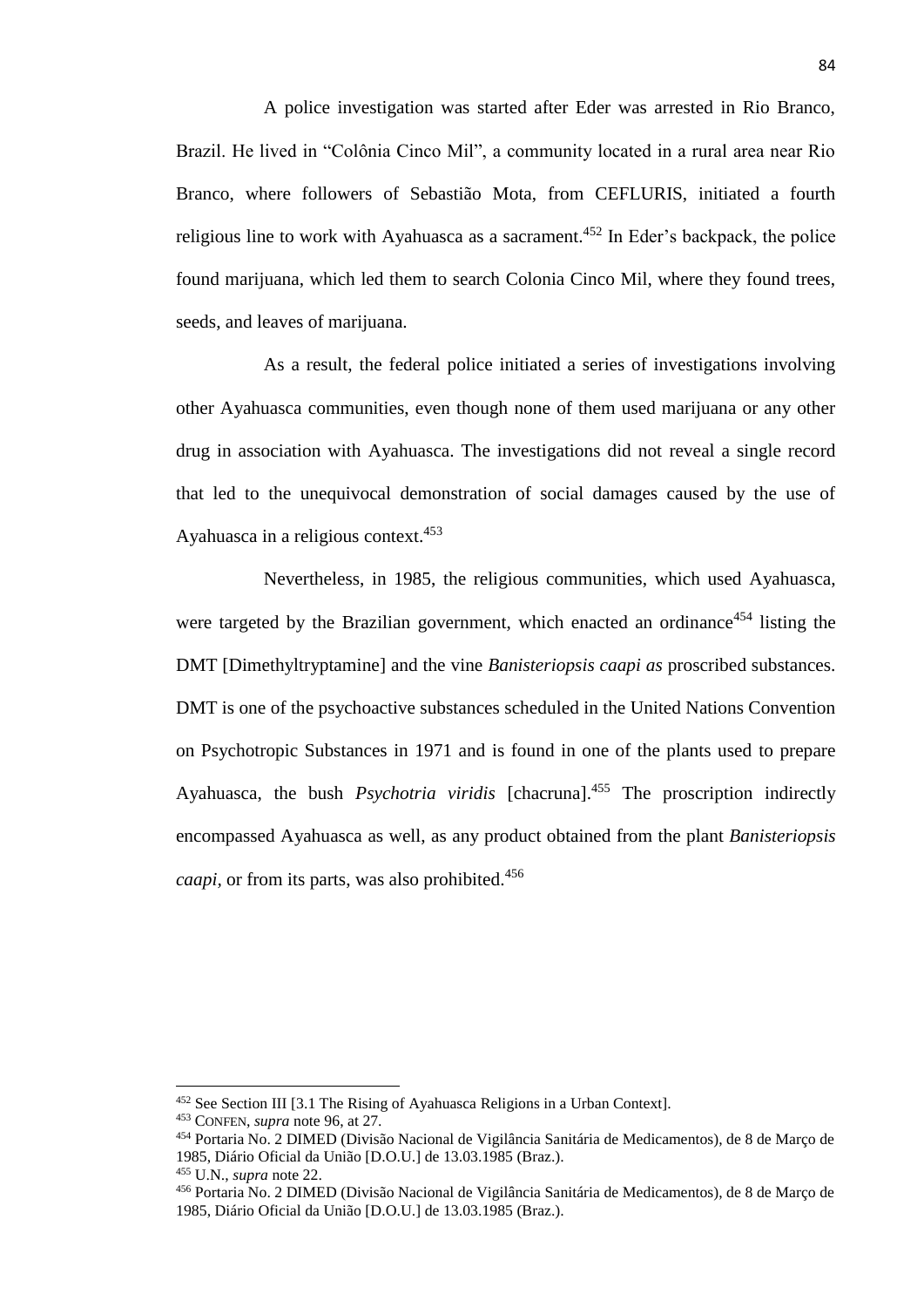The ordinance, issued by DIMED, a Brazilian federal executive department responsible for supervising drugs and sanitary surveillance, was poorly based, scientifically and legally inaccurate.<sup>457</sup>

The proscription of the vine *Banisteriopsis caapi*, which does not contain DMT, was accompanied by an explanatory text where the vine was mistaken for the chacruna bush (*Psychotria viridis)*, a different plant species containing DMT.<sup>458</sup>

Besides, the DIMED voided the due process of law, listing a new substance without previously hearing the CONFEN (Federal Council of Narcotics),  $459$  which was responsible for the national policy of narcotics. In 1980, the Brazilian government enacted a National System for the Prevention, Surveillance and Repression of Narcotic Drugs, having CONFEN as its central body. CONFEN was responsible for drawing up plans, exercising normative guidance, general coordination, control and supervision of activities related to trafficking and use of narcotics and substances that determine physical or psychic dependence.<sup>460</sup>

The União do Vegetal requested the Brazilian authorities review this restriction. There was no scientific study proving Ayahuasca was harmful to health and, as noted by Luis Felipe Belmonte dos Santos, UDV's attorney, there was evidence the use of Ayahuasca was beneficial, given the number of União do Vegetal members who had been drinking it regularly for so many years without any relevant incident showing damage to their health.<sup>461</sup>

<sup>457</sup> Luís Felipe Belmonte dos Santos, *A Liberação do Chá Hoasca Junto ao CONFEN, in* HOASCA: CIÊNCIA, SOCIEDADE E MEIO AMBIENTE 165, 167-68 (Joaze Bernardino-Costa Ed., 2011). <sup>458</sup> DOMINGOS BERNARDO G. DA SILVA SÁ, DROGA – A DICÇÃO: ELEMENTOS PARA UM ESTUDO MULTIDISCIPLINAR DA PSICOATIVIDADE 150 (2016).

<sup>459</sup> BELMONTE DOS SANTOS, *supra* note 457.

<sup>460</sup> Decreto No. 85.110, de 2 de Setembro de 1980, Diário Oficial da União [D.O.U.] de 4.9.1980 (Braz.). <sup>461</sup> BELMONTE DOS SANTOS, *supra* note 457, at 166-67.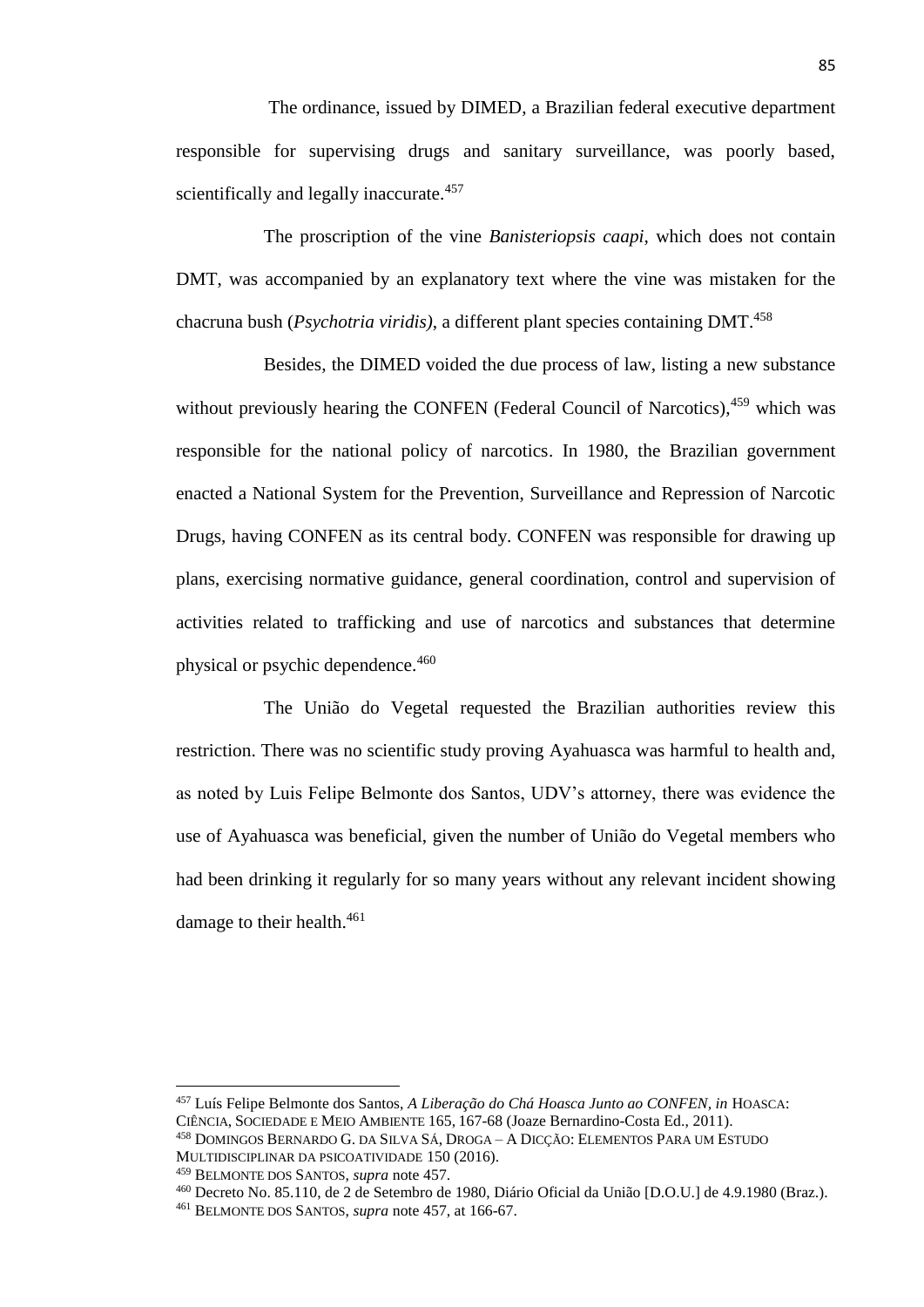According to Belmonte dos Santos, the burden of proof rested with the State, not the UDV, to scientifically demonstrate, if they were capable, that the tea was not good for the health of its users.<sup>462</sup>

On June 24, 1985, the União do Vegetal submitted a request to CONFEN, which had the authority to review the decision taken by DIMED, withdrawing the ban on Ayahuasca. As a way of substantiating its request, the UDV required the carrying out of a scientific study, considering the sociological, chemical, pharmacological, anthropological, cultural, and juridical-constitutional aspects, a multidisciplinary study, of Ayahuasca.<sup>463</sup>

The ritual use of Ayahuasca is a rich and complex religious phenomenon. Its examination demands a multidisciplinary approach, where the tea is examined taking in account also the person who is using the sacrament (the set) and the environment where it is administered (setting).

> [A]yahuasca is a psychodysleptic, a hallucinogen. It is, however, precisely the multidisciplinary analysis of the issue posed by the União do Vegetal that must be faced, a confrontation that extends to terms whose acceptance or rejection has consolidated over the years, as if its contents were perfectly known and its veracity irreproachable. It is indispensable, therefore, the criticism to another absolutization, to the inveterate logocentrism like hallucinogen, chemical dependency, etc…. In fact, it is not possible to take for examination only a part of the reality in which the uses of psychoactive agents are involved, under penalty of absolutizing the value of the product, in detriment of the centrality of the human person…. The well-known trilogy on which the discussion on psychoactivity is based - the person, the environment and the product - makes clear the multifaceted nature of the aforementioned theme, requiring a balanced examination of the cost/benefit ratio of the factors involved in the composition of possible conflicts.<sup>464</sup>

> It is the set (the person) and setting (the environment) $465$  a major component

in order to assess any issue involving a psychoactive substance, because the "preparation of the individual, including his personality structure and his mood at the

<sup>462</sup> *Id.*

<sup>463</sup> *Id.*at 167-68.

<sup>464</sup> DA SILVA SÁ, *supra* note 458, at 151.

<sup>465</sup> *See supra* note 49.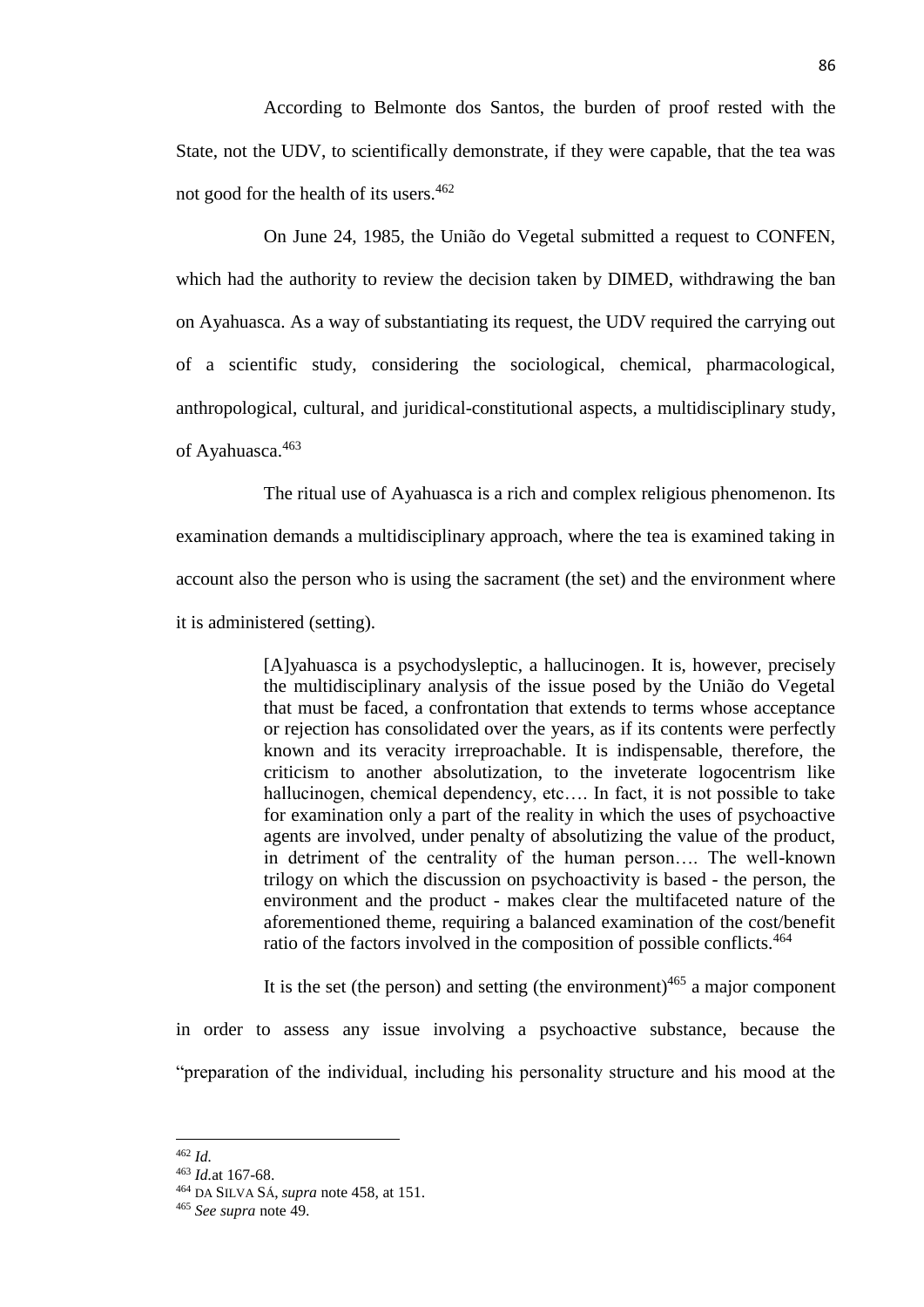time" matters, as well as factors like social and cultural aspects involved, not only the single question whether a chemical substance is present in a tea.<sup>466</sup>

The studies were fundamental to assess the real risks involved in using Ayahuasca in religious rituals, but "at that time there were no studies on the subject and no knowledge of the authorities, as it is nowadays. There was the prohibition, the prejudice of a large part of society, and a small number of people who believed in the cause they were defending."<sup>467</sup>

As an initial response to UDV's petition, the CONFEN created a Working Group (WG) to study Ayahuasca under a multidisciplinary dimension, where the medical, sociological, and anthropological aspects of the religious use of the tea had to be considered.<sup>468</sup>

The WG had a multidisciplinary composition, with representatives of the Ministries of Finance, Social Security and Social Assistance, DIMED, the Brazilian Medical Association and the Federal Police, with the assistance of a sociologist, philosopher, theologian, psychiatrist, psychologist, and anthropologist.<sup>469</sup>

The initial work consisted of the visit of members of the WG to the state of Acre, where, for decades, groups had been using Ayahuasca in a religious context.

In a preliminary opinion, approved unanimously by its members and CONFEN, the WG stated that the use of Ayahuasca in these communities had been done for decades without any social harm being detected. Additionally, within these communities users of Ayahuasca were found to have moral and ethical standards of behavior similar to those existing in society at large, sometimes rigidly implemented. The preliminary report led the CONFEN to decide by unanimous vote a temporary

<sup>466</sup> LEARY, *supra* note 49, at 11.

<sup>467</sup> BELMONTE DOS SANTOS, *supra* note 457, at 169-70.

<sup>468</sup> *Id.* at 168-69.

<sup>469</sup> CONFEN, *supra* note 96.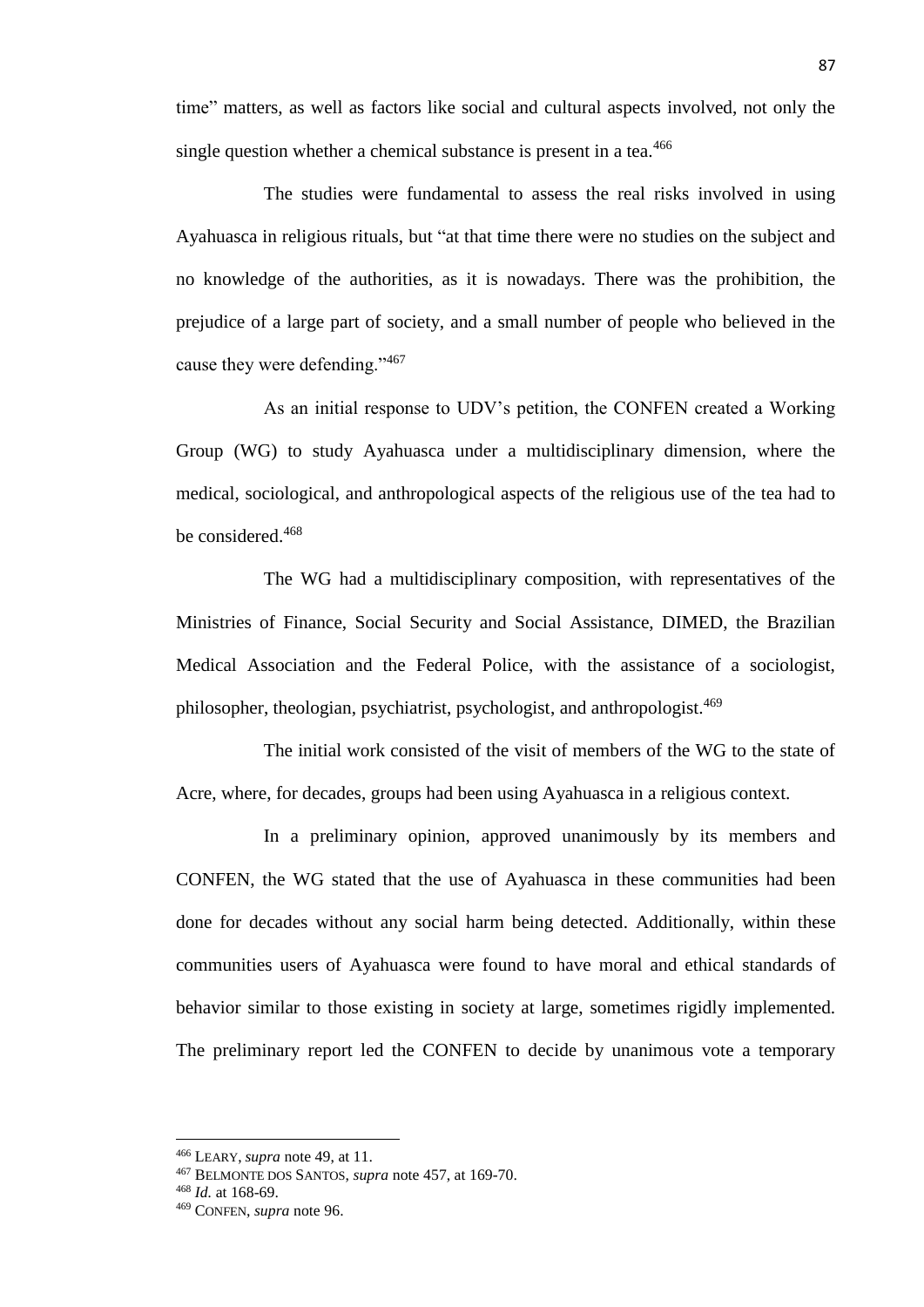suspension of the "Banisteriopsis Caapi" of the list of banned substances. This was a first victory for the Ayahuasca religions. $470$ 

In the same document, CONFEN acknowledged the need to implement further studies of sociological, anthropological, medical, chemical, and public health nature, considering that, up to that moment, there were not conclusive studies on the ritual use of Ayahuasca. 471

On August 28, 1987, the WG designated by CONFEN, presented a final report of the activities carried out. Using a multidisciplinary approach, the WG sought to develop activities aimed at understanding the sociological, anthropological, chemical, medical, and health aspects in general of the ritual use of Ayahuasca, with several visits to communities of users, including accompanying the preparation of the sacred tea, which took place in these religions in special ceremonies with a high symbolic-religious significance. $472$ 

The WG acknowledged that all Ayahuasca religious groups accompanied, were aimed at the search for the sacred and for self-knowledge, thereby excluding the preconceived conception that the ritual use of Ayahuasca is a "hallucination", understood here in its sense of raving or mental insanity.

In the final report, the WG said that it is not its job to assess whether the search for the sacred and for self-knowledge, as carried out by those religions, constitutes illusion, reverie or fantasy. The WG found that drink users do not, in general, present any deviation from social behavior, appearing to be quiet and happy people, who seek happiness in an orderly and hard-working context.<sup>473</sup> Thus, the final

<sup>&</sup>lt;sup>470</sup> Resolução No. 6, de 4 de Fevereiro de 1986, Conselho Federal de Entorpecentes [Federal Narcotics] Council] Diário Oficial da União [D.O.U.] de 5.2.1986 (Braz.).

<sup>471</sup> *Id. See also* Luís Felipe Belmonte dos Santos, *A Liberação do Chá Hoasca Junto ao CONFEN, in*  HOASCA: CIÊNCIA, SOCIEDADE E MEIO AMBIENTE 165, 167 (Joaze Bernardino-Costa Ed., 2011). <sup>472</sup> CONFEN, *supra* note 96, at 18.

<sup>473</sup> *Id.* at 29.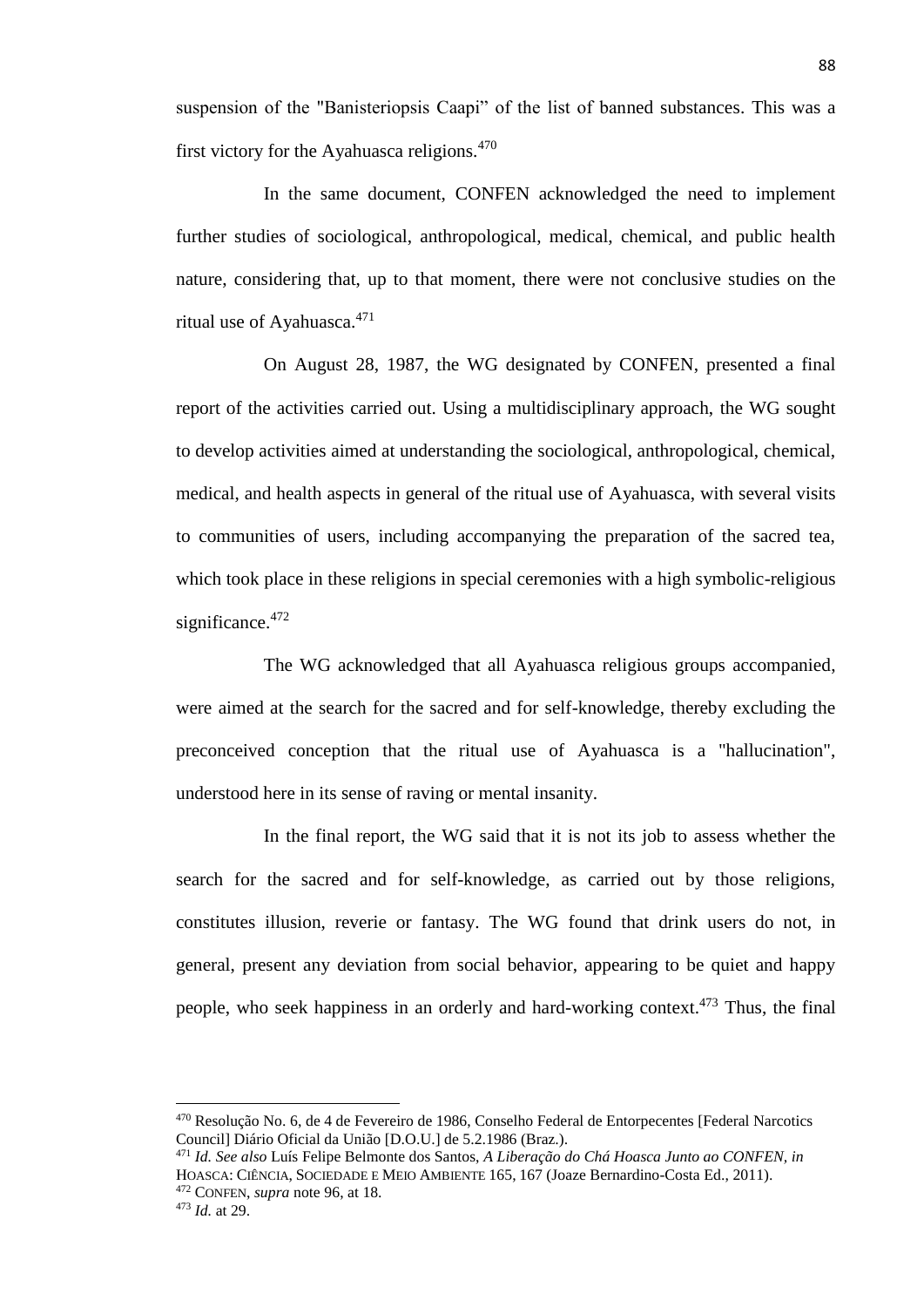report recommended to CONFEN that the species used in the preparation of Ayahuasca be excluded from the lists of banned plant substances.<sup>474</sup>

The government decided to provisionally exclude the plants used in the preparation of Ayahuasca from the list of prohibited substances. But later, a new issue came to be examined by Brazilian administrative bodies involving the religious use of Ayahuasca: the participation of pregnant women and children under eighteen years in religious rituals with the use of Ayahuasca as a sacrament.

In 1997, ten years after the final report of the WG was released, a letter from the Judge of the Child and Youth Court of the city of Boa Vista, questioning whether the use of Ayahuasca is harmful to the health of adolescents, led the Federal Council of Narcotics – CONFEN to reopen the case. Without any previous scientific study,  $475$ CONFEN approved a recommendation to avoid the use of the tea in religious rituals for children under the age of eighteen, even if accompanied by parents or guardians, regardless of dosage or ceremony.<sup>476</sup>

In a quick response, the União do Vegetal filed a petition with the Federal Prosecutor's Office requesting the initiation of a procedure [civil inquiry] to review CONFEN's recommendation, thus seeking the protection of the right to religious freedom of its members and their children, with recognition of the right to family integration.<sup>477</sup>

In 1998, CONFEN was abolished, giving way to the National Anti-Drug Council (CONAD), an organ directly linked to the Presidency of the Republic, which assumed the responsibilities previously assigned to CONFEN.<sup>478</sup>

<sup>474</sup> *Id.* at 33.

<sup>475</sup> Marisa Mendes Machado, *A Ação da UDV no CONFEN e no CONAD, in* HOASCA: CIÊNCIA, SOCIEDADE E MEIO AMBIENTE 173, 173 (Joaze Bernardino-Costa Ed., 2011).

<sup>476</sup> Ata de Reunião e Parecer CONFEN de 16.05.1997.

<sup>477</sup> MACHADO, *supra* note 475, at 175.

<sup>478</sup> Decreto No. 2.632, de 19 de Junho de 1998, Diário Oficial da União [D.O.U.] de 22.6.1998, republicado no D.O.U. de 25.6.1998 (Braz.).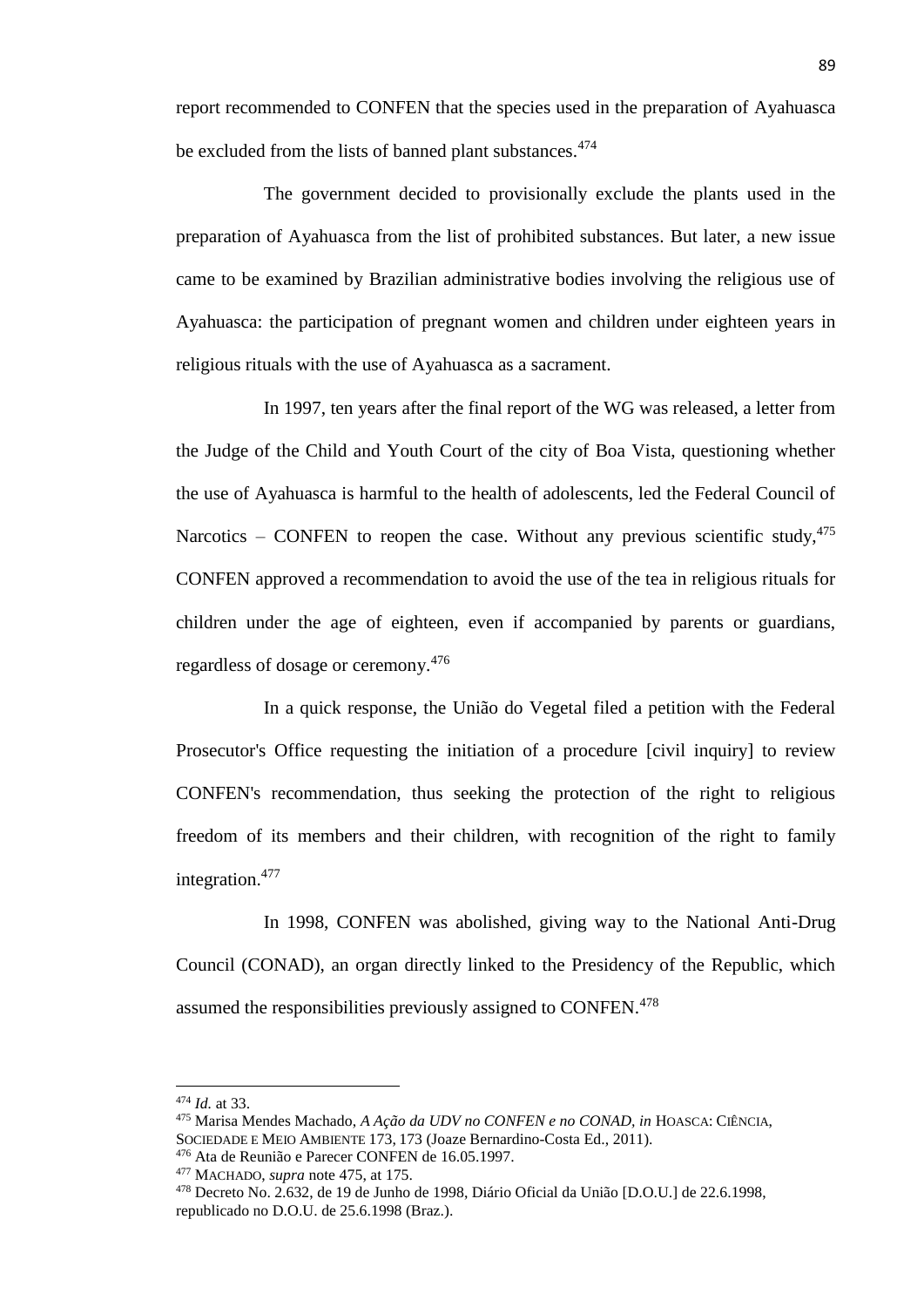In 1999, in order to scientifically demonstrate that the use of Ayahuasca in religious context by adolescents of the UDV as safe, the União do Vegetal hosted applications for scientific research proposed by the University of California at Los Angeles (UCLA). This project became known as "Hoasca na Adolescência" [Hoasca in Adolescence], led by professor Charles S. Grob, who investigated the psychiatric, psychosocial, neuropsychological, developmental, and medical status of adolescents with Ayahuasca exposure. $479$ 

As seen in Section II, the investigation results did not show any detrimental (toxic or harmful) effect on the neurocognitive functioning of UDV subjects,<sup>480</sup> relevant scientific proof for CONAD, through Resolution No. 5 CONAD, dated 04/11/2004, addressed the issue of the participation of children and pregnant women in religious rituals using Ayahuasca.

CONAD affirmed the duty and right of parents to "guide the child in relation to the exercise of his rights in a manner consistent with the evolution of his capacity, including the freedom to profess one's own religion and one's own beliefs,"<sup>481</sup> a fundamental right of the child, object of an international convention [UN Convention on the Rights of the Child],<sup>482</sup> acknowledging also the right of pregnant women to freely decide to take part in those religious ceremonies.

CONAD approved a new study, mentioning in its reasoning the previous studies already approved in the CONFEN/CONAD, as well as the International

<sup>479</sup> See Section II (2. 5.3 Ayahuasca Use for Adolescents).

<sup>480</sup> Evelyn Doering-Silveira, et AL., *Ayahuasca in Adolescence: A Neuropsychological Assessment,* J. of Psychoactive Drugs, 37 (2), at 123-28.

<sup>481</sup> Resolução No. 5, de 4 de Novembro de 2004, Conselho Nacional Antidrogras [National Anti-Drug Council] Diário Oficial da União [D.O.U.] de 8.11.2004 (Braz.).

<sup>482</sup> U.N. Convention on the Rights of the Child, Nov. 20, 1989, 1577 U.N.T.S. 3. Article 14

<sup>1.</sup> States Parties shall respect the right of the child to freedom of thought, conscience and religion. 2. States Parties shall respect the rights and duties of the parents and, when applicable, legal guardians, to provide direction to the child in the exercise of his or her right in a manner consistent with the evolving capacities of the child.

<sup>3.</sup> Freedom to manifest one's religion or beliefs may be subject only to such limitations as are prescribed by law and are necessary to protect public safety, order, health or morals, or the fundamental rights and freedoms of others.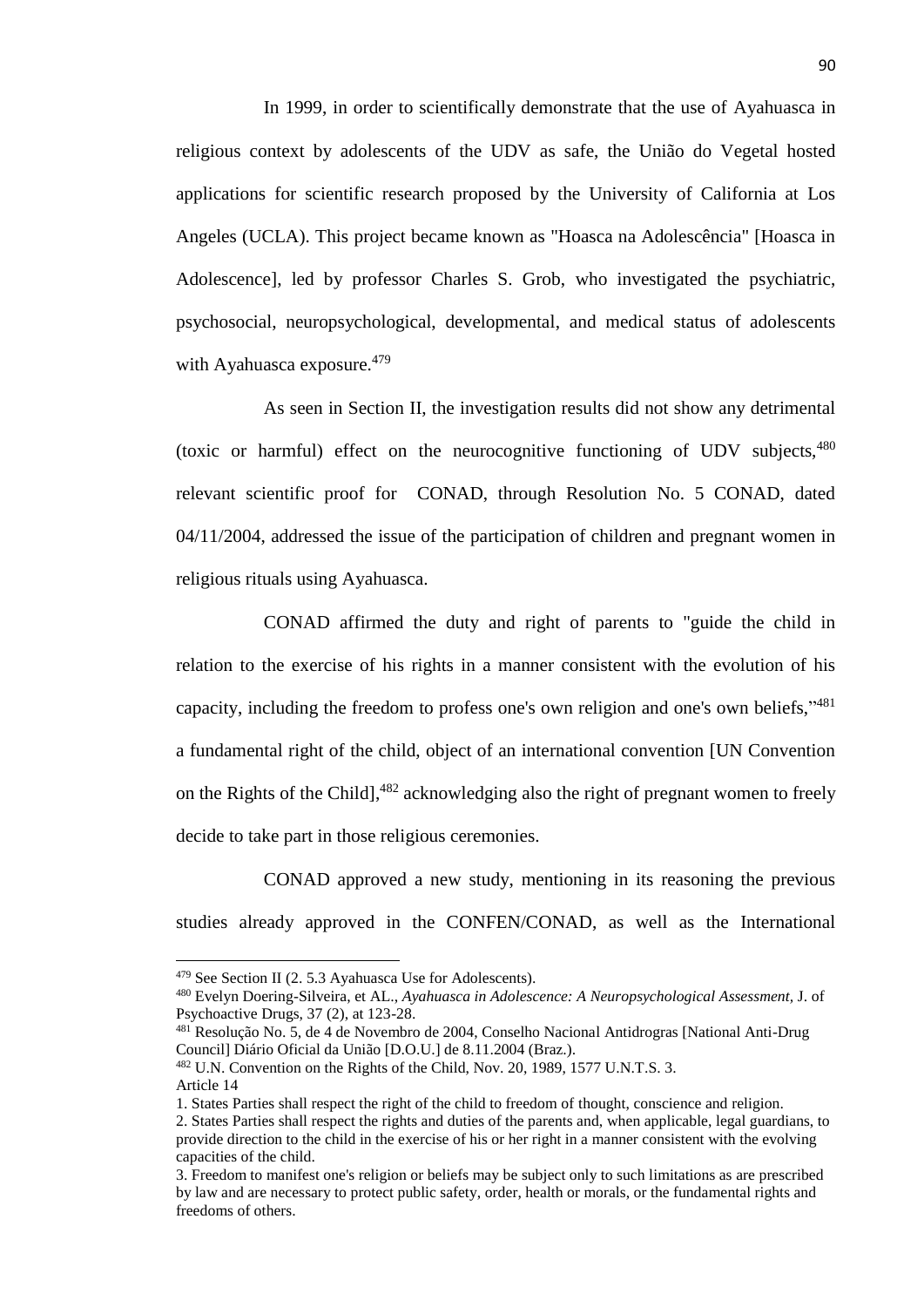Narcotics Control Board (INCB) manifestation informing Ayahuasca was not controlled under the 1971 Convention on Psychotropic Substances or the 1988 Convention. The Resolution No. 5 CONAD, dated April 11, 2004, established a multidisciplinary working group, with the specific objective of surveying and monitoring the religious use of Ayahuasca and its experimental use for therapeutic purposes. In this official document, the Brazilian government recognized that "the administrative and social control of the religious use of Ayahuasca can only be structured, adequately, with the help of knowledge held by groups of users."<sup>483</sup>

Differently from U.S., the Brazilian solution was held in a multidisciplinary manner, with the participation of the government, specialists in different areas of knowledge [the several workgroups had in its composition specialist from areas of anthropology, pharmacology, biochemistry, social sciences, psychiatry, legal], and the important recognition of previous history of religious use of Ayahuasca by those religions without social harm to society.

The studies suggested that "the regular use of *Hoasca* in a ceremonial context seems to increase one's ability to psychologically adapt to the lager process of life",<sup>484</sup> stating that "the ceremonial use of *Hoasca* as studied within the framework of this research project, is clearly a phenomenon quite distinct from the conventional notion of 'drug abuse'".<sup>485</sup>

In 2006, Brazil enacted a new law on drugs  $[Law\ 11,343]$ ,  $486$  a statute more progressive than the previous one, choosing a different treatment to deal with drugs, especially concerning users, which no longer were submitted to incarceration.

Although the chemical substance DMT is considered a scheduled substance in Brazil,<sup>487</sup> the plants [*Banisteriopsis caapi* and *Psychotria viridis*] or the Ayahuasca

<sup>483</sup> Resolução No. 5, de 4 de Novembro de 2004, Conselho Nacional Antidrogras [National Anti-Drug Council] Diário Oficial da União [D.O.U.] de 8.11.2004 (Braz.).

<sup>484</sup> CALLAWAY, *supra* note 87, at 255.

<sup>485</sup> GROB, *supra* note 116, at 86-94.

<sup>486</sup> Lei No. 13.343, de 23 de Agosto de 2006, Diário Oficial da União [D.O.U.] de 24.8.2006 (Braz.).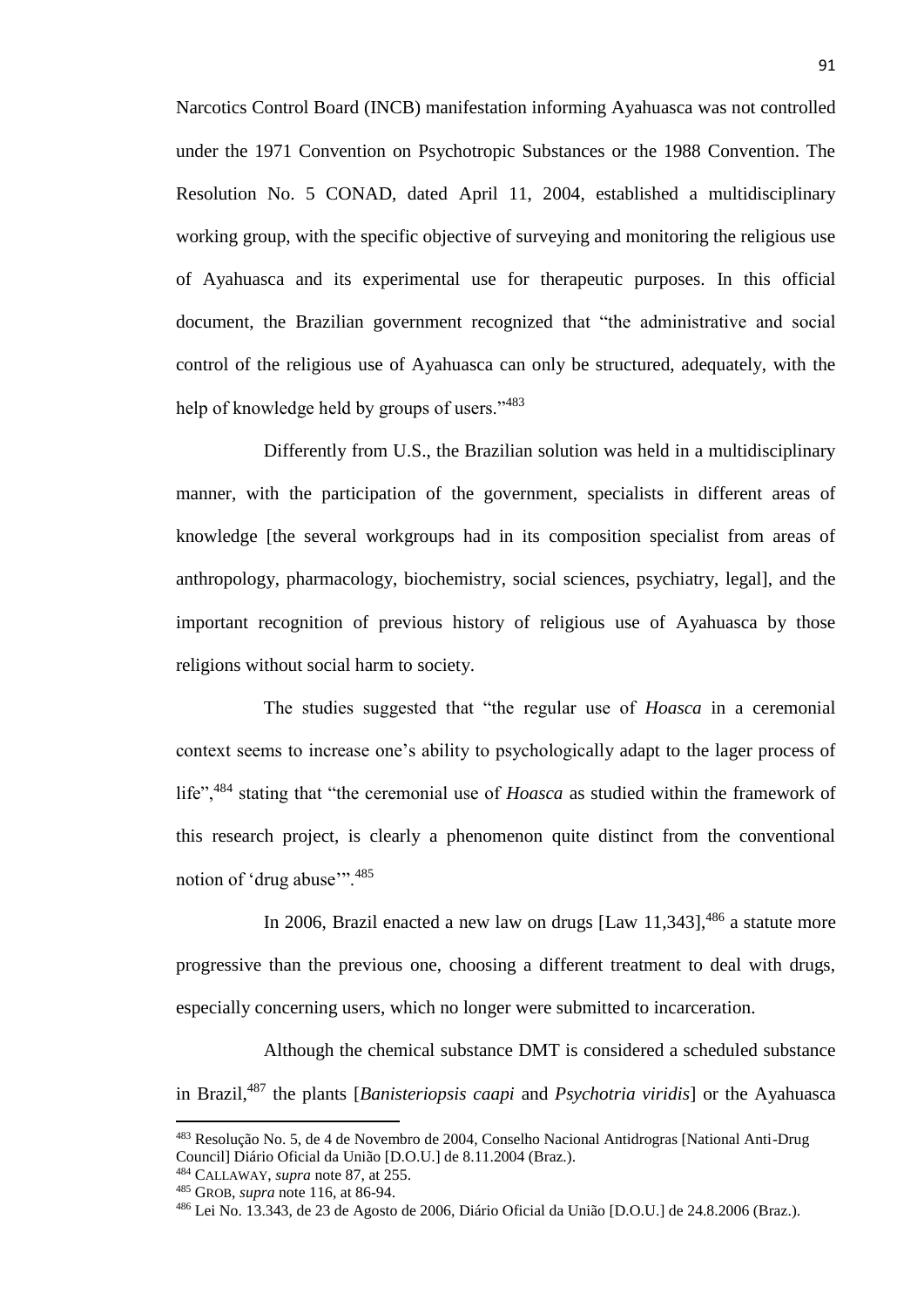tea, are not listed as proscribed substances. Law 11,343 expressly recognizes [article  $21<sup>488</sup>$  the possibility of exemption in the case of legal authorization or regulation, as well as what is established in the Vienna Convention on Psychotropic Substances of 1971, regarding strictly ritualistic-religious use of psychotropic plants, giving a legal protection/recognition to the religious use of Ayahuasca in Brazil.

> [T]he creation of a 'National System for Public Policies on Drugs' is considered to be the greatest advance of the new legislation, and is based on the principles proclaimed in article four of the new law, such as: respect 'for the fundamental rights of the individual, especially in regard to autonomy and freedom,' 'to diversity and the particular aspects of existing populations,' and 'the promotion of the ethical and cultural values and citizenship of the Brazilian people,' among others. In article 19 of the same text, the guiding principles for the prevention of the unlawful use of drugs are listed, including 'the strengthening of individual autonomy and responsibility in regard to the unlawful use of drugs' (paragraph III).<sup>489</sup>

In 2010, the Brazilian government enacted Ordinance No. 1, by CONAD

[Brazilian National Council on Drug Policies], approving the final report by Multidisciplinary Working Group (GMT). The regulation represented a legal framework on norms and procedures compatible with the religious use of Ayahuasca, involving rules about commercialization (which is proscribed), production sustainability, religious tourism, advertizing, therapeutic use, internal organization of religious groups using Ayahuasca, proceedings involving newcomers, use of Ayahuasca by minors and pregnant women, and ethical principles.<sup>490</sup>

<sup>&</sup>lt;sup>487</sup> The DMT is included in the list F2 - Psychotropic Substances, Portaria [Decree] SVS / MS 344, dated May 12, 1998 and later updates, which lists substances banned in Brazil for criminal repression. <sup>488</sup> "Article 2. Drugs are prohibited throughout the national territory, as well as the planting, cultivation, harvesting and exploitation of plants and substrates from which drugs may be extracted or produced, subject to the possibility of legal or regulatory authorization, as well as which establishes the Vienna Convention on Psychotropic Substances of 1971 concerning strictly ritualistic-religious plants." Lei 11.343, de 23 de Agosto de 2006, DIÁRIO OFICIAL DA UNIÃO [D.O.U.] de 24.8.2006 (Braz.).

<sup>489</sup> Luciana Boiteux, *The New Brazilian Law on Drugs and the Religious Uses of Ayahuasca: Legal and Anthropological Aspects,* THE INTERNATIONALIZATION OF AYAHUASCA 263, 263-75 (Beatriz Caiuby Labate & Henrik Jungaberle, Lit ed., 2011).

<sup>490</sup> Resolução No. 1 CONAD (Conselho Nacional de Políticas Sobre Drogas), de 25 de Janeiro de 2010, Diário Oficial da União [D.O.U.] de 26.01.2010 (Braz.).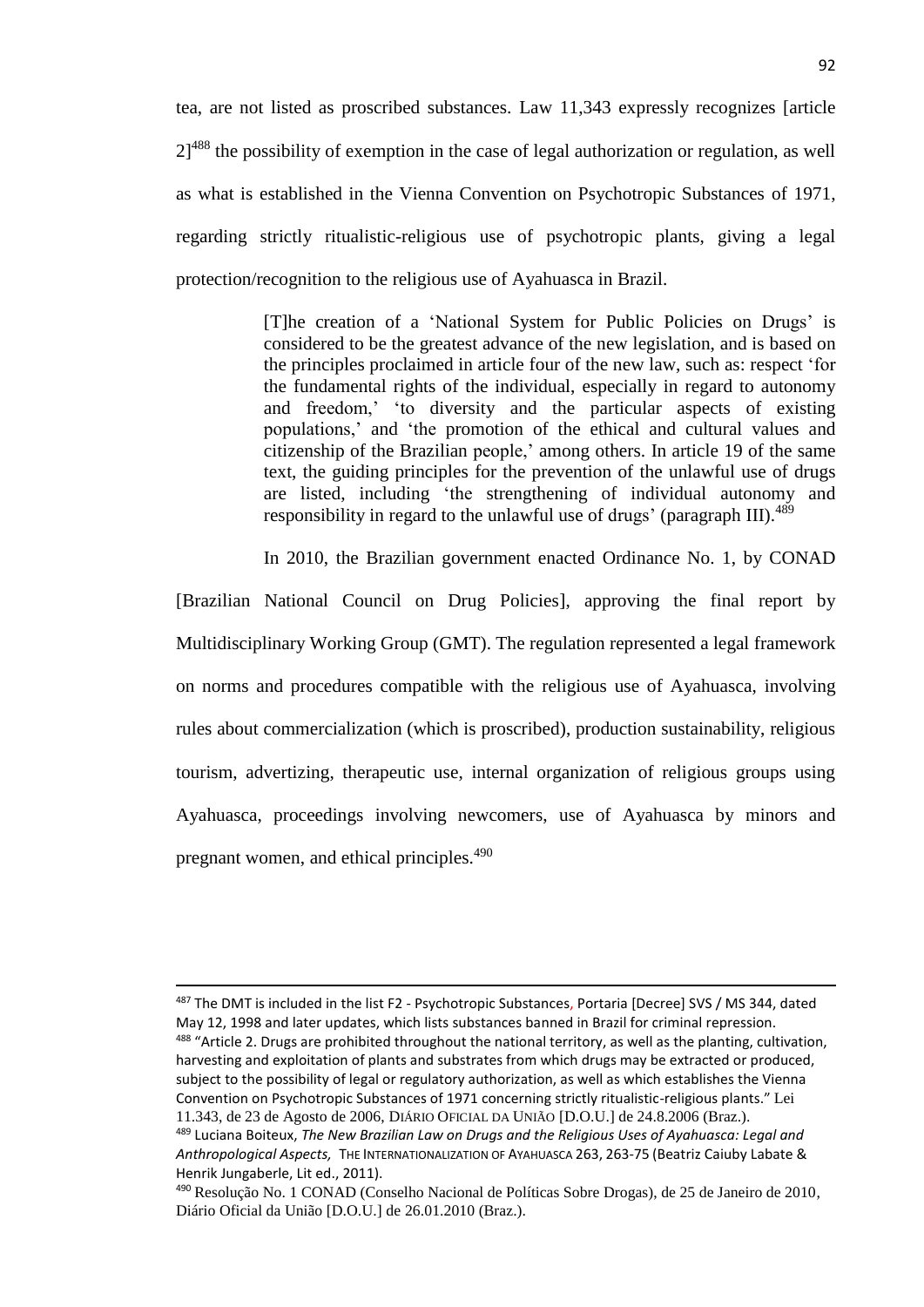The Brazilian regulation of the religious use of Ayahuasca should be presented as a positive example to follow.<sup>491</sup> Although still presenting some points to be improved, Brazilian authorities had an open minded look at this complex phenomenon and decided to answer the hard question involving the balance of the rights to privacy and freedom of religion with the legitimate concern by the government of use of a psychoactive substance in religious rituals.

The government recognized the right to self-determination to individuals in choosing their religion, in order to promote human dignity, respecting through a longterm administrative process the chain of decisions already taken previously by COFEN and CONAD, enacting a stature law recognizing those religious practices and giving a safer scenario to the members of those Ayahuasca creeds. In general, this process is working well, and the religions which use Ayahuasca as a sacrament in Brazil are progressively obtaining greater recognition and respect from authorities and society.

<sup>491</sup> *See supra* note 488.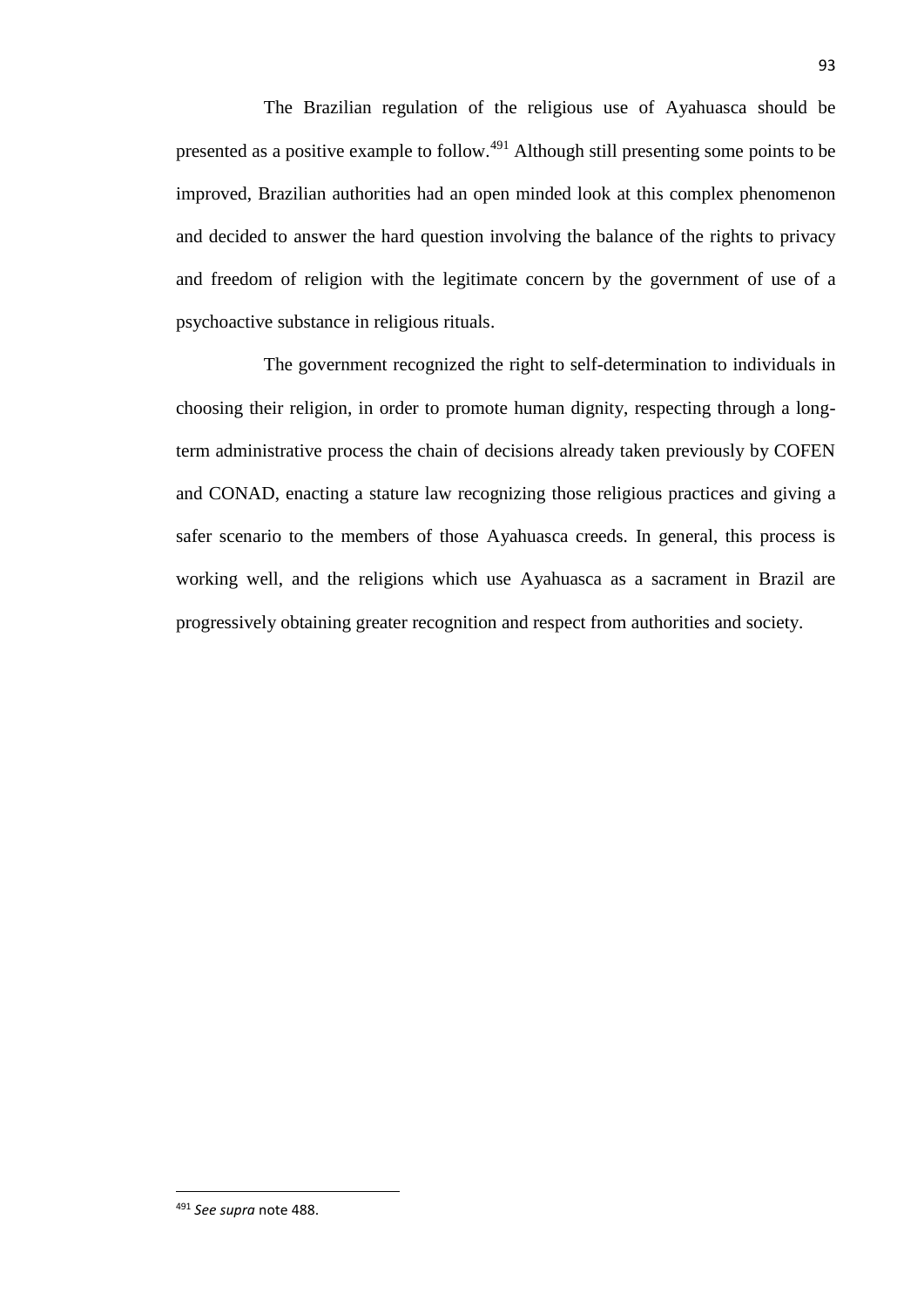## **VIII**

## **CONCLUSION**

The goal of this thesis has been to study the fundamental right to freedom of religion concerning the religious use of a sacrament [Ayahuasca], which contains in its composition a Schedule I psychoactive substance [DMT] regulated under the Controlled Substances Act (CSA).

In the last decades, Brazil has been the cradle of a new phenomenon: the rising of a new religiosity in urban areas under a Christian tradition, using Ayahuasca as sacrament. This poses questions about its legal treatment nationally and internationally, because of Ayahuasca composition.

Religions like União do Vegetal and Santo Daime started to expand beyond Brazilian borders, facing a scenario of uncertainty regarding the right to the free exercise of their religious rituals.

This thesis provides an overview of the historical use of psychoactive plants religiously. Ayahuasca was presented as a sacred brew used in religious rituals by Amazonian religions as a vehicle to access an altered state of consciousness. Scientific research presented, showing a safe religious use of this brew and its enormous therapeutic potential.

The history of religious freedom and the formation of the American people were studied. A promised land, where settlers were free to profess their faith, is the usual image we picture about the formation of the American nation. Although, as we pointed out in Section IV, intolerance and harshness were the tonic during the colony years.

The first colonies initially concentrated people of the same faith. Church of England in Virginia, Puritans in Massachusetts, were in their way trying to build their home based in religious values in a close relation to the state. Jews, Catholics, Quakers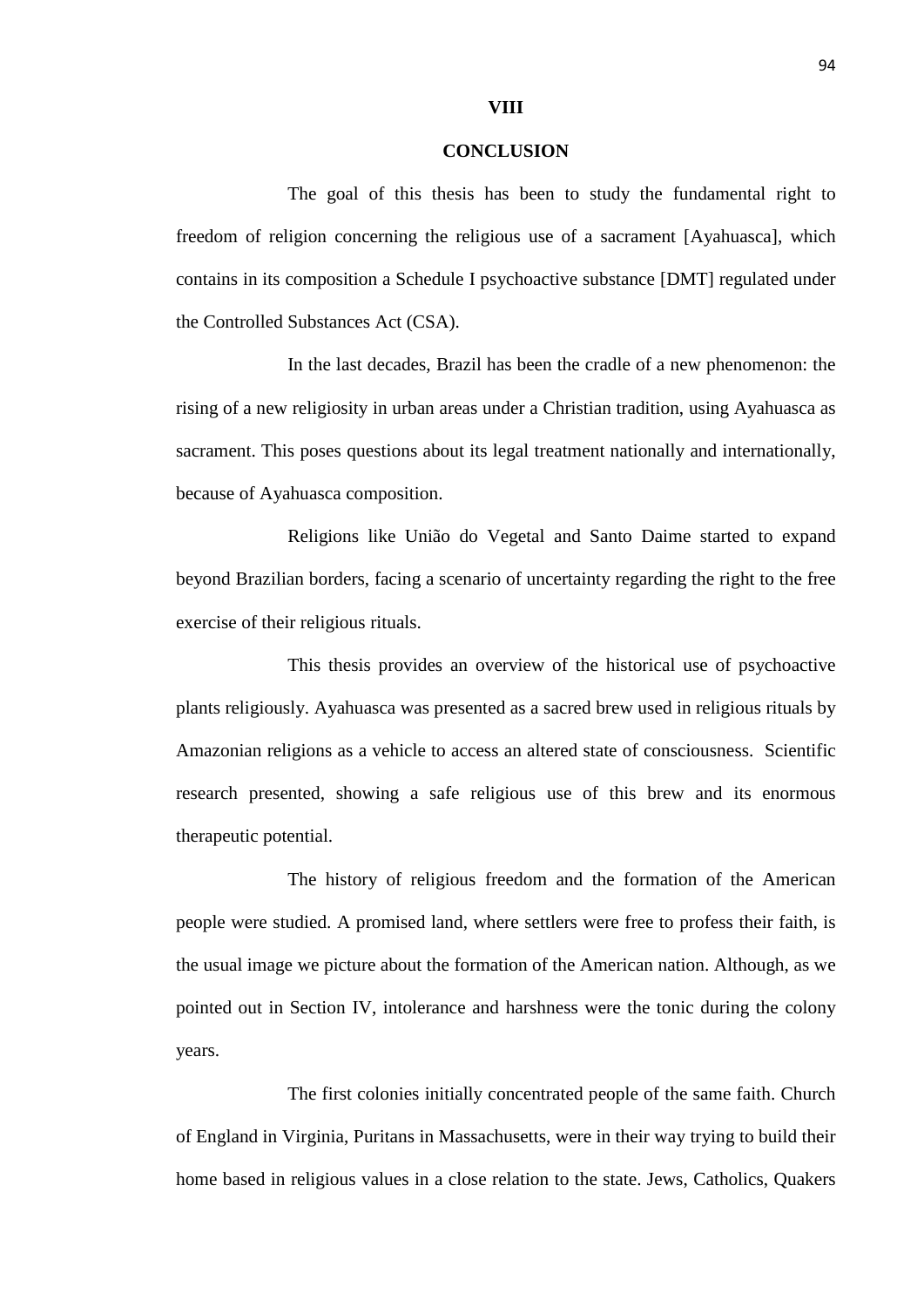and other minorities creeds were not welcome and had to deal with intolerance since the beginning, as well as Anglicans in "Puritans' land" and vice-versa.

During this process, the puritans were the majority and provided the new nation with a strict code of morality, based in their faith to found a "Holy Commonwealth" in the New World. From their faith came the strength to overcome the difficulties and the moral values that later influenced the Founding Fathers, as Washington, who first was able to promote the values of tolerance and respect of conscience.

A new perspective shows up after the independence and a clear separation between Church and government was needed. The Establishment clause and the Free Exercise Clause came with the first Amendment to the United States Constitution, setting the new parameters: no law shall be made respecting the establishment or free exercise of religion. The Founding Fathers knew that prosperity and freedom of religion were tied together.

The amplitude of those words are still echoing nowadays, as the U.S. Supreme Court has been called to address issues involving the separation between church and state and the right to exercise freely ones beliefs. Those values, established in the Bills of Rights, are deep merged in the blood of American people's formation.

What is religion under the law? Which limits should the government and the Judiciary branch observe in order to avoid invading precisely the First Amendment rights as well as what is dogmatic to each faith and sincere religious practice? Which test should be applied in order to better address those hard cases?

To answer those questions, the U.S. Supreme Court has been navigating through turbulent waters, resolving disputes that hatch from the core of the believers and the sincere profession of their faith and sets a tense relation with government.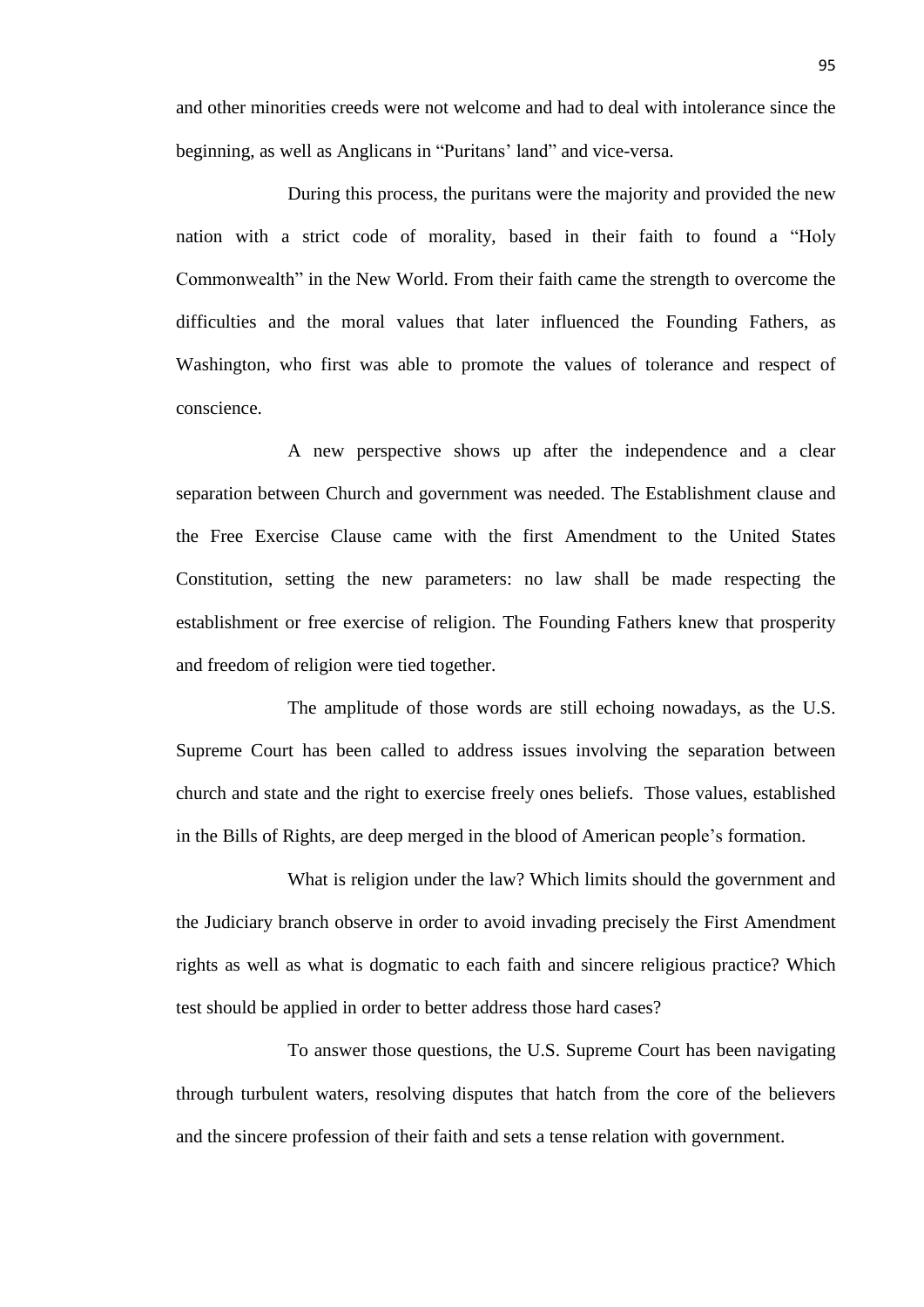We live in a different world from the colonial days, from postindependence days and even from few decades ago when some precedents were set by the U.S. Supreme Court concerning the Free Exercise Clause.

But we still believe in the promotion of liberty, including the freedom to have a different religion, that could sound strange upon the eyes of the mainstream religions nowadays, as well as some practices from those same mainstream religion on the colony days could sound strange, harsh, cruel and non-Christian for the most part of the Christians of those days.

In *Gonzales v. O Centro Espirita Beneficente Uniao do Vegetal*, <sup>492</sup> we can identify those elements: a minority Christian religion that has a non-traditional worship, using as a sacrament a tea that contains a psychoactive substance (DMT) regulated under the Controlled Substances Act by Federal government and deemed hallucinogenic.

Despite recognizing that UDV members have a sincere exercise of religion, government was willing to stop the drinking of the sacred tea, alleging violation of domestic and international drug control laws; public health; and the risk of diversion of the tea for recreational purpose. The Court found no proof of a compelling interest to burden UDV members' beliefs.

*Employment Div. v. Smith*, <sup>493</sup> played an important role in the outcome of UDV case, mainly because it demanded a huge response from civil society,<sup>494</sup> through Congress, that clearly said to the U.S. Supreme Court that they were wrong in *Smith.*

<sup>492</sup> 546 U.S. 418 (2006).

<sup>493</sup> 494 U.S. 872 (1990).

<sup>494 &</sup>quot;The Coalition for the Free Exercise of Religion included: Agudath Israel of America; American Association of Christian Schools; American Civil Liberties Union; American Conference on Religious Movements; American Humanist Association; American Jewish Committee; American Jewish Congress; American Muslim Council; Americans for Democratic Action; Americans for Religious Liberty; Americans United for Separation of Church and State; Anti-Defamation League; Association of Christian Schools International; Association on American Indian Affairs; Baptist Joint Committee on Public Affairs; B'nai B'rith; Central Conference of American Rabbis; Christian Church (Disciples of Christ); Christian College Coalition; Christian Legal Society; Christian Life Commission of the Southern Baptist Convention; Christian Science Committee on Publication; Church of the Brethren; Church of Jesus Christ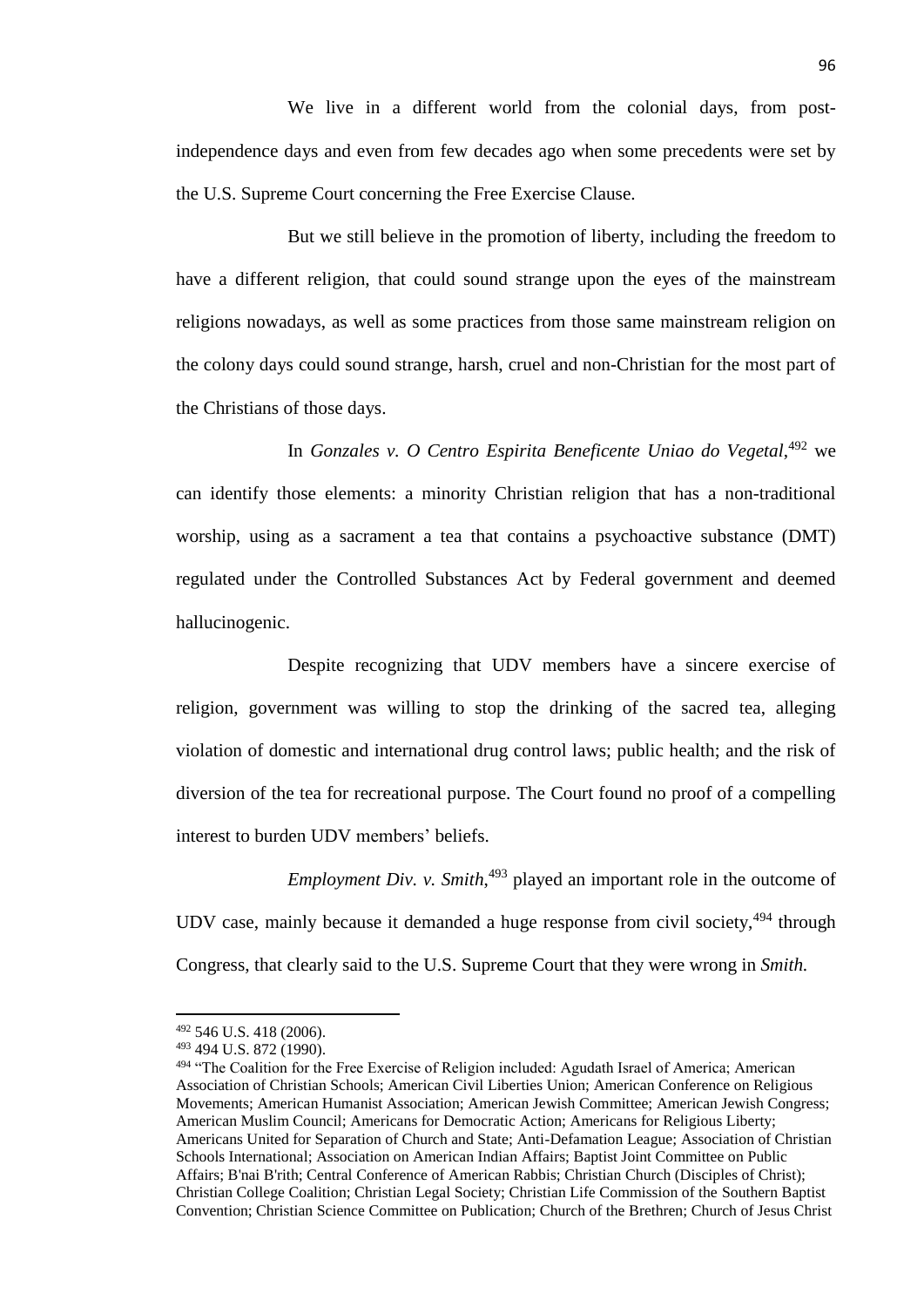The Congress enacted the *Religious Freedom Restoration Act of 1993* (RFRA) as a response to *Smith*, demanding expressly that the Government was bounded to demonstrate a compelling interest in order to burden a person's exercise of religion, even if the burden derived from a rule of general applicability, making the U.S. Supreme Court return to the compelling interest test used in *Sherbert* as a rule of thumb in free exercise of religion subjects.

In addition, a legal exemption was provided in the Controlled Substance Act, in order to accommodate the religious use of peyote by members of the Native American Church.

An exemption for the use of a psychoactive substance (mescaline or DMT) in religious ceremonies, places a question about the fairness of that exemption when compared to other groups that want to use the same proscribed substance for recreational purposes.

The California Supreme Court in *People v. Woody*<sup>495</sup> gives some guidance in order to address the issue. To the ones that use Peyote in religious ceremonies, it is a sacrament, a vehicle that enables to experience the Deity, and its use is at the core of the worship of the Native American Church, that do not allows

of Latter-day Saints; Church of Scientology International; Coalitions for America; Concerned Women for America; Council of Jewish Federations; Council on Religious Freedom; Episcopal Church; Evangelical Lutheran Church in America; Federation of Reconstructionist Congregations and Havurot; First Liberty Institute; Friends Committee on National Legislation; General Conference of Seventh-day Adventists; Guru Gobind Singh Foundation; Hadassah, The Women's Zionist Organization of America, Inc.; Home School Legal Defense Association; House of Bishops of the Episcopal Church; International Institute for Religious Freedom; Japanese American Citizens League; Jesuit Social Ministries, National Office; Justice Fellowship; Mennonite Central Committee U.S.; NA'AMAT USA; National Association of Evangelicals; National Council of Churches; National Council of Jewish Women; National Drug Strategy Network; National Federation of Temple Sisterhoods; National Islamic Prison Foundation; National Jewish Commission on Law and Public Affairs; National Jewish Community Relations Advisory Council; National Sikh Center;, Native American Church of North America; North American Council for Muslim Women; People for the American Way Action Fund; Presbyterian Church (USA), Social Justice and Peacemaking Unit; Rabbinical Council of America; Traditional Values Coalition; Union of American Hebrew Congregations; Union of Orthodox Jewish Congregations of America; Unitarian Universalist Association of Congregations; United Church of Christ, Office for Church in Society; United Methodist Church, Board of Church and Society; United Synagogue of Conservative Judaism." ." Douglas Laycock & Oliver S. Thomas, *Interpreting the Religious Freedom Restoration Act.*, 73 TEX. L. REV. 209, 210-11 (1994).  $495$  *Id.*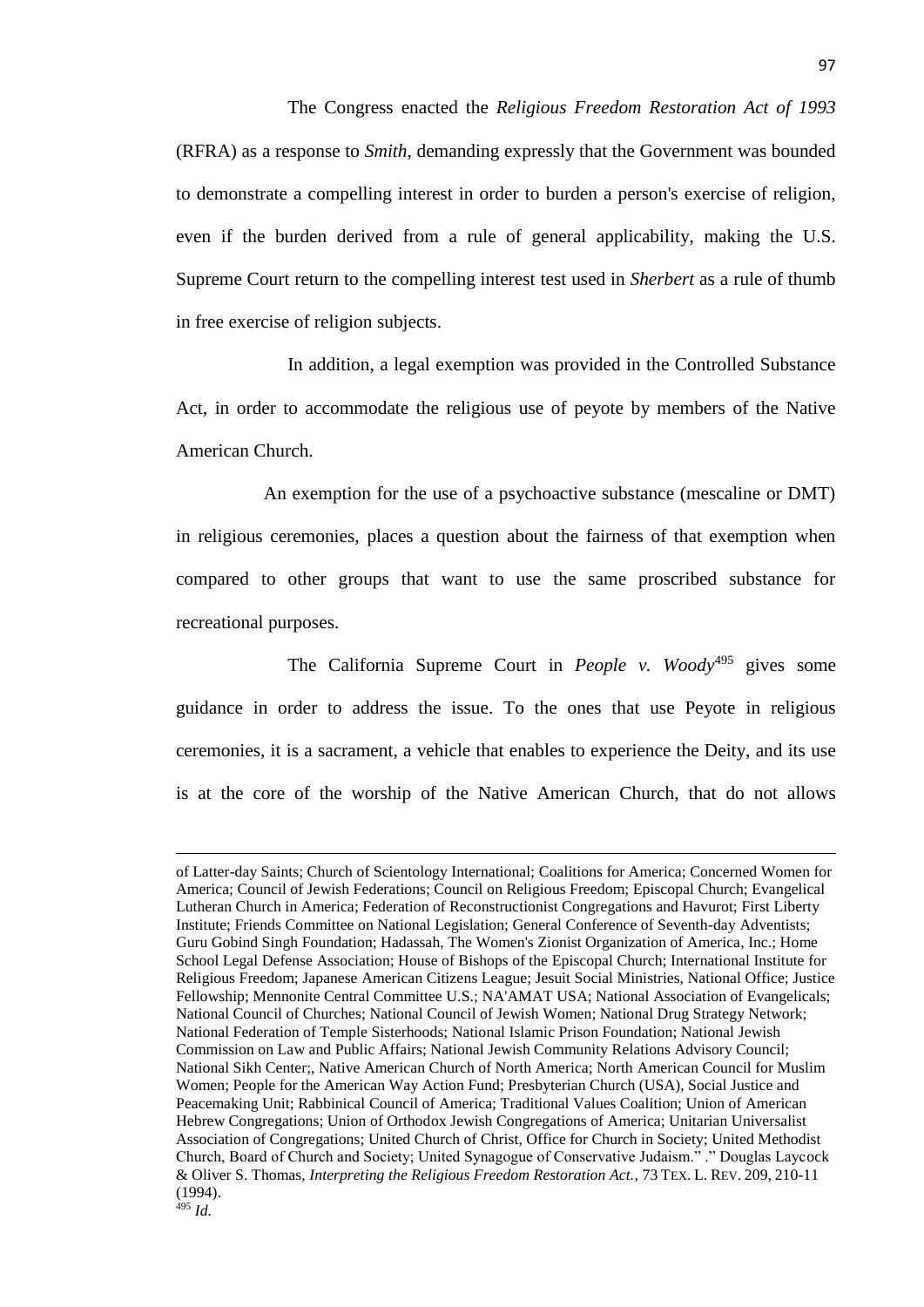members to use it out of church services. Those characteristics place the religious use of peyote in a different level when compared to groups that could want to use it only for recreational use. In one hand, we are talking about a fundamental right that enables people to make a direct link with God, to profess their faith. In the other hand, a mere way of life. Therefore, the exemption for religious use is not unfair to potential recreational users.<sup>496</sup>

*Employment Div. v. Smith* and *Gonzales v. O Centro Espirita Beneficente Uniao do Vegetal* are paradigmatic cases in the U.S. Supreme Court history in freedom of religion, as they demonstrate the evolution of the jurisprudence in this subject, showing the path to a more tolerant world, where human dignity is a paramount value, an ethical standard, an interpretative vector in order to reach government decisions that promote the respect to autonomy and self-determination of the human being.

In the same track, the Brazilian experience regulating the religious use of Ayahuasca was presented, facing a multidisciplinary dimension, where the medical, sociological and anthropological aspects of the religious use of the tea were considered through administrative decisions and legislation, a path where the importance of the positive results found in the members of those religions concerning the complex phenomenon of adapting to social life were recognized and considered.

The Brazilian response in this matter is seen as a positive example of respect to minorities' rights, considering the actual scenario where the fundamental right to freedom of religion is respected, giving recognition and protection to religious services of Ayahuasca religions in Brazil.

Nevertheless, internationally the legal status of Ayahuasca continues to raise questions and the legitimate right to freely exercise ones religion continues to be threatened.

<sup>496</sup> GREENAWALT, *supra* note 14, at 69, 70.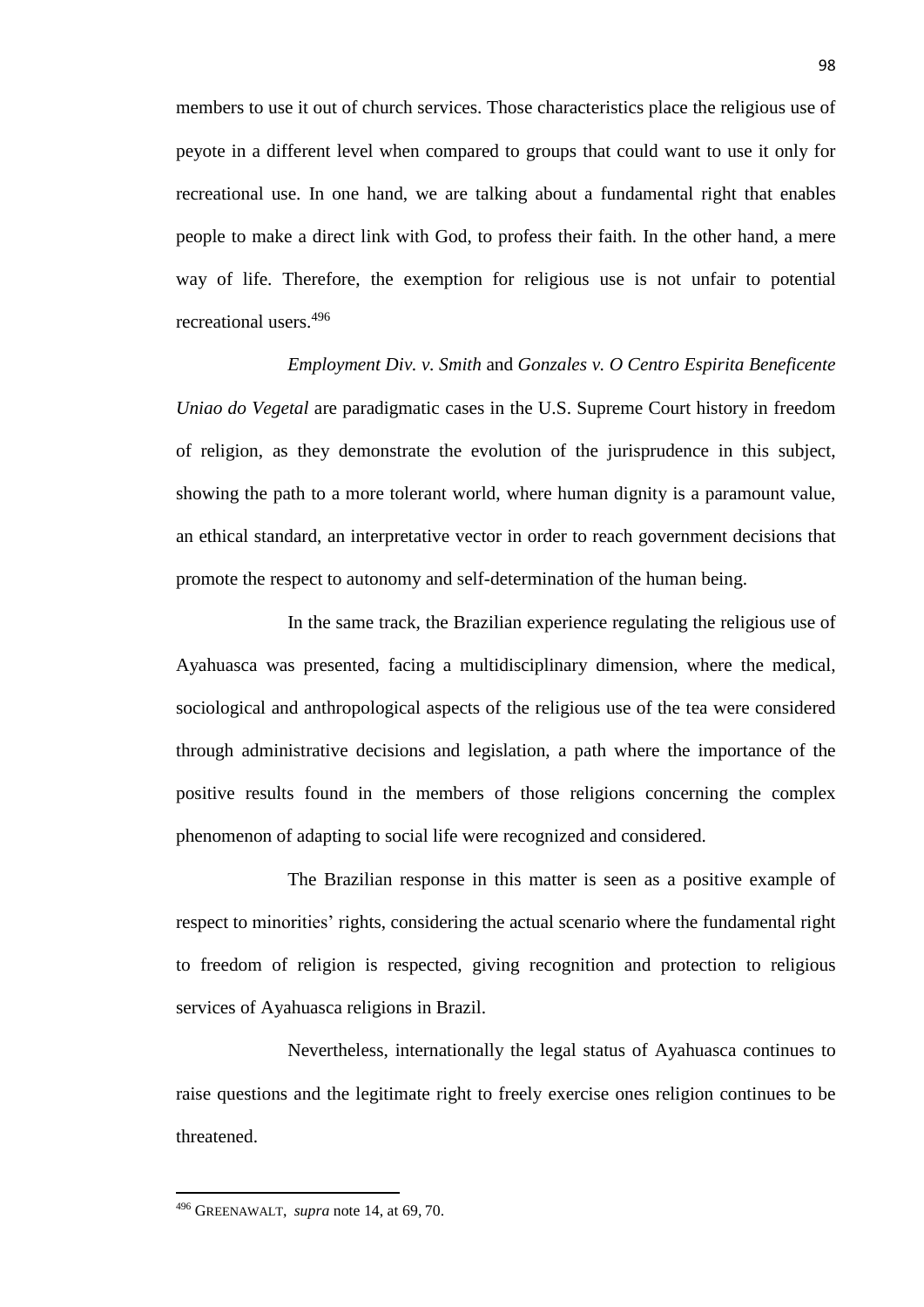The interpreter of the Constitution, in order to solve hard cases involving the fundamental right to freedom of religion should search beyond what is written in the law [legal norm]. Religiosity is a too complex and important phenomenon that needs to be understood throughout other branches of knowledge, especially when the legal problem involves the use of a sacred tea which contains in its composition a psychoactive substance. Medical, sociological and anthropological aspects of the religious use of the tea, as well as moral and political philosophy, psychology, economy and other values should be weighed. Values of integrity and cohesion should be promoted in order to find a right answer to those legal problems, an answer that should be argumentatively constructed, with the respect of legal precedents.

When comparing the answers that Brazil and U.S. gave to religious use of Ayahuasca, we can identify differences and similarities. U.S. government was not able to settle an administrative agreement with UDV in order to accommodate UDV member's right to exercise their religion freely, which forced UDV to a long and expensive judicial litigation. For the other hand, Brazilian government was able to settle an administrative agreement, in a multidisciplinary approach, where the medical, sociological and anthropological aspects of the religious use of the tea were considered.

In Brazil we can identify a legal scenario more stable, where religious practices of Ayahuasca creeds are protected by Constitution, stature law,<sup>497</sup> and government ordinance. <sup>498</sup> The regulation involves rules about commercialization (which is proscribed), production sustainability, religious tourism, advertizing, therapeutic use, internal organization of religious groups using Ayahuasca, proceedings involving newcomers, and the use of Ayahuasca by minors and pregnant women.

l

<sup>497</sup> Lei 11.343, de 23 de Agosto de 2006, DIÁRIO OFICIAL DA UNIÃO [D.O.U.] de 24.8.2006 (Braz.). <sup>498</sup> Resolução No. 1 CONAD (Conselho Nacional de Políticas Sobre Drogas), de 25 de Janeiro de 2010, Diário Oficial da União [D.O.U.] de 26.01.2010 (Braz.).